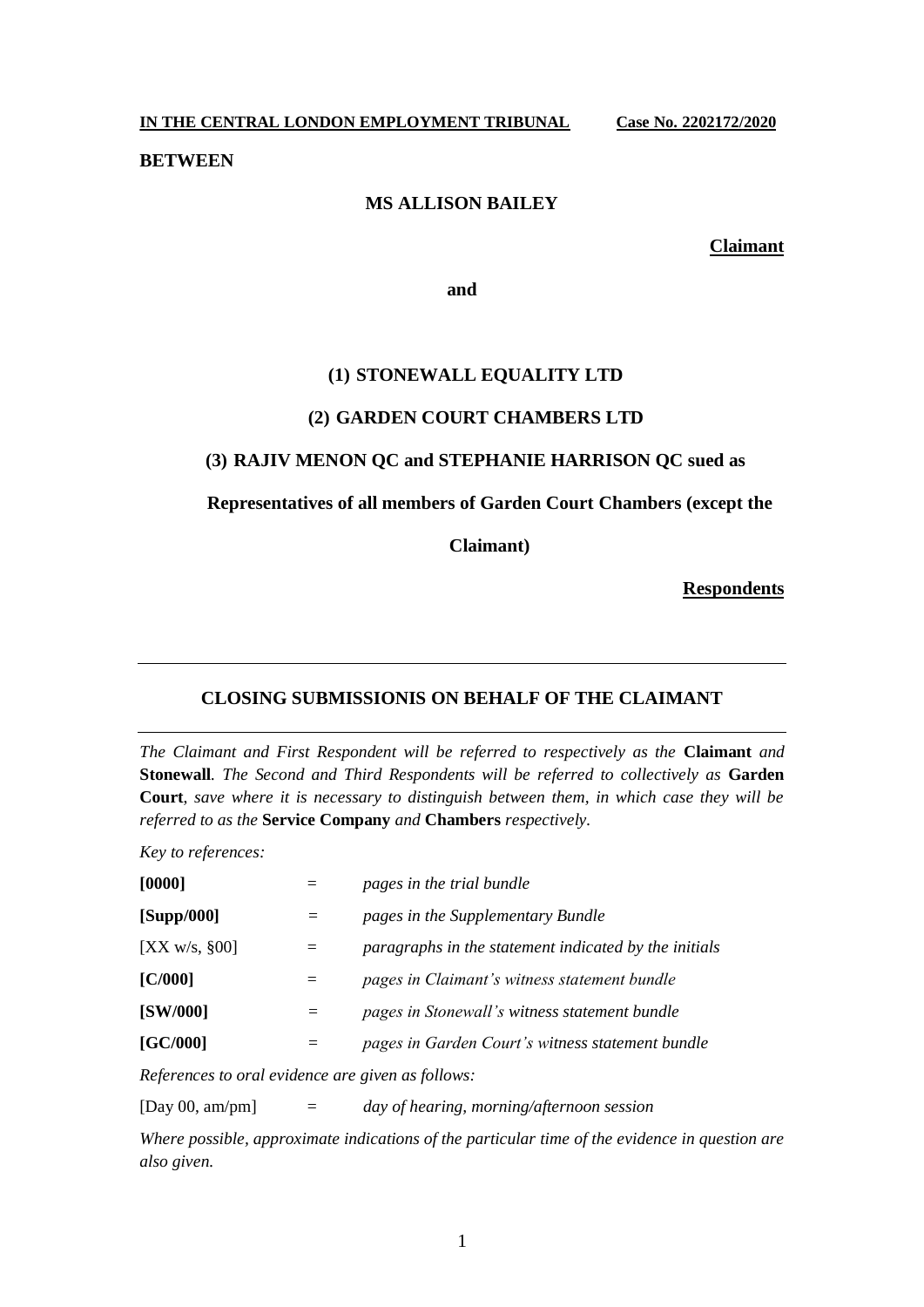# *For these purposes, the days of the hearing are counted as follows:*

| Day 1    | 25 April 2022 | am           | preliminaries/ET reading           |
|----------|---------------|--------------|------------------------------------|
|          |               | pm           | ET reading                         |
| Day 2    | 26 April 2022 |              | $am/pm$ ET reading                 |
| Day $3$  | 27 April 2022 |              | $am/pm$ case management (C unwell) |
| Day $4$  | 28 April 2022 |              | $am/pm$ case management (C unwell) |
| Day $5$  | 29 April 2022 | am           | Williams, Green                    |
|          |               | pm           | case management                    |
| Day $6$  | 3 May 2022    | am           | case management                    |
|          |               | pm           | Lue, Barker                        |
| Day 7    | 4 May 2022    | am           | Lue, Taylor                        |
|          |               | pm           | Taylor, Claimant                   |
| Day 8    | 5 May 2022    | am/pm        | Claimant                           |
| Day 9    | 9 May 2022    |              | am/pm Claimant                     |
| Day $10$ | 10 May 2022   | am           | Al-Farabi, Medcalf                 |
|          |               | pm           | Medcalf                            |
| Day 11   | 11 May 2022   | am/pm        | Claimant                           |
| Day $12$ | 12 May 2022   |              | am/pm Claimant                     |
| Day $13$ | 13 May 2022   | am           | Claimant, Thomas                   |
|          |               | pm           | <b>Thomas</b>                      |
| Day $14$ | 16 May 2022   | am           | Sood-Smith, Knan                   |
|          |               | pm           | Knan, Menon                        |
| Day $15$ | 17 May 2022   | am           | Menon, Sikand                      |
|          |               | pm           | Sikand                             |
| Day $16$ | 18 May 2022   | am           | Sikand                             |
|          |               | pm           | Hakl-Law                           |
| Day 17   | 19 May 2022   | $am/pm$ Khan |                                    |
| Day $18$ | 20 May 2022   | am           | Khan, Tennent                      |
|          |               | pm           | Harvey, Renton                     |
| Day 19   | 23 May 2022   | am           | Willers                            |
|          |               | pm           | Willers, Clark, Davies             |
| Day $20$ | 24 May 2022   | am           | McGahey, Wainwright                |
|          |               | pm           | Cook                               |
| Day $21$ | 25 May 2022   | am           | Renton, de Menezes                 |
|          |               | pm           | de Menezes, Cronin                 |
| Day $22$ | 26 May 2022   | am           | <b>Brewer</b>                      |
|          |               | pm           | Harrison                           |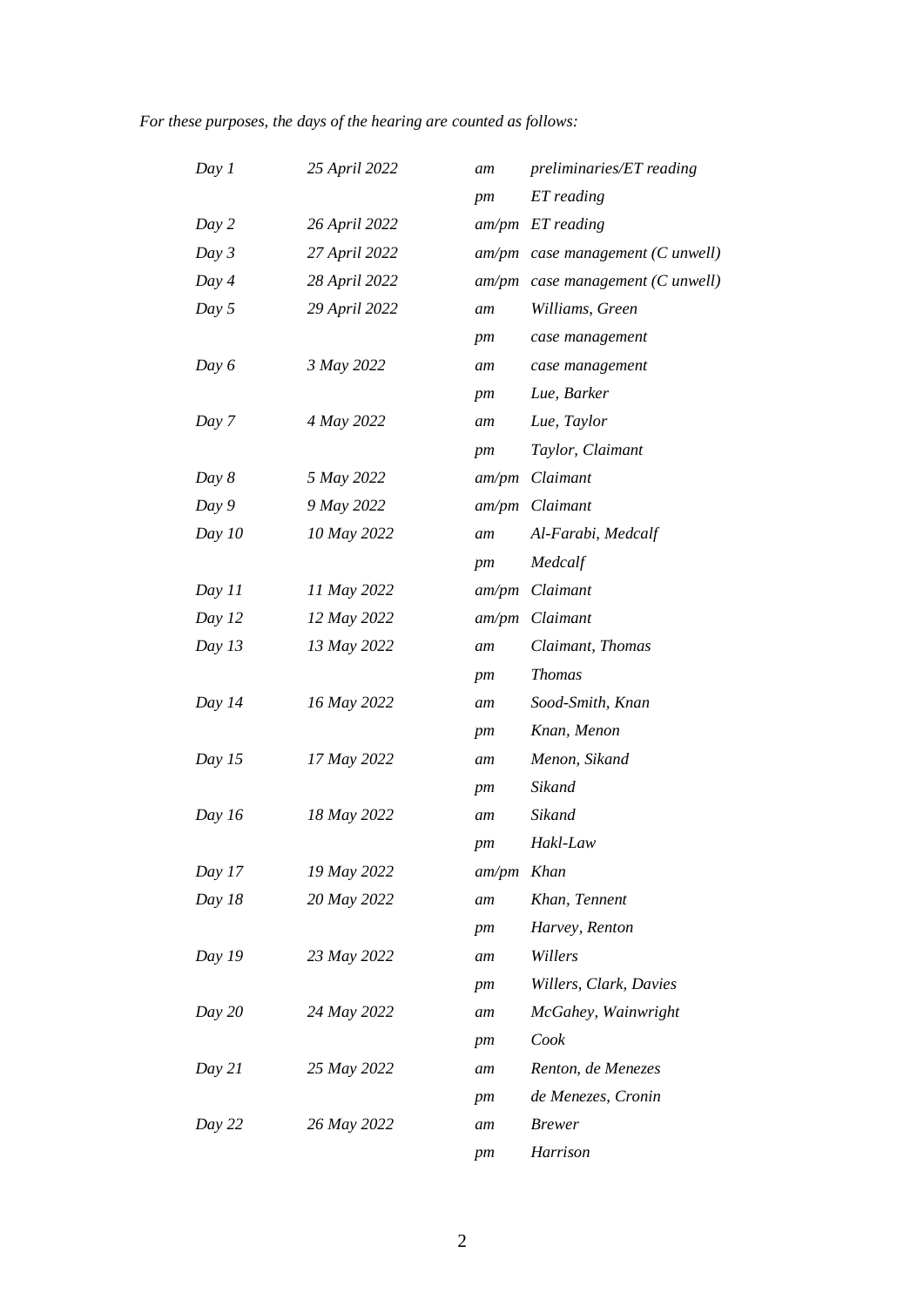# **Index**

| <b>Introduction</b> |                                                                                                  | 6  |
|---------------------|--------------------------------------------------------------------------------------------------|----|
|                     | The Claimant's beliefs                                                                           | 7  |
|                     | The claim against Stonewall                                                                      | 7  |
|                     | <b>Primary facts</b>                                                                             | 10 |
|                     | Did the actions in question amount to instructing, causing<br>or inducing basic contraventions?  | 23 |
|                     | Solicitation and coordination of complaints by Shaan<br>Knan                                     | 23 |
|                     | Kirrin Medcalf's complaint                                                                       | 24 |
|                     | Wider influence through the Diversity Champions<br>scheme                                        | 26 |
|                     | Were the actions in question done by individuals acting as<br>employees/agents of Stonewall?     | 27 |
|                     | Solicitation and coordination of complaints by Shaan<br>Knan                                     | 27 |
|                     | Kirrin Medcalf's complaint                                                                       | 30 |
|                     | Wider influence through the Diversity Champions<br>scheme                                        | 30 |
|                     | Were the actions in question within the scope of the<br><b>Diversity Champions relationship?</b> | 30 |
|                     | Was the Claimant subjected to detriment(s) as a result of the<br><i>actions in question?</i>     | 31 |
|                     | The claim against Garden Court                                                                   | 32 |
|                     | <b>Direct belief discrimination</b>                                                              | 32 |
|                     | <b>Over-arching points</b>                                                                       | 33 |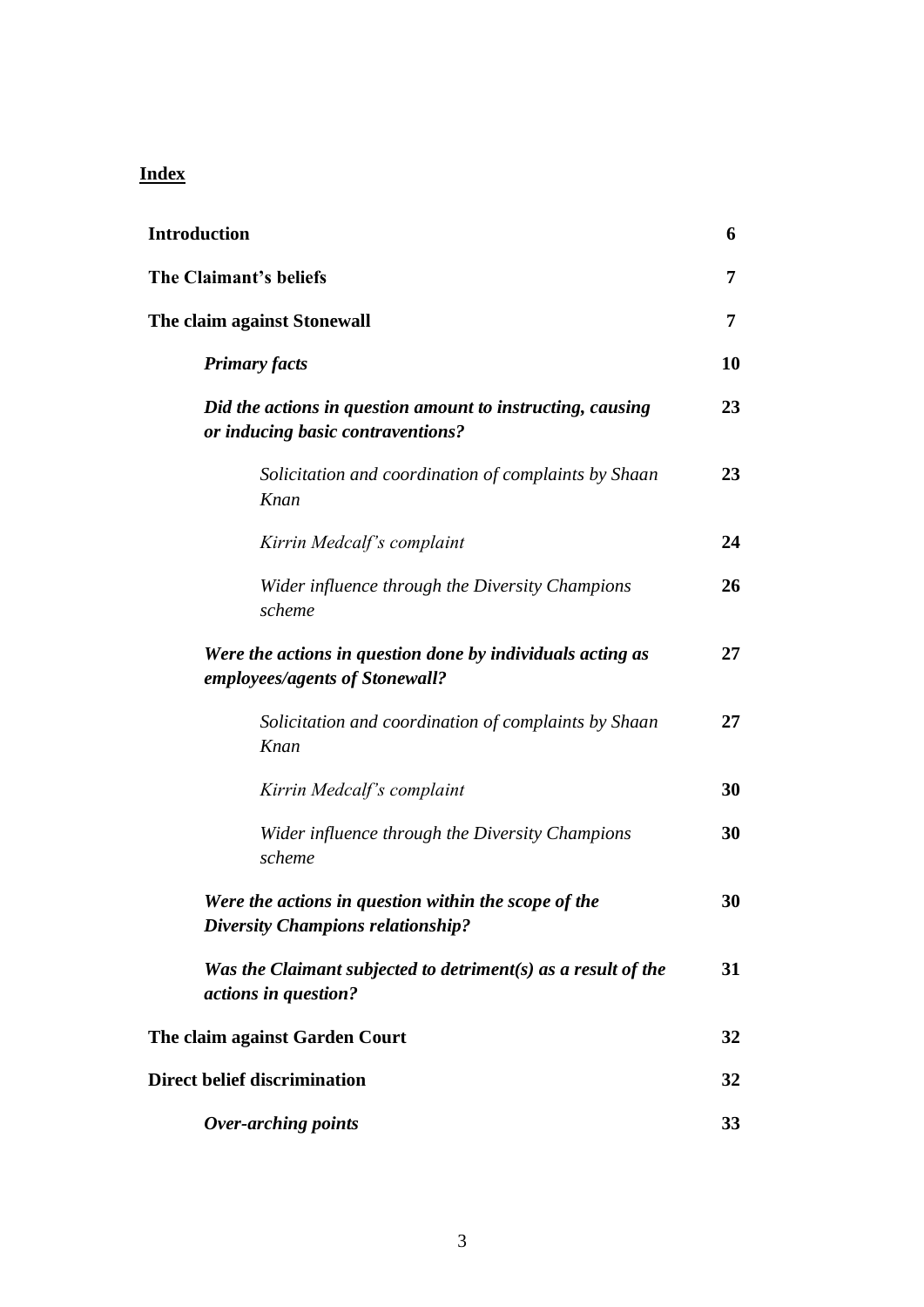| Detriment 1: the reduction in work                         |    |
|------------------------------------------------------------|----|
| Submissions as to the primary facts                        | 37 |
| Inferring discrimination on 'ordinary' principles          | 46 |
| No properly separable feature                              | 46 |
| Liability for the acts of the relevant individuals         | 46 |
| Detriment 2: the response tweets                           | 47 |
| Submissions as to the primary facts                        | 47 |
| Inferring discrimination on 'ordinary' principles          | 55 |
| No properly separable feature                              | 56 |
| Liability for the acts of the relevant individuals         | 56 |
| Detriment 3: soliciting the Stonewall complaint            | 57 |
| Submissions as to the primary facts                        | 57 |
| Inferring discrimination on 'ordinary' principles          | 64 |
| No properly separable feature                              | 65 |
| Liability for the acts of the relevant individuals         | 66 |
| Detriment 4: upholding the complaint                       |    |
| Submissions as to the primary facts                        | 67 |
| Inferring discrimination on 'ordinary' principles          | 70 |
| No properly separable feature                              | 71 |
| Liability for the acts of the relevant individuals         | 77 |
| <b>Detriment 5: response to the Subject Access Request</b> | 78 |
| Submissions as to the primary facts                        | 78 |
| Inferring discrimination on 'ordinary' principles          | 80 |
| No properly separable feature                              | 80 |
| Liability for the acts of the relevant individuals         | 80 |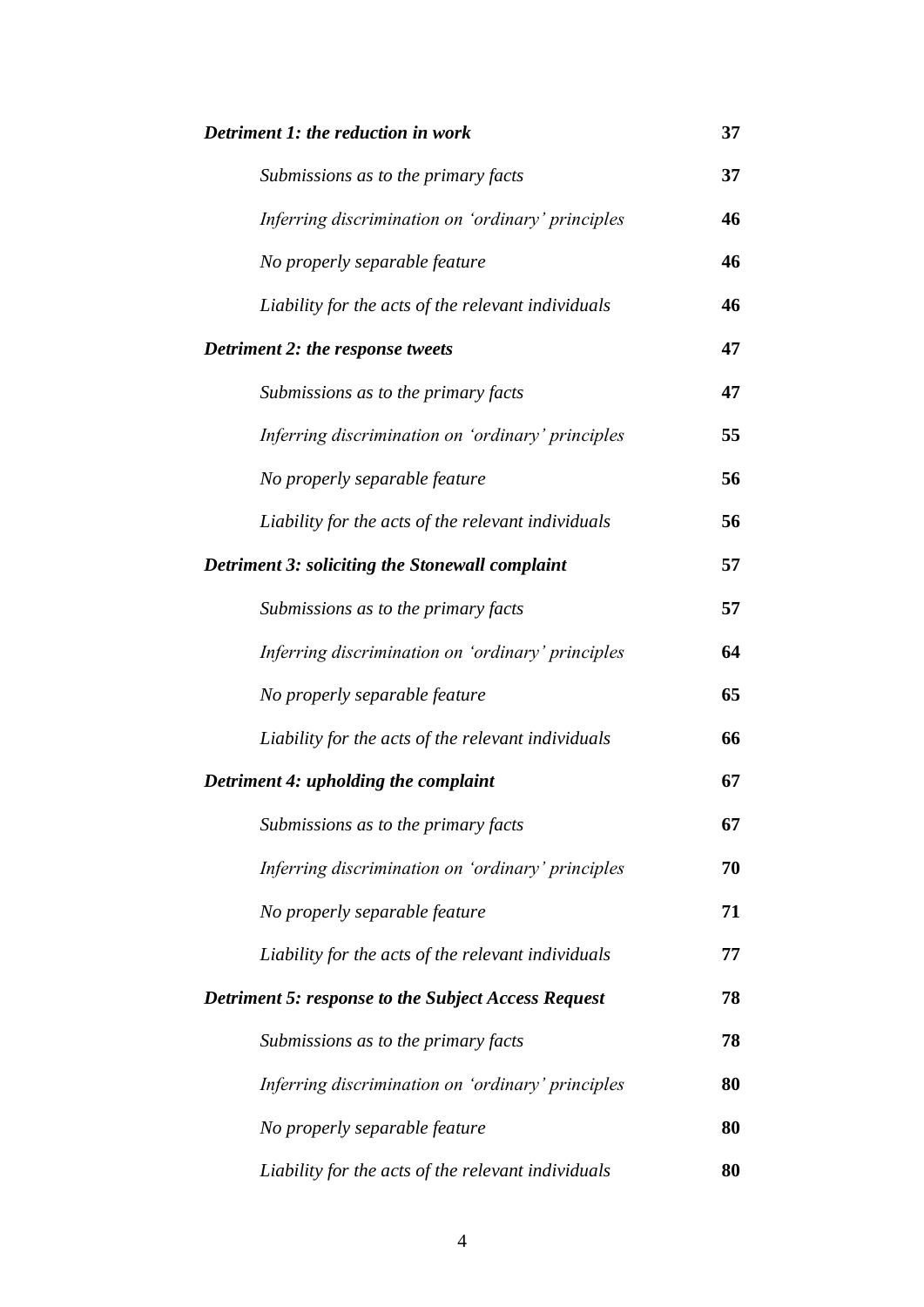| <b>Victimisation</b>                                    |    |
|---------------------------------------------------------|----|
| <b>Protected acts</b>                                   | 81 |
| Matters relevant to drawing inferences of victimisation | 82 |
| <b>Submissions as to the detriments</b>                 | 84 |
| Indirect sex / sexual orientation discrimination        | 85 |
| <b>Time limits</b>                                      | 87 |
| <b>Remedy</b>                                           | 87 |
| <b>Injury to feelings</b>                               | 87 |
| <b>Aggravated damages</b>                               |    |
| Loss of income                                          |    |
| <b>Apportionment</b>                                    | 89 |
| <b>Conclusion</b>                                       | 89 |
| <b>APPENDIX A</b>                                       |    |

**APPENDIX B**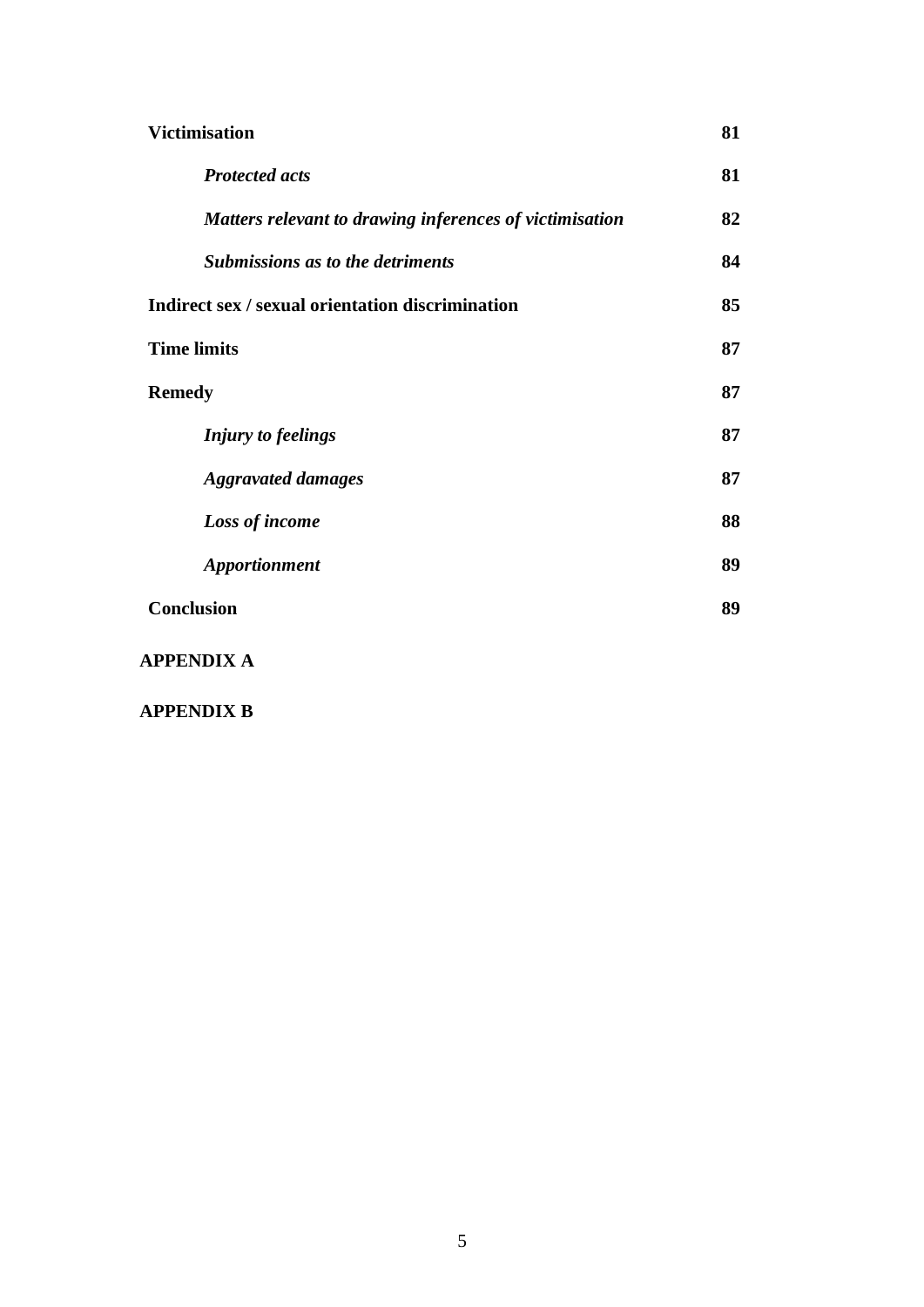### **Introduction**

- 1. These Closing Submissions should be read in conjunction with the Opening Skeleton Argument on behalf of the Claimant (the 'Claimant's Opening Skeleton'), which sets out the relevant law and approach that it is submitted the Tribunal should apply. Those matters are not repeated. Where relevant to address points made by the Respondents or otherwise to develop particular issues, further legal submissions are included below.
- 2. The approach which these Closing Submissions adopt is to address both the primary findings of fact that the Tribunal is invited to make and the inferences which the Tribunal is invited to draw by reference to each of the causes of action in turn. It is to be emphasised, however, that in deciding what inferences to draw the Tribunal should consider all of its relevant findings of primary fact in the round (see Claimant's Opening Skeleton,  $\S57(b)$ ). Therefore, whilst the primary facts are – for convenience and clarity of structure – addressed in relation to the causes of action to which they are most directly relevant, the Tribunal should step back and consider them in the round when deciding what inferences to draw.
- 3. The parties have prepared a joint overall chronology to assist the Tribunal with navigating the bundle during its deliberations. That chronology is necessarily thin on detail. In addition, two more detailed chronologies, which include comment and submission on many of the relevant points of detail, are appended to these Closing Submissions to support the submissions as to primary fact below:
	- 3.1. Appendix A covers the principal chronology of Garden Court's actions during the period October-December 2018 and supports the primary factual findings sought in respect of Detriments 2 and 4.
	- 3.2. Appendix B covers the principal chronology in relation to the Claimant's clerking and practice during 2019 and supports the primary factual findings sought in respect of Detriment 1.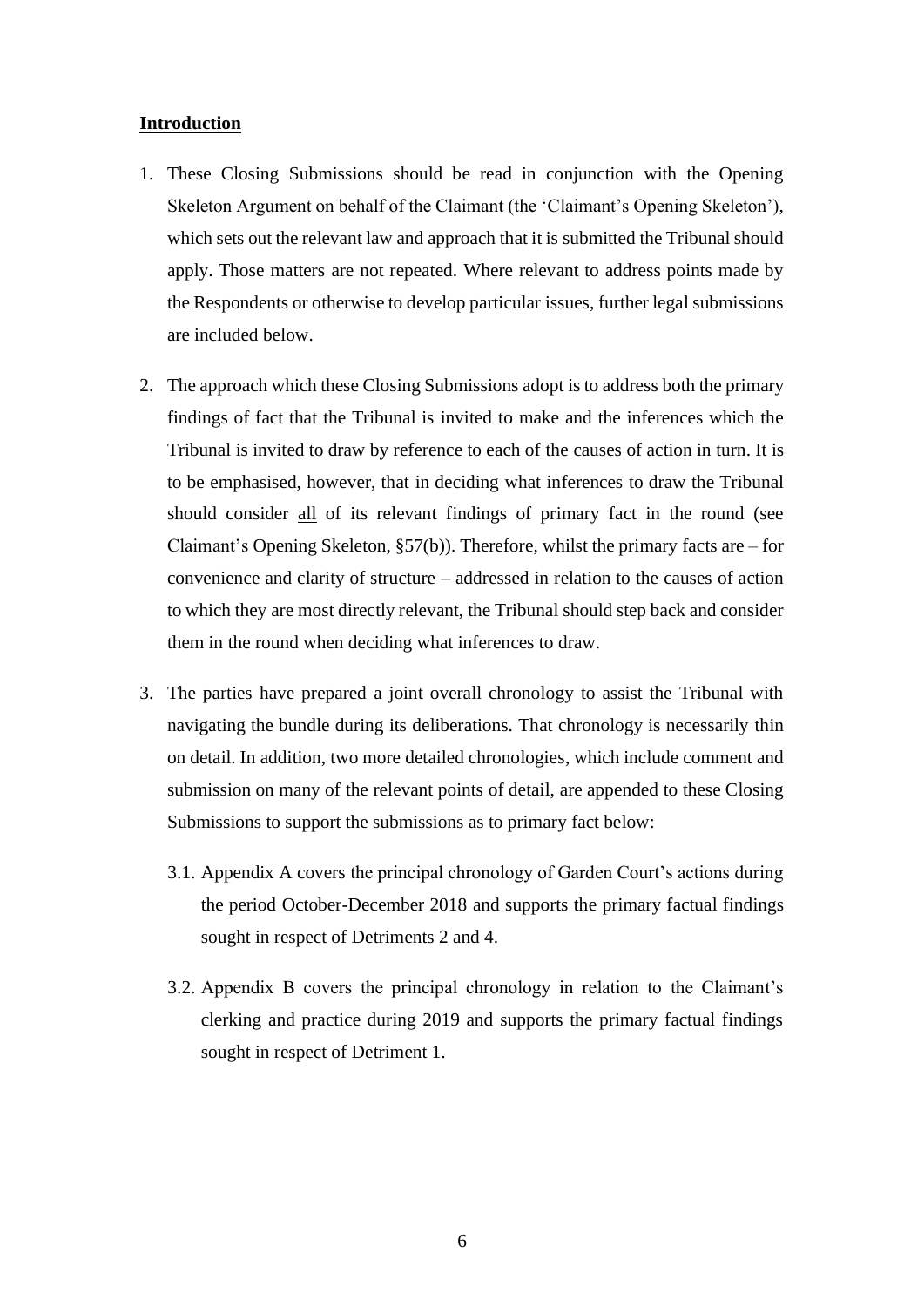### **The Claimant's beliefs**

4. The Claimant's beliefs and their status as protected philosophical beliefs are addressed in detail in §§6-14 of the Claimant's Opening Skeleton, which do not require repetition.

#### **The claim against Stonewall**

- 5. The relevant statutory provisions and legal principles are set out in §§37-44 of the Claimant's Opening Skeleton.
- 6. There is a further issue, which was not apparent from Stonewall's Opening Note but was implicit in some of the evidence and questions put to witnesses on behalf of Stonewall – namely, whether the actions of which the Claimant complains as constituting instructing, causing and/or inducing a basic contravention occurred within the scope of the relationship to which the Equality Act 2010 ('EqA10') applies.
- 7. The correct approach to that question may be found in the judgment of Underhill LJ in Tiplady v Bradford Metropolitan District Council [2020] ICR 965, CA. That case was a whistleblowing claim concerned with whether the relevant actions of the council, which was both the claimant's employer and her local authority, were 'in the employment field'. However, Underhill LJ made clear (at §42) that on this issue the same principles apply to both whistleblowing and discrimination claims, and there is moreover no reason to limit the principles and approach set out to the 'employment field'. In particular, at §45 Underhill LJ said (with emphasis added):

'There remains the question of how exactly a detriment is to be recognised as arising, or not arising, "in the employment field": what are the boundaries of the field?... **Broadly, the test suggested by Mr Lewis to the employment tribunal, and which it accepted, of asking in what "capacity" the detriment was suffered – or, to put the same thing another way, whether it was suffered by the claimant "as an employee" – seems to me likely to produce the right answer in the generality of cases**. This is not strictly the same as the "two hats" analysis which Mrs Tiplady challenges, because **the focus is not on the hat being worn by the employer but on that being worn by the employee**; but in practice these may, if I may mix my metaphors, be two sides of the same coin. **But I do not think the boundaries of the**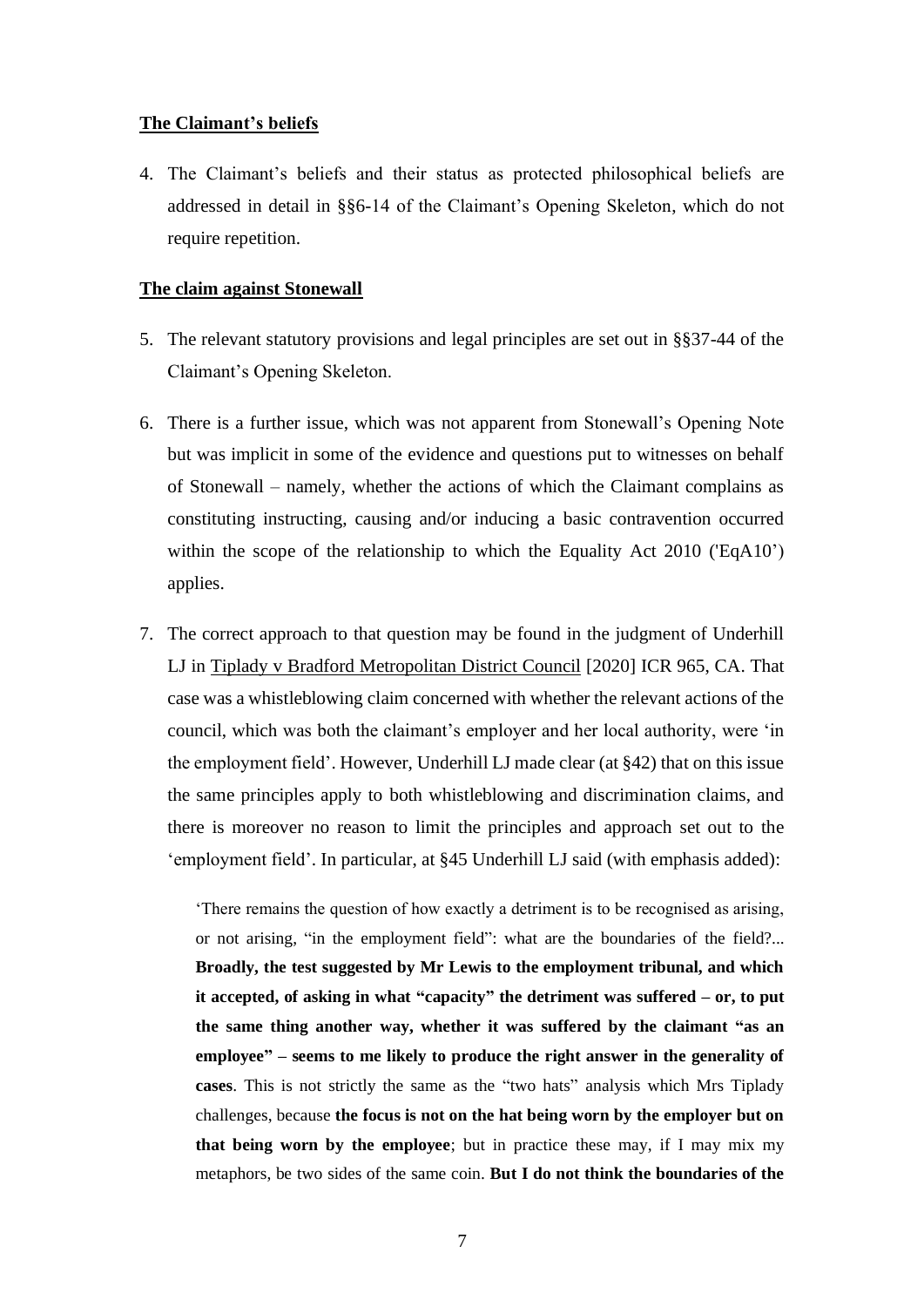**employment field should be drawn narrowly**. Mrs Tiplady suggested, in order to illustrate how arbitrary the concept was, that it would mean that detriments would only be within the scope of section 47B if they occurred in the workplace or during working hours: I do not accept that that is the result. It may be a useful thought experiment to ask whether, if the claim had been based on a protected characteristic under the 2010 Act rather than on the making of a protected disclosure, it would fall under a Part of that Act other than Part 5: if, say, the detriment was suffered by the claimant as a consumer of services or as a student or as an occupier of premises and thus would fall under Parts 3, 4 or 6, it could not be suffered as a worker. But I am chary about suggesting that that is a touchstone which will provide the answer in every case. There are bound on any view to be borderline cases, and I do not think that it would be right for us in this case to attempt any kind of definitive guidance. I would only add that I think it was sensible of the employment tribunal in this case to give Mrs Tiplady the benefit of the doubt as regards detriments (11) and (12).'

- 8. Applying those principles to EqA10, s111, it is submitted that the correct approach is as follows:
	- 8.1. Pursuant to  $s111(7)$ , it is the relationship that puts A (the inducer<sup>1</sup>) in a position to commit a basic contravention in relation to B (the person induced), which brings A's actions within the scope of the Act. That is therefore the relationship on which to focus in order to ascertain whether A's actions are in scope. In this case, the relevant relationship between Stonewall and Garden Court is that of service provider and client through Garden Court's membership of the Diversity Champions scheme.
	- 8.2. Whether the actions in question are within the scope of that relationship is likely in most cases to be answered by asking whether the capacity in which B experienced those actions was in connection with the relevant relationship. As Underhill LJ makes clear, the focus is not on which 'hat' the alleged discriminator (or, in the context of s111, alleged inducer) was wearing, but on the capacity in which the other party experienced the treatment in question. Whilst in many cases those may in practice be two sides of the same coin, that

<sup>&</sup>lt;sup>1</sup> The term 'inducer' is used here as a convenient shorthand to refer to a party alleged to have instructed and/or caused and/or induced a basic contravention, or to have attempted to do so, without repeating all of those alternatives on each occasion.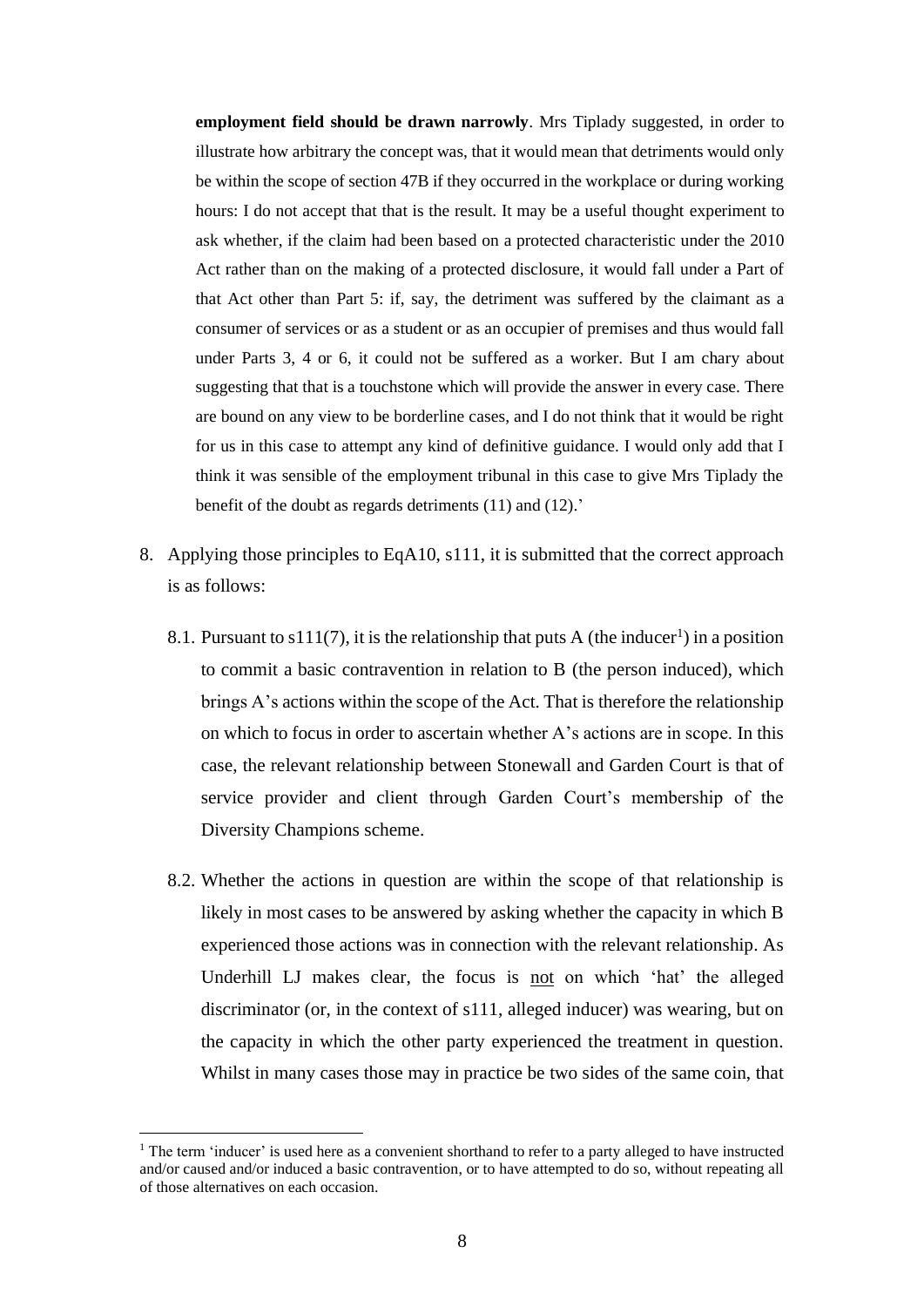will not always be the case. In particular, the answer cannot depend on the subjective intentions and/or internal arrangements of the alleged inducer as to which 'hat' it thought it was wearing, if those intentions and/or arrangements do not in fact correspond to the substantive reality of how the other party experienced the actions in question.

- 8.3. Moreover, the boundaries of the relevant relationship should not be drawn narrowly. The general principle that anti-discrimination statutes are to be given a wide, purposive construction should be applied (Claimant's Opening Skeleton, §40.1). The purpose of EqA10, s111 is to prevent persons who are, by virtue of a relevant relationship, in a position to exert pressure or influence on the other party to that relationship from doing so (or attempting to do so) in a way that results (or would result) in a basic contravention by that other party. That again points away from an approach based on a narrow view of the formal arrangements of the alleged inducer (A) and towards a construction which asks whether, taking a broad, substantive view of all the circumstances, the relevant relationship affects, or is capable of affecting, how the other party (B) experiences and responds to the actions in question.
- 8.4. In short, therefore, the correct approach in this case is to ask whether, having regard to all the circumstances and to the substance and reality of the situation, Garden Court's membership of the Diversity Champions scheme affected, or was capable of affecting, how Garden Court experienced and/or responded to the actions in question. If so, then those actions fall within the scope of EqA10, s111 irrespective of Stonewall's subjective intentions or internal arrangements.
- 9. The issues to be considered in relation to the claim against Stonewall are therefore as follows:
	- 9.1. Did the actions of which complaint is made amount to instructing, causing or inducing – or attempting to instruct, cause or induce – basic contraventions, applying the principles set out in §§40.1-40.5 of the Claimant's Opening Skeleton?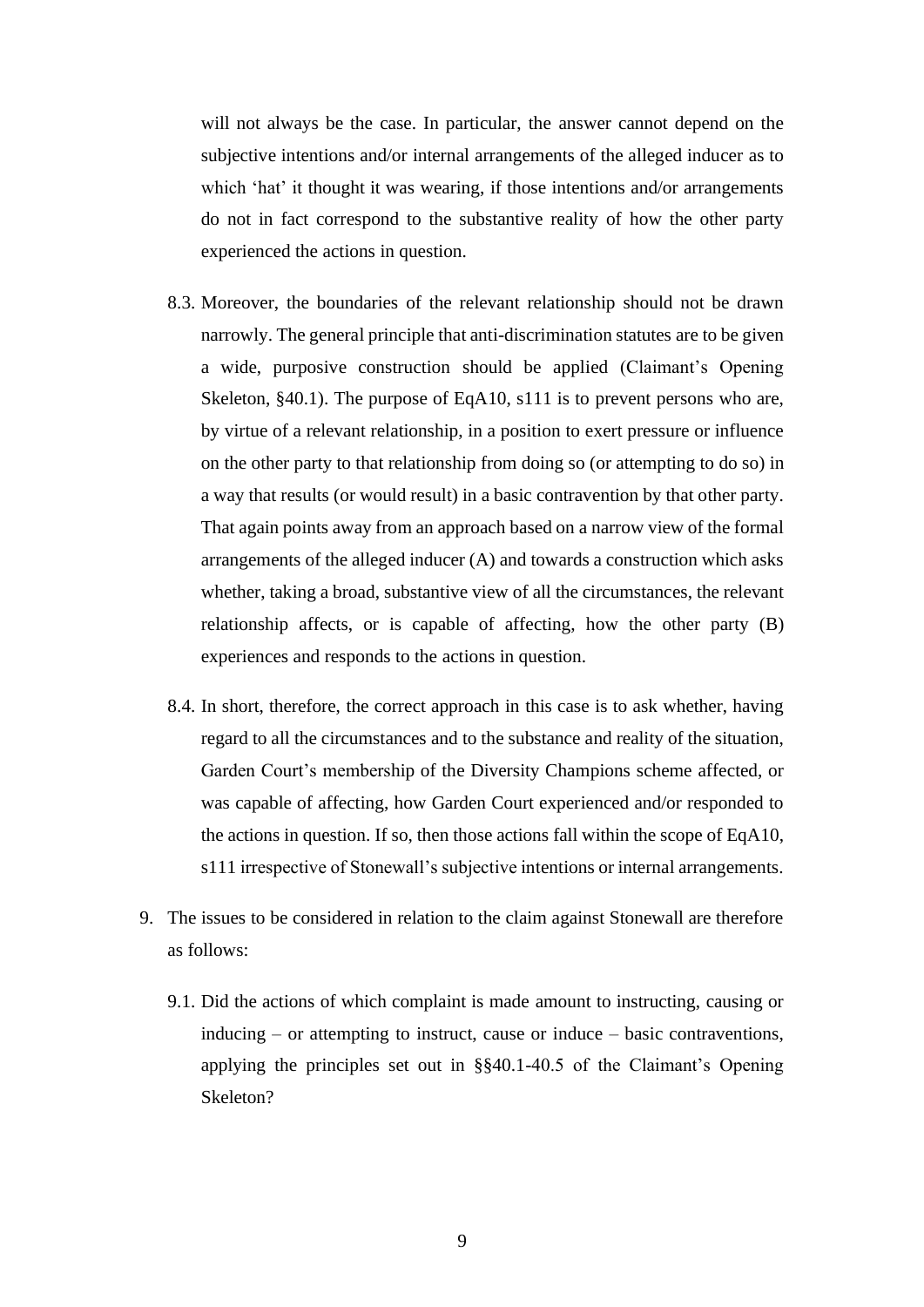- 9.2. If so, were those actions (or any of them) done by individuals acting as employees or agents of Stonewall, applying the principles set out in §§41-44 of the Claimant's Opening Skeleton?
- 9.3. If so, were those actions (or any of them) within the scope of the Diversity Champions relationship between Stonewall and Garden Court, applying the principles in §§7-8 above?
- 9.4. If so, was the Claimant subjected to detriment(s) as a result of those actions (or any of them), applying the principles set out in §40.6 of the Claimant's Opening Skeleton?
- 10. Before considering each of those questions, the relevant primary facts will first be addressed.

## *Primary facts*

- 11. The principal conduct by Stonewall which resulted in detriment to the Claimant was the solicitation of complaints by Shaan Knan and the complaint by Kirrin Medcalf. But in order to appreciate the full implications of those actions, they also need to be considered within the broader context of Garden Court's membership of the Diversity Champions scheme.
- 12. The factual picture which Stonewall seeks to present is that the Diversity Champions scheme is a mere *'workplace programme'*<sup>2</sup> which is not intended to and does not in fact give Stonewall any significant influence over how its members deal with particular issues<sup>3</sup>; that in this particular case there was no liaison between teams in relation to the complaint<sup>4</sup>; and that Mr Medcalf acted independently and without any thought of inducing action against the Claimant, but solely out of concern about a perceived *'risk'* to trans people attending meetings at Garden Court<sup>5</sup>.

<sup>2</sup> [ZAF w/s, §8] **[SW/2]**

<sup>3</sup> [SSS w/s, §10] **[SW/45]**

<sup>4</sup> [ZAF w/s, §49] **[SW/11]**

<sup>5</sup> [KM w/s, §§47-48] **[SW/35]**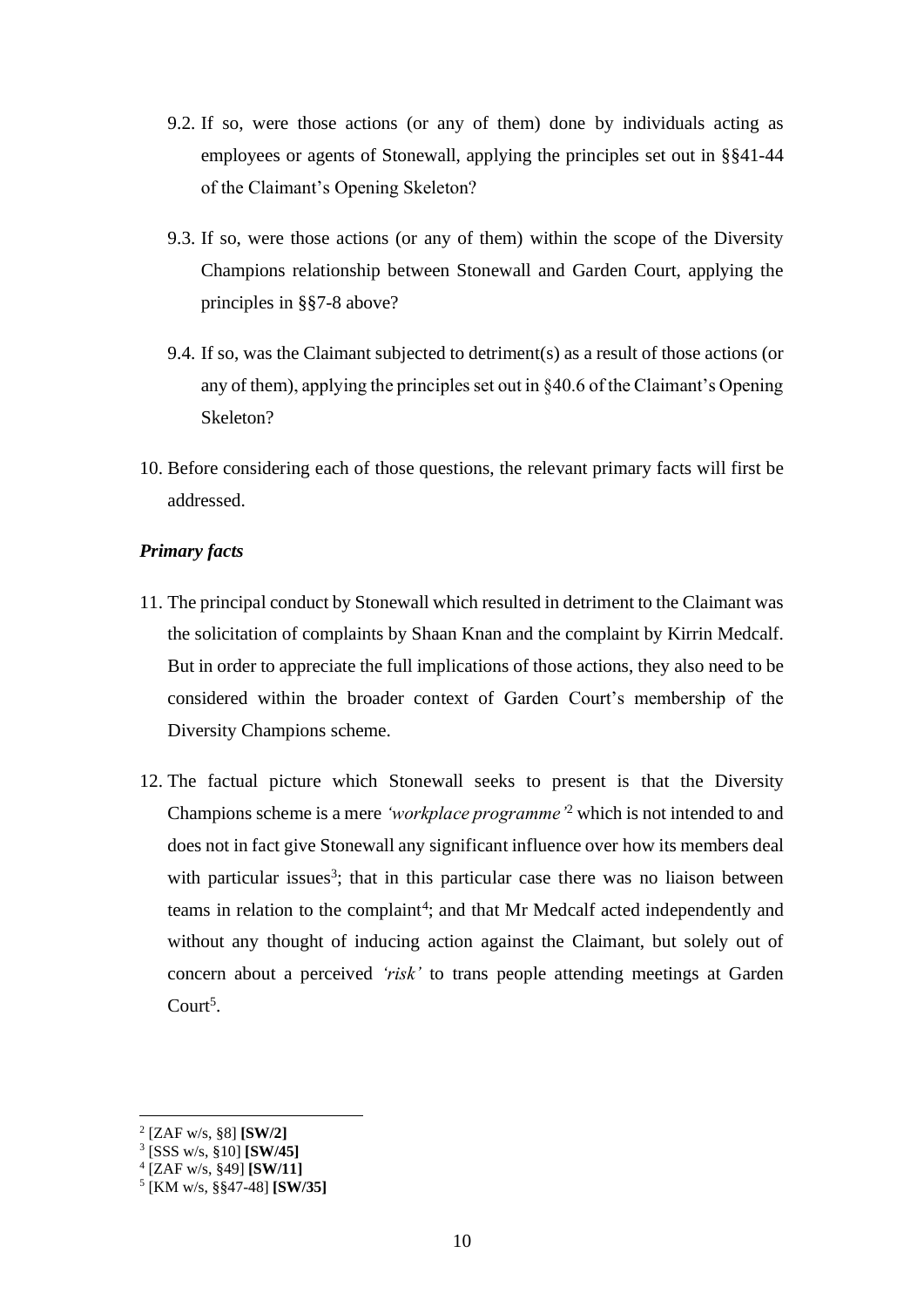- 13. That picture is not credible having regard to the immediate circumstances and content of the complaint itself, especially when set in the wider context. There are four main aspects of the evidence to consider:
	- (a) First, the immediate prompt for Mr Medcalf's complaint, namely the solicitation by Shaan Knan;
	- (b) Second, the content of Mr Medcalf's complaint itself;
	- (c) Third, the other immediate context of the complaint; and
	- (d) Fourth, the wider context of the Diversity Champions scheme and its use by Stonewall.
- 14. **First**, starting with the immediate circumstances of the complaint, the prompt was of course the solicitation of complaints by Shaan Knan. The evidence shows that what was being encouraged was complaints to support formal action against the Claimant:
	- 14.1. The minutes of the round table meeting on 23 October 2019 **[3845-7]** record Shaan Knan passing on a message from Michelle Brewer to encourage participants to write to the Heads of Chambers to *'express concern about Allison Bailey's… transphobic comments on Twitter'* in advance of a *'meeting to decide on formal action'* **[3847]**. The evidence indicates that the typed version of those minutes in the bundle was created on 29 June 2020 **[Supp/157]**, but it is apparent from the detail of what is recorded that Mr Knan cannot have produced them entirely from memory and his evidence indicates that he probably typed them up from handwritten notes that he made at the time of the meeting (see evidence of Mr Knan in response to the Judge's questions [Day 14, pm, approx. 3.30pm]). The minutes may therefore be regarded as reflecting a contemporaneous, and broadly accurate, record of what was said.
	- 14.2. That conclusion is reinforced by the fact that essentially the same message appears in Mr Knan's STAG Wall and Facebook posts 2 days after the meeting. The Wall post again notes that there will be a meeting to discuss *'if any formal actions against Bailey should be taken'* and explicitly passes on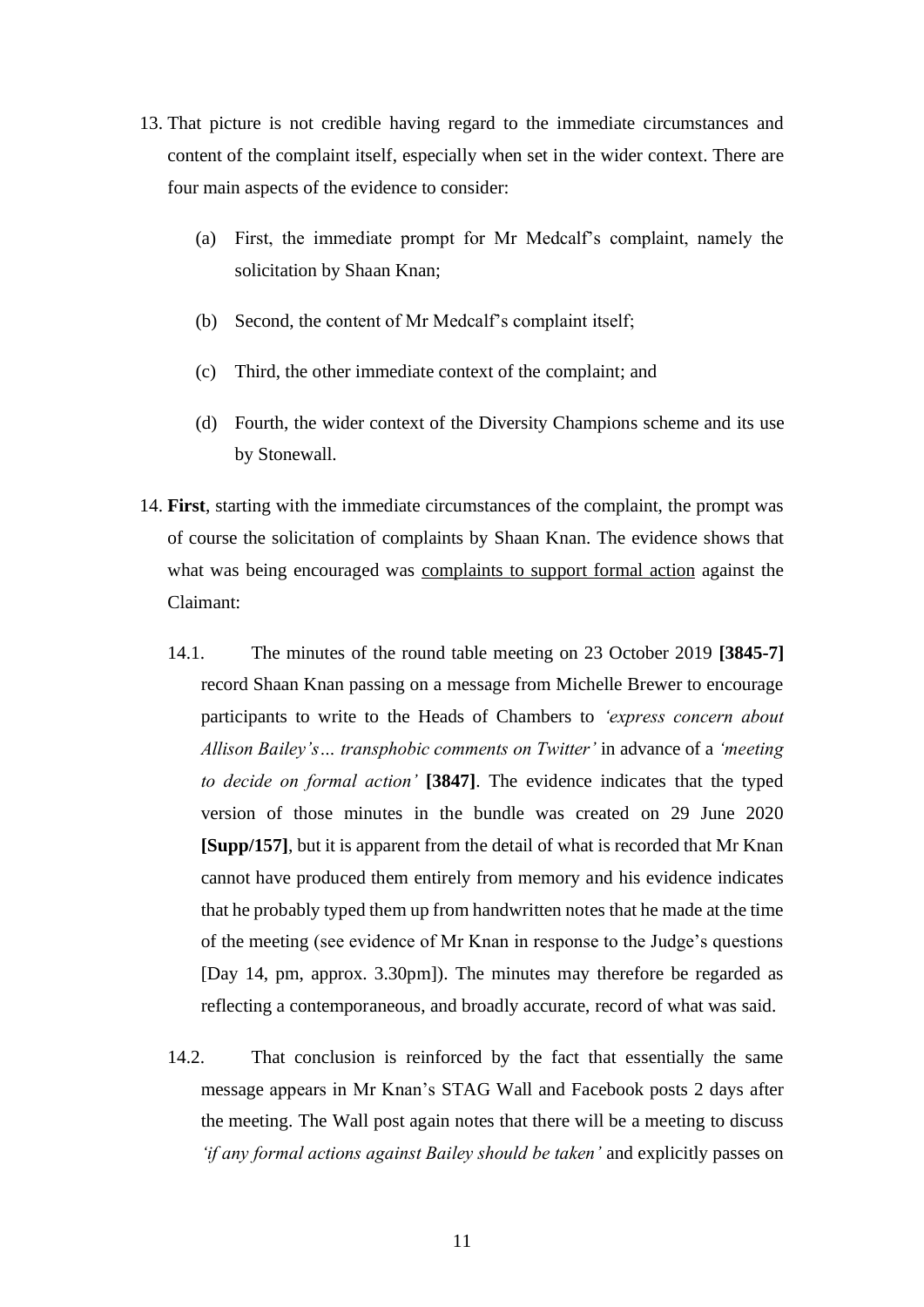a message from Michelle Brewer encouraging the trans community *'to write messages of support (supporting action against Bailey) to the Head of Garden Court Chambers'* **[2327]** (emphasis added). Similarly, the Facebook post notes that *'Trans ally barristers at Garden Court'* were *'hoping to take formal action against barrister Allison Bailey'* and therefore needed messages of support to ensure that the Claimant did not *'get away with it'* **[2332]**. It is clear from these posts that Mr Knan was not merely encouraging generic messages of 'support' for Garden Court, but complaints about the Claimant with a view to securing formal action against her. In his oral evidence, although he commented that the messages were not prescriptive about the particular outcome sought, when it was put to him (by reference to the words in parenthesis in the Wall post) that what was being encouraged was messages to support action against the Claimant, Mr Knan agreed: *'I suppose it was'* [Day 14, pm, approx. 12.30pm].

- 15. Mr Medcalf certainly understood, as he agreed in cross-examination [Day 10, pm, approx. 3pm], that the clear message given at the round table was to seek to influence Garden Court into taking formal action. Since that was the nature of the encouragement on which he was acting when he submitted his complaint, the strong inference must be that that is indeed what he was seeking to do. That inference might have been rebutted if, for example, the actual terms of Mr Medcalf's complaint had made it clear that he was  $-$  as he sought to maintain  $-$  not seeking action against the Claimant but simply to address the management of some perceived 'risk' posed by the Claimant.
- 16. But turning, **second**, to the terms of Mr Medcalf's complaint itself **[699-700]**, they in fact strongly reinforce the conclusion that he was raising concerns to support disciplinary action against the Claimant:
	- 16.1. The first paragraph of the complaint states that its purpose is *'to raise concerns regarding the barrister Allison Bailey and her association with yourselves'* **[699]**. That is a clear indication that the complaint is directed at Garden Court's 'association' with the Claimant, not merely at the management of some alleged 'risk'.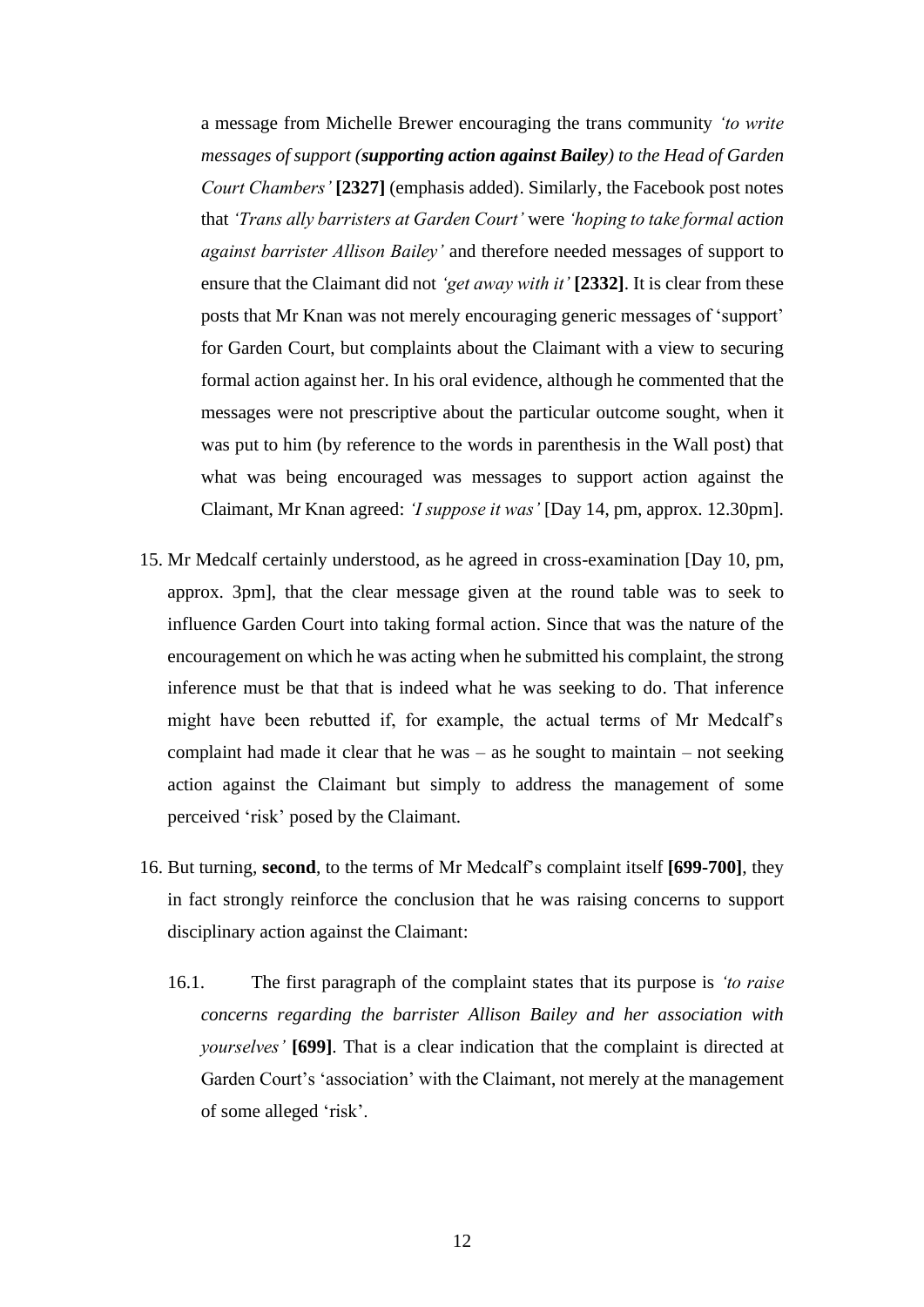- 16.2. The bulk of the complaint then comprises a series of examples of posts alleged to constitute *'making and retweeting multiple transphobic statements'* **[699-700]**. These do not spell out any concerns about any alleged risk to Stonewall employees attending meetings at Garden Court, but are clearly expressed in the manner of a complaint, inviting Garden Court to hold that the Claimant had in fact made *'multiple transphobic statements'*.
- 16.3. The concluding passage of the complaint then makes clear threats of adverse consequences for Garden Court's *'positive relationship… with the trans community'* in general and its *'position'* with Stonewall in particular if they *'continue associating'* with the Claimant **[700]**, and invites them to *'do what is right and stand in solidarity with trans people'*. The only possible interpretation of that passage is that Garden Court should cease *'associating'* with the Claimant – i.e. expel her – or there would be adverse consequences for their relationship with Stonewall. In cross-examination, Mr Medcalf agreed that is a *'valid interpretation'* and that he did intend to suggest the Claimant's expulsion as at least one possible outcome [Day 10, pm, approx. 4.30pm]. Indeed, it is notable that when responding to the Claimant's Subject Access Request, Stonewall redacted the threatening passages **[3807; 3824]**: it is difficult to escape the inference that they appreciated the implications of those passages and sought to withhold them for that reason.
- 16.4. There is nothing whatsoever in the concluding passage of the complaint **[700]** which says, or even implies, that the purpose of the complaint is to prompt a further discussion of how to manage some alleged 'risk'. There is a single reference to *'the safety of our staff and community'*, but nothing to indicate that this is to do with attending meetings at Garden Court – still less (as Mr Medcalf sought to insist in cross-examination [Day 10, pm, approx. 4.30-4.35pm]) that the purpose of the complaint as a whole was to start a discussion about risk management. There is simply no description of any alleged safety issues, nor any suggestion of different ways in which they might be managed, nor any invitation to discuss them further. The only outcome sought was for Garden Court to cease *'associating'* with the Claimant. Even Mr Medcalf was constrained to agree (in his final answer in response to cross-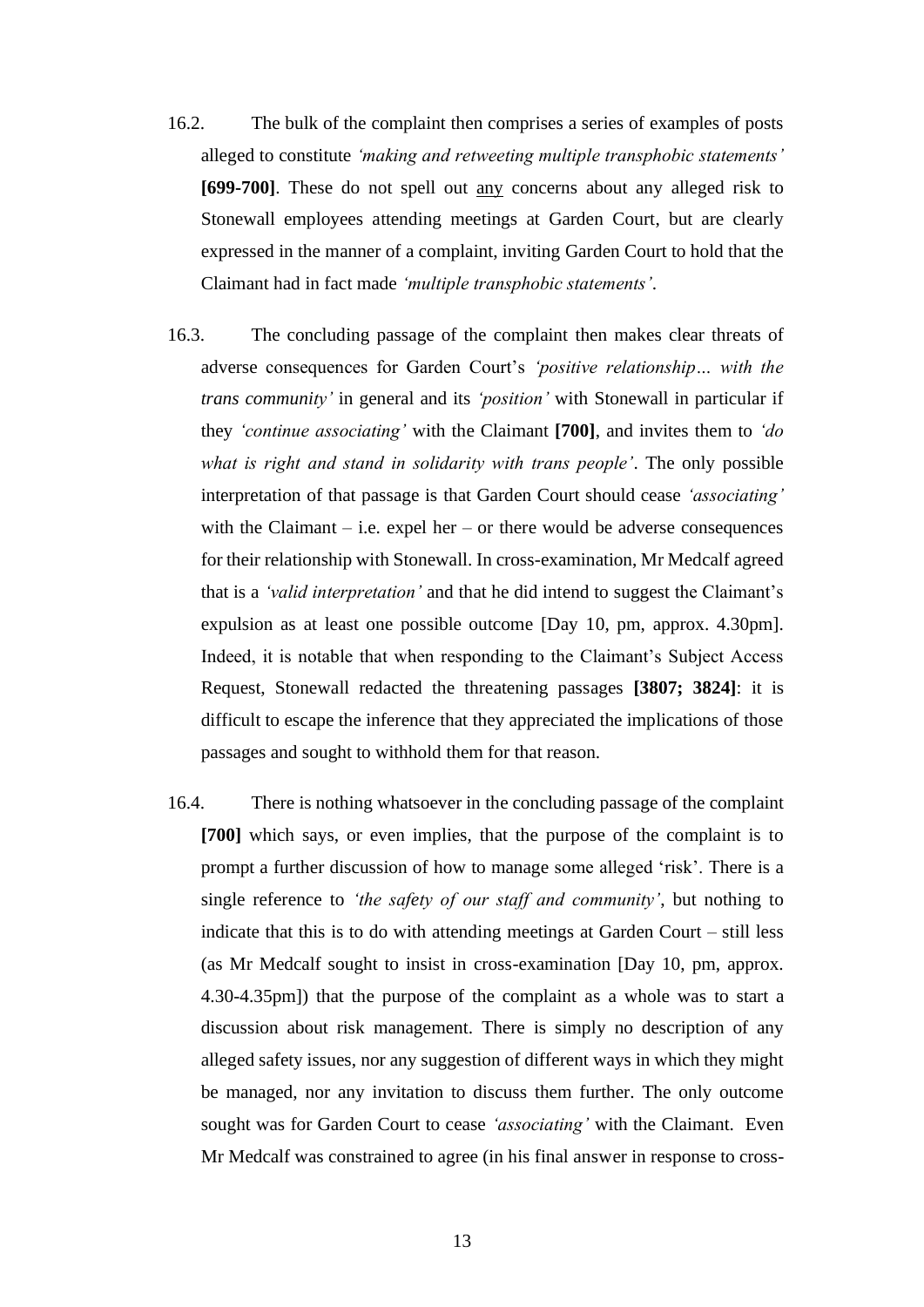examination on behalf of the Claimant [Day 10, pm, approx. 4.35pm]) that he could see how the complaint could be construed in that way.

- 16.5. In short, if the sole purpose of the complaint were really to initiate a discussion of safety and risk management, as Mr Medcalf sought to maintain, it was not merely phrased in a clumsy or oblique way, but in a way that was entirely inconsistent with that purpose. Mr Medcalf was unable to offer a satisfactory explanation for this in response to the Judge's questions, other than to say that if he were to do it again, he would write the complaint differently, but was expecting a follow-on conversation [Day 10, pm, approx. 5pm]. This echoed his earlier answer in cross-examination that this was a first email and he *'wanted a discussion'* [Day 10, pm, approx. 4.30pm]. However, not only are the terms of the complaint itself inconsistent with that account, since they invite no such discussion, but Mr Medcalf's own subsequent actions are also inconsistent with it: he took no steps to pursue any further discussion, even though there was another meeting at Garden Court to discuss prison policy just a week later, on 6 November 2019<sup>6</sup> . Mr Medcalf describes in his statement carrying out his *'own risk assessment'* for that meeting [KM w/s, §46] **[SW/35]**, but that does not assist him in relation to the purpose of the complaint. Indeed, the fact that one week later he felt able to address the supposed 'risk' without further discussion with anyone at Garden Court undermines his explanation that the complaint was necessary in order to prompt such discussion – still less can the (only) outcome actually proposed in the complaint (that Garden Court should cease *'associating'* with the Claimant) be regarded as a proportionate or genuine attempt at 'risk management'.
- 17. The Tribunal is therefore invited to reject Mr Medcalf's evidence that the complaint was intended to be about 'risk management' and to find that the ordinary and natural meaning of the complaint itself reflects its true purpose, and that that purpose was consistent with the encouragement by Shaan Knan to which Mr Medcalf was responding – namely, to complain about the Claimant with a view to securing formal action against her, in particular her expulsion from Garden Court.

<sup>6</sup> See **[593]**.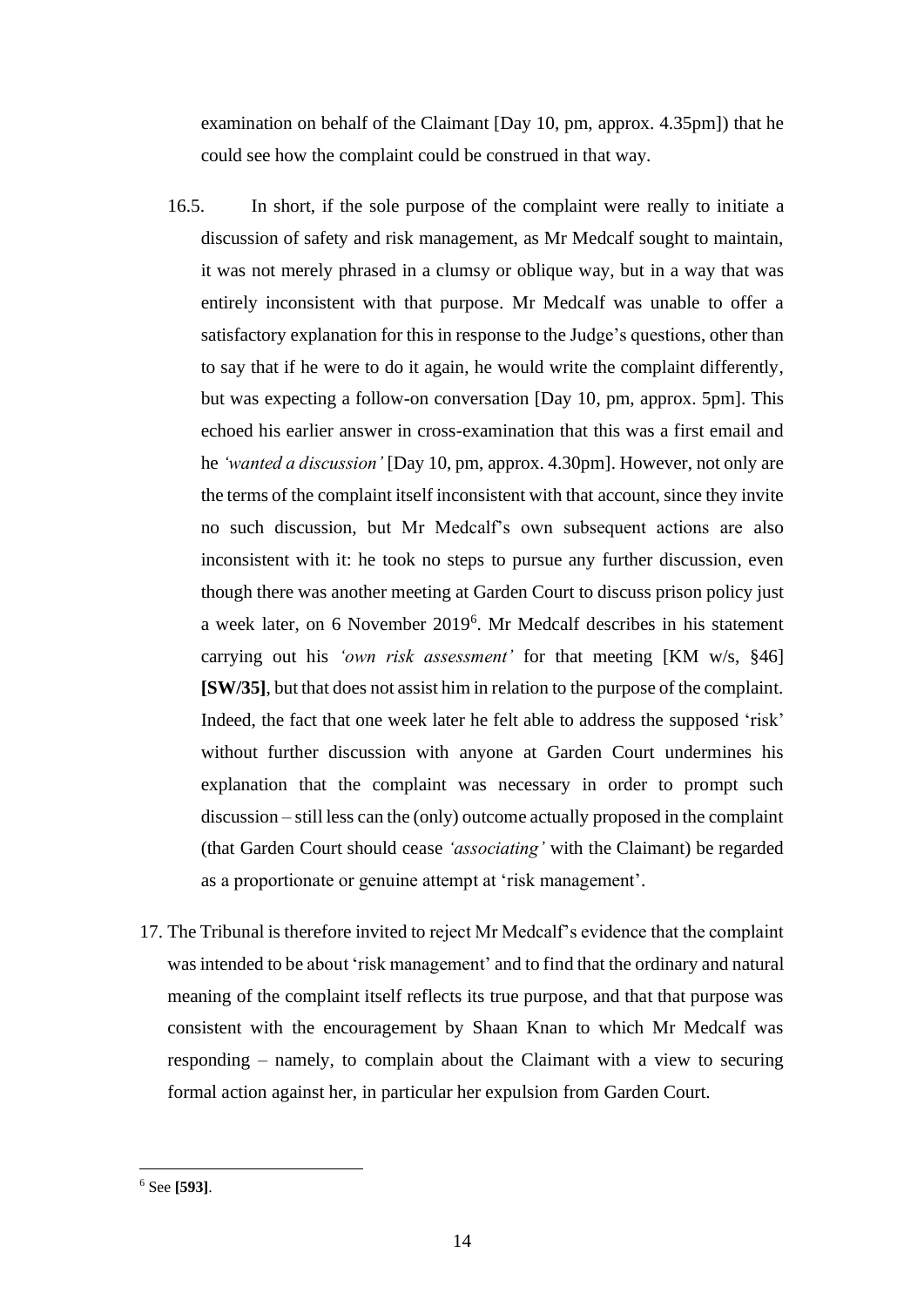- 18. The lack of credibility in Mr Medcalf's evidence as to the purpose of the complaint calls into question other aspects of his account as well – in particular his evidence about the extent to which he discussed the complaint with others before sending it and his assertion that when he sent it he was unaware of Garden Court's Diversity Champions scheme membership.
- 19. Turning, **third**, to the other immediate context of Mr Medcalf's complaint, his account about the extent to which he discussed it with others and that he was unaware that Garden Court was a Diversity Champions scheme member is further undermined by other features of the chronology and surrounding circumstances:
	- 19.1. Mr Medcalf said that before he wrote the complaint, he looked at the Claimant's tweets [KM w/s, §23] **[SW/28]**. The tweets he looked at must have included her tweet in relation to the *Sunday Times* article **[2346]** because he included it in his complaint. That article refers to the fact that Garden Court was a Diversity Champion **[295-6]**. Mr Medcalf therefore had to deny reading the article itself in order to maintain his account that he was unaware of that fact, but his explanation for not reading the article was implausible. He said he did not read it because the issue for him had nothing to do with the article but was that, from the Claimant's tweet, he thought she would perceive anyone who worked for Stonewall as likely to be intimidating or coercive and this was a safety concern for Stonewall employees attending meetings at Garden Court [Day 10, pm, approx. 3.15pm]. That explanation is not credible for 3 main reasons. First, the suggestion that Mr Medcalf can seriously have thought that the Claimant's tweet meant that she would regard any Stonewall employee she might encounter as liable to engage, on the spot, in intimidation or coercion, is inherently absurd and implausible. Second, since the tweet related to what was reported in the article, in order to understand the nature of the 'intimidation, fear and coercion' to which the tweet referred it was obviously necessary to read the article. Therefore, Mr Medcalf's assertion that the article was irrelevant to what the Claimant might perceive as intimidation or coercion makes no sense. Third, his explanation also depends on his account that the primary purpose of the complaint was risk management, which for reasons already given is not credible. Ultimately, when pressed Mr Medcalf could go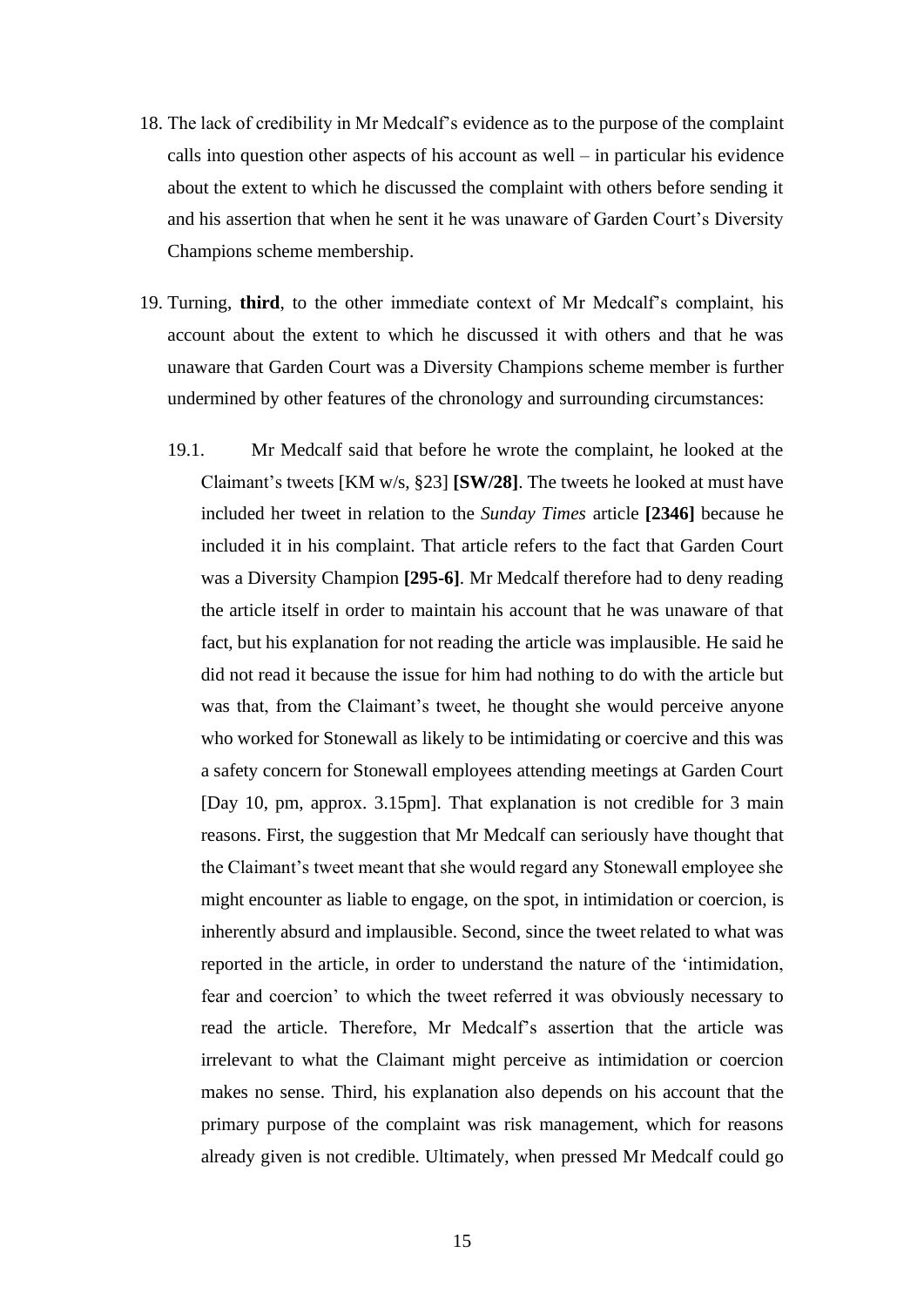no further than to say he had no positive recollection of reading the article [Day 10, pm, approx. 3.15pm]. The Tribunal is invited to find that it would be incredible for Mr Medcalf to have submitted his complaint including this tweet without having read the underlying article, that his explanation for not reading it is implausible, that he probably did therefore read it, and that consequently he must also have been aware that Garden Court was a Diversity Champion

- 19.2. The evidence then establishes the following chronology:
	- (a) At 9.24am on Monday 28 October 2019, Mr Medcalf posted on the STAG Wall to say that he had submitted a complaint **[3810]**. In fact, as he confirmed in cross-examination, he had at that stage only drafted, but not sent, the complaint [Day 10, pm, approx. 3.40pm].
	- (b) At 10.30am on Monday 28 October 2019, Ms Al-Farabi did send an email to Mr Lue, copying Jo Estrin from Stonewall's communications team **[2384-5]**. She noted that *'we are aware of some press coverage over the weekend'* (which would have included the *Sunday Times* article) and enquired whether Garden Court needed anything or wished to discuss anything further.
	- (c) On Wednesday 30 October 2019, Mr Medcalf had a one-to-one meeting with his line manager, Laura Russell, the notes from which indicate that an (unidentified) email was discussed **[6132]**. Mr Medcalf, who had at this point been in post for just 5 weeks, accepted in cross-examination that it was unthinkable that he would have sent the complaint email without having discussed it with Ms Russell and that it therefore makes sense that it is the email referred to in these notes [Day 10, pm, approx. 3.45pm]. Ms Russell was undoubtedly aware that Garden Court were a Diversity Champion (see e.g. **[1233; 1244-9]**).
	- (d) At 3.08pm on Thursday 31 October 2019, Mr Medcalf submitted the complaint via the Garden Court website **[699]**.
	- (e) On Monday 4 November 2019, an update briefing from *'the media and trans inclusion teams'* to the Senior Management Team, copied to Mr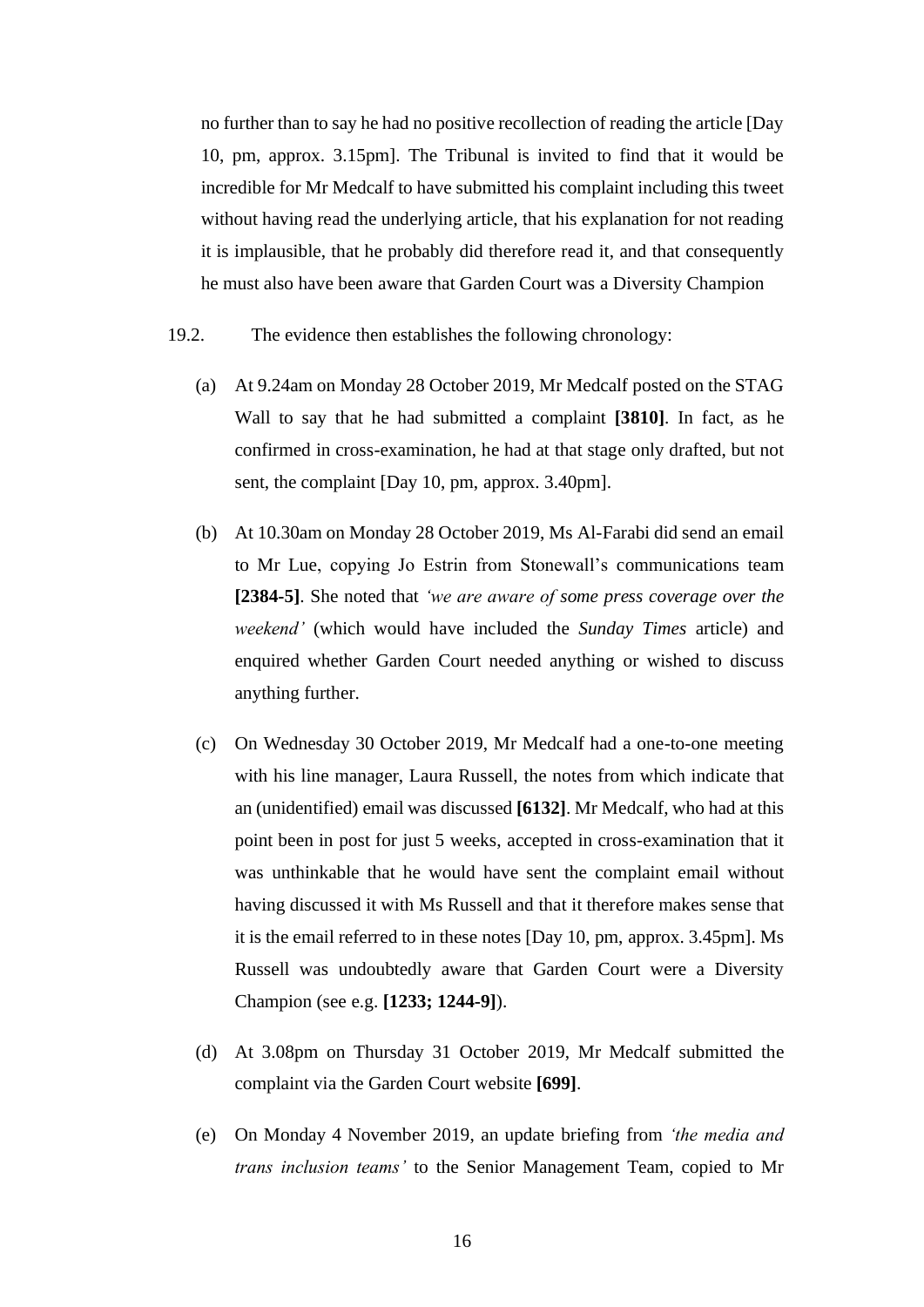Medcalf and Ms Estrin, provided a retrospective overview of coverage of the LGB Alliance ('LGBA') launch, including reference to the *Sunday Times* article, and indicated that action already taken included: *'Memberships have been briefed to be aware and we offered support to the* [sic] *Garden Court via their CAM* [Client Account Manager: Ms Al-Farabi]*'* **[6112-4]**. The timing of the briefing given to the memberships team is not specified but the fact that Ms Al-Farabi's email to Mr Lue **[2384-5]** refers to awareness of recent press coverage suggests that the briefing probably took place before that email was sent. Mr Medcalf maintained that he had no involvement in that briefing, that he and Ms Estrin drafted different parts of this update, and that the section relating to the LGBA launch was drafted by Ms Estrin [Day 10, pm, approx. 3.25pm]. Stonewall's failure to disclose the email at **[6112-4]** in unredacted form makes it impossible to assess the credibility of that evidence by reference to whether the subject matter of other sections is different in character and/or more obviously relates to Mr Medcalf's area of responsibility. Adverse inferences should be drawn from that failure to disclose the full document, and it may in any event be observed that the launch and impact of the LGBA must have been directly relevant to Mr Medcalf's role as Head of Trans Inclusion.

19.3. Stonewall's office is open plan with hot-desking<sup>7</sup> and the teams work collaboratively on issues of common concern<sup>8</sup>. However, Mr Medcalf and Ms Al-Farabi maintained that, despite this and the interrelated actions involving the same individuals from the communications, memberships and trans inclusion teams summarised above, they had no discussion about the Claimant or their respective messages to Garden Court. Mr Medcalf further maintained that he was unaware that Garden Court was a Diversity Champion when he sent his complaint. The Tribunal is invited to consider with care the accounts and explanations given in cross-examination on these points by Mr Medcalf [Day 10, pm, approx. 3.15-3.45pm] and Ms Al-Farabi [Day 10, am, approx.

<sup>7</sup> See Ms Al-Farabi's evidence in cross-examination [Day 10, am, approx. 11.15am].

<sup>8</sup> See [KM w/s, §§7-8 **[SW/25]** and Mr Medcalf's evidence in cross-examination [Day 10, am, approx. 12.30pm].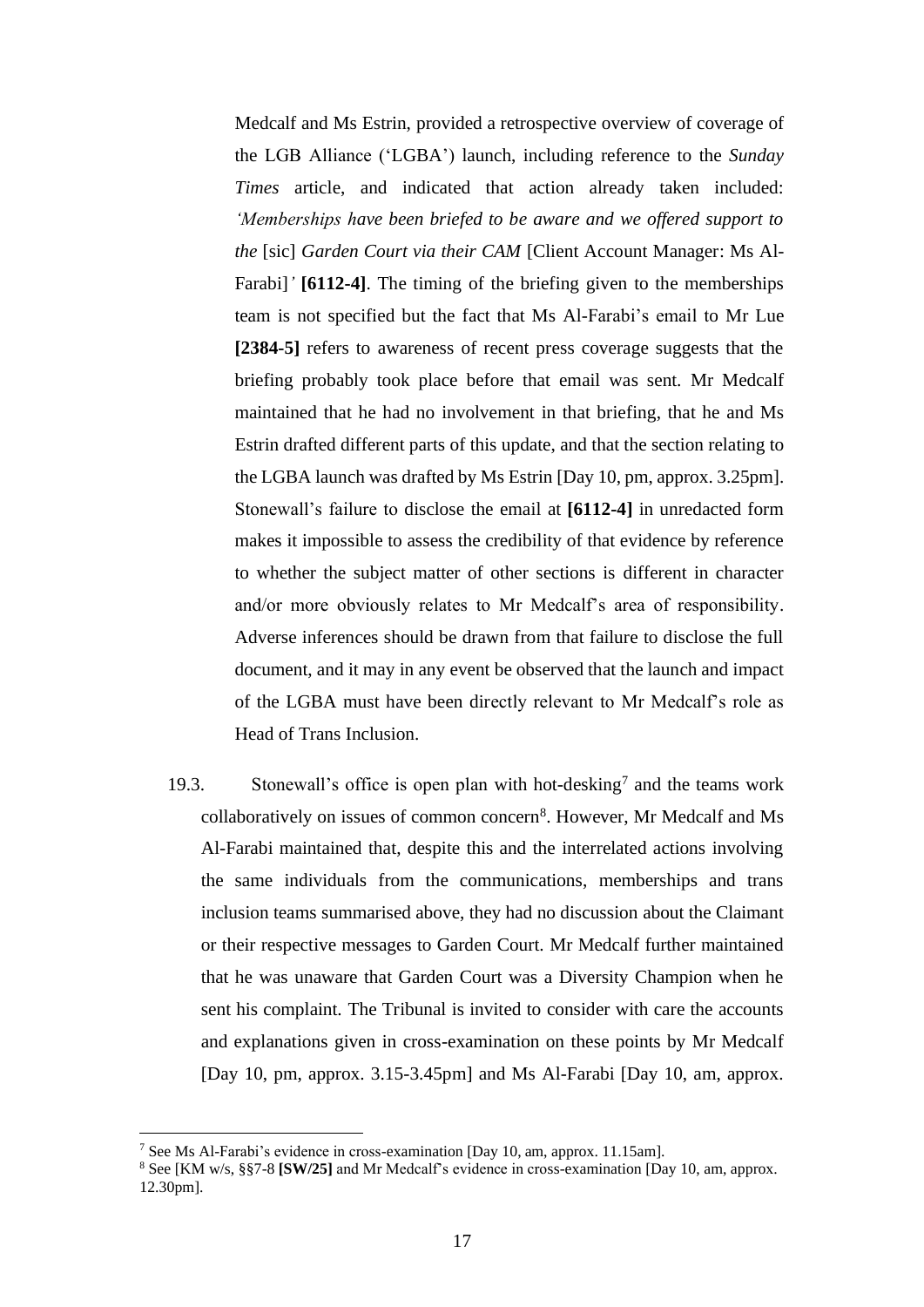11.20-11.40am]. In order to accept that there was no liaison between Mr Medcalf and the memberships team before he sent his complaint, and that he was unaware when he did so that Garden Court was a Diversity Champion, the Tribunal would have to accept:

- (a) that Mr Medcalf did not, for the implausible reasons he gave, read the *Sunday Times* article when considering the Claimant's tweet about it and including it in his complaint;
- (b) that Mr Medcalf drafted his complaint and waited 3 days before sending it, during which time the only discussion he had about it was a discussion with his line manager, Ms Russell, in which (on his account) he did not actually show her the draft complaint or refer to the fact that it related to the Claimant and Garden Court, but merely told her that it was an email about someone targeting a member of staff online who worked at a venue used by Stonewall: the only basis on which this account could *conceivably* be sustainable would be if the Tribunal were to accept that summary as an accurate characterisation of Mr Medcalf's complaint and its purpose, but in any event it is not credible that, at just 5 weeks into the job, he shared, and/or Ms Russell enquired, so little about it;
- (c) that despite the joint communications the following week and the obvious relevance of the issues to Mr Medcalf's role as Head of Trans Inclusion, there was no discussion between Mr Medcalf and the communications or memberships teams about these issues before Thursday 31 October 2019 and that (contrary to the implication of the 4 November email) he was not involved in the briefing given to the memberships team, probably on the morning of 28 October 2019;
- (d) that Ms Al-Farabi thus sent her email offering support to Garden Court, on what she described in cross-examination as a *'sensitive'* issue, without having discussed that issue with the trans inclusion team: it is a striking and implausible feature of Ms Al-Farabi's evidence in cross-examination that she did not actually articulate *any* clear or coherent purpose *at all* for sending her email;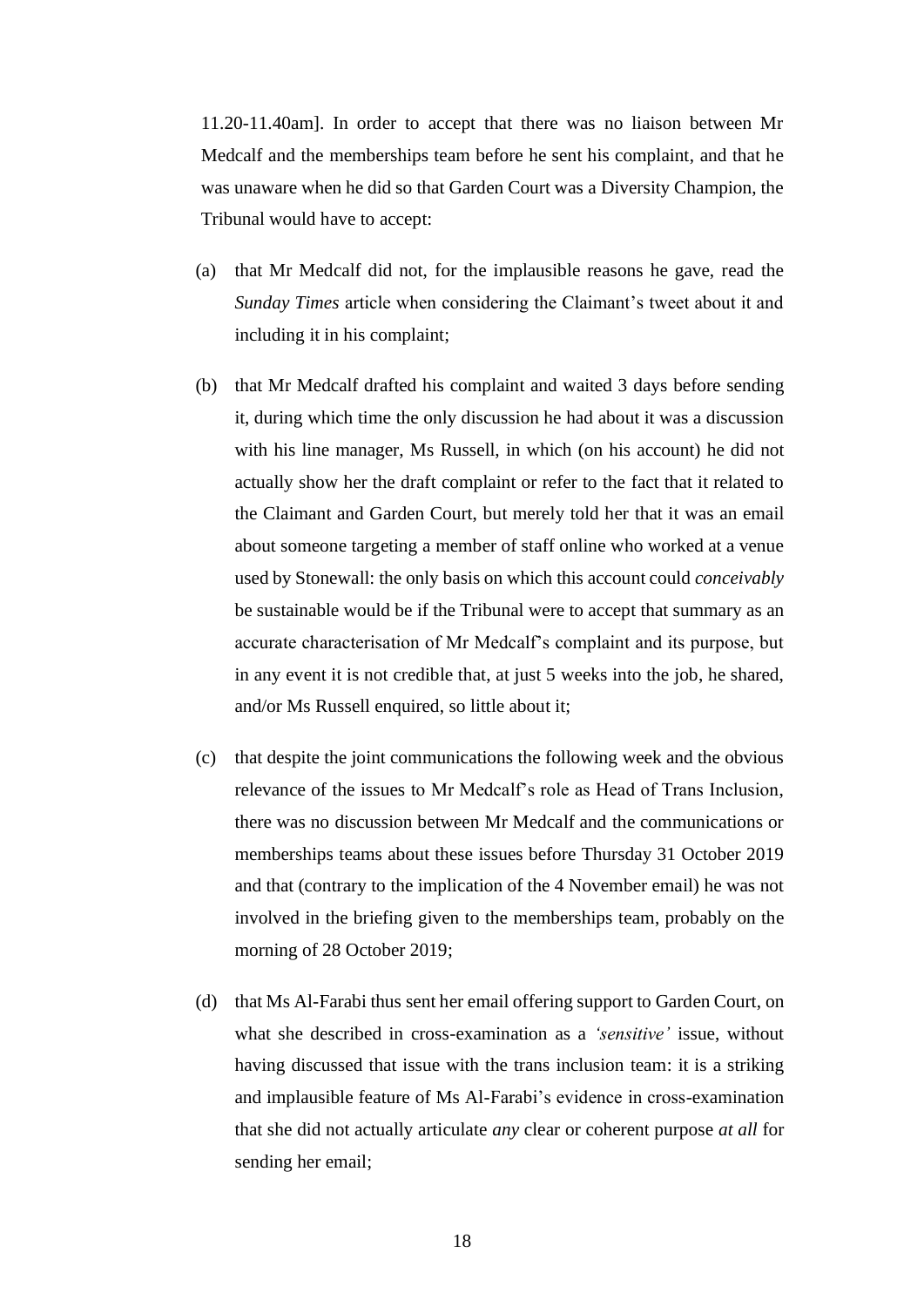- (e) that despite the fact that these issues had been the subject of high profile news reporting and were plainly important and topical for Stonewall, they were not the subject of general discussion in Stonewall's open plan office; and
- (f) that Mr Medcalf thus essentially took it upon himself, at 5 weeks into the job, to write a letter of complaint *'in my role as Head of Trans Inclusion at Stonewall'* alleging that one of Garden Court's members had made multiple 'transphobic' statements and suggesting that they should not *'continue associating'* with her, without actually telling anyone that that was what he was doing.
- 19.4. Any one of these points seriously calls into question the credibility of the evidence given by Stonewall's witnesses. Considered as a whole, the proposition that Mr Medcalf acted without discussion with others and in ignorance of Garden Court's Diversity Champion status is simply unsustainable – especially when set in the context that Mr Medcalf has also sought to give a misleading account of the purpose of the complaint. The inferences to be drawn are that, prompted by Mr Knan's solicitations, Mr Medcalf drafted his complaint on the morning of 28 October 2019 and then, over the course of the next 3 days, discussed with others including Ms Russell, Ms Estrin and Ms Al-Farabi the best way to seek to engage and influence Garden Court; and that when Mr Medcalf sent his complaint he was therefore fully aware of Garden Court's Diversity Champion status and that the threats in the complaint about Garden Court's *'position'* with Stonewall would be understood in that context.
- 20. Turning, **fourth**, to the wider context of the Diversity Champions scheme and its use by Stonewall, that further supports those conclusions:
	- 20.1. Contrary to the suggestion by Mr Sood-Smith<sup>9</sup> that the Diversity Champions scheme does not give Stonewall any substantial influence over members of the scheme, Stonewall is a campaigning/lobbying organisation and the whole purpose of the scheme is to increase its influence so as to further its

<sup>9</sup> [SSS w/s, §10] **[SW/45]**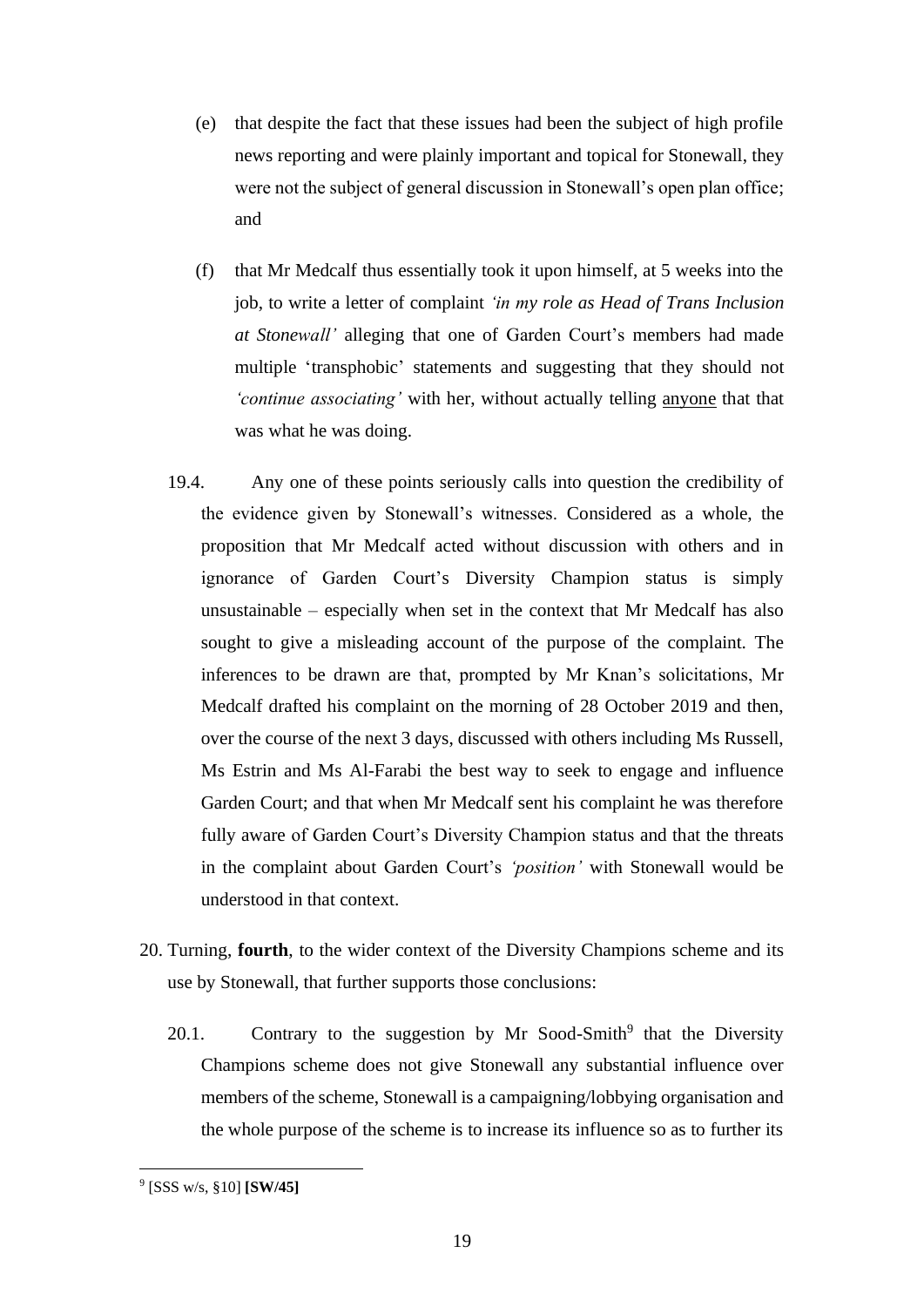campaigning/lobbying objectives: otherwise there would be no point to the scheme. As Ms Al-Farabi accepted, the scheme is one of the ways in which Stonewall promotes its agenda; the memberships team works with the policy teams to ensure the objective are aligned; and Stonewall keeps an eye on the activities of scheme members [Day 10, am, approx. 10.15am].

- 20.2. One of the ways Stonewall seeks to further its agenda is by promoting its Workplace Equality Index with Diversity Champions and providing policy and other guidance to help them maximise their score (see **[4530]** and Ms Al-Farabi's evidence in cross-examination [Day 10, am, approx. 10.20am]). As Ms Al-Farabi agreed<sup>10</sup>, the working assumption is that organisations that have signed up as Diversity Champions value Stonewall's endorsement and wish to benefit from that as part of their branding. Thus mechanism of influence here is the conferral of reputational benefit by being on and moving up the Index by doing things that Stonewall approves of – and conversely, by necessary implication, the risk of reputational harm from failing to make the Index or moving down it as a result of not doing what Stonewall approves of.
- 20.3. Part of the policy guidance which Stonewall promotes (and which Ms Al-Farabi provided to Garden Court) is expressly to go *'above and beyond the law'* by adopting the broader characteristic of 'gender identity' in place of 'gender reassignment' as a protected characteristic in internal policies **[1589; 4442]** and as part of that to include, without qualification, 'misgendering' and denying a trans person access to single-sex spaces corresponding with their gender identity as examples of bullying and harassment **[1594; 4453]**. The effect of this guidance is to treat the drawing of any distinction between a trans person's self-identified 'gender' and their sex, or any concern about access to single-sex spaces in the workplace based on self-identification, as transphobic harassment. In short, it treats the expression of core gender critical beliefs as always and inherently unacceptable, when in fact the authorities are clear that 'misgendering' is not necessarily harassment (see Forstater v CGD Europe [2022] ICR 1, EAT, §§99 & 103 *per* Choudhury P) and whether it is appropriate for a trans person to use a single-sex spaces which correspond to

 $10$  [Day 10, am, approx. 10.20am]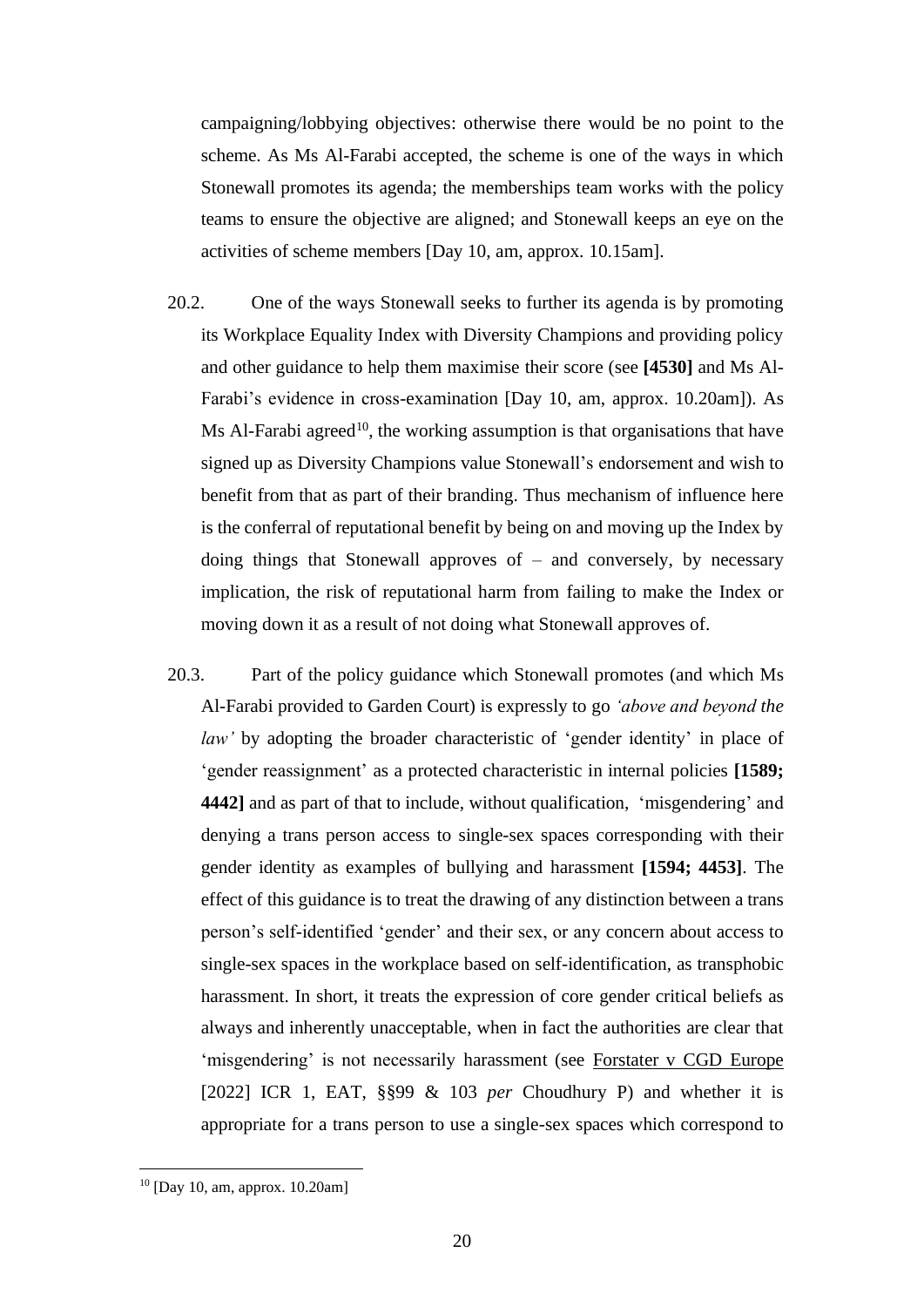their sex or their gender identity is not automatic and will depend on the particular circumstances (Croft v Royal Mail Group plc [2003] ICR 1425, CA, §§42-53 *per* Pill LJ). Through this policy guidance, Stonewall thus clearly and expressly seeks to induce Diversity Champion members to adopt policies which would, contrary to the correct legal position, effectively prohibit the expression of gender critical views and/or the raising of concerns about use of single sex facilities from a gender critical perspective.

- 20.4. It is also apparent that Stonewall does in fact intervene to seek to influence how Diversity Champions deal with particular situations or individuals with gender critical views, which Stonewall regards as 'transphobic'. This is apparent from the documents relating to Stonewall's objections to Lucy Masoud's gender critical views **[6166; 6157; 6154; 6177- 8; 6170]**. It is also apparent from the intervention with Marks and Spencer and from the briefing to the memberships team following an issue with Centre Parcs, both of which are recorded in the (redacted) parts of the very same email that discusses the Claimant and the launch of the LGBA  $[C \, w/s, \, \frac{8}{5}551-5]$ **[C/161-2]**. Interventions of this kind belie the suggestion that Stonewall lacks influence and does not seek to use it in relation to individual cases. The reality is that Stonewall is the largest LGBT organisation in the country (indeed, in Europe) with considerable profile and influence, with the power to confer reputational benefit through public endorsement or inflict reputational harm through public criticism. Diversity Champions are, by definition, organisations that value the reputational benefit of association with Stonewall and it does seek to exercise that influence including over their actions in individual cases.
- 20.5. That is what happened in the Claimant's case. Indeed, Mr Medcalf gave a striking answer near the end of his cross-examination which effectively admitted that the influence Stonewall could exert through conferring or denying reputational benefit was in his mind when he urged Garden Court to cease associating with the Claimant or there would be consequences for the relationship with Garden Court. He sought (implausibly) to characterise this as a statement of fact rather than a threat, but then went on: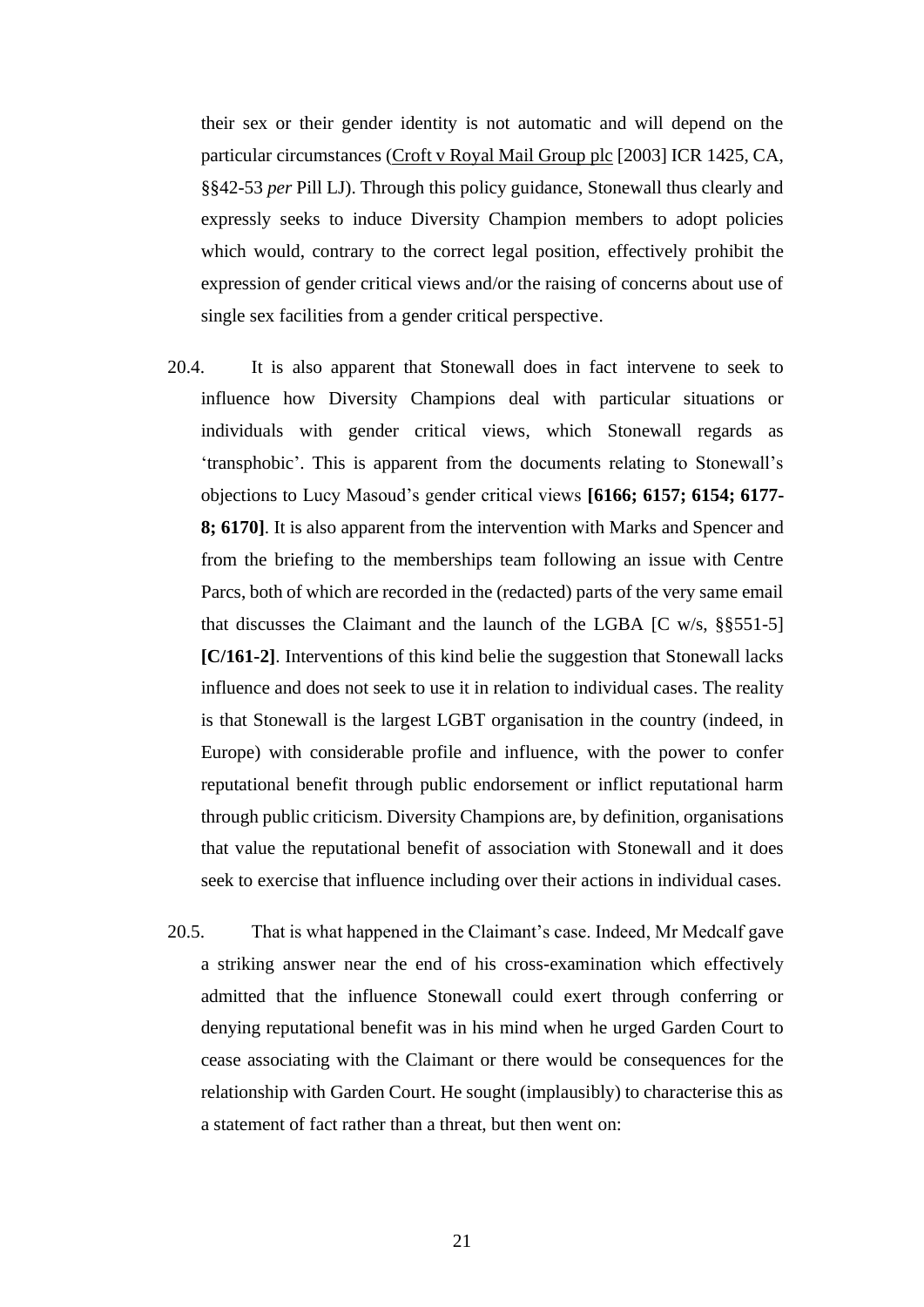*'We cannot come to these meetings if the person is still there… Organisations like to have [such meetings] to talk about themselves to make themselves look good…'*

- 20.6. This answer does indeed reflect the wider context of how Stonewall seeks to exert influence over how organisations deal with particular individuals and issues, including through its Diversity Champions scheme. That context further supports the conclusion that that is exactly what Mr Medcalf was seeking to do through his complaint.
- 21. **In summary**, the Tribunal is therefore invited to reach the following core conclusions as to the primary facts in relation to the claim against Stonewall:
	- 21.1. Mr Knan solicited complaints against the Claimant to Garden Court to support formal action against her.
	- 21.2. Mr Medcalf submitted his complaint for that purpose and not to address some perceived 'safety' concern.
	- 21.3. Before doing so, Mr Medcalf discussed the complaint with colleagues at Stonewall including Ms Russell, Ms Estrin and Ms Al-Farabi (and/or other members of the memberships team).
	- 21.4. When submitting the complaint, Mr Medcalf was aware that Garden Court was a Diversity Champion and knew and intended that his threats about Garden Court's *'position'* with Stonewall would be understood in that context.
	- 21.5. In any event, Mr Medcalf made those threats to exert influence via the threatened withdrawal of reputational benefit/infliction of reputational harm.
	- 21.6. That is consistent with how Stonewall seeks to exert influence through the Diversity Champions scheme more generally, in particular in order to designate gender critical views unacceptable and transphobic and to silence their expression.
- 22. Against that background, the issues identified in §9 above will now be addressed in turn.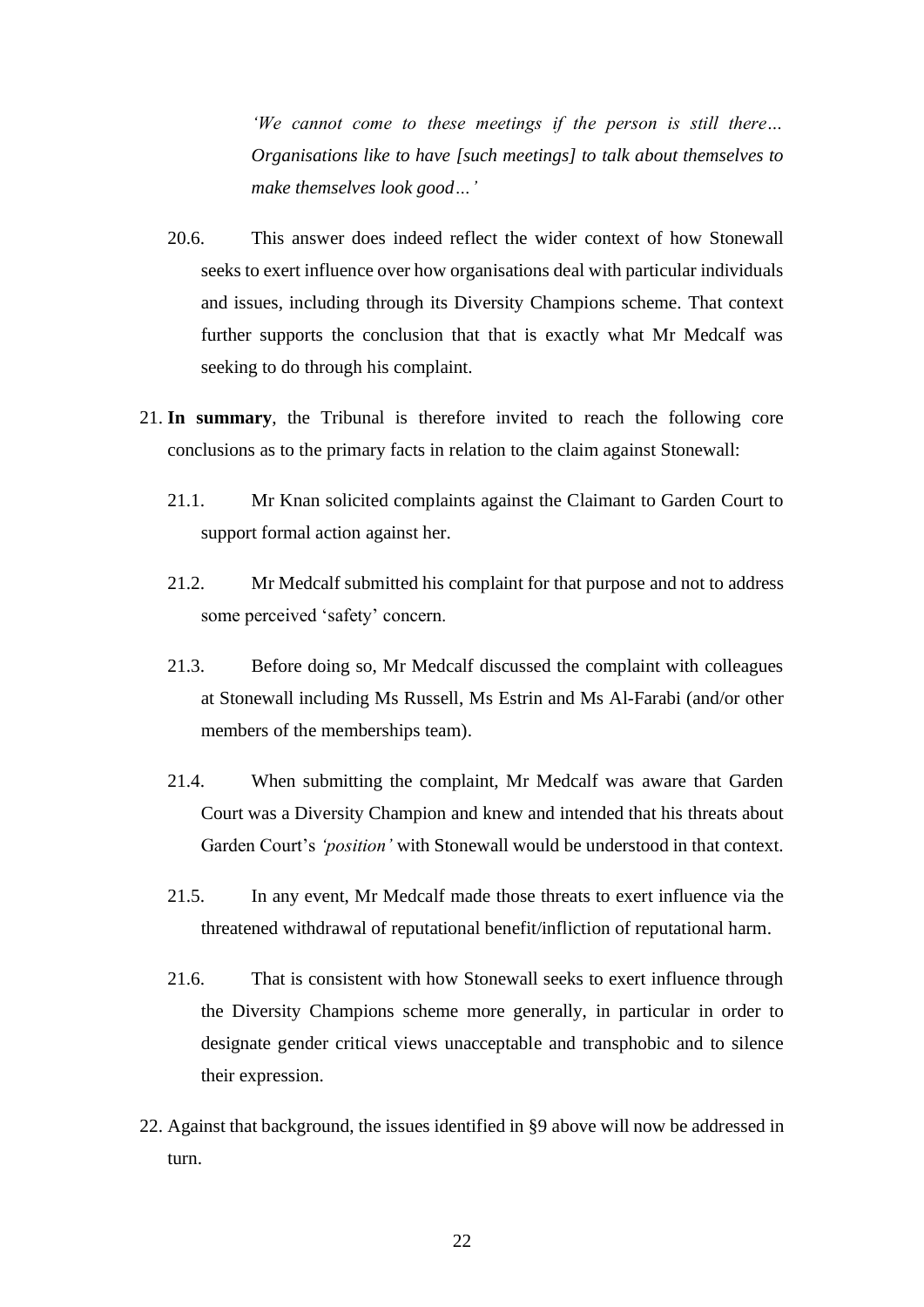# *Did the actions in question amount to instructing, causing or inducing basic contraventions?*

### *Solicitation and coordination of complaints by Shaan Knan*

- 23. For the reasons set out above, the Tribunal is invited to find that Mr Knan solicited complaints with a view to securing formal action against the Claimant. Mr Medcalf confirmed in cross-examination that Mr Knan's post on the STAG Wall was what prompted him to make his complaint [Day 10, pm, approx. 3.05pm], which in turn did lead to that complaint being upheld in part. Therefore, if the Tribunal upholds the claim against Garden Court in respect of Detriment 4 (upholding the Stonewall complaint) in respect of any of the causes of action, it follows that Mr Knan's solicitation did cause or induce that basic contravention.
- 24. Alternatively and in any event, whether or not the claim against Garden Court is upheld, Mr Knan intended to instruct, cause or induce formal action against the Claimant because of her gender critical beliefs. Therefore, his actions in soliciting complaints amount at least to an attempt to instruct, cause or induce direct belief discrimination.
- 25. In that regard, there is ample material from which to infer that in soliciting complaints Mr Knan was materially influenced by the Claimant's protected beliefs:
	- 25.1. It is apparent from the terms of Mr Knan's solicitations themselves that he was influenced not by any particular manner of expression on the part of the Claimant but simply her beliefs and in particular her support for the LGBA: see his reference to her support for *'the anti-trans LGB Alliance'* in his Wall post **[2327]** and fact that in his Facebook he refers to *'Pro LGB Alliance'* messages as the sole example of *'anti-trans messages'* **[2332]**.
	- 25.2. His description of the Claimant in his subsequent message to Ms Brewer as *'the terfy barrister'* **[963]** is (despite his protestations to the contrary in cross examination [Day 14, am, approx. 12.50pm] and in response to the Judge's questions [Day 14, pm, approx. 3.25pm]) plainly a derogatory use of the term, not merely a descriptive one. In context, its use implies that being *'terfy'* is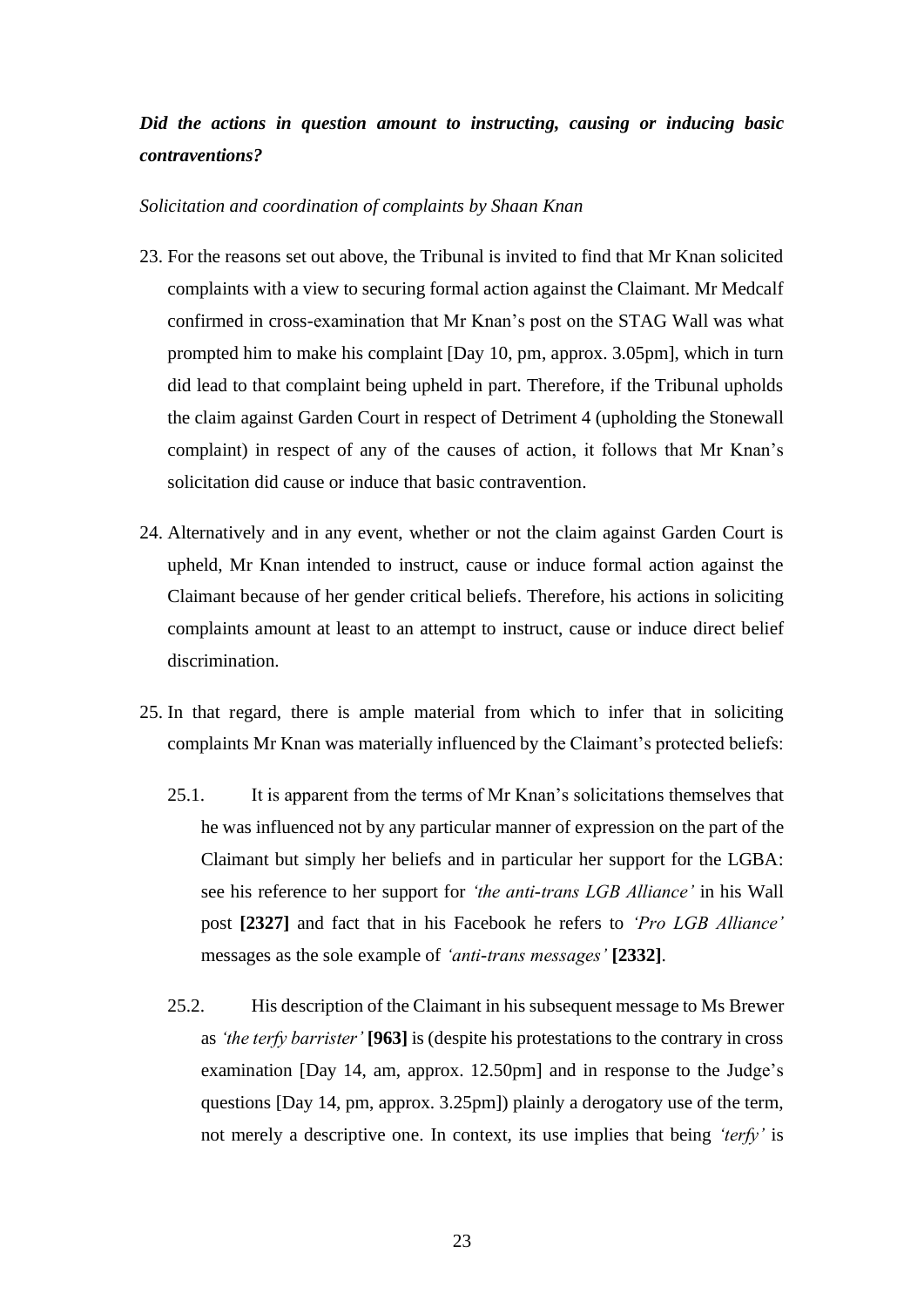sufficient to merit complaints of transphobia, that *'terfy'* beliefs are inherently transphobic.

25.3. Mr Knan confirmed in cross-examination he *'considered [the Claimant's] views as anti trans'*<sup>11</sup> but did not even attempt in either his witness statement or his oral evidence to identify any particular statement or manner of expression by the Claimant, as distinct from her substantive beliefs and support for the LGBA, as the basis for that view. Therefore, there is simply no evidence to rebut the inference that he simply regarded the Claimant's gender critical beliefs as inherently transphobic and was materially influenced by that prejudice in soliciting complaints against her.

## *Kirrin Medcalf's complaint*

- 26. Again, if the Tribunal upholds the claim against Garden Court in respect of Detriment 4 (upholding the Stonewall complaint) in respect of any of the causes of action, there can be no doubt that Mr Medcalf's complaint did cause or induce that basic contravention.
- 27. Alternatively and in any event, whether or not the claim against Garden Court is upheld, for the reasons set out above, the Tribunal is invited to find that by his complaint Mr Medcalf sought formal action against the Claimant, in particular by telling Garden Court to stop 'associating' with the Claimant. The complaint therefore constituted at least an attempt to instruct, cause and/or induce such action. Moreover, it is to be inferred that Mr Medcalf was materially influenced by the Claimant's protected beliefs such that the complaint constituted at least an attempt to instruct, cause and/or induce direct belief discrimination.
- 28. The grounds for inferring that Mr Medcalf was materially influenced by the Claimant's protected beliefs are as follows:
	- 28.1. The terms of the complaint itself explicitly identify the *'transphobic'* elements of the tweets cited as including the core gender critical beliefs that trans women are men and that there should be female-only spaces (based on

 $11$  [Day 14, am, approx. 1pm]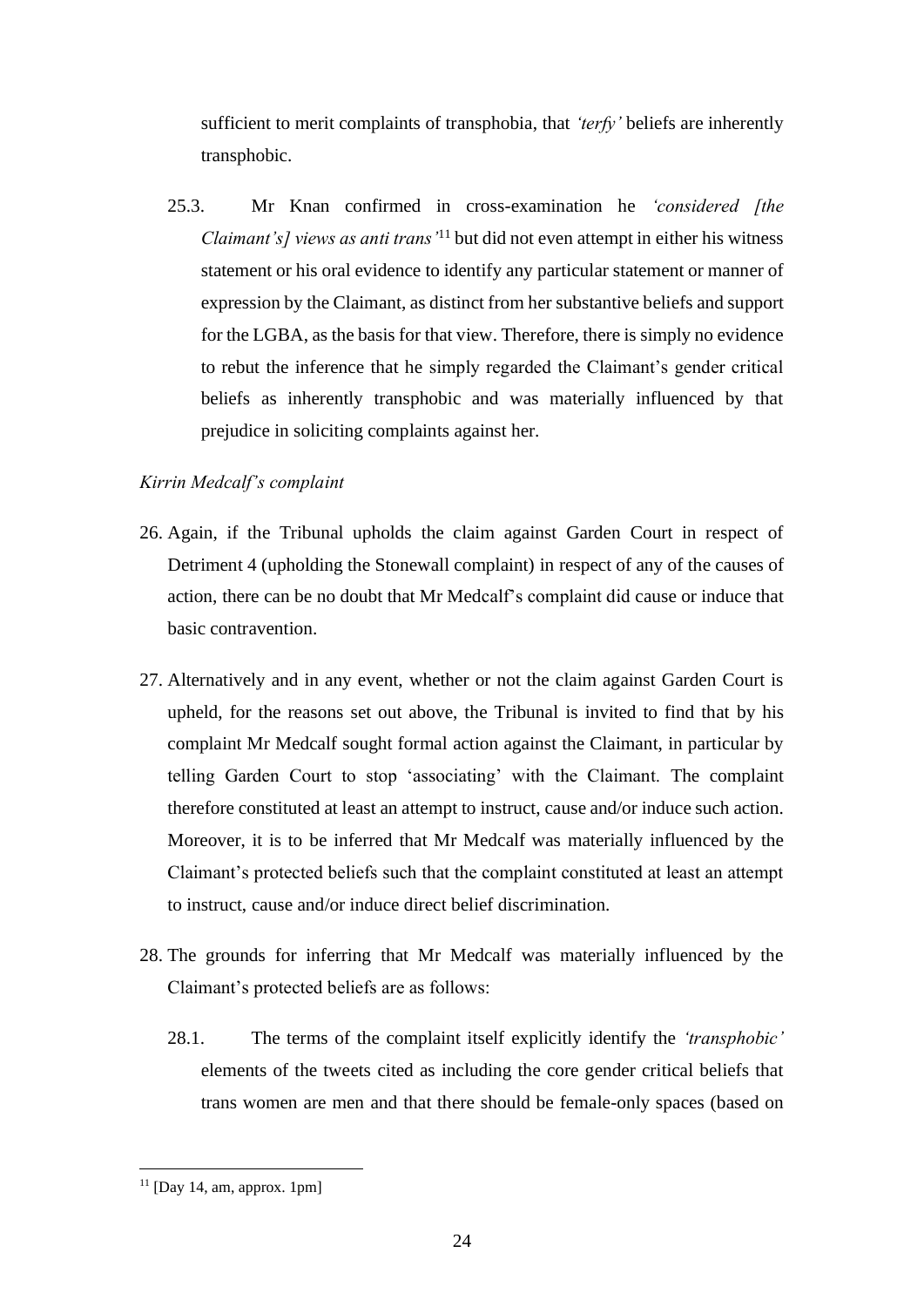sex not gender) in order to protect women from predatory and abusive men **[699]**.

- 28.2. In cross-examination, Mr Medcalf confirmed his view (which he also understood to be Stonewall's position) that to describe trans women generally as male is 'misgendering' and transphobic in any circumstances<sup>12</sup>; that to describe any particular transwoman as male is 'misgendering', inherently transphobic and abusive; and that to argue that trans women should not be given access to certain single-sex spaces is also transphobic [Day 10, pm, approx. 2.55pm].
- 28.3. The view that such gender critical beliefs are inherently unacceptable is also apparent from Mr Medcalf's witness statement (see in particular [KM w/s, §§30 & 32] **[SW/31-32]**). Indeed, it is notable that in his discussion of survey data about general attitudes towards trans people, Mr Medcalf appears to treat evidence that women have less prejudice against trans people as evidence that women are less likely to hold gender critical beliefs, thus equating prejudice with gender critical belief [KM w/s, §§68-9] **[SW/40-41]**.
- 28.4. The other tweets cited in the complaint also express aspects of the Claimant's protected beliefs, concerned with the abusive culture that drives the Stonewall trans self-ID agenda and the coercive nature of the 'cotton ceiling' ideology. The substance of those points is addressed in more detail in relation to the claim against Garden Court below (see §114-121 below). None of those tweets justifies the complaint of 'transphobia' against the Claimant. That is again a result of Mr Medcalf's prejudice against the Claimant's protected beliefs.
- 28.5. Moreover, for the reasons set out above, the Tribunal is invited to reject Mr Medcalf's explanation that the sole purpose of the complaint was to address some perceived 'risk' of attending meetings at Garden Court. In any event, there was no conceivable basis for the proposal that Garden Court should stop 'associating' with the Claimant, whether on grounds of 'safety' or otherwise:

 $12$  Unless the trans person has asked you to, as the sole exception.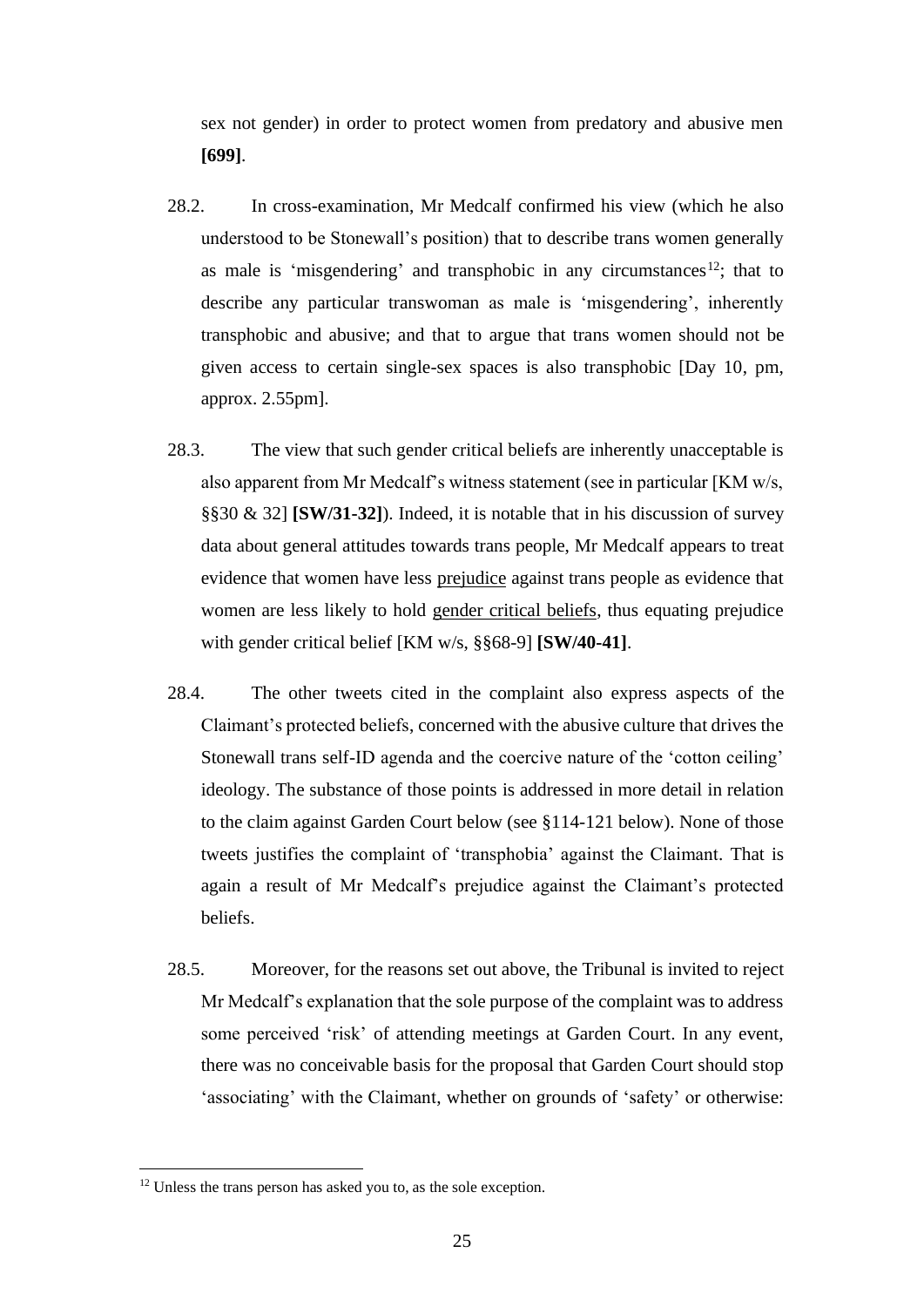there was no evidence in the tweets or elsewhere that the Claimant would do anything other than behave professionally in chambers.

- 28.6. There is, therefore, abundant evidence that Mr Medcalf was materially (indeed primarily) influenced by his own prejudices about the Claimant's protected beliefs, and far from rebutting that inference his written and oral evidence largely confirms it. In any event, the outcome which Mr Medcalf sought (that Garden Court should stop 'associating' with the Claimant) was on any view not justified.
- 28.7. In summary, Mr Medcalf's complaint was (at the very least) an attempt to instruct, cause or induce action – namely, that Garden Court should stop 'associating' with the Claimant – because of her protected beliefs, in circumstances where that proposed action could not on any view be justified. It was an attempt to instruct, cause or induce direct belief discrimination.

#### *Wider influence through the Diversity Champions scheme*

- 29. Having regard to the facts and matters set out in §20 above, Stonewall does seek to use its influence through the Diversity Champions scheme to encourage scheme members to treat the expression of gender critical views as inherently transphobic and unacceptable, and did so in this case. Mr Medcalf confirmed his understanding (which as Head of Trans Inclusion must be regarded as accurate) that Stonewall does indeed regard it as inherently transphobic to describe trans women as male and to argue that they should not be given access to some women-only spaces [Day 10, pm, approx. 2.55pm].
- 30. The influence of Garden Court's membership of Stonewall's Diversity Champions scheme on its actions is addressed in the context of the claim against Garden Court below. The Tribunal will be invited to find that membership did contribute to a desire by Garden Court to align itself with Stonewall's positions and to maintain Stonewall's approval, and in turn to its readiness to treat the Claimant's expression of her beliefs and/or any criticism of Stonewall as transphobic and unacceptable. This is apparent, for example, in concerns about the Claimant's tweets on Chambers' status as a Diversity Champion by those involved in deciding on what action to take in response to the Claimant's tweets, including by Mr de Menezes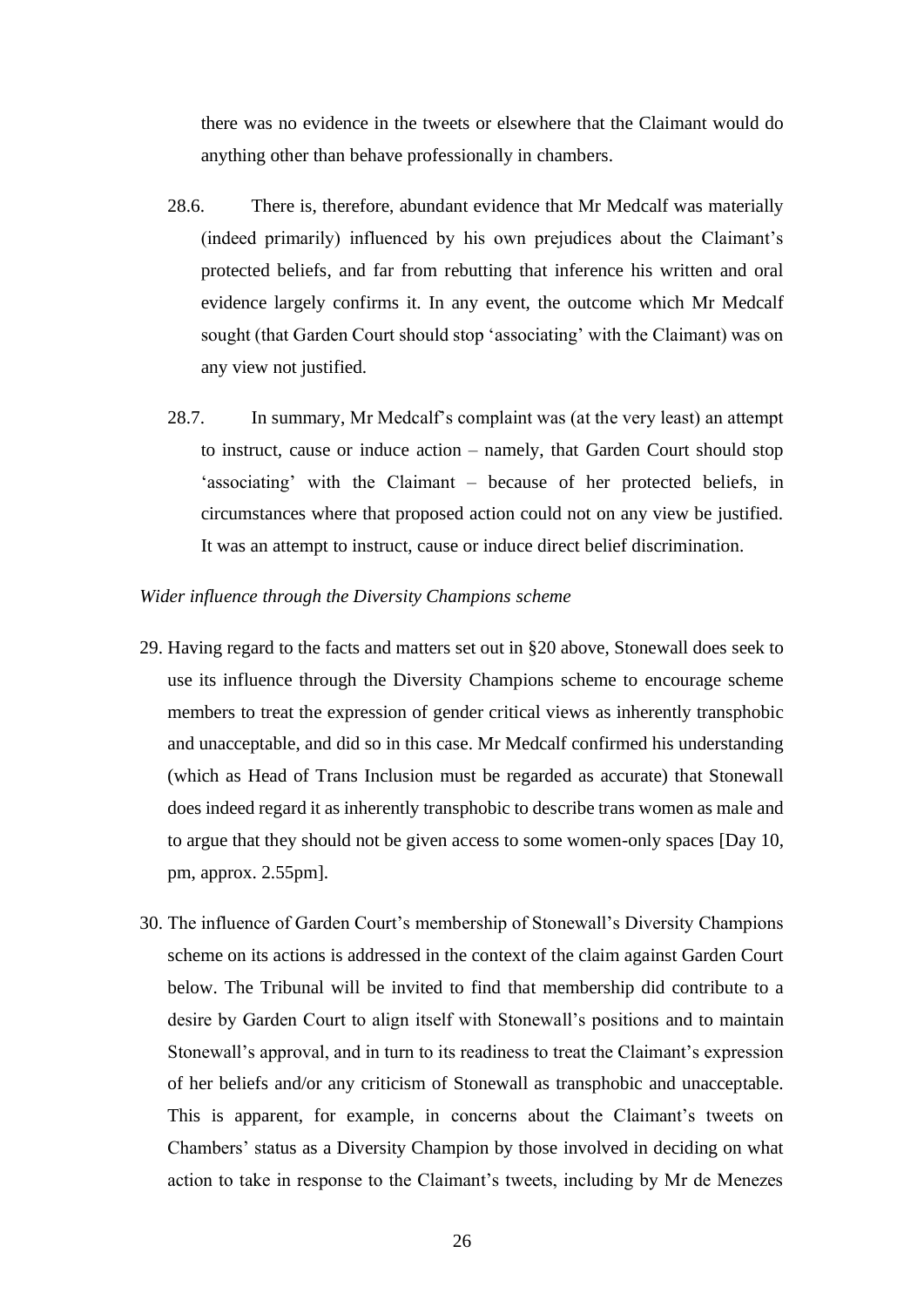**[620]** and Ms Sikand **[2549]**. If the Tribunal upholds any of the causes of action against Garden Court on that basis, then it follows that they were caused or induced by Stonewall via its operation of the Diversity Champions programme.

31. In any event, the way in which Stonewall operates its Diversity Champions scheme both in general and in this particular case, as set out in §20 above, means that it inherently constitutes an attempt to instruct, cause or induce direct belief discrimination by encouraging Diversity Champions to treat the expression of gender critical beliefs as transphobic and unacceptable, contrary to the correct legal position.

# *Were the actions in question done by individuals acting as employees/agents of Stonewall?*

### *Solicitation and coordination of complaints by Shaan Knan*

- 32. Although the STAG Memorandum of Understanding drafted by Ms Russell in the summer of 2019 **[4411-4422]** was not finalised or formally adopted [KM w/s, §50] **[SW/36]**, both Mr Medcalf and Mr Knan by and large agreed (with some minor qualifications) that it broadly reflected the status, purpose and operation of the STAG in practice. In particular:
	- 32.1. The STAG was created by, and operated under the 'umbrella' of, Stonewall, and for its benefit: **[4412; 4414]** §2.B.1; Medcalf xx [Day 10, am, approx. 12.40pm]; Knan xx [Day 14, am, approx. 11.40am]<sup>13</sup>;
	- 32.2. One of its principal purposes was to facilitate engagement between Stonewall and trans communities/organisations and 'ally' organisations: **[4412]**; **[4417]** §3.A.4; **[4418]** §3.D.1; **[4423; 4432]**; Medcalf xx [Day 10, am, approx. 12.55pm]; Knan xx [Day 14, am, approx. 11.30am & 11.45am] <sup>14</sup>;

<sup>&</sup>lt;sup>13</sup> Mr Knan later said that he did not believe he was doing anything on behalf of Stonewall in his role at STAG (Knan xx [Day 14, am, approx. 11.50am]), but that cannot be right because it is inconsistent with the undisputed fact that STAG was established by Stonewall and performed its functions for Stonewall's benefit, with Mr Medcalf's evidence and with Mr Knan's own earlier acceptance that STAG operated under the Stonewall 'umbrella'. Mr Knan's evidence was also that he was appointed to his role on STAG by means of an interview with the then-CEO of Stonewall [Day 14, am, approx. noon].

<sup>&</sup>lt;sup>14</sup> Mr Knan equivocated about how effectively the STAG performed these functions but did not disagree that these functions were part of STAG's core purposes and that it did perform them to some extent.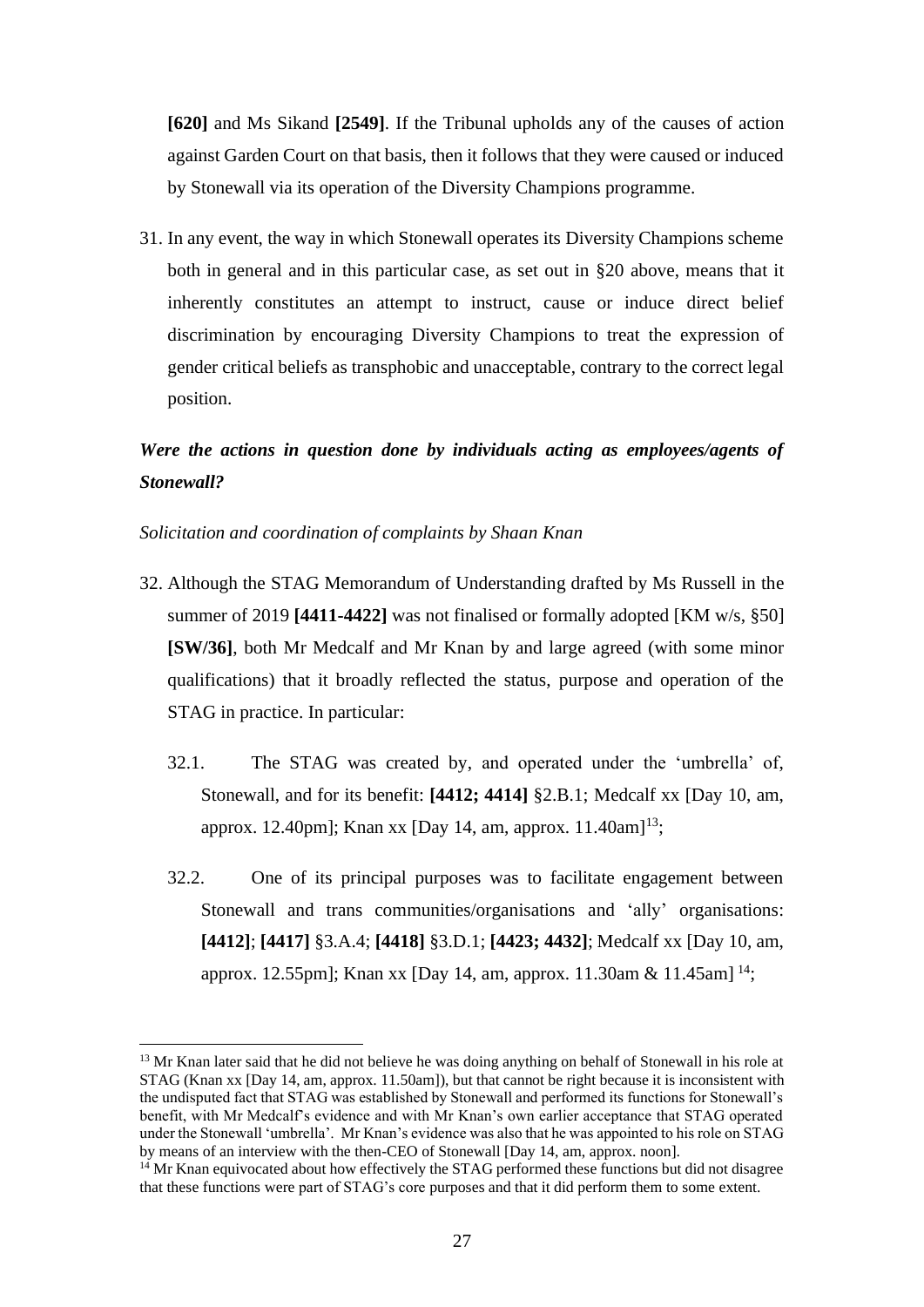- 32.3. STAG members were subject to a selection process operated by Stonewall and were selected for their connections with those communities and organisations: **[4432-5]**; Medcalf xx [Day 10, am, approx. 12.35pm]; Knan xx [Day 14, am, approx. 11.50am];
- 32.4. STAG members had authority to represent Stonewall when 'interfacing' with other organisations and a degree of flexibility in how to do so: **[4417]** §3.A.4; **[4418]** §3.C.2; Medcalf xx [Day 10, am, approx. 12.55-1pm];
- 32.5. STAG was not financially independent and any costs were met by Stonewall: **[4416]** §2.F; Medcalf xx [Day 10, am, approx. 12.50pm]; Knan xx [Day 14, am, approx. 11.45am];
- 32.6. A number of Stonewall managers had standing invitations to STAG meetings and it was ultimately accountable to Stonewall's Executive Director of Campaigns & Strategy: **[4414]** §2.B.1; **[4419]** §E.1(b); Medcalf xx [Day 10, am, approx. 12.45pm];
- 32.7. Any misconduct by STAG members would have been addressed with jointly with Stonewall and any suspension or removal of a STAG member would require Stonewall's approval: **[4415]** §2.E.2; Medcalf xx [Day 10, am, approx. 12.45pm]; Knan xx [Day 14, am, approx. 11.45am]<sup>15</sup>.
- 33. Applying the principles set out in §§43-44 of the Claimant's Opening Skeleton, members of the STAG were agents of Stonewall for the purposes of EqA10, s109(2) when acting in their STAG capacity because they were authorised to represent Stonewall in building connections with the trans communities/organisations and other 'ally' organisations with which they had links.
- 34. Two points follow from this. First, although Mr Knan did not agree, it must follow from the nature and purpose of the role of STAG members that there was no bright line division between their STAG role and any roles they might have with other organisations because they were selected for STAG membership precisely because of those other connections for the purposes of building Stonewall's relations

<sup>&</sup>lt;sup>15</sup> Mr Knan said that he could not *'completely verify'* the lines of accountability and was not himself *'thinking in… terms'* of potential discipline, but did not positively dispute the propositions put to him.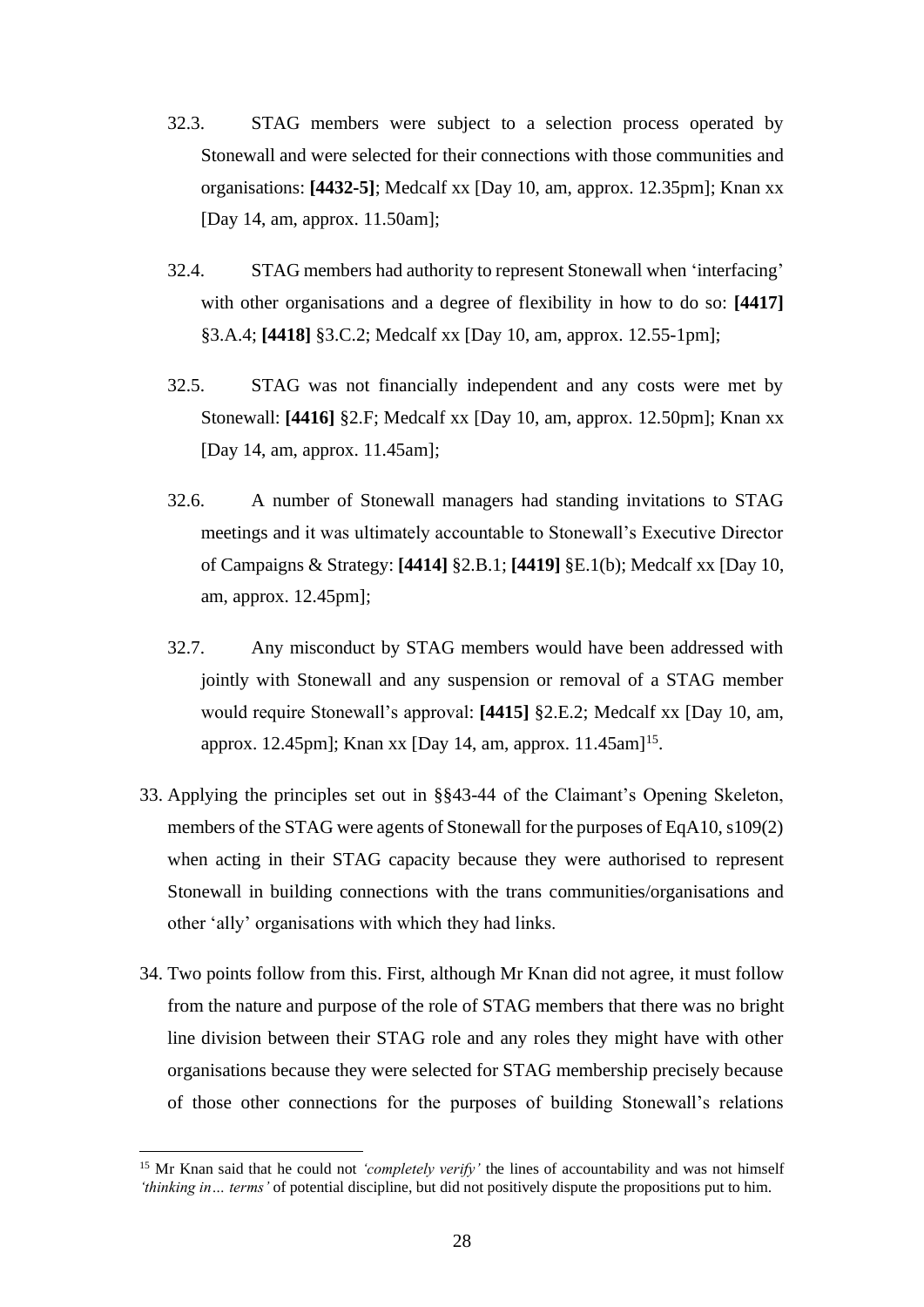through them. In particular, the Trans Organisational Network meeting on 23 October 2019, which was attended both by Stonewall employees and representatives from other trans organisations, was precisely the sort of meeting at which Ms Knan must be regarded as wearing his STAG 'hat' as well as any other. All of the solicitation of complaints undertaken by Mr Knan at and following that meeting was therefore done as agent for Stonewall.

- 35. Second, it may not ultimately matter whether Mr Knan was acting as agent for Stonewall at the round table meeting because when posting on the STAG wall he can only have been acting in his STAG capacity because that is the capacity in which he had access to the Wall. As he agreed in cross-examination [Day 14, am, approx. 11.40am], access to the Wall was provided by Stonewall to STAG members as a tool to enable them to fulfil their STAG functions and to facilitate communication between members for that purpose. Moreover, Mr Knan explicitly decided to post on the Wall because he thought it was a *'good tool to use'* to get the message out to trans networks broadly [SK w/s, §44] **[SW/22]**. As he agreed in cross-examination, he was thus acting precisely within the functions of his STAG role and for the purposes for which access to the Wall had been provided, namely to liaise with other members and their networks in order to further Stonewall's agenda [Day 14, am, approx. 12.20pm]. In his post, he also invoked the attendance of Mr Medcalf and Mr Bradlow as Stonewall employees to add weight and credibility to what he was saying **[2327]**; [Day 14, am, approx. 12.20pm].
- 36. Therefore, on any view, Mr Knan was clearly acting in his STAG capacity when he posted on the Wall (and similarly when he posted on the STAG Facebook page) and in doing so was therefore acting as Stonewall's agent for the purposes of s109(2). Since it was, as Mr Medcalf agreed [Day 10, pm, approx. 3.05pm], Mr Knan's post on the Wall that prompted Mr Medcalf to draft and submit his complaint to Garden Court, the fact that Mr Knan was clearly acting as Stonewall's agent in making that post is sufficient, even if (contrary to the Claimant's primary case) he was not acting in that capacity in his solicitation of complaints more broadly.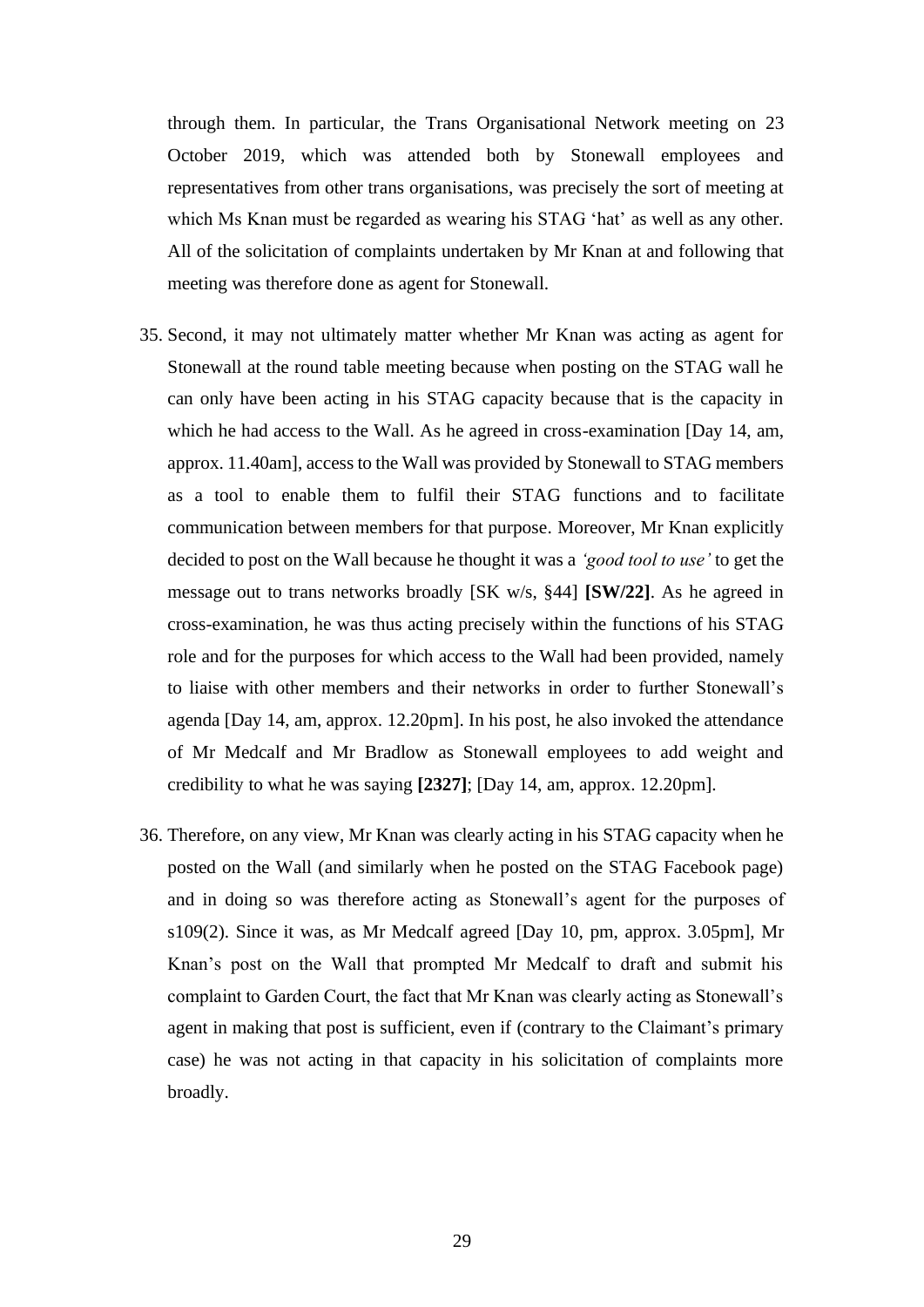37. There is no dispute that Stonewall is liable for the actions of Mr Medcalf as its employee under EqA10, s109(1) (Stonewall GoR, §20 **[38]**; List of Issues, §19).

#### *Wider influence through the Diversity Champions scheme*

38. Similarly, there is no dispute that Stonewall is liable for the operation of its Diversity Champions scheme, which in relation to Garden Court was conducted by Mr Kheraj and Ms Al-Farabi (List of Issues, §19).

# *Were the actions in question within the scope of the Diversity Champions relationship?*

- 39. Applying the principles set out in §§7-8 above, whether or not the actions in question emanated from a part of Stonewall's internal organisation with responsibility for and/or knowledge of its Diversity Champions membership would not be and was not in fact apparent to Garden Court and is therefore immaterial. So far as the general operation of that scheme is concerned, that is obviously within scope. So far as the actions of Messrs Knan and Medcalf are concerned, since the ultimate outcome of both their actions so far as Garden Court was concerned was the complaint by Mr Medcalf, it is how Garden Court did or would experience that complaint which matters. Having regard to the substance and reality of the situation, the fact that Garden Court was a Diversity Champion was plainly capable of affecting how it understood and reacted to the complaint. On the basis of the knowledge available to Garden Court, the threats made in the complaint itself were (at the very least) capable of being read as threatening Garden Court's Diversity Champion status if it did not *'do the right thing'*.
- 40. Moreover, as a matter of fact it is clear that Garden Court *did* consider the complaint within the context of the Diversity Champions relationship and did *not* understand it to have been submitted outside that context: see in particular Ms Sikand's comment in connection with considering how to deal with the Stonewall complaint, *'Given that we are a Stonewall Diversity Champion, I do not think [the Claimant] should be maligning them'* **[2549]**.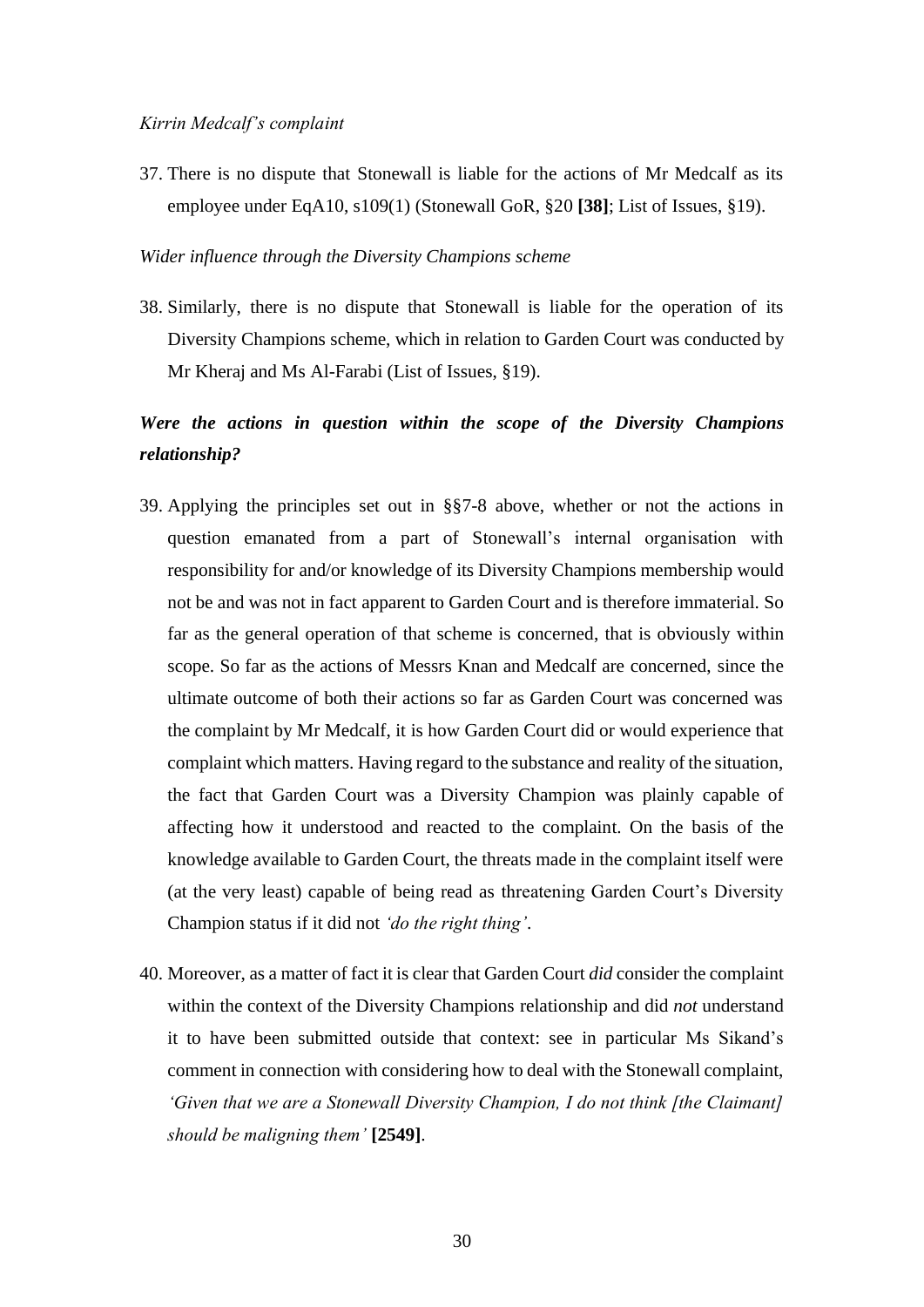- 41. Therefore, the actions of Mr Knan in soliciting, and Mr Medcalf in submitting, the Stonewall complaint, must be regarded as falling within the scope of the Diversity Champions relationship, irrespective of their internal capacity and/or subjective knowledge or intentions.
- 42. Alternatively and in any event, so far as Mr Medcalf's actions are concerned for the reasons set out in §19 above, the Tribunal is invited to reject as a matter of fact Stonewall's case that he acted independently and in ignorance of Garden Court's Diversity Champion status, and to find that he did discuss the complaint more widely, was made aware that Garden Court were a Diversity Champion, and submitted the claim in that knowledge and with wider approval within Stonewall. Therefore, Mr Medcalf's complaint is within scope on the facts in any event.

#### *Was the Claimant subjected to detriment(s) as a result of the actions in question?*

- 43. It is indisputable that, as a result of the Stonewall complaint, the Claimant was subjected to an investigation of that complaint and it was upheld in part. It cannot be seriously disputed that those are detriments in the sense described in Shamoon (see Claimant's Opening Skeleton, §40.6). As the Claimant made clear in her evidence, the very fact of the investigation and findings was *'hugely traumatic'* for her: for a barrister to be put under investigation by her chambers is a distressing process in itself, on top of which the outcome was for 2 of the allegations to be upheld [Day 8, pm, approx. 2.30pm]. Therefore, at the very least, those are detriments to the Claimant caused by Mr Knan's solicitation of complaints and Mr Medcalf's submission of the complaint in response, which for the reasons set out above constitute instructing, causing and/or inducing direct belief discrimination for which Stonewall is liable.
- 44. In addition, as already noted (§30 above), the impact of Garden Court's membership of Stonewall's Diversity Champions scheme on its actions more widely is addressed in the context of the claim against Garden Court below. The Tribunal is invited to find that membership did contribute to a desire by Garden Court to align itself with Stonewall's positions and to maintain Stonewall's approval, and in turn to its readiness to treat the Claimant's expression of her beliefs and/or any criticism of Stonewall as transphobic and unacceptable. To the extent that the Tribunal makes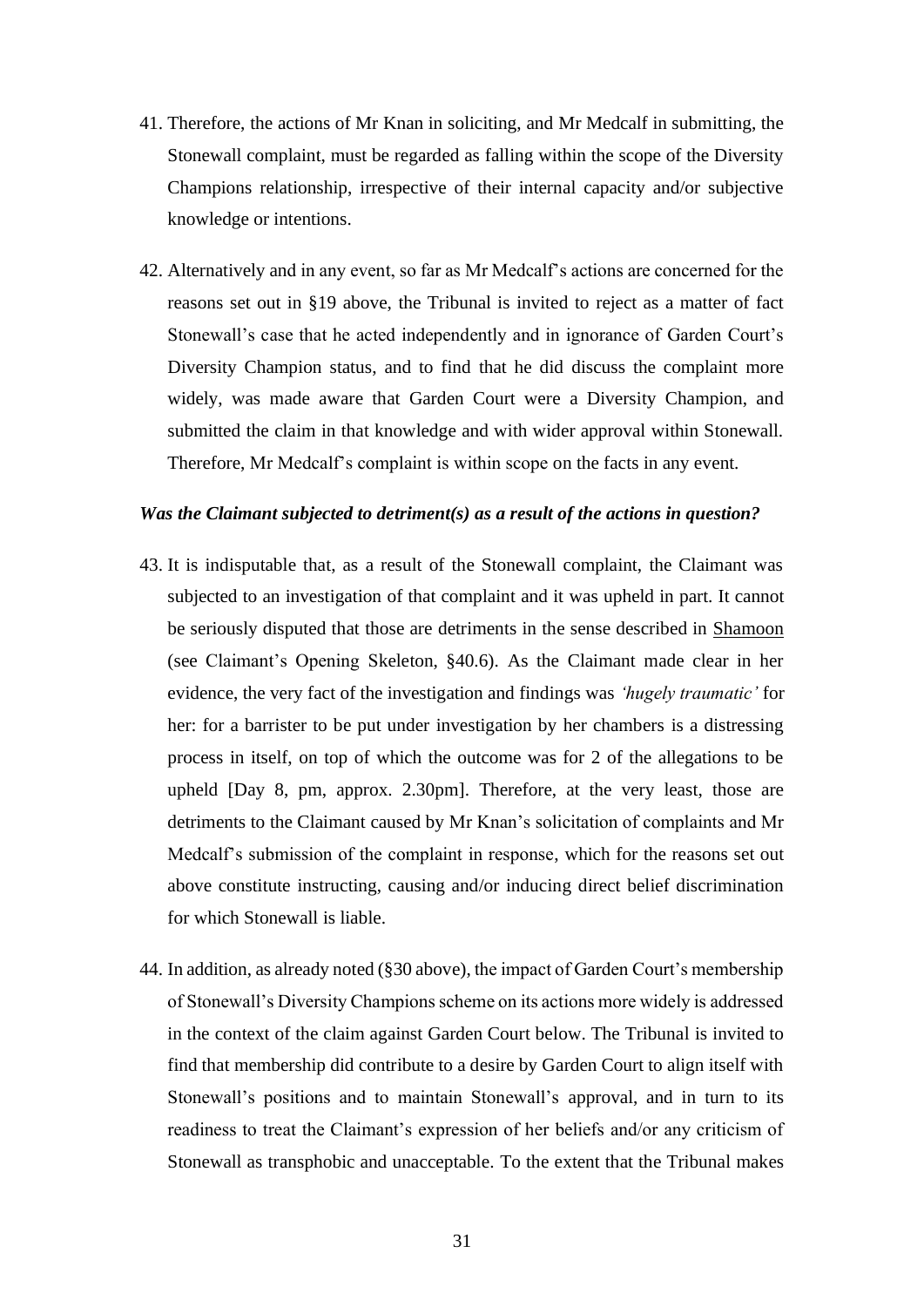such finding, it will follow that the resulting detriments were caused by Stonewall's operation of the Diversity Champions scheme in a way that, for the reasons set out above, amounts to instructing, causing and/or inducing direct belief discrimination, victimisation and/or indirect discrimination for which Stonewall is liable.

#### **The claim against Garden Court**

#### **Direct belief discrimination**

- 45. It is submitted that the Tribunal should consider, in relation to each of the detriments:
	- 45.1. first, whether the direct belief discrimination claim succeeds on 'ordinary' principles as set out in §§57-59 of the Claimant's Opening Skeleton – if it does, then that is an end of the matter; and
	- 45.2. second, to the extent necessary, whether the particular features of the Claimant's expressions of belief relied on by Garden Court are properly separable from the protected characteristic of belief in the sense set out in §§60- 65 of the Claimant's Opening Skeleton.
- 46. In relation to the second of those issues, it is to be emphasised that contrary to the submission made in §§56-57 of Garden Court's Opening Submissions – the question of whether particular features of an expression of belief are 'properly separable' from the protected characteristic of belief is a different question from that of whether the reason for treatment is 'indissociable' from the protected characteristic: this is made clear by Underhill LJ in Page v NHS Trust Development Authority [2021] ICR 941, CA, at §78. If the particular feature in question is properly separable from the characteristic of belief in the sense described in §§60- 65 of the Claimant's Opening Skeleton then, as Underhill LJ makes clear, there is no difficulty in dissociating that feature from the belief in question. But, as is emphasised in §63 of the Claimant's Opening Skeleton, the function of the 'properly separable' test is different one, namely to expand the scope of protection under the EqA10, ss10  $\&$  13, to ensure compatibility with the Claimant's Convention rights, by treating any feature that does not justify the interference in question as inseparable from the protected characteristic of belief.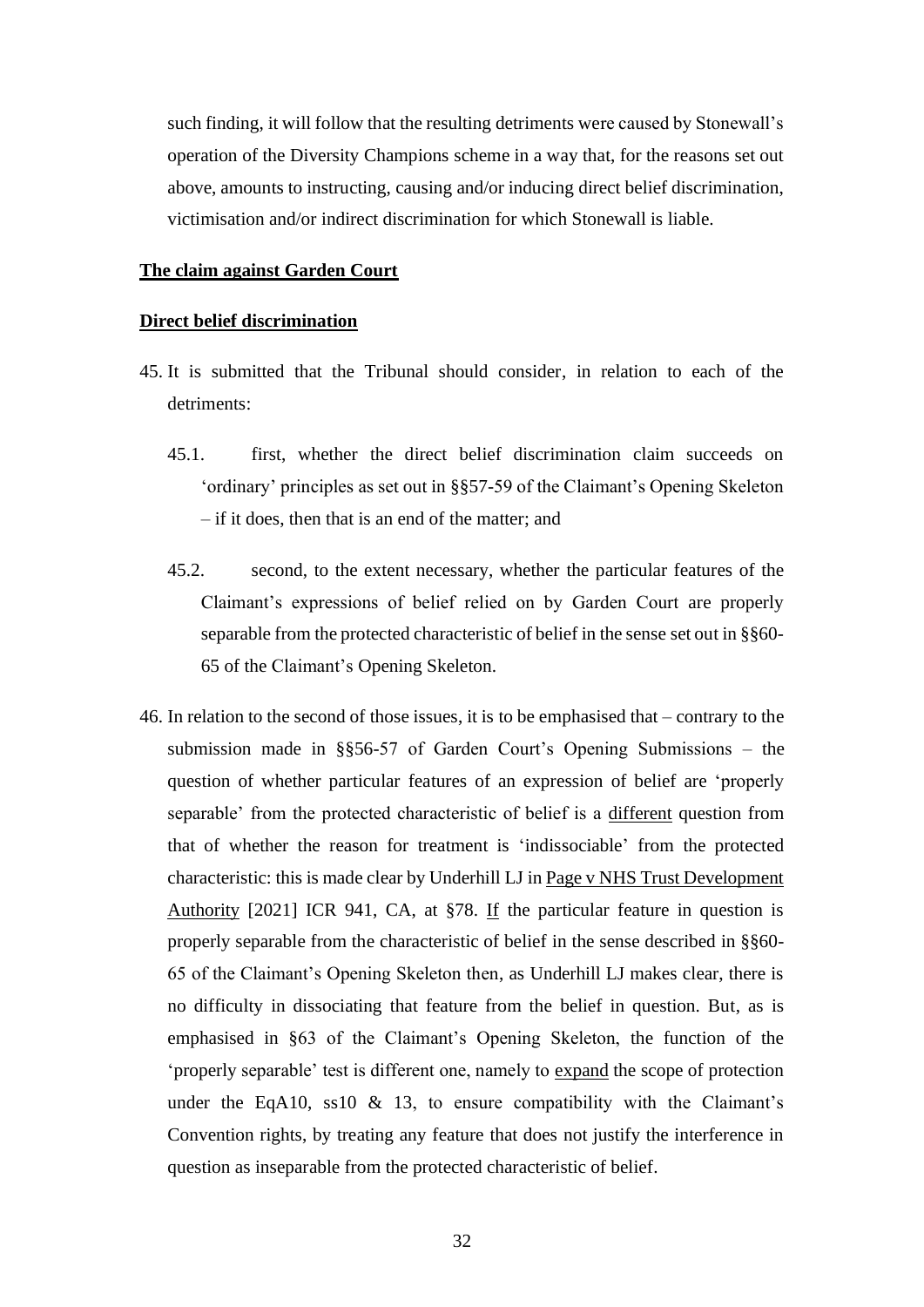47. It is the Claimant's primary case that her claim succeeds applying 'ordinary' principles in relation to all detriments. Alternatively, none of the features of her expressions of belief relied on by Garden Court is properly separable in the relevant sense and her claim must therefore succeed on that basis in any event.

### *Over-arching points*

- 48. Before turning to the specific detriments, it is worth stressing 5 over-arching points.
- 49. **First**, in her Further Particulars, the Claimant was required to identify (amongst other things) the individuals who subjected her to the detriments (**[134]**, §4(a)) having previously been reminded by the Judge both the requirements and limitations of Reynolds v CLFIS (UK) Ltd [2015] CIR 1010, CA (**[132]**, §(6)). It is important to note, as Underhill LJ himself makes clear in Reynolds (§§44-45), that the 'separate act' approach articulated in that case should not be applied so as to preclude claims on technical grounds. The only necessity is simply to identify those who are alleged, by their discriminatory actions, to have caused or contributed to the ultimate detriment about which complaint is made. They may have done so as part of a joint process, or as individual contributors along the way. But provided they have been identified in good time to enable the respondent to meet the case, it then matters not whether they are 'final' decision-makers or influencers. That is therefore the approach adopted in the Further Particulars and the issue now is whether any of the individuals in question did, through discriminatory actions, cause or contribute to the detriments.
- <span id="page-32-0"></span>50. **Second**, Garden Court's overall approach to this litigation, and Ms Khan's approach to her first witness statement **[4064-4090]** in particular, are relevant to the drawing of inferences. The Tribunal is invited to review with care the early passages of Ms Khan's cross-examination in relation to her first witness statement [Day 17, am, approx. 9.35-10.20am]. It is highly significant that a senior silk and former Head of Chambers was forced to admit that, in making a statement alleging that the Claimant was acting abusively in these proceedings, and despite being aware of the need for care and (she said) having carefully searched her own emails, she nevertheless made positive assertions which were not correct, including: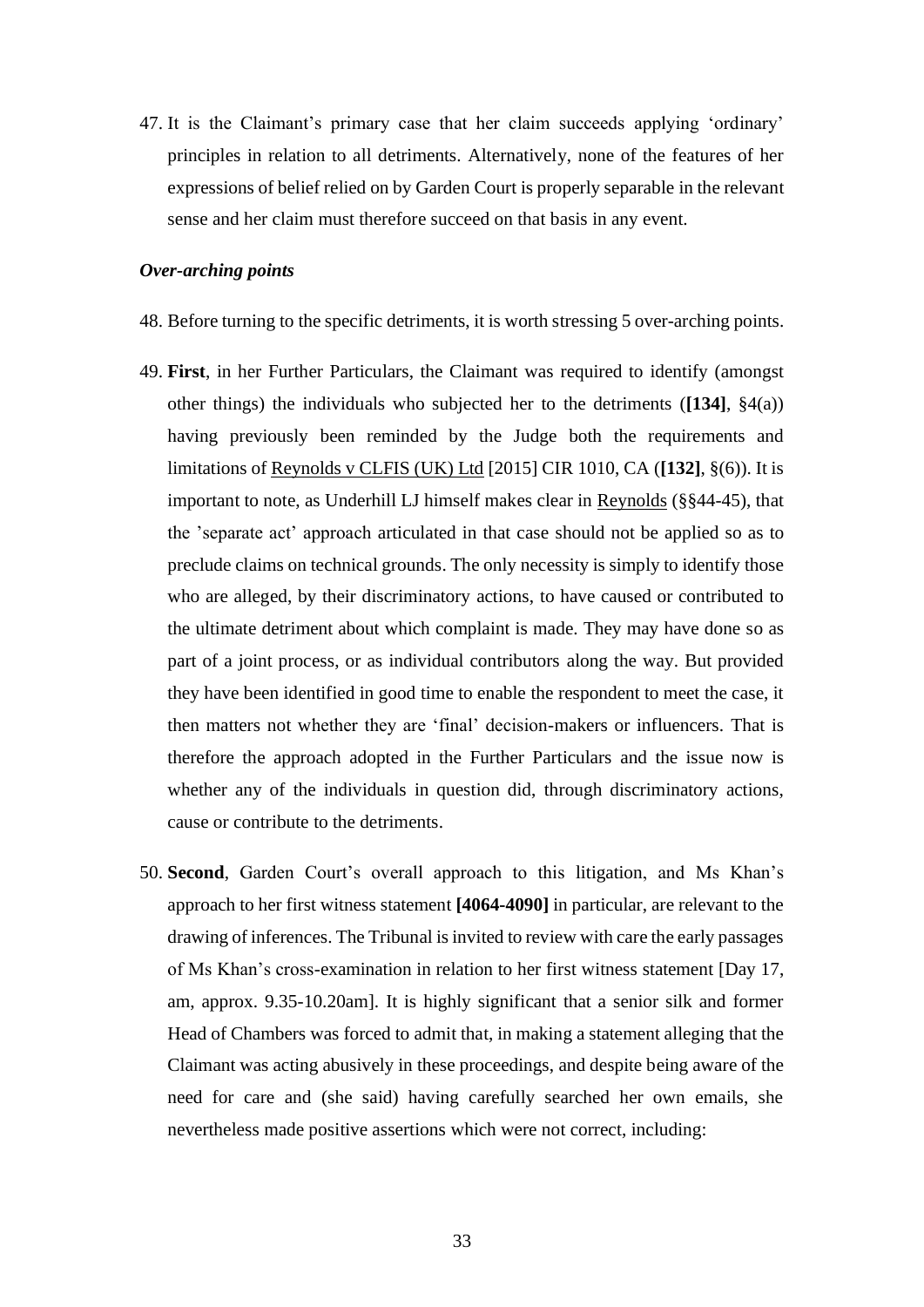- 50.1. Ms Khan positively asserted that redactions in the documents at that stage did not conceal anyone acting on behalf of Garden Court (**[4089]**, §101) when in fact there were redactions of Ms Khan's own name acting as Head of Chambers, for example in the document which now appears at **[1070]**;
- 50.2. She positively described that same document **[1070]** as a *'private exchange'* to which she was not party (**[4070-4071]**, §§26-27), when in fact it was an exchange with the Heads of Chambers to which Ms Khan was party;
- 50.3. She positively asserted that there was no correspondence in relation to the Claimant's 14 December 2018 email to which she was party other than that which she identified (**[4070-1]**, §§26-27), which omitted her own exchanges with Mr Neale and the other Heads of Chambers **[560-563]**;
- 50.4. She omitted reference at **[4077]**, §§51-52 to Ms Brewer's email of 16 October 2018, which was sent to her **[601-3]**.
- 51. Whilst Ms Khan had some very unfortunate personal circumstances at the time she made her first statement, she did not seek to rely on them to excuse the inaccuracies or suggest that she was unable to check the documents and the statement carefully. Yet she was forced to concede that she must have made those assertions in her statement, in support of a serious allegation against the Claimant and an application to strike-out the claim, without having properly checked the material which she had available to her. That is a striking admission for someone in Ms Khan's position to be forced to make. More broadly, it is of a piece with the deliberately narrow and obstructive approach which Garden Court took in relation to the subject access request (see Detriment 5 below). It indicates that, at best, Ms Khan and Garden Court were prepared to advance serious allegations against the Claimant without properly checking the basis for them, which supports an inference of underlying antipathy; and, at worst, it could suggest an attempt to withhold material that could damage Garden Court's case and argument in favour of strike out, which would again support an allegation of underlying antipathy as well as even more strongly supporting victimisation inferences. It is particularly material to note that, had Garden Court succeeded in the strike out application for which Ms Khan's witness statement was provided, disclosure would not then have been made, and the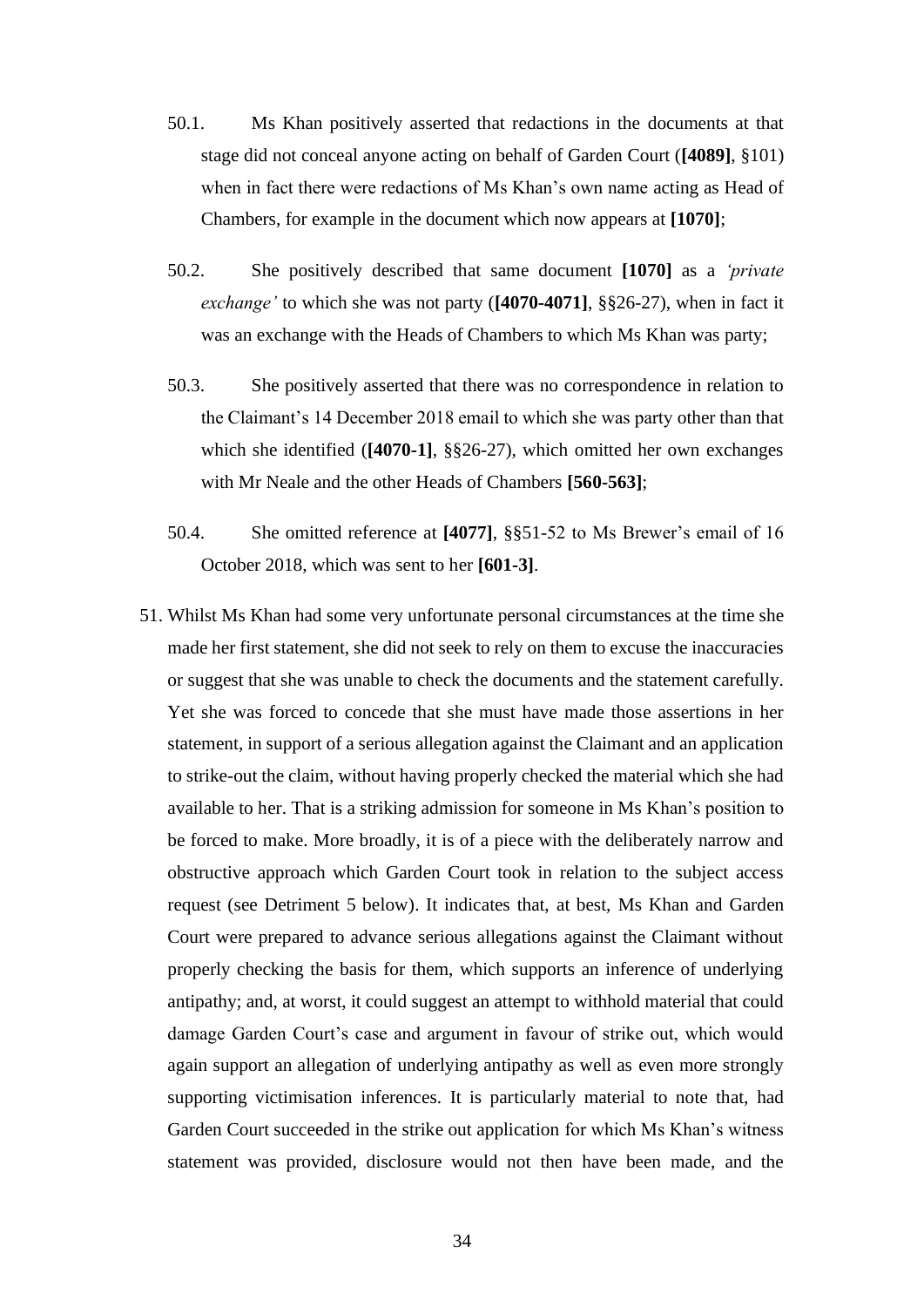inaccuracy of the statements at [§50](#page-32-0) above would never have been discovered. Further, despite that statement being included in the Bundle for the Full Merits Hearing, Ms Khan made no attempt to particularise those aspects of the statement which were false, despite her acknowledgment that there were false assertions made within it.

- 52. **Third**, an important part of the background to drawing inferences in relation to all of the detriments is the extensive evidence that (contrary to the notional position that Garden Court has no corporate position on the debate in relation to sex and gender), it had in practice deeply aligned itself with the trans activist cause, including the view that gender critical beliefs are transphobic:
	- 52.1. Garden Court sponsored the launch of TELI **[5907]**, which was cofounded by Ms Brewer and had an explicit lobbying/campaigning purpose **[1303; 1019]** and held or hosted conferences with an activist agenda **[324-5; 336-7 ]**.
	- 52.2. The Trans Rights Working Group ('TRWG') was established by Ms Brewer also with an explicitly lobbying/campaigning aspect **[328-9; 370-374]**.
	- 52.3. Of particular importance is the internal Gender Recognition Act ('GRA') training conducted by Ms Brewer in May 2018 for the TRWG **[5965- 6028]**, in which Ms Brewer, Mr Lue and Mr Clark are all recorded expressing the view that gender critical beliefs are 'transphobic' and Ms Brewer in particular displays classic prejudice labelling gender critical feminists as *'white academics… with their Birkenstocks'*: see in particular the passages that were explored with those witnesses in cross-examination at **[5977; 5980; 5996; 6018-6034; 6027-8]**.
	- 52.4. There are extensive tweets from the Garden Court corporate account over several years which support the trans activist agenda and not a single one which expresses gender critical views **[5901-5947]**. These include tweets promoting views expressed by non-Garden Court individuals **[5904; 5909]** and re-tweeting allegations of 'transphobia' from Ms Brewer against a gender critical group at London Pride **[5917-8]**.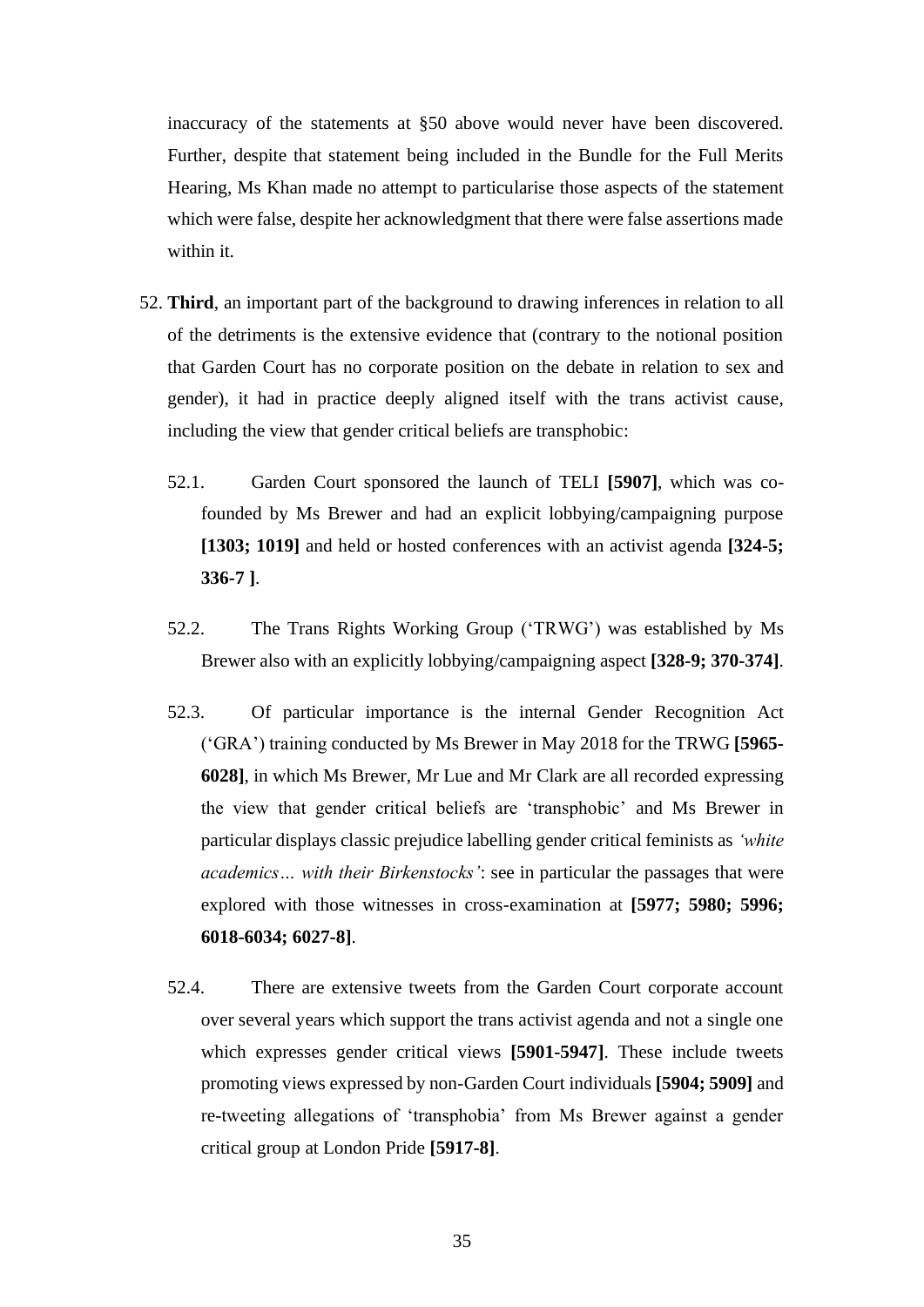- 52.5. In his engagement with Stonewall under the Diversity Champions scheme, Mr Lue expressly put forward the TRWG as a chambers group with the potential to develop a strategic partnership with Stonewall **[1631]**.
- 52.6. Ms Brewer attends meetings of various groups with Stonewall and other trans activist organisations identified as attending on behalf of both TELI and Garden Court: see e.g. **[501-2; 1289; 1351]**. In that capacity she is able to offer *pro bono* legal advice on behalf of Garden Court generally **[1290]** and in fact she and various others provide such advice on a number of topics over the years: see e.g. **[1240-3; 1312-6; 1655-6; 1880-9; 1980-1]**.
- 52.7. Numerous communications from a variety of individuals in October 2018 exhibit the view that the LGBA and the Claimant's association with it are 'anti-trans' and inconsistent with what is understood to be chambers' position: these include Ms Brewer's email of 16 October 2019 **[601-3]** and communications from Ms Hooper **[927-8]**, Mr Wainwright **[5940; 599; 927]**, Mr Clark **[963]** and Ms Harrison **[926]**. Some of these communications were copied to the Heads of Chambers and were generally well-received or even implicitly endorsed **[597-603; 626]** – in marked contrast to how the Claimant's concerns about Alex Sharpe had been essentially ignored in December 2018 **[566-571; 572-3; 578]**.
- 52.8. More generally, the Tribunal is invited to review the evidence in crossexamination of Mr Lue, Ms Hooper, Mr Clark, Mr Wainwright and Mr Renton, which collectively provides relevant background evidence. Their evidence reveals the depth and strength of the view that the Claimant's beliefs were transphobic or 'anti-trans' and contrary to chambers' collective stance.
- 53. The above evidence of the deep entrenchment of gender ideology, including the view that gender critical beliefs are transphobic, must carry substantial weight in the drawing of inferences in relation to all detriments.
- 54. **Fourth**, when assessing the cogency of the rationales advanced by Garden Court for their actions in October-December 2019 and the inferences to be drawn, it is important to pay close attention to the chronology of events and the evidence as to what material had actually been considered by the key decision-makers at each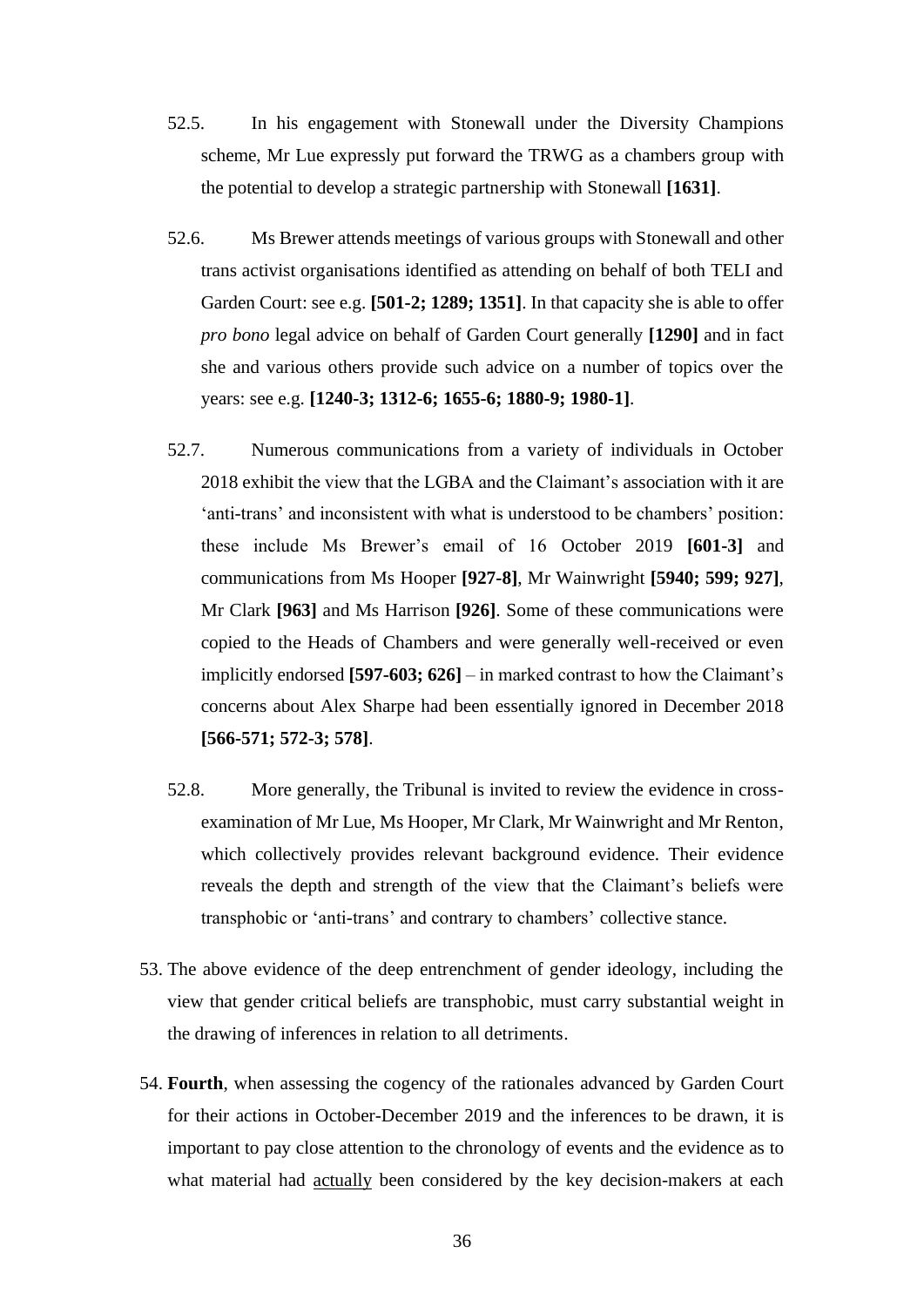point. Tracing, step-by-step, the development of the decision-makers' thinking by reference to what they had – and, importantly, had not – actually considered at each step is a particularly revealing exercise in this case because of what it shows about their readiness to give credence to negative characterisations of the Claimant's beliefs and their failure to apply independent critical thought to the issues or engage in independent critical evaluation of the material. This is most striking in relation to Detriment 2 (the responsive tweets) and Detriment 4 (upholding the complaints), the chronology for which is covered in Appendix A to these submissions, and the inferences to be drawn in relation to those detriments about the underlying prejudices of the key decision-makers will of course also inform the wider inferences to be drawn overall.

55. **Fifth**, reference is made in the submissions below to a number of comparable situations. For the avoidance of doubt, these are relied on as evidential (as opposed to statutory) comparators, in the sense described in Shamoon v Chief Constable of the Royal Ulster Constabulary [2003] ICR 337, HL, §§109-110 *per* Lord Scott, §§139-143 *per* Lord Rodger. The circumstances of those comparators are sufficiently similar to provide a strong basis for inferring that Garden Court would not have subjected a comparator with different, but equally controversial and robustly expressed, beliefs to the same detrimental treatment. Garden Court would have been astute to defend the Article 9 and 10 rights of a member similarly expressing any similarly controversial beliefs that are not regarded as heretical according to progressive orthodoxy in the same way as the Claimant's gender critical beliefs. The Claimant's treatment was because of those particular beliefs and the (prejudiced) willingness to give credence to the perception that they conflicted with Garden Court's 'ethos'.

# *Detriment 1: reduction in work*

#### *Submissions as to the primary facts*

56. There has been an attempt on behalf of Garden Court to paint the Claimant's case in respect of Detriment 1 as if it were pleaded and advanced solely and definitively as an explicit, widespread conspiracy, and on that basis to suggest that it is fanciful.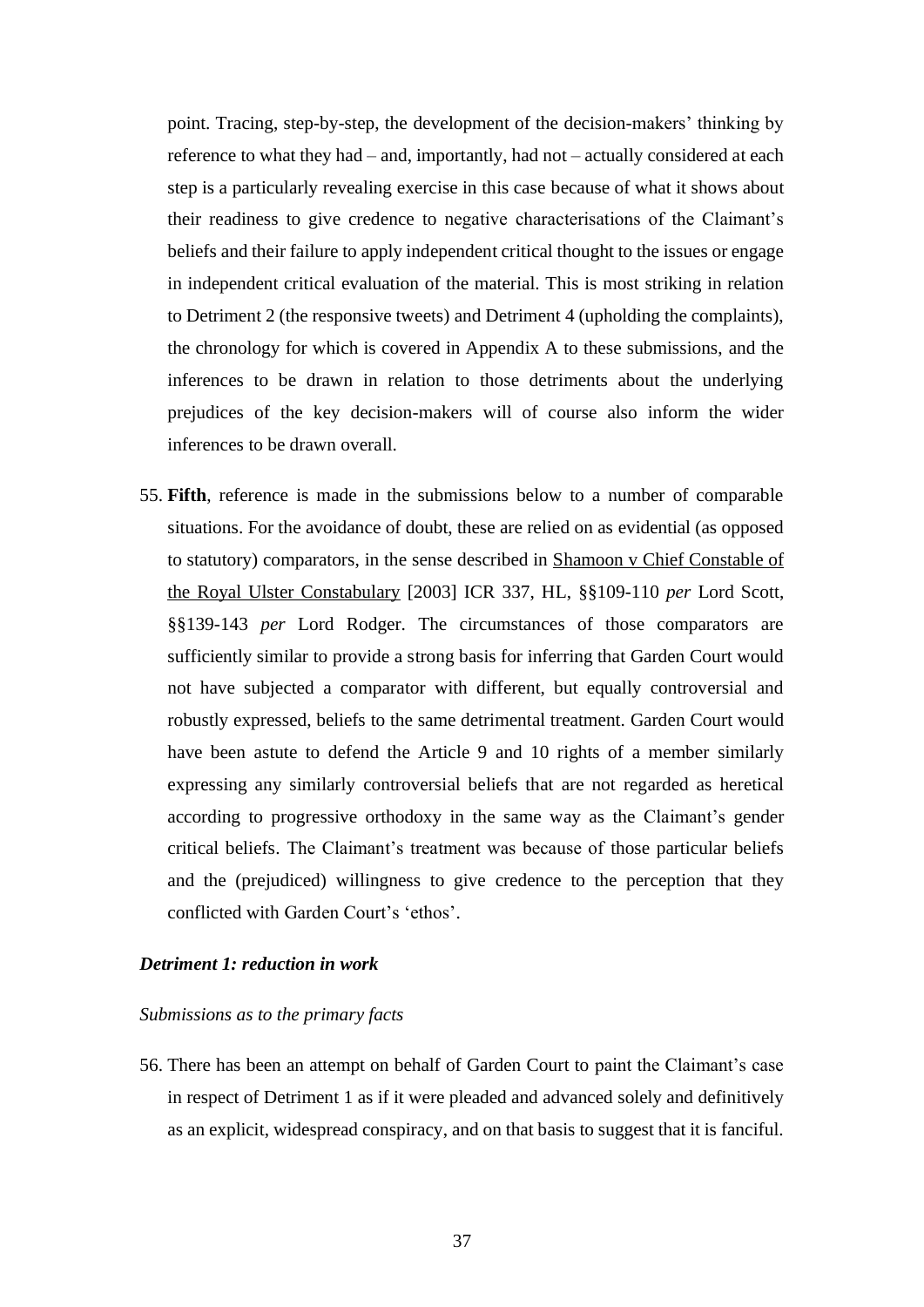But that is not and never has been the basis of the case. The core of the Claimant's case on Detriment 1 may be summarised as follows:

- 56.1. There was a strong adverse reaction to the Claimant's email of 14 December 2018 **[557-8]** opposing Stonewall Diversity Champion membership, which reflects the wider evidence in this case of prejudice against gender critical beliefs.
- 56.2. This was followed by a significant reduction in the quality of her clerking and a substantial drop in income, which cannot be adequately explained by other factors.
- 56.3. It is apparent from the overall evidence in this case that disagreements and disputes in chambers are discussed, such that when senior members have formed an adverse view about someone that does become widely known.
- 56.4. Clerking is inherently dependent on maintaining the important relationships in chambers and in Garden Court is known to be susceptible to influence by the wider culture, politics and relationships in chambers.
- 56.5. The inference to be drawn from these circumstances is that the adverse reaction to her email of 14 December 2018 caused the change in the quality of her clerking and thus caused or contributed to the reduction in her income.
- 57. The claim in respect of Detriment 1 is, therefore, necessarily inferential. As the Claimant explained in cross-examination [Day 9, am, approx. 10.20-10.40am], she is not therefore in a position to say with certainty precisely what conversations or communications took place to bring about the reduction in her work and income or who precisely was involved. The fact that she is not able to do so does not make the claim invalid or unsustainable: it is dependent not on any precise set of communications but on the core inference summarised above. The claim was therefore pleaded in the further particulars, §4 **[171]** on the basis that the mechanism could have been explicit (at the behest of and/or in concert with) or implicit (under the influence of) and to identify the 'pool' of potential actors as the members of chambers named elsewhere in the pleading, who were by definition those who were involved in other aspects of the matters about which the Claimant complains. It does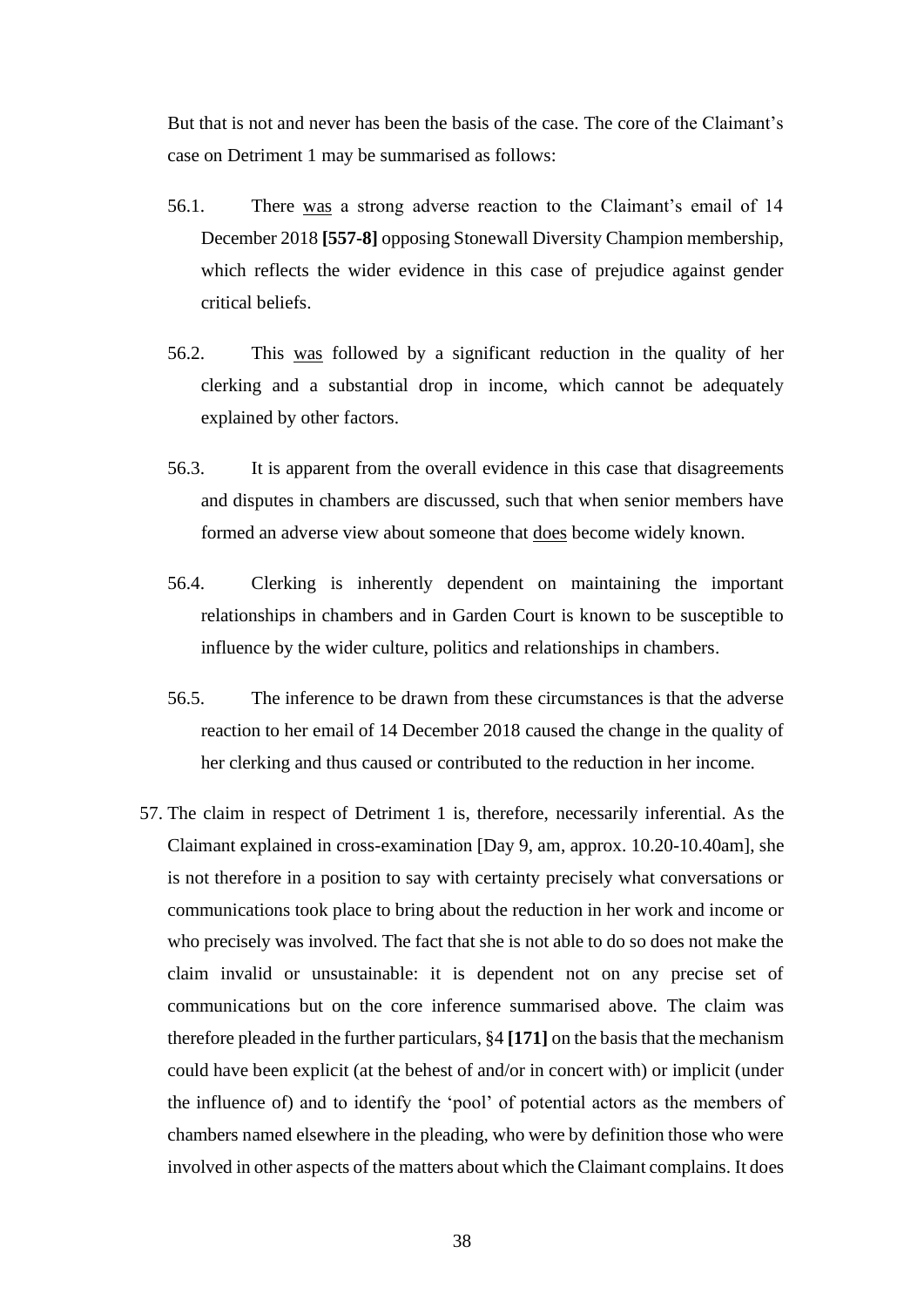not follow that she was saying that all of those individuals definitely participated in some overt conspiracy.

- 58. A claim of that kind, based on inference, is perfectly legitimate. It is ultimately for the Tribunal to determine whether the central inference is to be drawn and, to the extent necessary, who was involved – though if the core inference is drawn that may in fact be sufficient by itself. In any event, the Claimant has kept the position under review in light of the evidence given during trial and now pursues the claim only in respect of the senior individuals in respect of whom the inference of involvement in the reduction of work from early 2019 is strongest, namely Ms Brewer, Ms Harrison, Ms Khan, Mr Willers, Mr Thomas and Mr Cook. Again, it is to be emphasised that it is not essential for the inference to be drawn in respect of all of those individuals, or to infer any particular communications: the message that the Claimant was out of favour with the senior individuals in question could have been conveyed explicitly or implicitly. The key question is whether the core inferential case summarised above is made out.
- 59. Turning, then, to the elements of that core case, there can be no doubt that there was a strong adverse reaction to the Claimant's email of 14 December 2018:
	- 59.1. Ms Brewer's response **[906]** was essentially a 'slap down' of the Claimant, rejecting the legitimacy of her concerns. The Tribunal is invited to consider both Ms Brewer's answers and her manner when asked about this email in cross-examination [Day 22, am, approx. 12.35pm]: it was apparent that her reaction was indeed a strong one and reflected her similarly strong objections to the Claimant's tweets in October 2018, all of which is underpinned by her clear view the gender critical beliefs are transphobic (see her comments during the internal GRA training, in particular at **[5977; 6018- 6021; 6027-8]**).
	- 59.2. Ms Khan effectively adopted Ms Brewer's response in her correspondence with David Neale, in which she also implicitly agreed with him that the Claimant's email had been transphobic and commented that *'[u]nfortunately some members of Chambers do not always express themselves*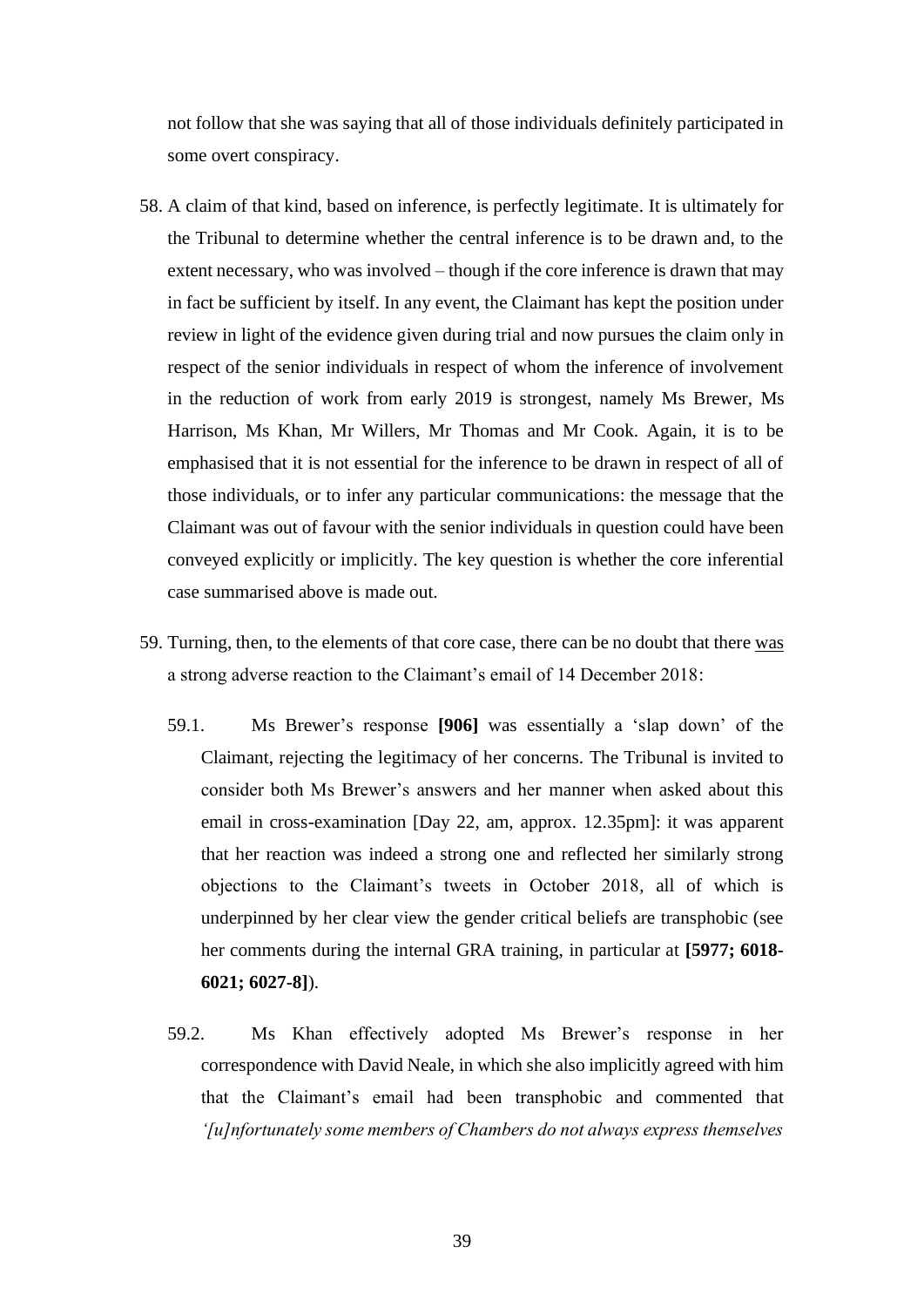*in a way that we would wish'* **[561-2]**. Mr Thomas in turn agreed with the sentiments expressed by Ms Khan **[560]**.

- 59.3. At the same time, Mr Lue sought endorsement for the Stonewall association noting that it is *'involved in campaign work that this chambers aligns itself with'* **[1070]** – despite telling the Claimant that he would take her concerns to the Heads of Chambers **[1071]** – and Ms Khan provided that endorsement explicitly rejecting the Claimant's view as *'not representative of Chambers'* and giving *'full support'* to the *'collaboration'* with Stonewall **[1085]**.
- 59.4. This negative reaction to the (entirely legitimate) concerns about Stonewall raised by the Claimant is to be contrasted with the complete lack of interest shown by the Heads of Chambers in the concerns which the Clamant raised about Alex Sharpe's tweets using 'terf' as an abusive term in which she provided both examples of Ms Sharpe's tweets **[490-493]** and provides in correspondence a full explanation of why the term 'terf' is a slur **[566-571; 572-3; 578]**.
- 60. This reaction to the Claimant's 14 December 2018 email also needs to be considered within the overall context of the evidence in this case of prejudice against gender critical beliefs, in particular in relation to Detriments 2-4 concerning the response to the Claimant's tweets in the autumn of 2019. When considered in that context, it is apparent that the adverse reaction in December 2018 reflects that wider prejudice against gender critical beliefs.
- 61. It is also clear that there was a reduction in the quality of the Claimant's clerking from the start of 2019. The Tribunal is referred to Appendix B to these submissions for the relevant chronology of her clerking and practice during 2019. Her supplementary witness statement **[C/188-192]** also provides relevant detail of the level of clerking input into her cases from 2017 to 2019. The following key facts emerge:
	- 61.1. The proportion of primary clerked trials which the Claimant did substantially reduced in 2019. She was primary clerked for only 2 trials that year (BM and DC), both of which were returns.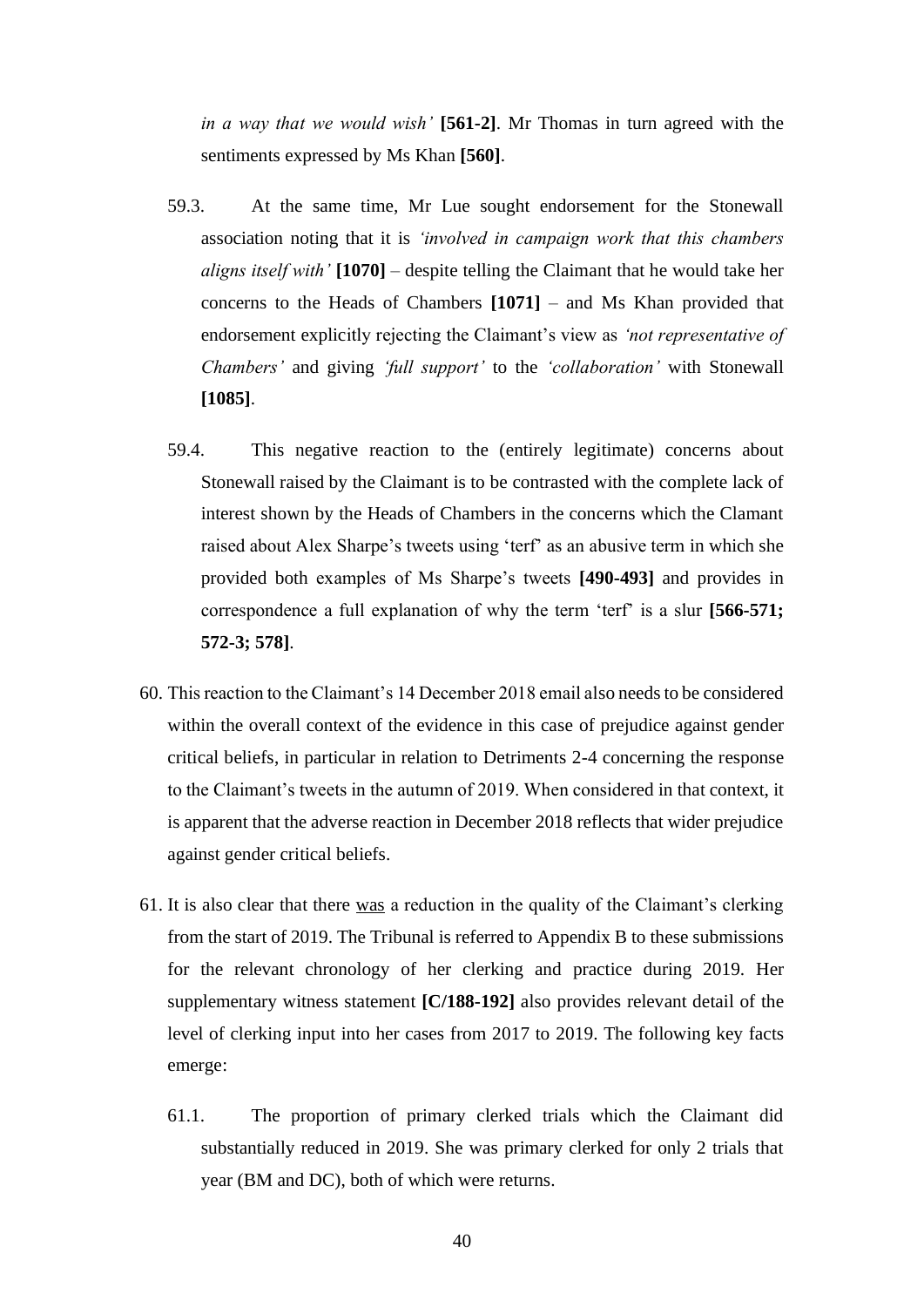- 61.2. Whereas the Claimant was primarily clerked by Mr Tennent in 2018, in 2019 he did not contact her about an actual case until 17 April, and then it was a 2-day sentencing hearing for which the Claimant would not have been paid. Thereafter his contact with the Claimant remained sparse and the only substantial case for which he clerked the Claimant in 2019 was the DC murder, which was a return.
- 61.3. Similarly, Mr Cook only contacted the Claimant twice during 2019, the first time simply to inform her of a brief for which she had been specifically requested by the solicitor (RS) and the second time to propose her for a lowpaid bail application.
- 61.4. It is notable from the chronology in Appendix B that, after the end of the Claimant's trial in S on 22 January 2019, she was not contacted until 5 February, and then it was about an unsuitable 3-day warned list case for 2 weeks hence. Thereafter, other than the trial for which the solicitor specifically requested her (RS) *all* of the potential cases in relation to which she was contacted by the clerks through to May 2019 were unsuitable junior work. She made her concerns clear during February when booking holiday, copying in Mr Cook, noting the large gap in her diary and seeking a practice review **[1167]**, and on 3 May 2019 she was correct when she noted in an email to Mr Tennent, *'It is May and I have not been offered a single brief of substance…'* **[1405]**.
- 61.5. Even after that, the Claimant continued to be offered unsuitable, junior work until matters improved in the autumn as a result of a combination of cases which she brought in herself and DC. In that regard, she accepted that DC was a good brief, but again it is to be noted that it was a return, so she was also assisting chambers in covering it. The fact of being clerked for DC does not by any means negate the proposition that, overall, the quality of the Claimant's clerking had significantly deteriorated since the start of 2019, as is apparent from the chronology set out in Appendix B and the Claimant's supplementary statement, in particular as summarised above.
- 61.6. Throughout 2019, it can be seen that one of the principal 'clerking' activities undertaken in relation to the Claimant was to put her forward on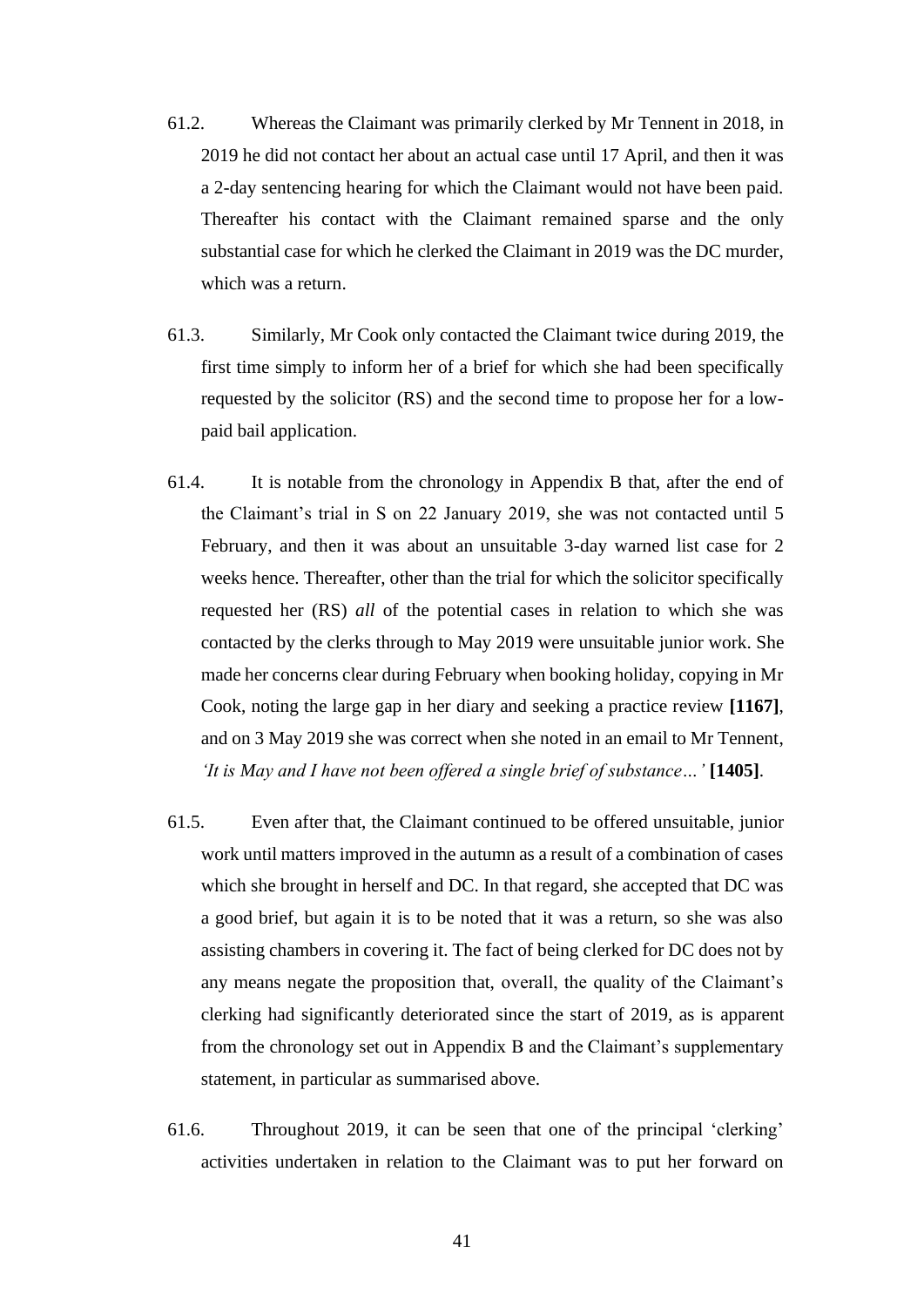various lists of potential counsel. However, 'beauty parades' of this kind had been identified in the WTF Report in 2017 as involving *'no real clerking'* and not producing a *'fair distribution'* of work (**[5959-5960]**, §28(g)). The crucial interaction that is likely to determine to whom the brief actually goes is the telephone interaction that the clerk will have with the solicitor. The 'opportunity analysis' records kept **[GC/380]** do not adequately record the reasons why particular counsel were ultimately selected, contrary to the recommendations of the WTF report (**[5960]**, §32). The Claimant's unchallenged evidence was that she was not even aware of many of the potential cases which are recorded on the opportunities list. Therefore, comparing bare numbers of 'opportunities', amounting to no more than putting the Claimant's name on a number of lists, is of no assistance at all in reaching conclusions about the quality of the Claimant's clerking.

- 62. Corresponding with the reduction in the quality of her clerking, the Claimant experienced a significant drop in billing/income during 2019, which cannot be adequately explained by other causes
	- 62.1. The Claimant accepted, both in her statement and in oral evidence, that there are other factors which also contributed to the reduction in her income in 2019 (such as the change in legal aid payment regime). But the core proposition, from which Mr Menon did not dissent, is that even on Mr Menon's analysis it is not possible to attribute particular amounts of the reduction to the various factors he identifies. Therefore, none of those factors decisively disproves the proposition that a reduction in the quality of the Claimant's clerking contributed to the reduction in her billing/income. If the Tribunal is satisfied that there was a reduction in the quality of her clerking as set out above, it would follow that this did contribute to the reduction in billing/income.
	- 62.2. Turning to the billing/income data itself, that does further reinforce the conclusion that there was a reduction in clerking which contributed because on careful analysis it cannot be adequately explained by the various other causes proposed by the Respondent's witness, in particular Mr Menon.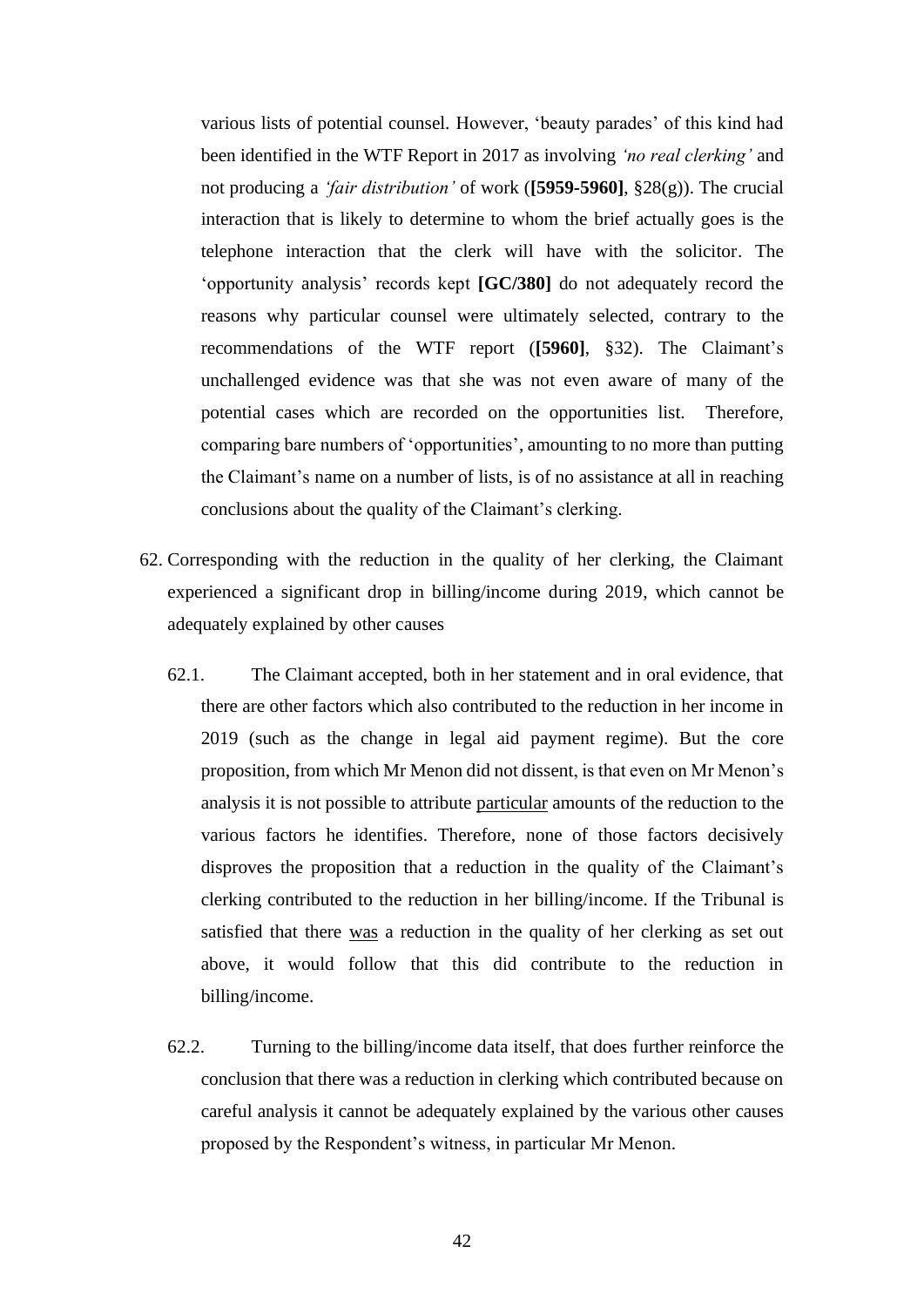- 62.3. The starting point is that billing data is a better measure of the quality of the work actually being provided for the reasons the Claimant explained, namely because although billing might later be reduced on assessment, as a metric of the actual work being done it is the best measure. But whether one uses billing or income, and even if one compares financial years rather than calendar years (which Mr Menon agreed would adjust for the impact of the Claimant's period of absence at the end of 2018), the pattern which emerges is of a healthy developing practice with annually increasing earnings doing fewer, better cases from 2015 to 2018, followed by a cliff-edge drop: see the various figures at [RM w/s, §§34 & 43] **[GC/240, 244]**.
- 62.4. Mr Menon proposes 4 main factors to explain this drop-off [RM w/s, §35 **[GC/240]**. First, he notes the change in payment regime, which the Claimant accepts had an impact and so will account for some of the reduction. But by comparison with her peers, the reduction in the Claimant's income was joint highest at 54% [RM w/s, §39] **[243]**. And comparing the (better) measure of billings, her reduction was 76%, twice that of the next highest (D) at 38% **[5505]**.
- 62.5. Second, Mr Menon refers to the number of days marked keep free, holiday or away on which the Claimant did not do work. Two main points may be made about this alleged factor. First, this can only be an explanation for the *reduction* in the Claimant's income if there was an *increase* the number of such days. However, Mr Cook's positive evidence was that the Claimant's approach to marking time out of her diary had *not* changed [CC w/s, §35] **[C/52]**, and that is supported by the data which in fact shows the number of days marked out *decreasing* year on year from 2017 to 2019: the total number of days marked keep free, holiday or away on which the Claimant did not in fact work was 93 in 2017<sup>16</sup> , 86 in 2018 and 67 in 2019 [RM w/s, §§54 & 58] **[GC/247, 249]**. (Blank days do not assist in this analysis because they are days on which the Claimant *was* available to work but had not been offered anything suitable.) The second point to be made in respect of the number of days marked out is

<sup>&</sup>lt;sup>16</sup> This figure was put to Mr Cook in cross-examination by reference to the relevant diary entries and is understood now to be agreed.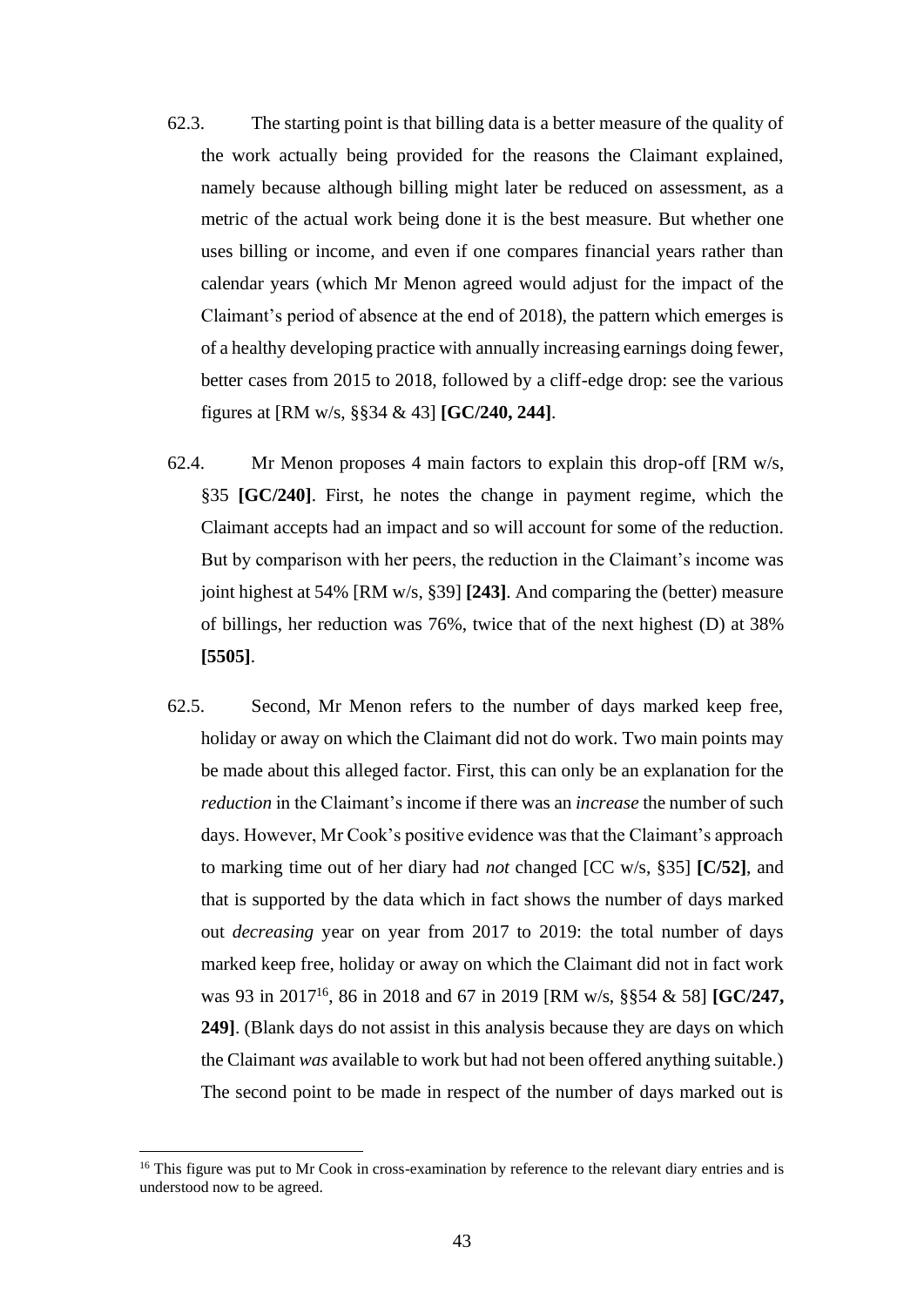that the Claimant's evidence was clear that the clerks knew that unless she was out of the country or had another immovable commitment, she could be contacted when marked out if a good brief came in. Although this was denied by Mr Tennent and Mr Cook, save in respect of briefs from regular solicitors, the documentary record summarised in Appendix B to these submissions supports the Claimant's evidence: the Claimant was contacted on 4 March 2019 and returned from holiday a week early for a trial (for a regular solicitor) starting on 11 March 2019; she undertook short hearings whilst marked away on 25 and 28 February 2019, 26 July 2019, and 9, 12 and 13 August 2019; and, importantly, she was contacted twice further on 4 March 2019 in relation to potential (albeit unsuitable) trials not for regular solicitors. Therefore, for those 2 reasons, the number of days marked out of the diary in 2019 does not explain the reduction in the Claimant's earnings in 2019 at all.

- 62.6. Third, Mr Menon refers to a number of high paying cases in 2019 either finishing in 2020 or being postponed until 2020. But this is simply a variation of the point already addressed about the potential arbitrariness of where one draws the line. For example, Mr Menon accepted that the fact the DC murder trial was paid in January 2020 (see **[GGC/276]**) is catered for by the crosscheck of comparing financial rather than calendar years.
- 62.7. Fourth and lastly, Mr Menon suggest that 2018 was an 'outlier' for the Claimant. However, as already noted the actual pattern of the Claimant's earnings between 2015 and 2018 is one of steady increase, particularly if one does the cross-check by reference to financial years [RM w/s, §43] **[GC/244]**. The list of the Claimant's most lucrative cases which Mr Menon gives in [RM w/s, §46] **[245]** is similarly consistent with a pattern that the Claimant's practice was maturing during 2017 and 2018, and then deteriorated in 2019. The proper conclusion from the data, therefore, is that the Claimant had a healthy, maturing practice from 2015 to 2018 and that there was indeed a drop of in the quality of her clerking and consequently her earnings in 2019.
- 63. The factors identified by Mr Menon do not, therefore, fully or adequately explain the reduction in the Claimant's earnings in 2019. There was a reduction in the quality of her clerking in 2019 which contributed to that reduction in earnings.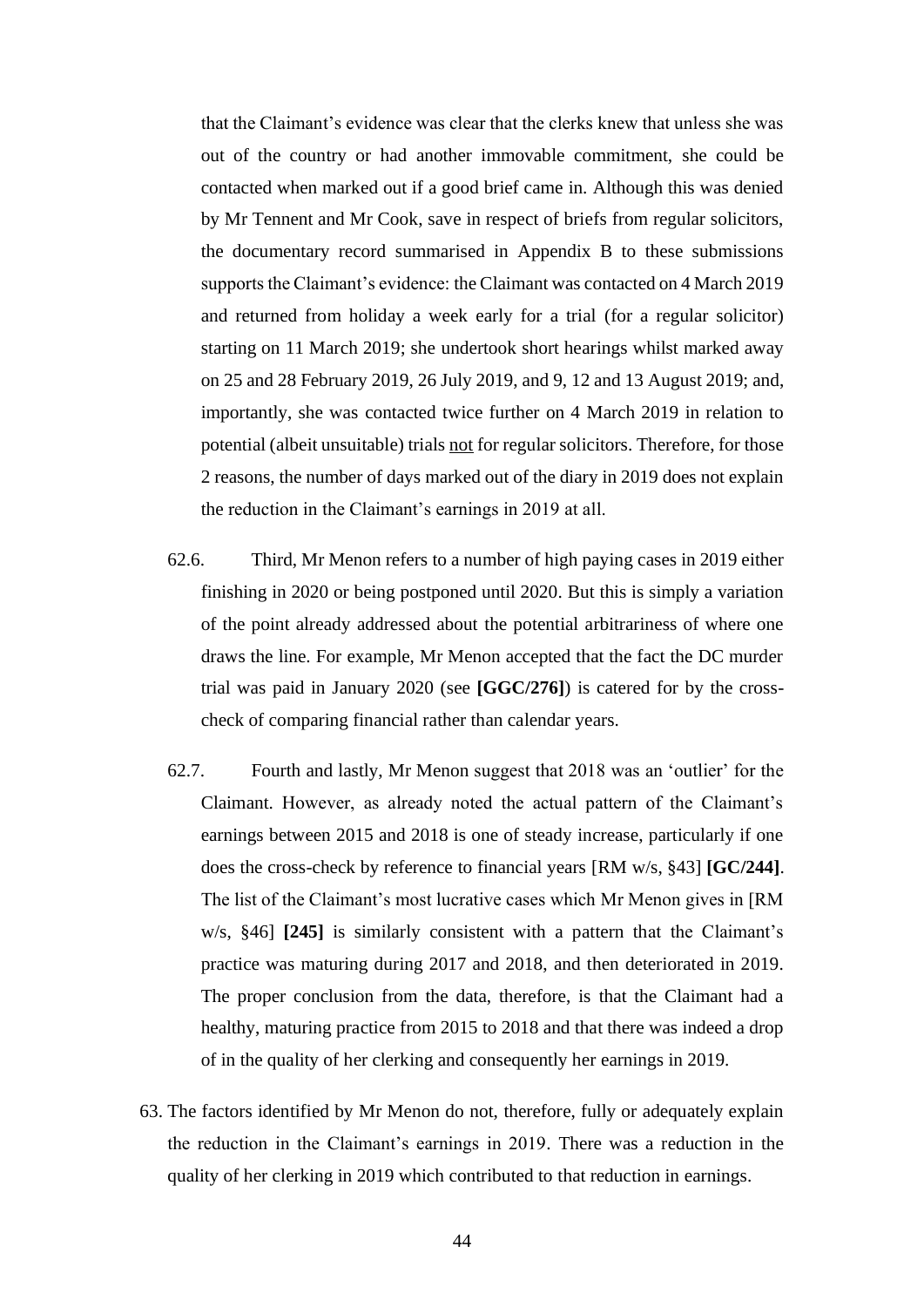- 64. The wider evidence in this case, addressed in respect of the other detriments and the victimisation claim below, shows that the picture which Garden Court has sought to paint of an organisation with little gossip or discussion of disputes and disagreements is wide of the mark. The facts and evidence considered in relation to Detriment 3 show that in October 2019, there was broad discussion and communication about the issue of the Claimant's tweets, with sharing of views and information, and discussion of what action to take and how to secure formal action against the Claimant. Further, the facts and matters considered in relation to the victimisation claim show how an adverse view of the Claimant for claiming discrimination against Garden Court has become widely shared and understood. It is implicit in Ms Cronin's evidence that she is aware generally that people are upset [Day 21, pm, approx. 4.30pm] and that this is therefore something that must have been the subject of wide discussion. The evidence therefore shows that adverse reactions such as that which the Claimant provoked by her email of 14 December 2018 do become the subject of discussion and widely known in chambers.
- 65. It is also known that clerking at Garden Court is susceptible to the impact of the culture and to the relationships which the clerks most closely maintain, because that is revealed by the WTF Report from 2017 (see in particular §§22(b) & 28(c) **[5956; 5959]**). Both Mr Tennent and Mr Cook agreed on the importance for clerks of building and maintaining relations. Despite their equivocations, the Claimant is clearly right that relations with the senior and influential members of chambers (i.e. the senior members of the Board and those with leading practices) are the most important ones for the clerks to maintain. Mr Cook also focuses on the silks and has a particularly close friendship with Ms Khan.
- 66. Having regard to all of the facts and matters outlined above, it is inconceivable that the disapproval of the Claimant's 14 December 2018 email that is apparent from the correspondence was not noted and discussed within Chambers. There was a reduction in the quality of the Claimant's clerking and her earnings in 2019 which requires explanation. The explanation to be inferred is that it was because of the adverse reaction to her 14 December 2018 email, which was in turn because of the underlying prejudice against her gender critical views.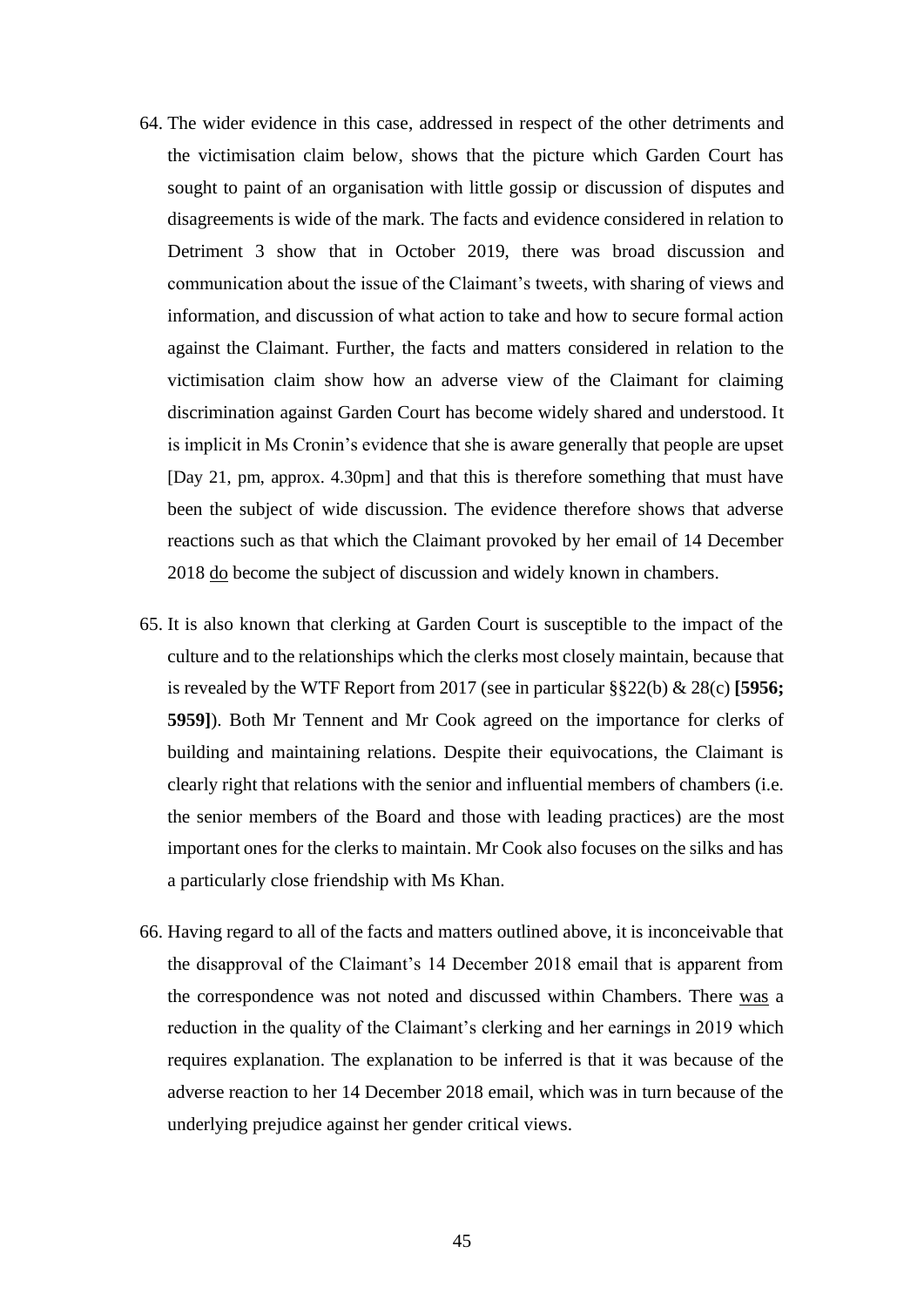#### *Inferring discrimination on 'ordinary' principles*

67. Since the core of the case on Detriment 1 is an inferential one, the relevant inferences have already been addressed above. For the reasons set out, and having regard to the over-arching background as well, the Tribunal is invited to infer that the Claimant sustained a loss of work and earnings because of her protected beliefs.

#### *No properly separable feature*

- 68. The Claimant's email of 14 December 2016 **[557-8]** makes essentially the same points as the her *'appalling levels of fear, intimidation and coercion'* tweet, which is considered in detail below in relation to Detriment 4. The same points are relied on in relation to this email.
- 69. The only additional element in the email is the reference to *'trans-extremism'*. That is a description of the Claimant's fundamental belief that Stonewall's position on self-ID is an extreme and dangerous one. Stonewall's position is indeed, as a matter of fact, at one extreme of the debate on these issues (see, for example, the views expressed by Mr Medcalf in cross-examination, recited at [§28](#page-23-0) above) . It must be within the scope of the Claimant's rights under Articles 9 and 10 to express the belief that Stonewall's position constitutes trans extremism. Indeed, that language echoes that of the LGBA Launch tweet which Ms Sikand found to be within the scope of legitimate speech.
- 70. There is, therefore, no properly separable element of the Claimant's email of 14 December 2016.

# *Liability for the acts of the relevant individuals*

71. The Heads of Chambers and Ms Harrison were all officers of Chambers and therefore also members of the Board of the Service Company. Mr Cook is an employee of the Service Company. All were therefore in those capacities acting as employee or agents for Garden Court for the purposes of EqA10, s109.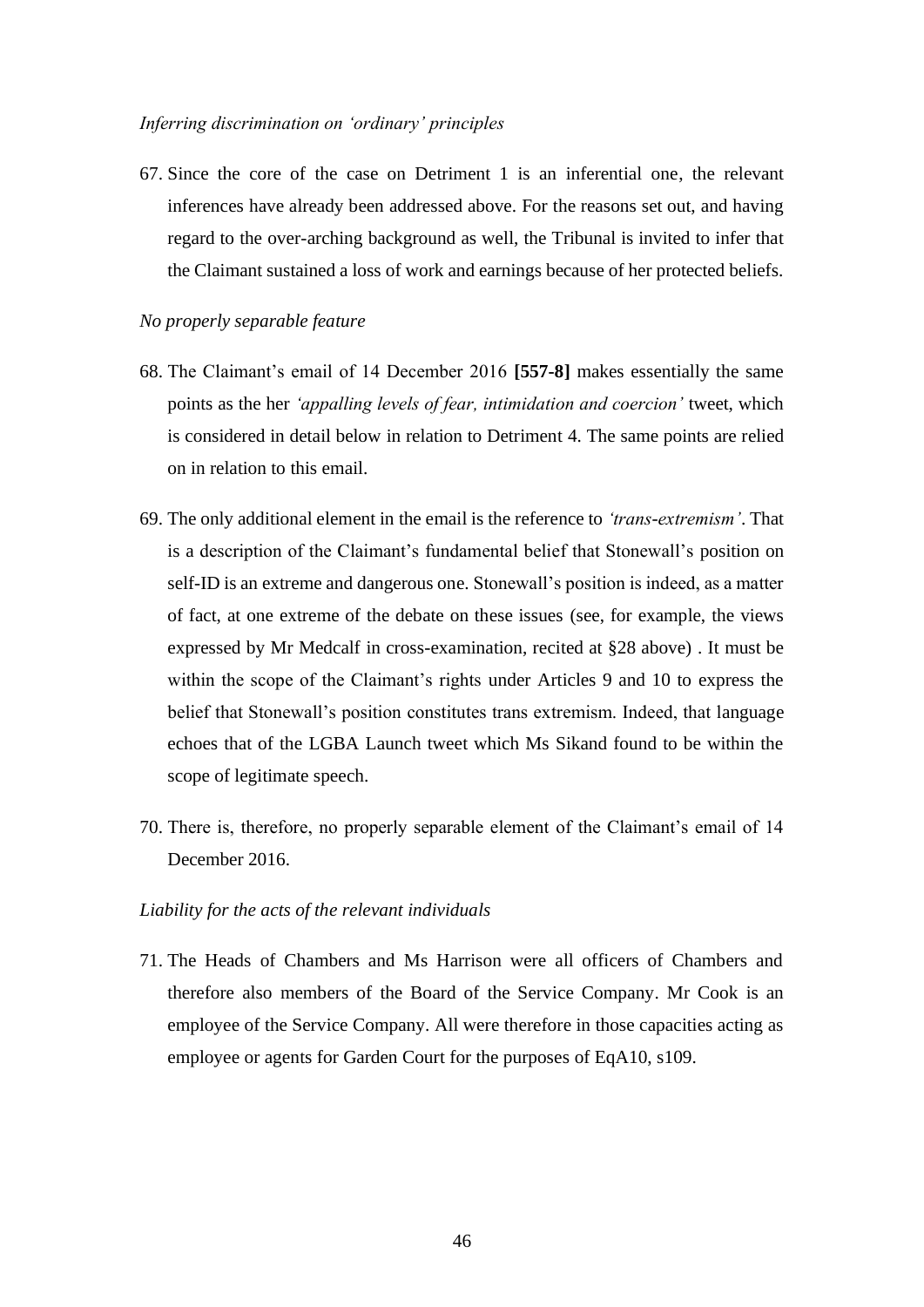# *Detriment 2: the response tweets*

#### *Submissions as to the primary facts*

- 72. The Tribunal is referred to Appendix A to these Closing Submissions for the principal chronology in relation to Detriment 2. The most critical period for the purposes of Detriment 2 is the period from Mr de Menezes' email at 6.05pm on 23 October 2019 **[611]** up to the sending of the response tweets between 5.18pm and 5.34pm on 24 October 2019 [DDM w/s, §§43-44] **[GC/91]**. But in addition, subsequent events up to at least the notice of Ms Sikand's investigation sent to the Claimant on 30 October 2019 **[Supp/111]** are also directly<sup>17</sup> relevant because of what they reveal about the underlying approach and attitude towards the Claimant.
- 73. It will be apparent from the events covered in the chronology during those periods that the decisions about how to respond, and in particular the decision to publish the response tweets, were in practice joint decisions to which the Heads of Chambers, Mr de Menezes and Ms Hakl-Law all contributed. They are, therefore, to be regarded as joint decision makers, alternatively as all having, through their participation in the process, contributed to the detriment.
- 74. The actions of the relevant individuals during those periods need to be considered within the following context:
	- 74.1. It was common and accepted practice for members of Garden Court to identify their membership in their twitter biographies and say their views were their own **[621]**.
	- 74.2. It was common and accepted practice for members of Garden Court to engage in political activism and express their beliefs on many subjects, including controversial ones, and chambers does not demand or expect advance notice or getting clearance for doing so (**[695]**; MW xx [Day 19, am, approx. 9.35am]).

 $17$  Of course, the general point that in deciding what inferences the Tribunal should draw, it should always step back and consider all of its findings of primary fact in the round, applies equally here. But the particular period from the sending of the response tweets to the notice of investigation on 30 November 2019 is of specific direct relevance to this detriment.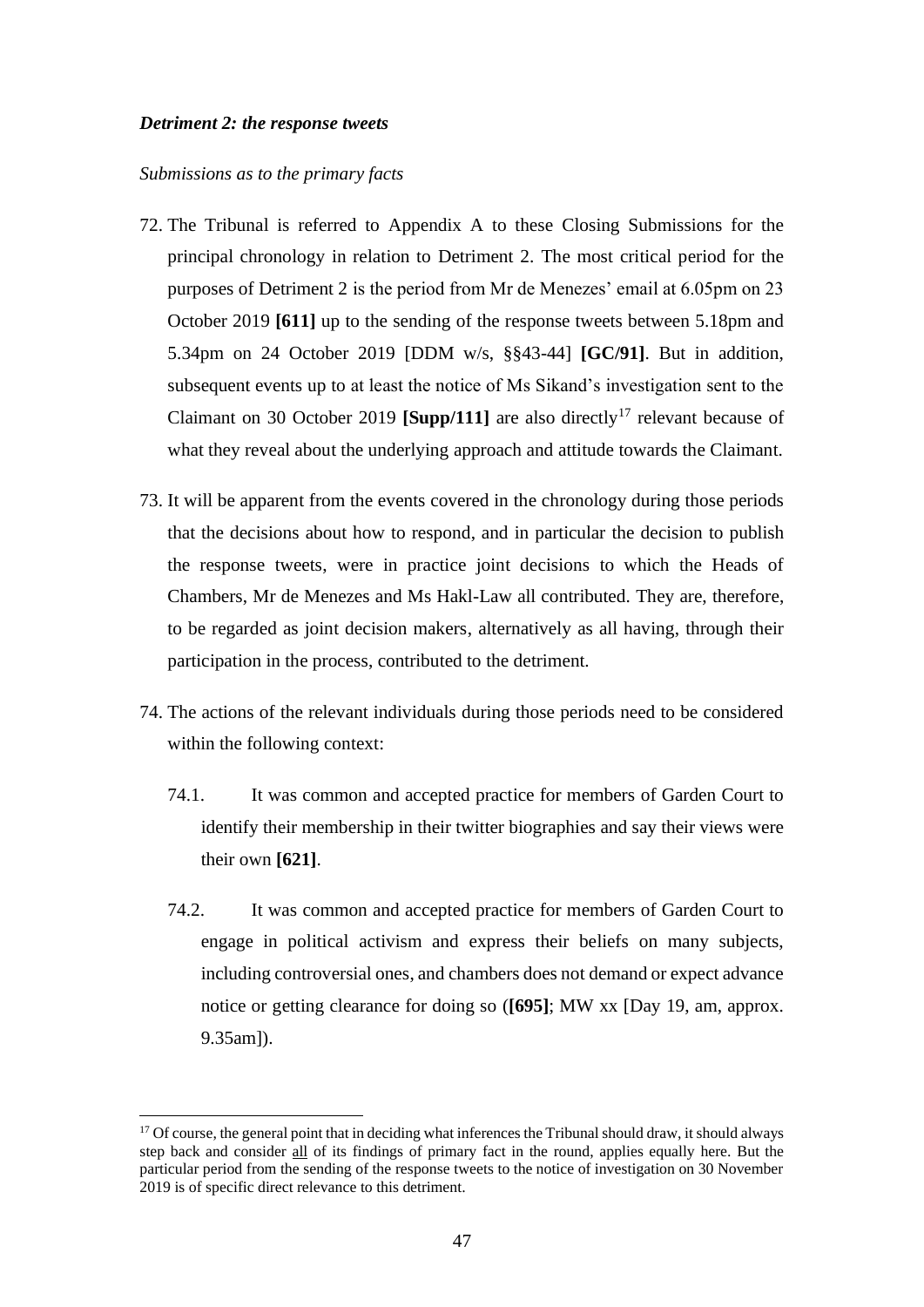- 74.3. Garden Court would not normally respond to or comment on the political activities or beliefs of its members (**[695; 2378; 2431; 2433]**; LT xx [Day 13, pm, approx. 3.15pm]).
- 74.4. It was, or ought to have been, immediately obvious that the Claimant's support for the LGBA and her tweet about its launch were well within the bounds of free speech and normal political activism in chambers (**[695; 2433]**; RM xx [Day 14, pm, approx. 3.55pm]; LD xx [Day 19, pm, approx. 4pm]).
- 74.5. Under the complaints procedure, §§7-8, there is no obligation to investigate or appoint an investigator if it is clear that the complaint is without merit or not valid for some other reason **[4390]**. Although some of Garden Court's witnesses sought to suggest that this was not how the procedure operated in practice, in fact that was exactly what was done in January 2020 **[3655]**.
- 74.6. The procedure also provides for general confidentiality for *'All conversations, records and documents relating to the complaint'* (**[4391]**, §12). That confidentiality is not limited to the complainant: a member of chambers about whom a complaint is made would obviously also have an expectation of confidentiality. In practice, the provision applies to the fact and all aspects of the process of any complaint: the complaint itself will be a 'record' or 'document' and all stages of the process will be conducted by means of 'conversations, records and documents' which by definition will 'relate to the complaint'. It is certainly the case that *'tweeting that we are investigating someone is… a departure from practice'* **[843]**. Even in these proceedings, the subject of the antisemitism complaint has been anonymised.
- 75. When considering the relevant chronology addressed in Appendix A against that context, the Tribunal is invited to find the following matters of particular note:
	- 75.1. The 'concerns' expressed in the material under consideration at the time of the decision to send the response tweets – in both the tweets directed at Garden Court **[6355-6368]** and the 'complaints' being considered at that time **[6369-6372]** – were all about the Claimant's support for the LGBA. It ought to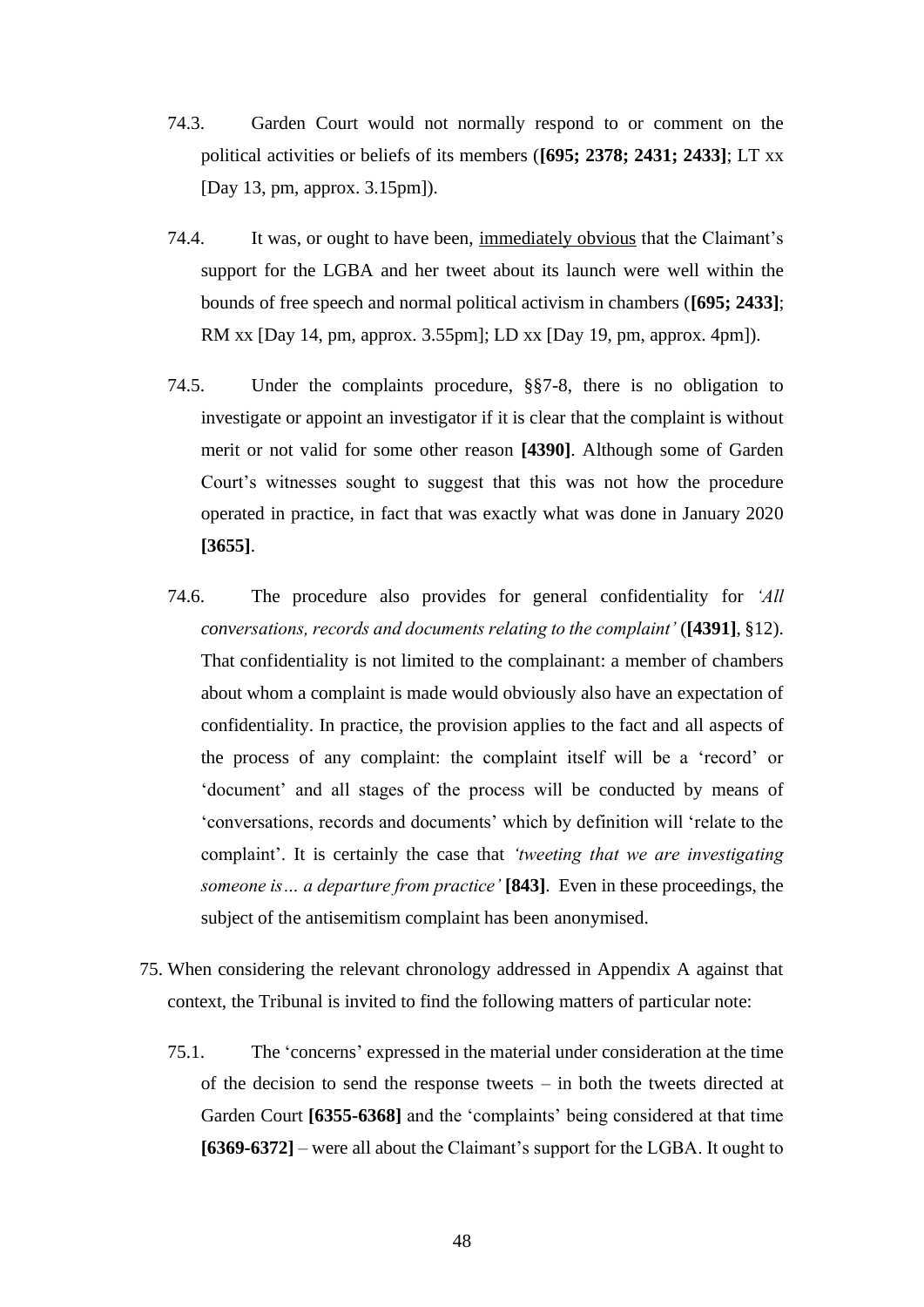have been immediately obvious that that was legitimate activity and legitimate free speech for a member of Garden Court.

- 75.2. Many of what Mr de Menezes euphemistically described as the *'highly critical'* tweets responding to the Claimant's LGBA launch tweet were in fact extremely abusive and/or threatening **[3582-3590; 2150]** (and it is to be noted that many, including the most threatening/abusive, will have been deleted and so are not now in the material before the Tribunal). It is a striking feature of the evidence of Garden Court's witnesses that all 5 of the individuals involved in deciding how to respond at this time claim to have been oblivious to the level of abuse and threats that the Claimant was getting, whilst she describes being in *'turmoil'* at the *'[d]eath threats, memes with firearms, [and] numerous "fuck terfs" messages and threats'* [C w/s §369] **[C/111]**. It is simply not credible that none of those individuals saw any of the abuse and threats when the relevant link was provided in Mr de Menezes' first briefing email: see comments in Appendix A in relation to **[611]**. The fact that none of them was prompted either to offer support to the Claimant, or to consider whether the nature and level of the abuse might undermine the legitimacy of attack on the Claimant and the so-called 'reputational risk' to Garden Court, suggests that either (a) to the extent that they genuinely did not see the abuse/threats, they cannot have made much if any effort to actually review the relevant material; or (b) that they did not regard the abuse/threats as significant. In either event, that implies a lack of care or concern to ensure that the Claimant was treated fairly, and hence an underlying prejudice against her and a predisposition to give credence to the criticisms being made.
- 75.3. The level of adverse reaction in particular the level actually directed at Garden Court – and the 'reputational risk' have been over-stated. At all times the number of 'likes' for the Claimant's LGBA launch tweet substantially outweighed the number of comments (which in any event included both supportive comments and abuse/threats) **[611; 704]**. Moreover, at the time the decision to send the response tweets was made, the total number of visible tweets actually directed at Garden Court was 40 tweets from 24 separate individuals: see comments in Appendix A in relation to **[620-621]**. Moreover,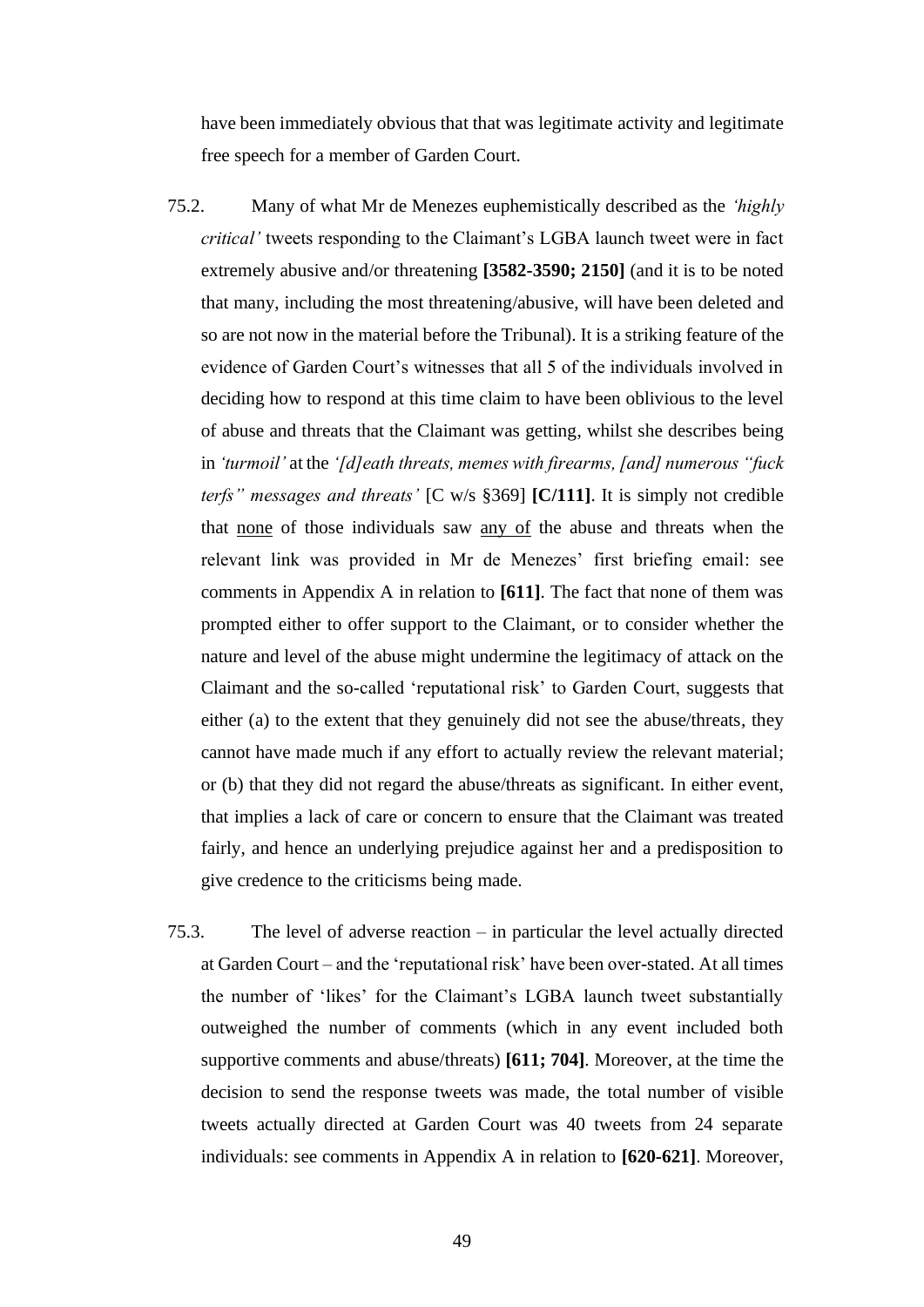the level of traction that those tweets had received was objectively negligible: the number of comments, 'likes' and re-tweets they had received at that point can be seen at **[6355-6368]** and are mostly zero or in single figures, and universally very low. (This may be contrasted with the notably larger numbers of 'likes' and 're-tweets' received by later posts criticising Garden Court for its response tweets **[2151-6]** – including for example 47 re-tweets and 259 'likes' for a the post by Helen Steel, a well-known campaigner who has actually used Garden Court barristers **[2153]**.) In short, therefore, the evidence simply does not support Mr de Menezes' assertion that Garden Court was getting a *'hammering'* on twitter. Further, the location and reputability of the individuals posting criticism is plainly relevant to an objective assessment of the 'reputational risk' and even a cursory view of the individuals who were actually sending the tweets directed at Garden Court indicates that many of them should not be treated as reputable (see for example 'Kai' **[Supp/156]**, 'Dolly Dagger' **[6360]**, 'Dick Warlock' **[6360]**, 'My Little War Pony' **[6366]**, etc). The only profile of any of these individuals now available is 'Kai' with just 349 followers **[Supp/156]**. Overall, therefore, the alleged 'hammering' of Chambers and supposed 'reputational risk' are not objectively established by the evidence and even a rudimentary examination of the material circulated by Mr de Menezes at the time ought to have raised serious questions about those assertions of risk. The fact that he made them, and that none of the other individuals involved asked any searching questions about them, again suggests an underlying predisposition to give credence to the criticism of the Clamant, regardless of how questionable its source or manner of expression.

75.4. The proposal to send the response tweets was first raised before any consideration of any actual 'complaints': see comments in Appendix A in relation to **[2044]**. Ms Khan expressly described its purpose as being *'to immediately dissociate ourselves from her comments'* **[2056]**. No actual consideration was given to the complaints procedure or whether an investigation was necessary until much later: see comments in Appendix A in relation to **[2340; 2422; 2468]**. If proper consideration had been given to the procedure, not only ought to have been immediately obvious that no investigation was required (see above) but also obvious irregularities such as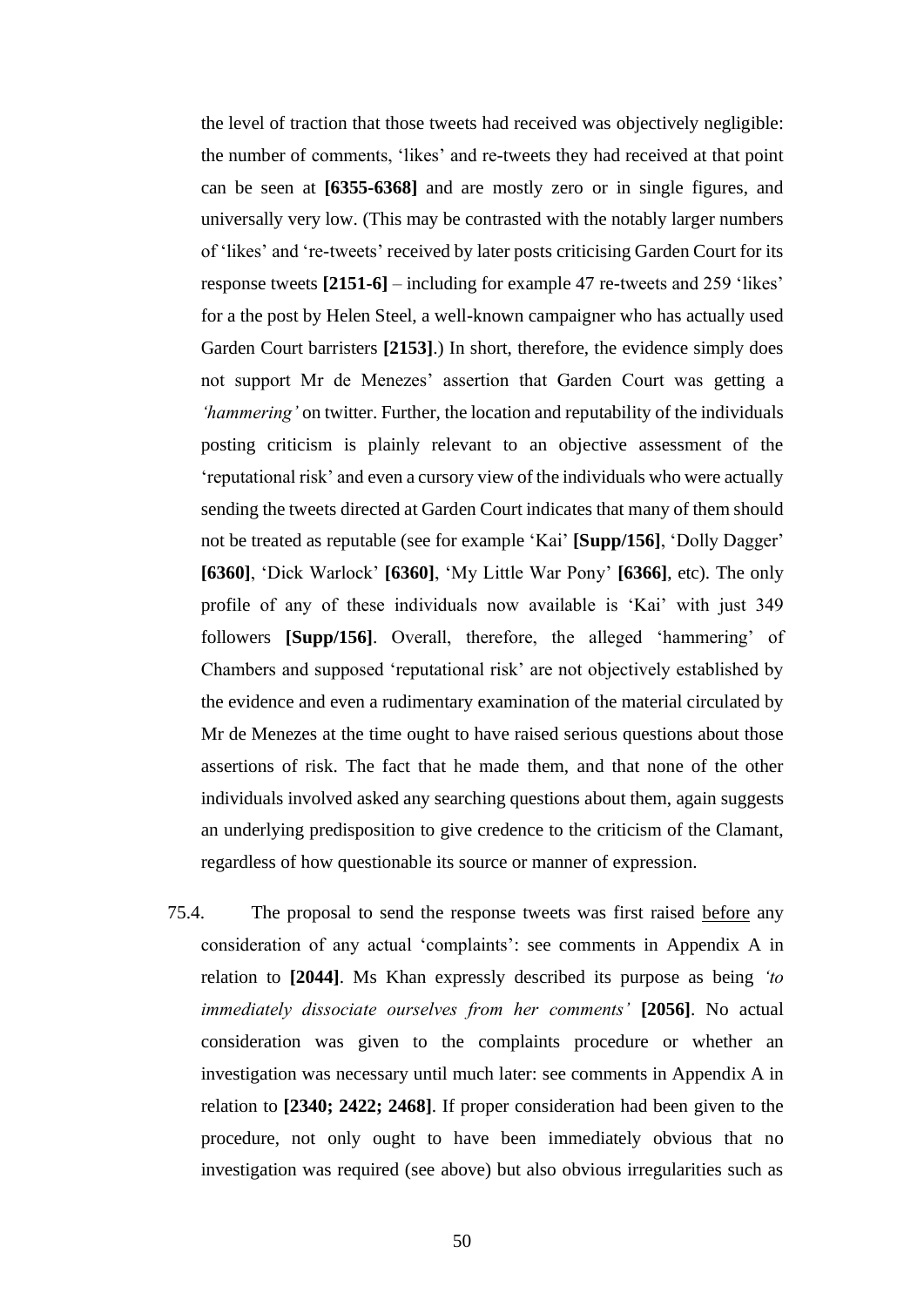the inclusion of an anonymous complaint **[6370]** should have been identified. All of this again shows a lack of care and attention on the part of the decisionmakers and suggests that they were acting on instinct and prejudice rather than as a result of proper and careful consideration. The statement in the response tweets that the concerns were being investigated was clearly a convenient means of 'dissociating' Chambers from the Claimant's tweets and appeasing her attackers, and not a true statement about any actual live investigation that had been instigated following proper consideration of the policy and procedure.

75.5. It was or ought to have been apparent to all of the decision-makers that the language which Mr de Menezes proposed for the response tweets **[2073]** would give credence to the concerns raised in the tweets to which they were replying: the reference to *'concerns'* being investigated would inevitably, in that context, be understood as referring to the concerns raised in those tweets. Moreover, the juxtaposition of the second response tweet against the first would also clearly imply that the views *'expressed in a personal capacity'* by the Claimant were at odds with Garden Court's *'long-standing commitment to promoting equality, fighting discrimination and defending human rights'*. However, it is apparent that none of the Heads of Chambers gave any serious consideration to the actual tweets to which the response tweets would be sent or, therefore, to the context in which they would appear. Ms Khan said that she did not read the examples of tweets directed at Garden Court provided by Mr de Menezes at all [Day 17, pm, approx. 2.45pm]. Mr Thomas could not recall whether he read them [Day 13, pm, approx. 3.45pm]. Mr Willers said that he read them but did not adequately answer the question whether he thought it even relevant to consider whether, before deciding to send the response tweets in the terms proposed, there was any merit at all to the allegations of transphobia and breach of the EqA10 being levelled against the Claimant: the Tribunal is invited to consider this passage of Mr Willers' evidence overall and to conclude that, along with the other Heads, he simply did not consider whether the obvious implications of the proposed tweets were justified [Day 19, am, approx. 10.50-11.23am]. Again, the evidence on this point reveals a lack of care and attention on the part of the Heads of Chambers and a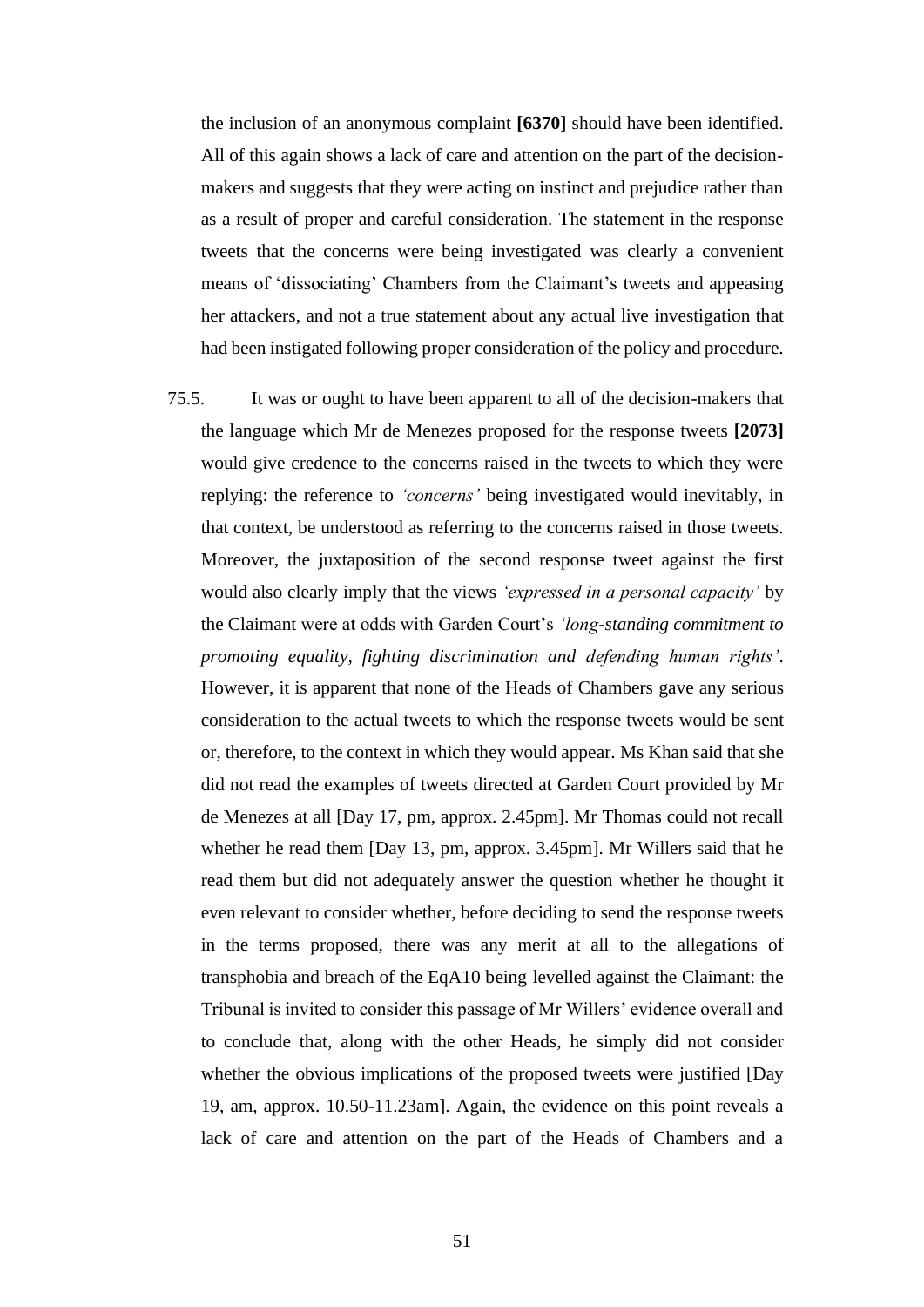predisposition to give credence to the allegations of transphobia being levelled against the Claimant.

- 75.6. Contrary to §93 of Garden Court's Opening Submissions, the purpose of the response tweets cannot have been to inform complainants that their complaints were being investigated because there was never any intention to investigate the tweets and the website complainants could have been informed by email. (The fact that one tweet contained a screenshot of a complaint is irrelevant because the tweet was not the actual complaint and in any event it was not necessary to tweet rather than email.) In sending out the tweets, they were breaching the confidentiality requirements of the policy and departing from normal practice (see above). Moreover, they did so without even the courtesy of prior notice to the Claimant and the evidence indicates that this was only raised by Mr de Menezes after the response tweets had been sent: see comments in Appendix A in relation to **[2059; 6084; 2080; 626]**. Again, there is a strong implication that the decision-makers were acting with little or no care or consideration for the Claimant and were influenced by a predisposition to regard her as being at odds with Chambers' core values and ethos such that her interests were secondary.
- 75.7. The suggestion, which Garden Court witnesses continued to seek to maintain, that sending the response tweets as replies to a limited number of individuals was intended to limit their circulation, is unsustainable and again undermines the credibility of Garden Court's explanations and evidence. The basic facts about how twitter works explored with Mr de Menezes show that the response tweets would in any event have appeared in the timelines of followers of both Garden Court and those to whom they were responding [Day 21, am, approx. 10.30-10.45am]. Indeed, he explicitly recognised and advised the Heads of Chambers that the response tweets were likely to receive wide circulation to the extent that it was *'safe to assume… [they] might find [their] way into the press, but that's OK'* **[2065; 2073]**. Most fundamentally, Garden Court cannot have it both ways: if the purpose of these tweets was to calm a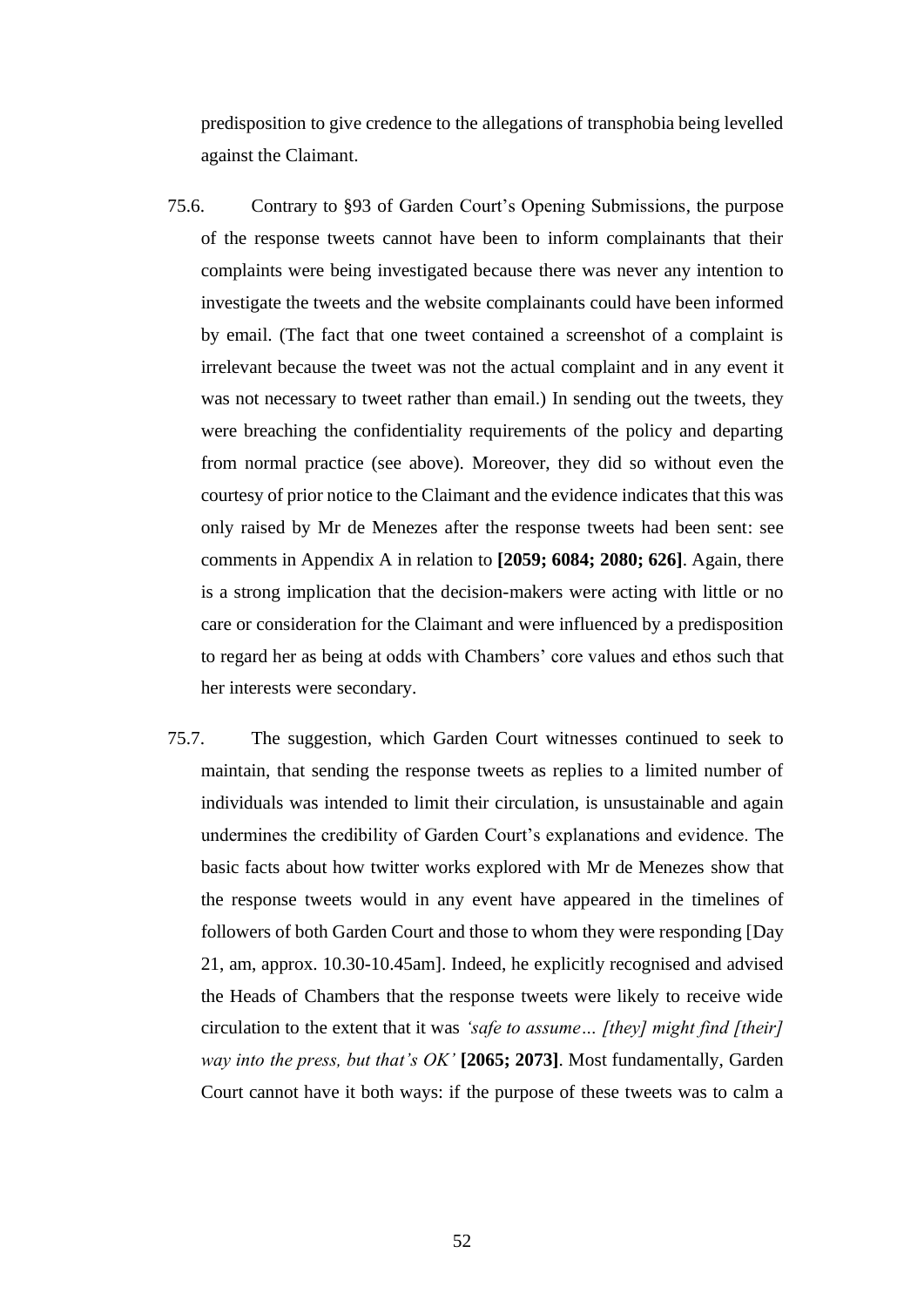'twitter storm' they cannot have been intended to stop at  $7$  recipients<sup>18</sup>; if they were intended to stop at 7 recipients that cannot have been much of 'storm'. It was striking – and further undermined his credibility – that even when this contradiction was presented to Mr de Menezes, he declined to candidly accept that the tweets were intended for wide circulation [Day 21, pm, approx. 3pm]. The inference to be drawn is that the response tweets were intended for wide circulation in order to appease those who had been calling the Claimant transphobic, by distancing Garden Court from her and implying support for those criticisms.

75.8. The further reactions of Garden Court, in particular of Ms Khan, when the Claimant made them aware of the abuse and threats she was receiving are also telling and further support the conclusion that there was an underlying animus towards the Claimant and predisposition to regard her as being in the wrong. The Tribunal is invited to consider the chronology in this regard carefully, because it contradicts the case which Mr Hochhauser sought to advance on behalf of Garden Court that there were timely offers of support which the Claimant had ignored. As has already been noted, there had not even been any consideration of offering support before the response tweets were sent. The key context for what happened next is that, as even Ms Khan acknowledged, *'I can see why [the Claimant] would be upset by the [response tweet] referring to an investigation'* **[624]**. Some understanding of that position ought to have been reflected in the contact with her. The Claimant was indeed upset and also told Ms Khan on the evening of 24 October about the abuse and threats she was getting, in response to which Ms Khan expressed no sympathy: see comments in Appendix A on **[629-620]**. When the Claimant further complained that night about the lack of support, assistance or compassion **[2164]**, Ms Khan's response was again to offer no support but essentially to blame the Claimant **[6402]**: see comments in Appendix A. Contrary to the suggestion by Mr Hochhauser that it was the Claimant being intransigent at this point, she in fact proposed a compromise way forward the following morning **[661]**. It was not until 1.11pm on 25 October that Ms Khan

<sup>&</sup>lt;sup>18</sup> In fact, the replies were sent to more than 7 people: see the various  $\omega$  handles to which they were sent at **[612-9]**.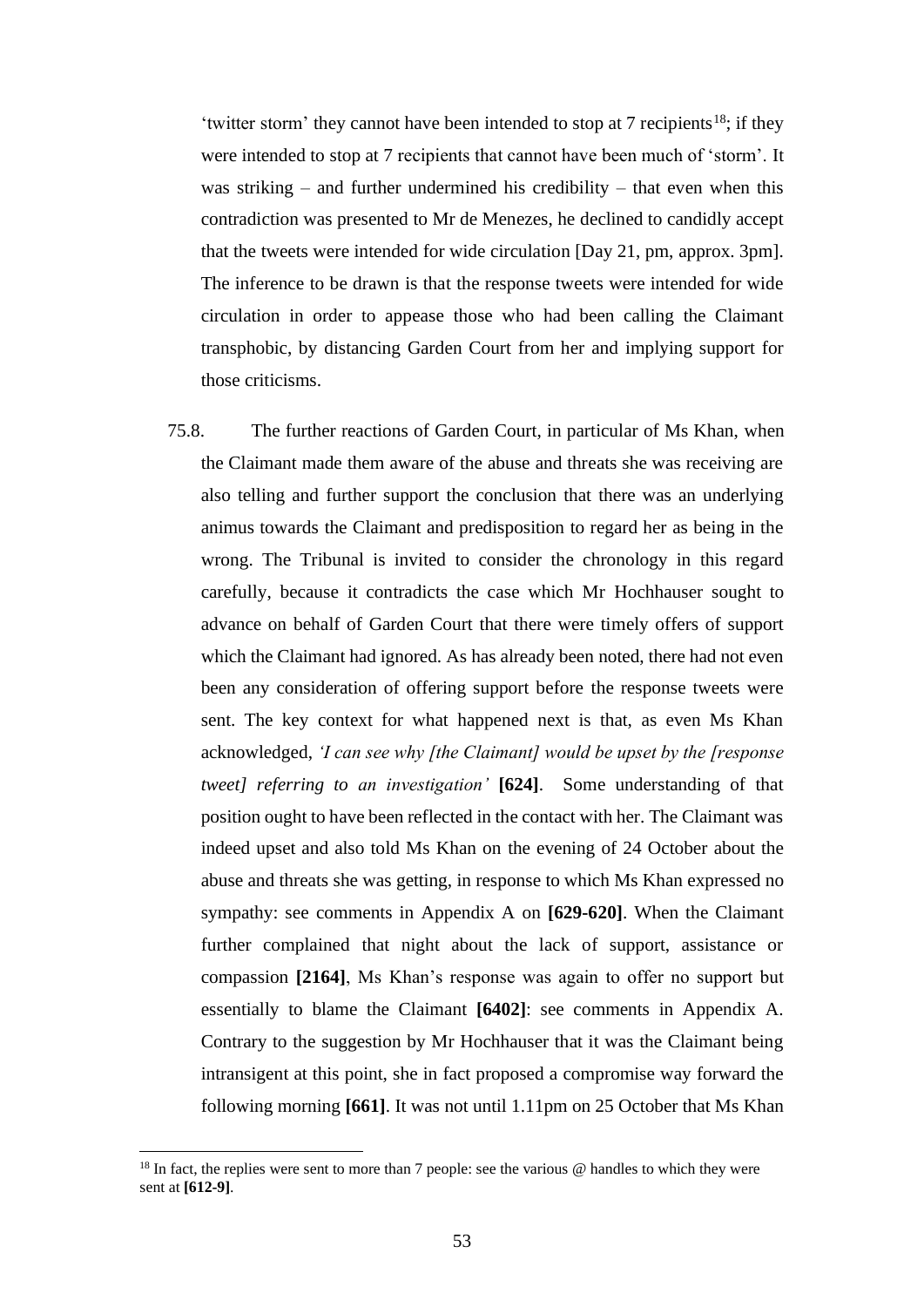offered any kind of expression of sympathy or support **[678]** but she made no actual constructive suggestions and by that stage had already effectively blamed the Claimant: see comments in Appendix A. When interviewed by the *Sunday Times,* Ms Khan's condemnation of abuse was half-hearted at best: see comments in Appendix A on **[295]**. And it is notable that Mr de Menezes' motivation for condemning abuse was explicitly about Garden Court's reputation rather than concern for the Claimant: see comments in Appendix A on **[2428]**. None of the Heads of Chambers made any further attempt to reach out to the Claimant or offer support and it was only on the initiative of the women's officers, expressly not mandated by the Board, that some contact to offer support was made the following week **[2461]**. All of this is consistent with the lack of care, attention or consideration for the Claimant's position and the predisposition to regard her as being at odds with Chambers' core values and ethos, which characterised the whole reaction to the LGBA launch tweet as set out above.

- 75.9. Dismissiveness towards the Claimant and her beliefs is again apparent in the treatment of messages received in support of her. In stark contrast to the failure to apply any critical faculties to the tweets and messages of 'complaint' as described above, in respect of the letters of support completely baseless inferences were drawn that the Claimant had provided email addresses and solicited support and, though apparently collated, those messages were never supplied to either the Claimant or Ms Sikand during the investigation process (even though several of them contained material relevant to the issues under investigation: see comments in Appendix A in particular in respect of **[676-7, 2209, 2212-3, 2333-4, 682-3, 2359-2361, 938, 697-8, 753]**).
- 75.10. Overall, therefore, the whole reaction which led to the response tweets was fundamentally characterised by a lack of care and attention, a failure properly to consider the materials or the policy, a lack of thought or consideration for the Claimant and her position, an underlying animus towards her, a predisposition to regard her as being in the wrong, and a willingness to give credence to and seek to appease those accusing her of transphobia simply because of her support for the LGBA.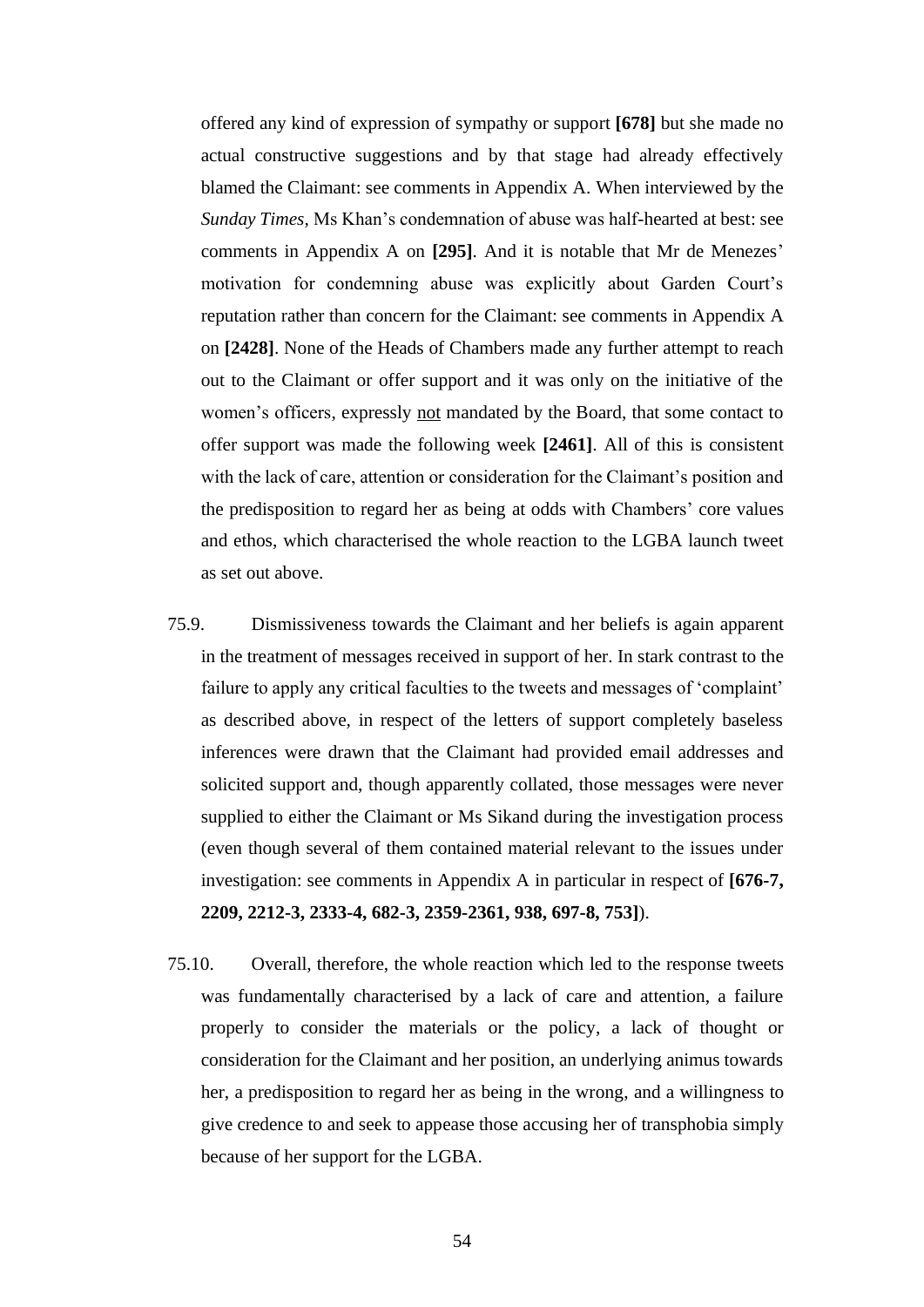#### *Inferring discrimination on 'ordinary' principles*

- 76. There can be no doubt that the response tweets were a serious detriment. There is abundant evidence that the Claimant was extremely angry and upset about them (see e.g. **[629; 2146-7; 2164; 2392; 751]**). They were widely (and rightly) interpreted as Chambers distancing itself from the Claimant and 'throwing her under the bus' (see e.g. **[4550-2; 791-2; 938; 939; 6095]**). Indeed, even Ms Khan could *'see why she would be upset by the one referring to an investigation'* **[624]**.
- 77. The facts and matters identified above, together with the wider background as to the entrenchment of the trans activist position in Chambers, strongly support the inference that the decision to send the response tweets was materially influenced by prejudice against the Claimant's core gender critical beliefs and by a consequential predisposition or readiness to give credence to her critics.
- 78. Garden Court seek to suggest that this was a unique situation for them reputationally but they would have responded in the same way to *any* similar reaction to a member's tweets. But that contention is difficult to credit for a number of reasons. First, the general strength of the free speech ethos at Garden Court and engagement of its members on a variety of activist issues suggests that there would be unlikely to be a similar rush to distance chambers from the expression of beliefs that the decision-makers were not predisposed to regard as being at odds with Chambers' general position on a subject<sup>19</sup>.
- 79. Second, there is a clear contrast both with the complete lack of action in respect of Alex Sharpe's tweets **[490-493]** when the Claimant raised concerns about them **[566-571; 572-3; 578]** and with the proactive support provided to Ms Anderson when she faced online abuse **[453-4; 456; 459]**. It is of course accepted that neither of those situations is directly comparable, but what is comparable is the contrasting attitude revealed in respect of each of the situations. There was no follow-up at all with Ms Sharpe: indeed the Claimant raised the issue again in her response to the

<sup>&</sup>lt;sup>19</sup> Of course, it is no defence to say that Garden Court would respond in the same way to expressions of other beliefs that it does not like, if it would not do so in respect of beliefs it was comfortable with: just as it is still race discrimination to treat people with any colour of skin other than white all equally less favourably, so it is still belief discrimination to treat all beliefs one does not like equally less favourably than those one does.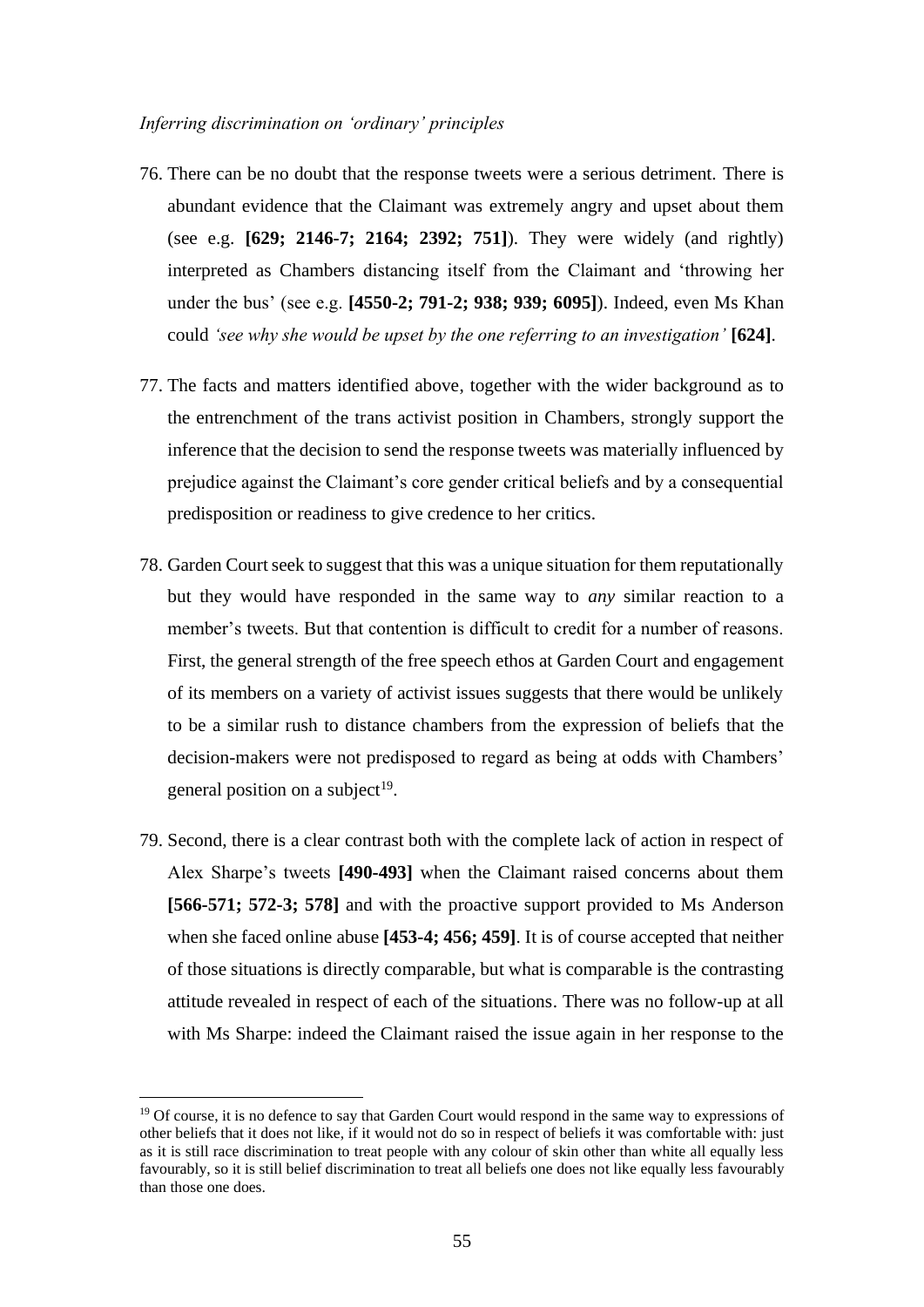Stonewall complaint (**[771]**, §44; **[788-790]**) and it was noted that Ms Sharpe still had not included a statement on her twitter bio to state that her views were her own **[794-5]** yet there is still no evidence of any action being taken at all. Conversely the proactive approach taken in respect of Ms Anderson contrasts sharply with the delayed and desultory 'support' for the Claimant. The contrasting attitudes which are apparent from these comparisons undermine any suggestion that Garden Court would have acted in the same way in respect of another belief.

- 80. Third, the overwhelming inference from the primary facts highlighted above is that Chambers was predisposed to give credence to and seek to appease those who were calling the Claimant transphobic. It is inconceivable that Garden Court would take the same approach in relation a belief that had support, or at any rate did not have the active disapproval, of key decision-makers and others in chambers who were lobbying them. Of course, a desire to appease complainants who are themselves complaining on a discriminatory basis (as these complainants undoubtedly were: see Miller) is itself indissociable from that discriminatory reason (see Claimant's Opening Submissions, §57.3).
- 81. Therefore, the Tribunal is invited to conclude, on ordinary principles, that the response tweets were less favourable treatment because of the Claimant's beliefs, and not some particular manner of expression of those beliefs or other feature.

# *No properly separable feature*

82. The only tweet relevant to the response tweets is the LGBA launch tweet because it was the reaction to that which was being addressed. There can be no question of there being any properly separable feature in the manner of expression of that tweet because Ms Sikand found that it was within the Claimant's right to freedom of speech.

# *Liability for the acts of the relevant individuals*

83. The Heads of Chambers were acting in that capacity as officers of Chambers and Board members of the Service Company. Ms Hakl-Law and Mr de Menezes were employees of the Service Company. All were therefore plainly acting as employees and/or agents of Garden Court for the purposes of EqA10, s109.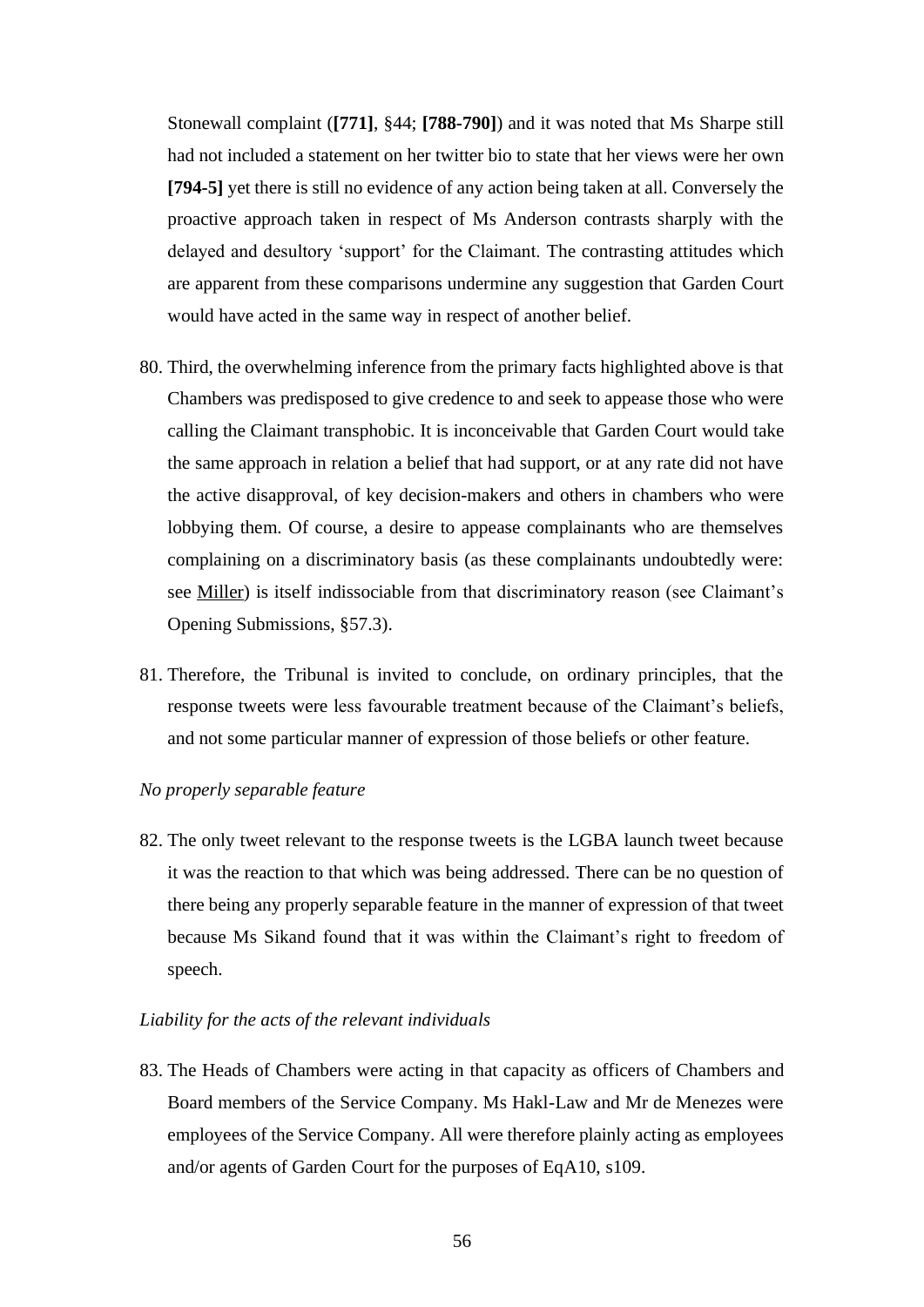#### *Detriment 3: soliciting the Stonewall complaint*

#### *Submissions as to the primary facts*

- 84. The main factual issue in relation to this detriment is whether, in her call with Mr Knan on the morning of 23 October 2019, Ms Brewer encouraged him to ask attendees at the round table that evening to complain to Garden Court about the Claimant, or whether she merely *'signposted'* the complaints procedure in an effort to reassure him in response to concerns raised by a participant about the appropriateness of Garden Court as a venue.
- 85. There are 4 features of the evidence and surrounding circumstances which support the conclusion that Ms Brewer encouraged complaints:
	- 85.1. First, the evidence of Ms Brewer's other actions at around that time shows that she was engaged in encouraging complaints and pressing for action against the Claimant more generally, supporting the conclusion that that is what she did when she spoke to Mr Knan as well.
	- 85.2. Second, the evidence as to what Ms Brewer said about a meeting on Monday 28 October 2019 to consider the Claimant's tweets further supports the conclusion that she was pressing for action against the Claimant.
	- 85.3. Third, Mr Knan's evidence and the documentary record of his communications at the round table and following support the conclusion that Ms Brewer encouraged complaints.
	- 85.4. Fourth, Ms Brewer's explanation that she was seeking to reassure and advise Mr Knan how to deal with concerns raised about the use of Garden Court as a venue does not adequately explain why she mentioned the complaints procedure at all.
- 86. Those features will be addressed in turn.
- 87. **First**, Ms Brewer engaged in the following other actions in the lead-up to and around the time of her call with Mr Knan, which show that she was engaged in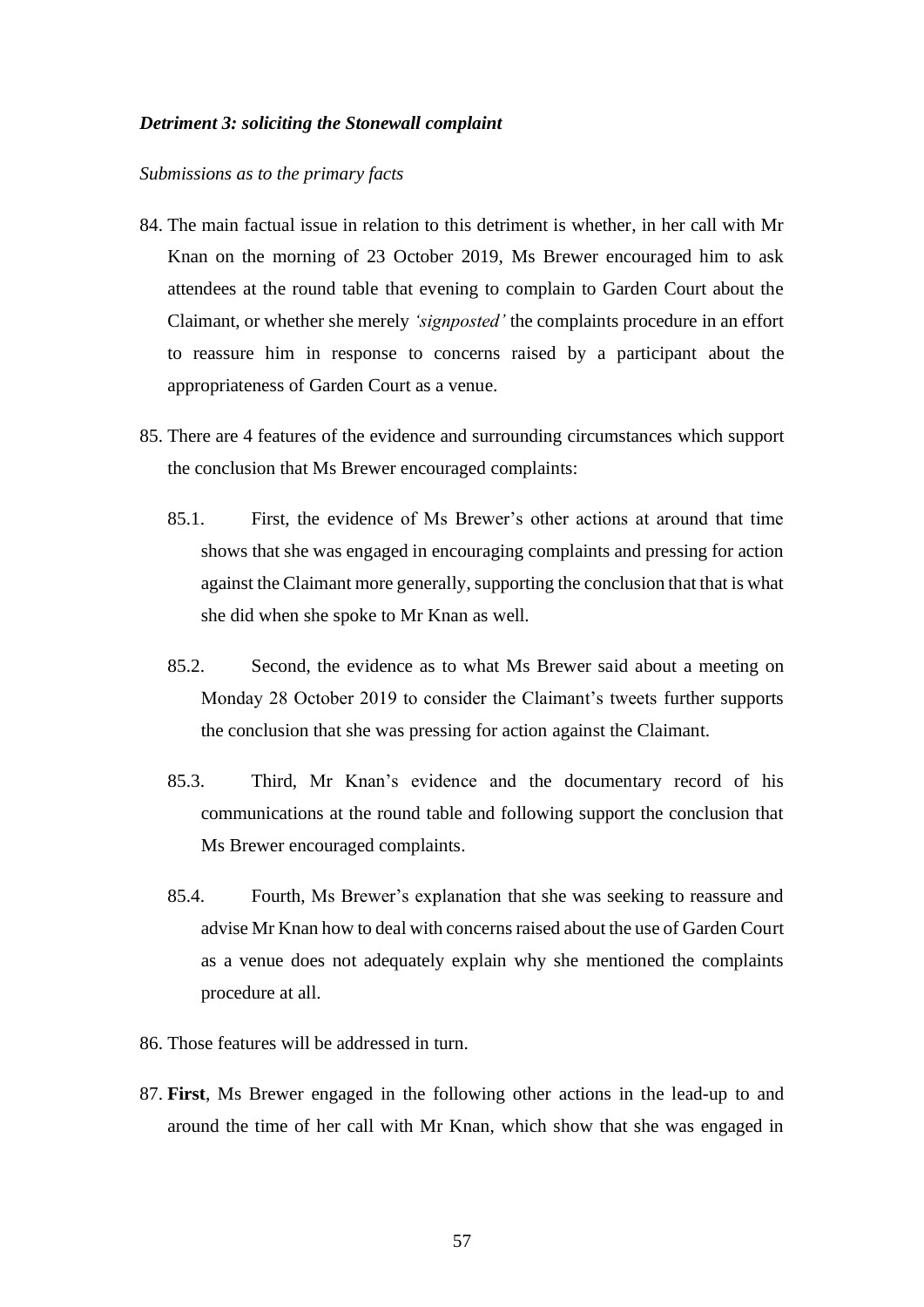encouraging complaints and pressing for action against the Claimant more generally:

- 87.1. On 16 October 2019, Ms Brewer sent an email to the Heads of Chambers, Ms Hakl-Law, Emma Nash, Ms Harrison and the Trans Rights Working Group, raising concerns about the Claimant's tweets, suggesting that they were inconsistent with Chambers' commitment to trans rights, and seeking *'guidance on how this can be dealt with'* **[602-3 / 984-5]**.
- 87.2. On 17 October 2019, Ms Brewer sent a screenshot of one or more specific tweets to Mr de Menezes, which was not provided in her Subject Access Request response, disclosed in these proceedings, or referred to in her statement but she mentioned for the first time in cross-examination [Day 22, am, approx. 11.45am].
- 87.3. At some point prior to 18 October 2019, Ms Brewer also spoke to both Ms Hakl-Law and Mr de Menezes about the Claimant's tweets, and it is clear that Emma Nash (one of the public law clerks who was involved in managing Ms Brewer's practice: [MB w/s, §59] **[GC/14]**) was also aware of this because she refers to it in an email to Ms Hakl-Law and Mr de Menezes forwarding a website enquiry about the issue **[2028]**. Ms Nash's comment that the website enquiry *'may add some weight to the issue and demonstrate general perception'* implies that the objective was to bolster a case against the Claimant.
- 87.4. On 21 October 2019, Ms Brewer informed Tara Hewitt (Head of Equality, Diversity and Inclusion at an NHS Trust [MB w/s, §8] **[GC/3]**), following on from earlier exchanges in which Ms Hewitt had raised concerns, that she (Ms Brewer) had raised the Claimant's tweets with the Heads of Chambers. She went on: *'…but this should not stop you putting in a formal complaint as well if you want to. The Bar standards board are taking a tough line now with barristers and social media… You can make a formal complaint to the heads of chambers either in person or as TELI if TELI wants to go down that line'* **[1823]**; [MB w/s, §71] **[GC/16]**. The terms of that communication are plainly an encouragement to complain and are not consistent with Ms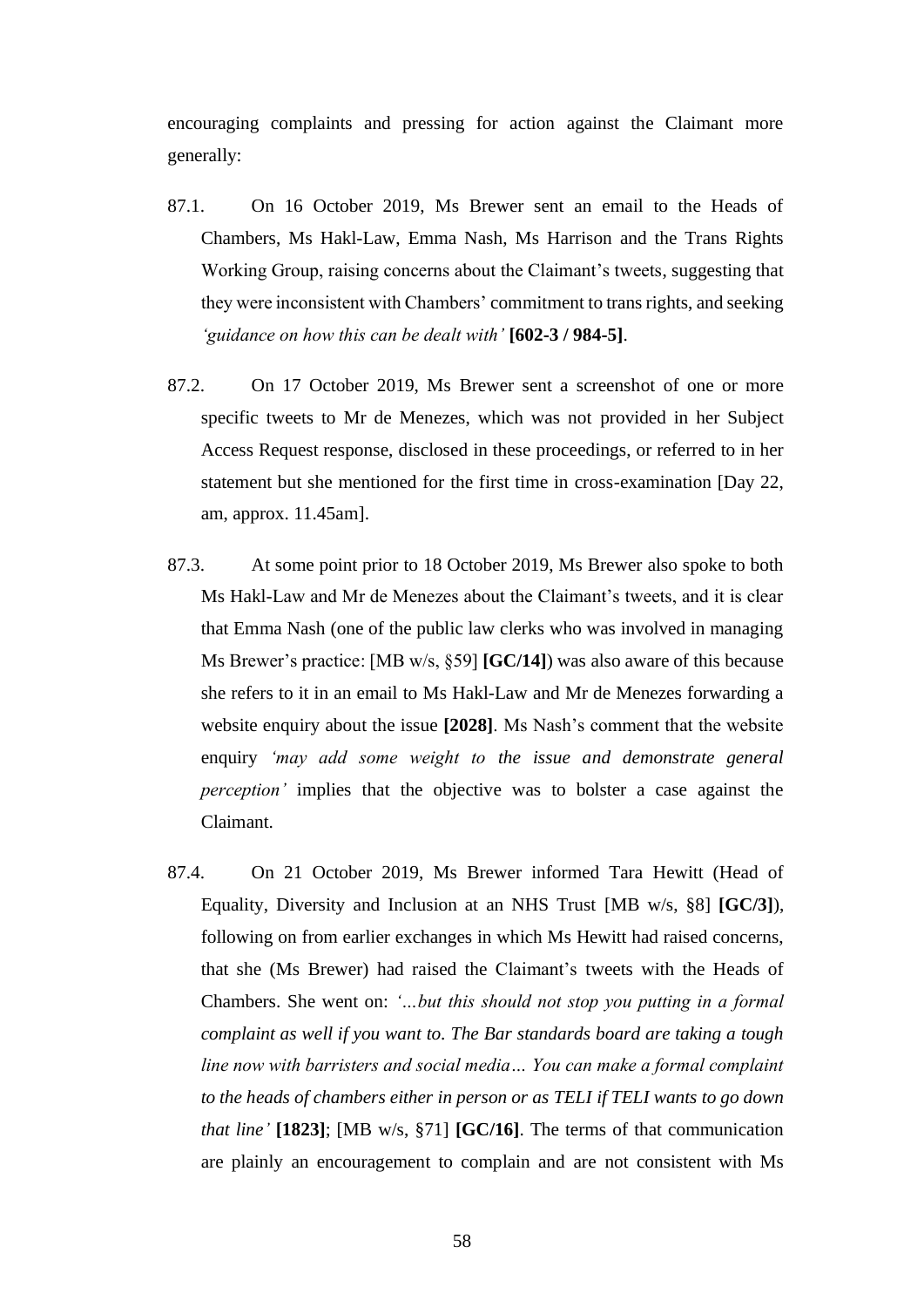Brewer's attempt to suggest that she was neutrally *'signposting'* the complaint process but leaving it entirely up to Ms Hewitt whether to complain [MB w/s, §71] **[GC/16]**; [Day 22, am, approx. 11.50am].

- 87.5. On the evening of 23 October 2019, Ms Brewer exchanged text messages with Mr Clark, in which she explicitly solicited copies of further tweets *'so I can send on'* for consideration by the Board on Monday (28 October) **[1818]**. This is clear, active solicitation of material for Ms Brewer to use against the Claimant by sending it on to the Heads of Chambers and seriously undermines Ms Brewer's attempt to portray herself generally as a reluctant conduit who was doing no more than 'signposting' the process to a number of people.
- 87.6. On 25 October 2019, in response to Mr Renton's email about a telephone conversation he had overheard the Claimant having, Ms Brewer noted that the Heads of Chambers and Board were meeting to discuss the issue on Monday (28 October) and suggested that it *'might be an idea to relay to them your concerns since it is going through those channels'* **[967]**. Although Ms Brewer sought to suggest that this was just another example of her being a reluctant conduit [Day 22, am, approx. 12pm], Mr Renton was clear that he *'took her to be inviting me to make a complaint about [the Claimant]'* [Day 21, am, approx. 9.40am]. Mr Renton's understanding is plainly right.
- 87.7. Also on 25 October 2019, Ms Brewer had an email exchange with Jay Stewart of Gendered Intelligence (of which she was a trustee) **[2238]**, in which she passed on information about the timing of the internal complaints process, namely that the Heads of Chambers were dealing with the matter over the weekend ready for a board meeting on Monday. She had been given this information earlier that day in an email from Ms Khan **[626]**. She also shared with Mr Stewart that *'very senior members of chambers are livid at the posts'* **[2238]** – a reference to Ms Harrison's reaction at **[926]**. Ms Brewer suggested in cross-examination that the information she gave to Mr Stewart was *'all in the public domain'* and she did nothing to encourage Gendered Intelligence to complain [Day 22, am, approx. 12pm]. But it is not correct that the information was all in the public domain: the fact that the material was being considered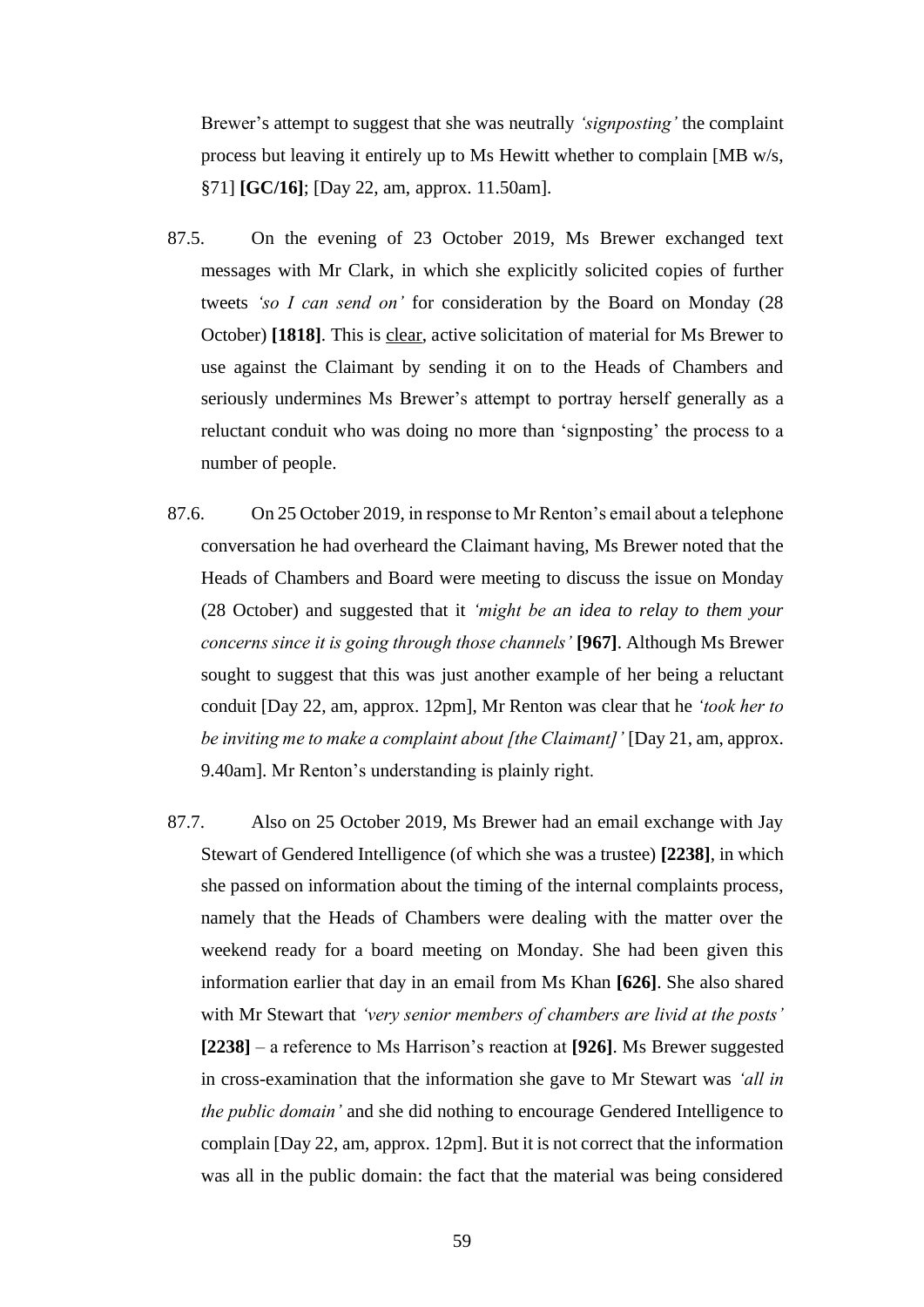over the weekend and at a Board meeting the following Monday was not public, nor was Ms Harrison's reaction. For a member of a set of chambers to share internal information of this kind about a disciplinary process is astonishing. It is to be inferred (particularly in light of the other matters set out above) that it was intended to convey to Mr Stewart that the view ascribed to *'very senior members'* was widely shared, that formal action was being considered, and to prompt complaint from Gendered Intelligence to support such action. As a matter of fact, Gendered Intelligence did of course both solicit complaints more widely **[793]** and submit its own complaint the following Monday prior to the Board meeting about which Ms Brewer had informed Mr Stewart **[2574-5]**.

- 87.8. Just one or two of the actions above *might* be explicable as neutral acts in the way Ms Brewer suggests, but considered as a whole – particularly in light of the obvious active solicitation/encouragement in Ms Brewer's messages to Ms Hewitt, Mr Clark and Mr Renton – the conclusion that Ms Brewer was actively pressing for action against the Claimant, and soliciting complaints/material to support such action, is inescapable. That context therefore supports the conclusion that that is what Ms Brewer also did during her conversation with Mr Knan on 23 October 2019.
- 88. **Second**, the evidence as to what Ms Brewer said about a meeting on Monday 28 October 2019 is telling:
	- 88.1. Ms Brewer accepts that she told Mr Knan on 23 October 2019 that the Heads of Chambers would be looking into the Claimant's posts the following Monday (28 October 2019) [MB w/s, §82] **[GC/19]**. That is reflected in Mr Knan's subsequent communications **[3847; 2327]**.
	- 88.2. However, Ms Khan was clear in her evidence that, as at 23 October 2019, there was no plan to discuss the Claimant's tweets at the Board meeting on 28 October [Day 17, pm, approx. 3.55pm].
	- 88.3. The most obvious explanation for this discrepancy is that Ms Brewer was mistaken about the Claimant's tweets being an agenda item for the Board meeting, but knew about the Board meeting and had discussed with others an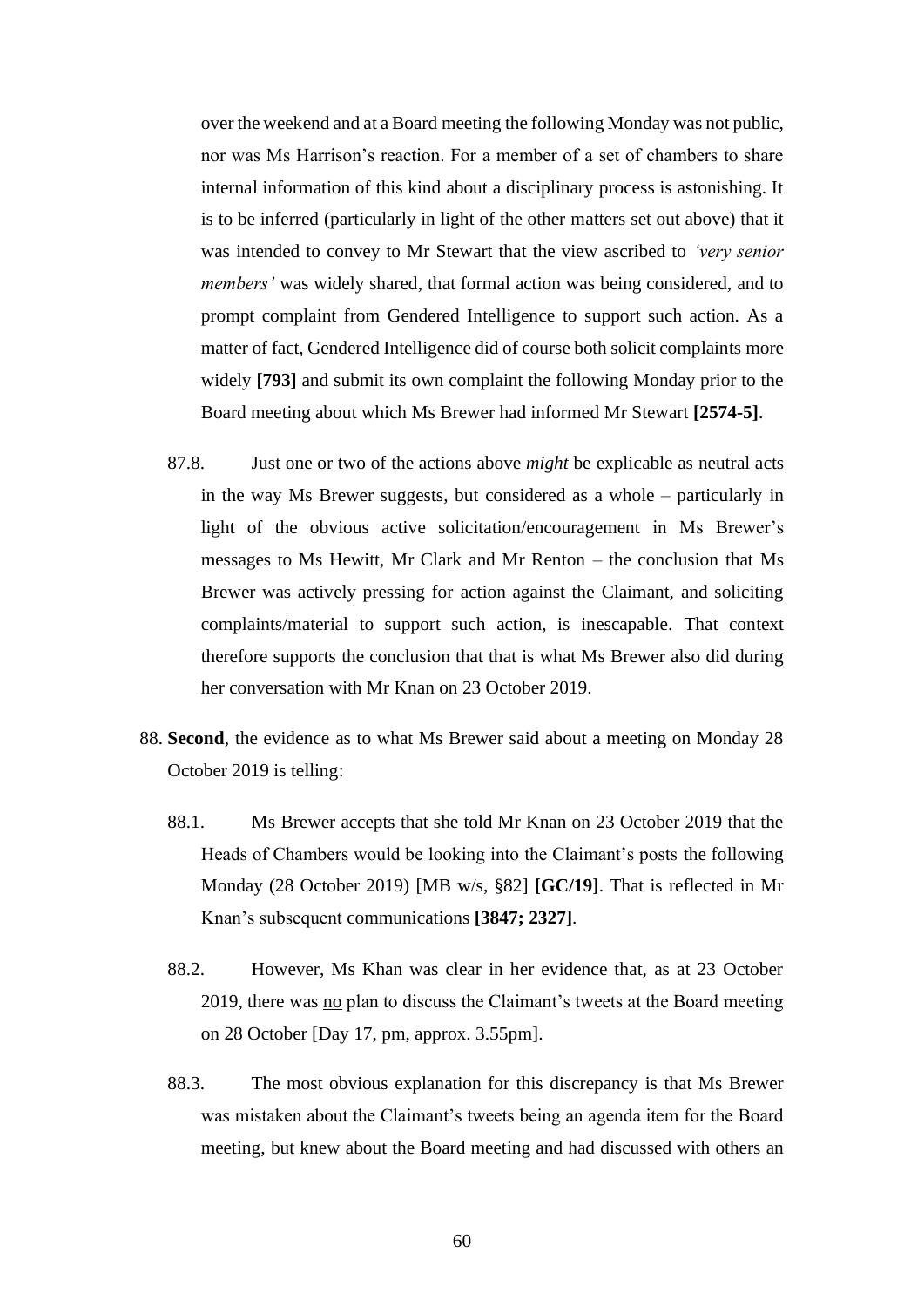intention to have the issue of action in relation to the Claimant's tweets added to the agenda for that meeting.

- 88.4. In the course of cross-examination, it emerged that contrary to her assertion in her supplementary statement that she made no calls during the relevant period to the people identified in paragraph 1 of that statement [MB Supp w/s,  $\S\$ 1 & 6] **[Supp/150-151]** – Ms Brewer did accept that her  $3\frac{1}{2}$ minute call to chambers immediately before speaking to Mr Knan on 23 October 2019 **[6394]** could have been a call to Ms Hakl-Law [Day 22, am, approx. 11.45am]. She had previously indicated only that it may have been to an (unidentified) *'member of staff'* [MB w/s, §78] **[GC/19]**. Upon further probing, Ms Brewer conceded the possibility (though she could not remember) that she may have spoken to Ms Hakl-Law to find out when the next Board meeting was and to ask that action in respect of the Claimant's tweets be added to the agenda [Day 22, am, approx. 11.45am]. Given that concession, and the absence of another apparent explanation for Ms Brewer's belief on 23 October 2019 that the Claimant's tweets would be discussed on 28 October, that must on the balance of probabilities be what happened.
- 88.5. What is revealing about this is that it shows a degree of discussion about taking action in respect of the Claimant's tweets over and above what Ms Brewer initially described in her witness statement. Notably, she also did not refer in her statement to the discussions with Mr de Menezes, Ms Hakl-Law and Ms Nash that are revealed by Ms Nash's email of 18 October 2019 **[2028]**. The fact that the discussion was more extensive than Ms Brewer initially described and that it probably involved her actively asking for the Claimant's tweets to be added to the Board's agenda for 28 October 2019 further supports the conclusion that she was engaged in actively pressing for action during this period – and that that is what she did when she spoke to Mr Knan on 23 October.
- 89. **Third**, Mr Knan's evidence and the documentary record of his communications at the round table and following support the conclusion that Ms Brewer encouraged complaints: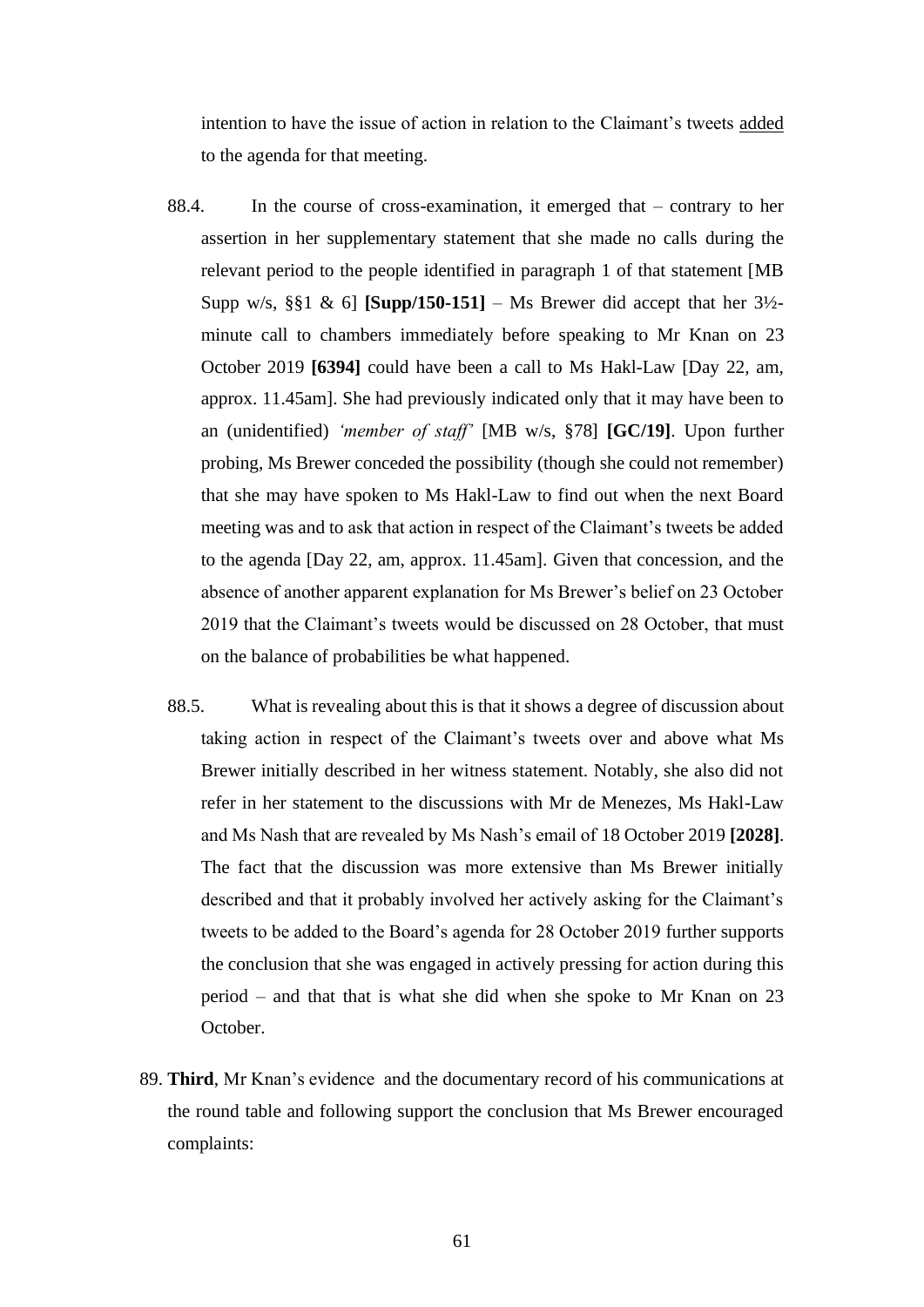- 89.1. The minutes of the round table record Ms Knan passing on a message from Ms Brewer which *'encouraged'* participants to write to the Heads of Chambers to *'express concern'* in advance of a meeting *'to decide on formal action'* **[3847]**. As already noted (§14.1 above), Mr Knan's evidence indicates that he probably typed up these minutes from handwritten notes that he made at the time of the meeting (see his evidence in response to the Judge's questions [Day 14, pm, approx. 3.30pm]). The minutes may therefore be regarded as reflecting a contemporaneous, and broadly accurate, record of what was said.
- 89.2. His subsequent posts on the STAG Wall **[2327-8]** and STAG Facebook page **[2332]** again expressly record that Ms Brewer *'encourages'* messages *'supporting action against Bailey'*. These messages were undoubtedly sent just 2 days after his conversation with Ms Brewer and must be regarded as a good, near-contemporaneous record of what she had said.
- 89.3. Although Mr Knan's recollection of the conversation is now limited, his account in his witness statement made clear that he was unaware of the Claimant or her tweets before he spoke to Ms Brewer and that it was she who actively asked him to solicit messages to support formal action against the Claimant [SK w/s, §§17-18] **[SW/17]**. In his responses to cross-examination by Mr Hochhauser [Day 14, pm, approx. 2.15-3.25pm], he was firm on three points. He repeatedly reiterated that he had *'absolutely no recollection'* of concerns raised by another participant about holding the round table at Garden Court and could not accept that called Ms Brewer to discuss such 'safety' concerns. He was clear that he *'would not make… up'* the indication that formal action was being considered and should be supported. And he was clear that Ms Brewer's comments to him *'must have influenced [him]'* to take the steps which he subsequently did.
- 89.4. In light of that evidence, and the fact that the documentary record of Mr Knan's subsequent actions is the best contemporaneous record of what was said, those matters add further support to the conclusion that Ms Brewer actively solicited complaints in her call with Mr Knan on 23 October – especially when considered within the context of the other evidence already discussed above.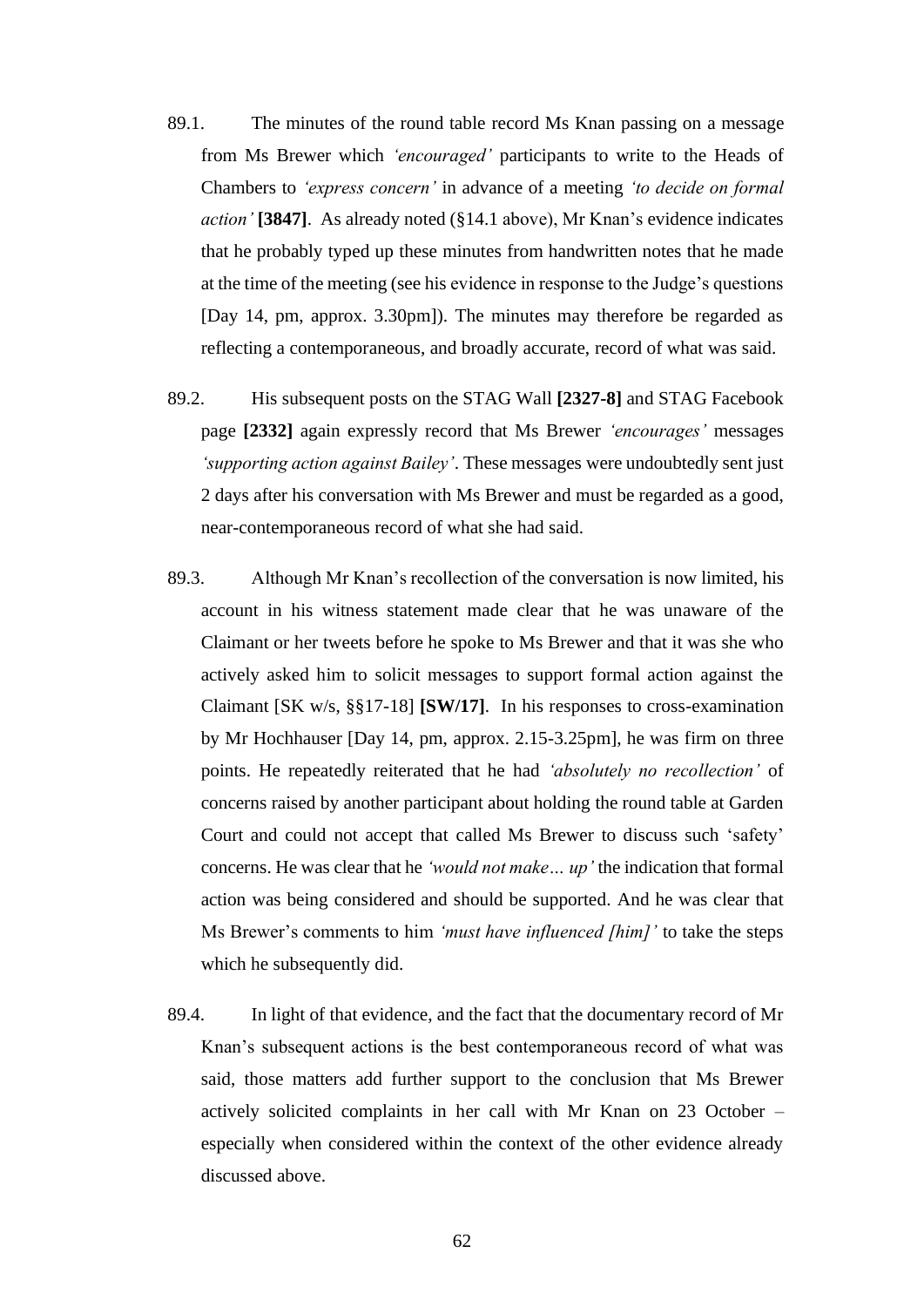- 89.5. The exchange between Mr Knan and Ms Brewer the following day (24 October 2019) is also telling **[2136; 2318]**: Mr Knan commented that he *'did bring up the terfy barrister and asked people to support and write to the Head of GC. I hope to put something together tonight'* **[2138]**. In the first place, Mr Knan's use of the term *'terfy'*, which Ms Brewer knew to be derogatory **[963]**; [Day 22, am, approx. 12.30pm], reflects their shared perception of the Claimant. In addition, Mr Knan's description of what he had asked people to do and intended to do himself is consistent with his account that Ms Brewer had encouraged such complaints and not consistent with her account that she had merely signposted the complaints procedure as a possibility *if* concerns were raised by others at the meeting. She did nothing in response to this message to correct that perception. This further supports the conclusion that she had in fact encouraged complaints in their call.
- 90. **Fourth**, Ms Brewer's explanation for referring Mr Knan to the complaints procedure is inadequate:
	- 90.1. Ms Brewer's explanation for referring Mr Knan to the complaints procedure was that it was an attempt to provide reassurance and advice in relation to supposed 'safety' concerns raised by another round table participant [MB w/s, §§82 & 93] **[GC/19, 21]**.
	- 90.2. However, to refer to a complaints procedure in order to address purported 'safety' concerns about an imminent meeting due to be held that evening simply makes no sense. Raising a complaint would not address any perceived 'safety' concerns, and certainly not in time for the meeting.
	- 90.3. Ms Brewer's only response to this point in cross-examination was to suggest that it was a criticism made with the benefit of hindsight and she had been responding off the cuff whilst on holiday with her children in the car (incidentally underlining the reality that barristers are never really on holiday) [Day 22, am, approx. 12.30pm]. Given this context, one striking feature of Ms Brewer's evidence in cross-examination, which further undermines its credibility, is that she claimed to have a clear recollection of her call with Mr Knan, but cannot clearly recall any of the details of her call immediately before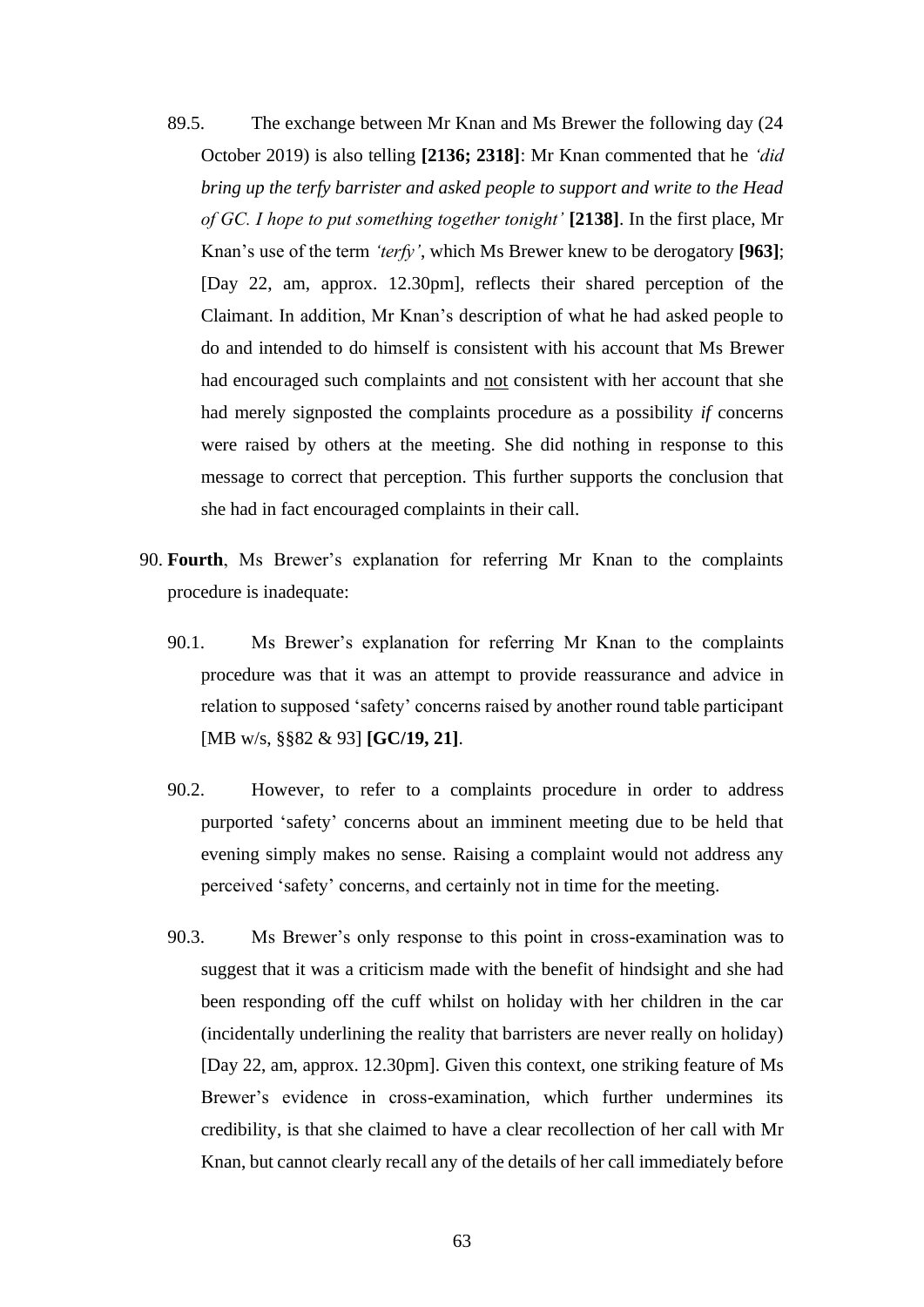that or any of the other contact that she had in the period leading up to it. There is no explanation for why she would have a particularly clear recollection of the call with Mr Knan but not any of those other events.

- 90.4. But that response is again inadequate: the fact that addressing perceived safety concerns is a completely different exercise from adjudicating on a complaint is not a point of great nuance or insight that requires the benefit of hindsight. It is an obvious truth. The only conceivable reason for referring to a complaints procedure is to encourage complaints, not to address safety concerns.
- 91. **In summary**, the Tribunal is invited to find that the 4 features of the facts and evidence considered above support the conclusion that:
	- 91.1. Ms Brewer was, in October 2019, generally engaged in actively seeking action against the Claimant and soliciting complaints and other material to support such action; and
	- 91.2. When she spoke to Mr Knan on 23 October 2019 that is what she did: she asked him to encourage participants at the round table meeting to write letters of complaint to the Heads of Chambers to support formal action against the Claimant.

# *Inferring discrimination on 'ordinary' principles*

92. The successfully soliciting the Stonewall complaint was obviously a detriment to the Claimant. The problems with Ms Brewer's evidence and account highlighted above, together with the general evidence of her views about gender critical feminists (see in particular the passages of her GRA training explored with her in cross-examination **[5977; 5980; 5996; 6018-6034; 6027-8]**) strongly support an inference that she was materially influenced by prejudice against the Claimant's core gender critical beliefs and would not have solicited complaints in the same way in respect of any other beliefs. Therefore, the Tribunal is invited to find, on ordinary principles, that the claim in respect of Detriment 3 succeeds on that basis.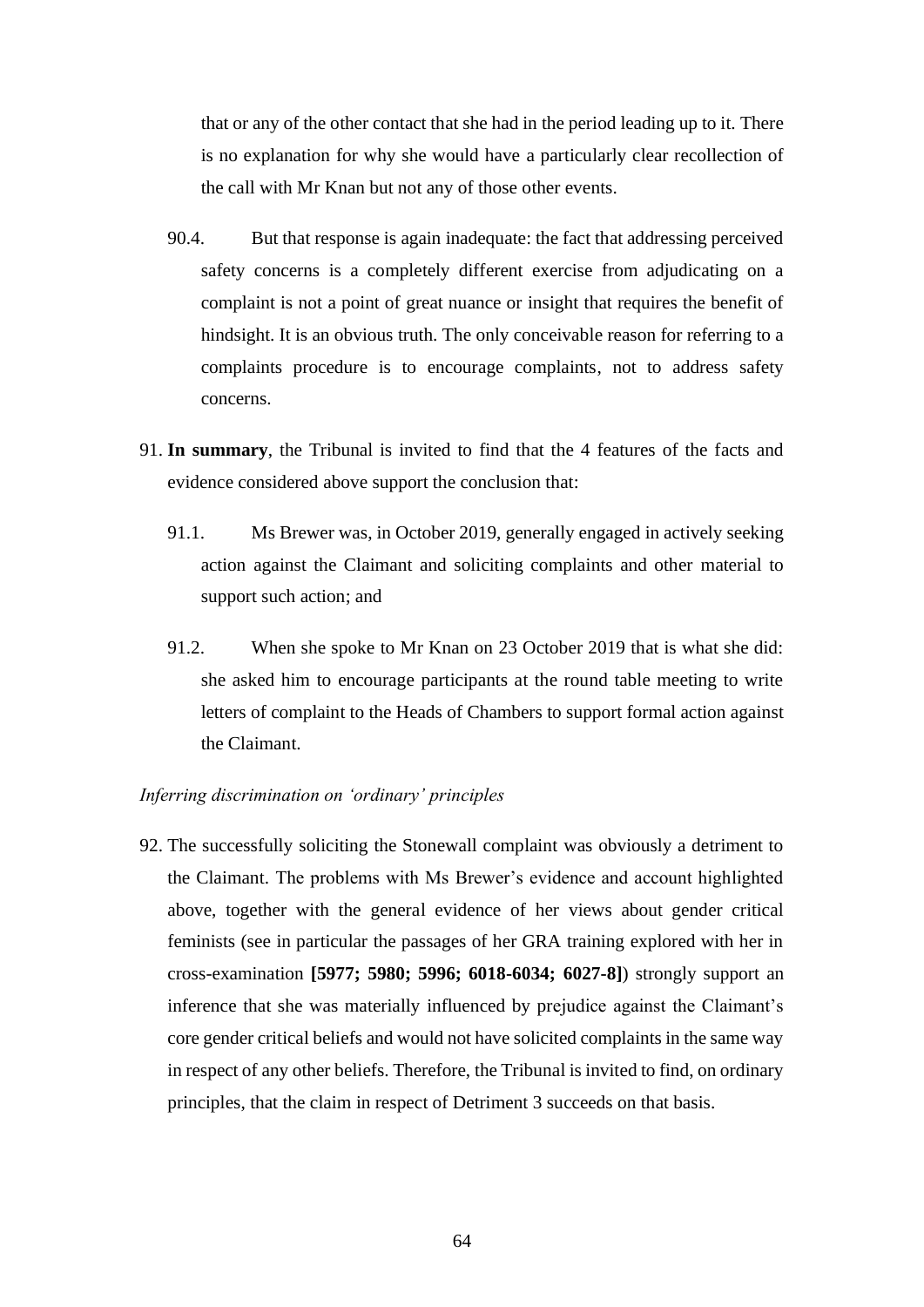- 93. Ms Brewer referred to a number of particular tweets in her email at **[601-3]**. None of those has any properly separable feature:
	- 93.1. The Claimant's tweets criticising an event at Garden Court **[1642-3]** are entirely legitimate and closely connected with her protected beliefs. It was clear her criticism was aimed at Prof Whittle, but in any event, there was no prohibition on criticising chambers.
	- 93.2. Her reference to Stonewall having *'gone rogue and… putting women and children at risk'* was only identified by Ms Brewer because it referred to Stonewall, which the Claimant is obviously entitled to criticise. The concern that Stonewall has 'gone rogue' in the sense that its position has put it at odds with its original 'LGB' constituency, and that self-ID would give rise to risks for women and children, is central to the Claimant's beliefs about self-ID and Stonewall's adoption of it and is a legitimate concern shared by many (see e.g. **[Supp/1; 101-2; 67]**. This tweet therefore expresses core aspects of the Claimant's protected beliefs, or as at least sufficiently closely connected with them, and is entirely legitimate speech.
	- 93.3. Finally, as to the Claimant's tweet that there *'no outrageous levels of violence against trans women'* **[1809]**, the whole tweet needs to be read in context: the point the Claimant was making was to address an assertion commonly made that high levels of violence against transwomen mean that excluding them from safe spaces from women is unjustified, and to use that assertion to shut down debate of objections based on the risks to women. This was again, therefore, expressing a core aspect of the Claimant's beliefs (or at least sufficiently closely connected with them) and well within the bounds of legitimate free speech.
- 94. Ms Brewer also said in her evidence that she had particular objection to the Claimant's cotton ceiling tweet, which is addressed in detail below in relation to Detriment 4. The same points are relied on insofar as that tweet may also be relevant here.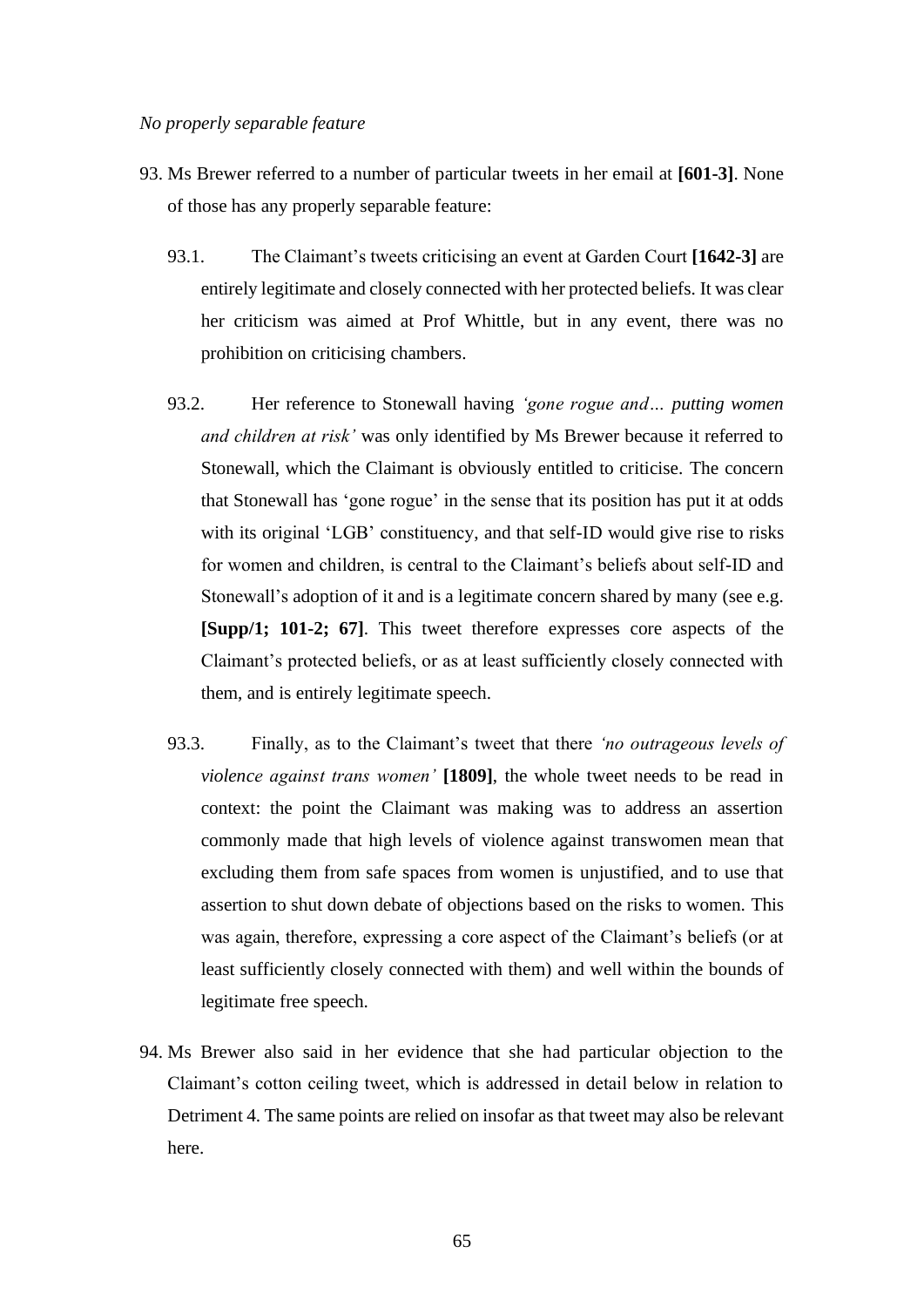95. There is, therefore, no properly separable feature of any of the tweets which Ms Brewer identified as causing her particular concern.

# *Liability for the acts of the relevant individuals*

- 96. The relevant individual in respect of Detriment 3 is Ms Brewer. The Claimant's case is that she was acting in her TRWG capacity as agent for Chambers.
- 97. The starting point is that because the main Practice Groups in chambers are large, in practice the business development and marketing in more niche or cross-Practice Group areas of work of necessity has to be done via smaller working groups (as is acknowledged to some extent in the constitution: **[4278]**, §1.9).
- 98. Although such working groups may be formed in an informal way, Mr Willers agreed that in practice unless someone steps in such groups have implicit authority to conduct marketing and business development on behalf of chambers in their area, though if they require funding they would need to apply to one of the main Practice Groups [Day 19, am, approx. 9.45am]. Mr Thomas agreed that in the case of the TRWG the Heads of Chambers were aware of it and implicitly approved its business development and marketing activities [Day 13, pm, approx. 2.20pm].
- 99. In that context, the TRWG was formed with the express purpose of engaging in business and marketing activities **[328-9; 370-374]**. It was not, as some of Garden Court's witnesses sought to suggest, merely an email group. Its activities may in practice have been sporadic and had limited success, but the issue is not whether it was a successful working group, but whether it was a practice group which had implicit authority to conduct marketing and business development on behalf of Chambers in the field of trans rights. Not only was it set up for that purpose without intervention from the Heads of Chambers or anyone else, but it did in fact meet; it did secure budget for at least one training session **[341-2]**; it did conduct other internal training, for example Ms Brewer's GRA training; its members did engage in building the sort of activist links discussed at its inception (see §52.6 above); it was held out to Stonewall as a chambers working group capable of developing a strategic partnership on behalf of chambers as a whole **[1631]**; and in her email of 16 October 2019 **[601-3]**, Ms Brewer did not refer to it as a defunct group but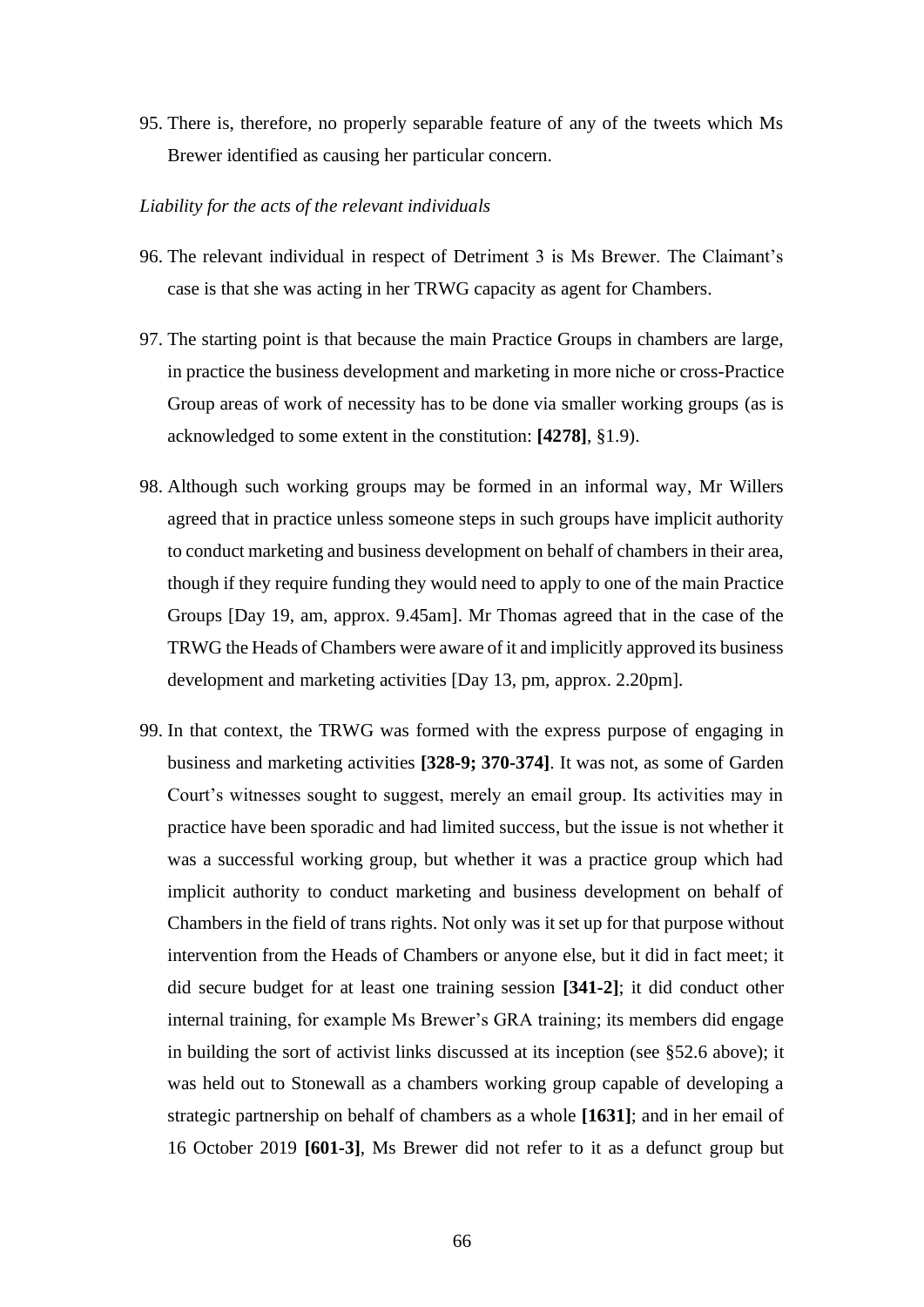described a set of activities carried out by an active group (and presumably she was being truthful).

- 100. The TRWG was therefore precisely within the category of working group recognised by Mr Thomas and Mr Willers as having implicit authority to conduct marketing and business development in its area on behalf of Chambers.
- 101. It is clear that Ms Brewer saw the impact of the Claimant's tweets as bearing directly on the activities of the TRWG because that is how she framed the issue in her email of 16 October 2019 **[601-3]**. Moreover her engagement with activist organisations was explicitly one of the ways in which the TRWG intended to carry out its business development **[370-374]**.
- 102. Therefore, applying the test set out in §§43-44 of the Claimant's Opening Skeleton, in engaging with Mr Knan and soliciting the Stonewall complaint, Ms Brewer was acting as agent for Garden Court for the purposes of EqA10, s109(1).

# *Detriment 4: upholding the complaint*

#### *Submissions as to the primary facts*

- 103. The Tribunal is referred to Appendix A to these Closing Submissions for the principal chronology in relation to Detriment 4. The most critical period for the purposes of Detriment 4 is the period from the Stonewall complaint on 31 October 2019 **[6046]** to the decision by the Heads of Chambers on 15 December 2019 **[3201- 2]**.
- 104. It will be apparent from that chronology that the decision to uphold the complaint was in practice a joint decision by Ms Sikand, Ms Harrison, Ms Khan and Mr Willers, with some input from Mr Thomas. They are, therefore, to be regarded as joint decision makers, alternatively as all having, through their participation in the process, contributed to the detriment.
- 105. The Tribunal is invited to find the following matters of particular note:
	- 105.1. Ms Harrison explicitly recognised that it would not be appropriate for her to investigate the complaint because of her history on trans rights, both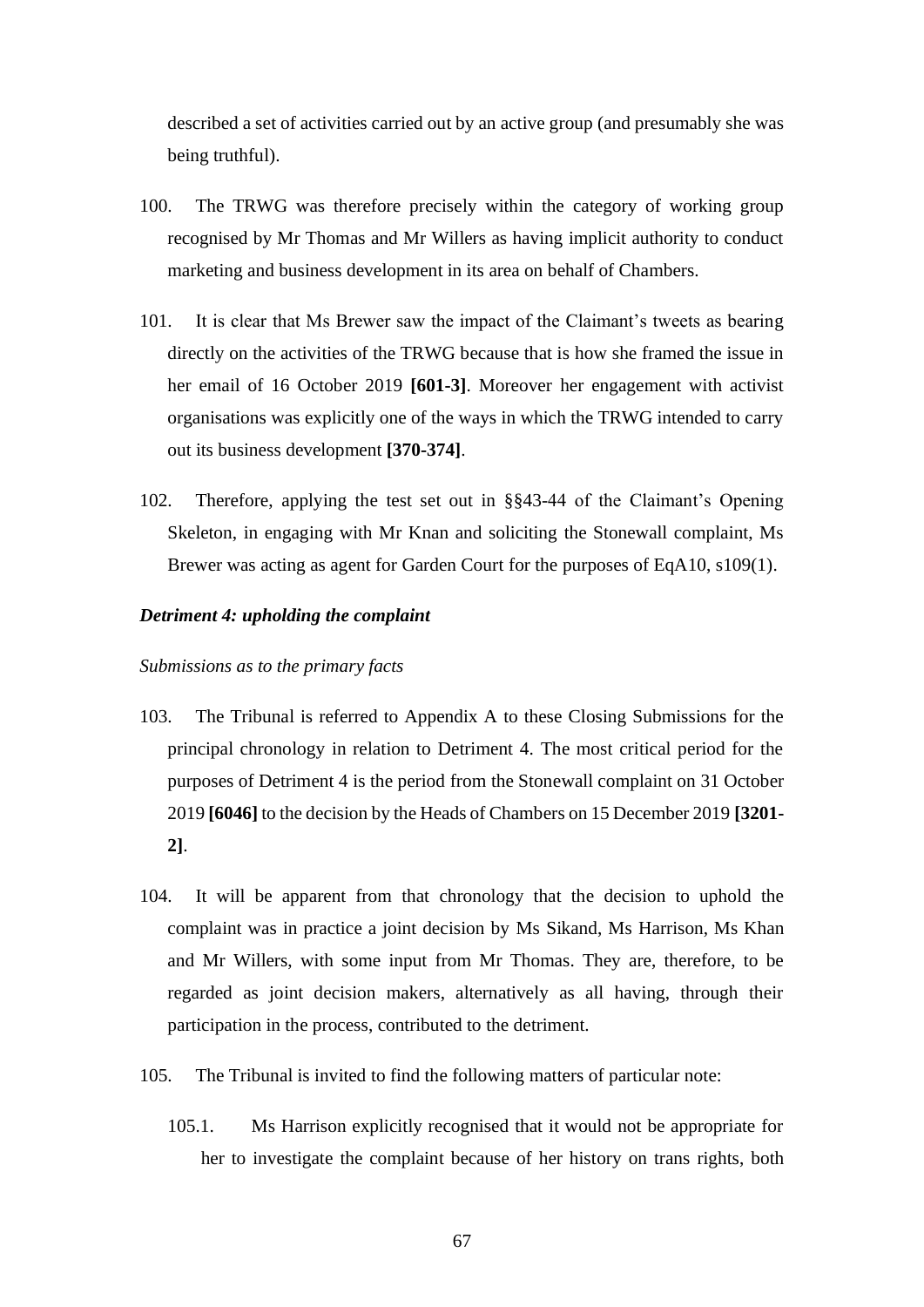legally and on campaign work **[723-4]**. She also expressed clear concluded views at an early stage to the effect that the tweets which were the subject of the Stonewall complaint breached the BSB Guidance **[2548; 6389; 2591]**, and had expressed views in relation to the LGBA launch indicating that she regarded it as *'anti trans'* and the Claimant's beliefs as contrary to chambers' position **[926]**. She plainly was not impartial, but nevertheless improperly took the lead in liaising with Ms McGahey (see below) and successfully lobbied to strengthen the findings against the Claimant **[3095-6; 3100-3112]**.

- 105.2. Similarly, Mr Thomas had agreed to recuse himself because of his position on the BSB **[662-3; 2110]**, but nevertheless expressed clear views about the parameters of the BSB guidance (albeit in relation to other tweets) to Ms Sikand, who was supposed to be investigating independently and impartially **[2545]**.
- 105.3. Ms Sikand herself, despite purportedly being concerned only with the tweets about which complaint had been made, engaged in a wider review of the Claimant's tweets and expressed views which show clearly that Chambers' membership of Stonewall's Diversity Champions scheme influenced her: *'Given that we are a Stonewall Diversity Champion, I do not think she should be maligning them'* **[2548-9]**; *'Christ I had no idea she was sitting there slagging off Stonewall to that degree'* **[2587]**.
- 105.4. Ms Sikand also reacted negatively and dismissively to the Claimant's response to the complaint **[799]**: Ms Sikand's explanation in cross-examination for her dismissive reaction to the Claimant's description of her personal experiences when explaining her beliefs continued to display a disinclination to try to understand the Claimant's perspective and the importance to her, having been accused of transphobia, of explaining why her beliefs are genuine, important to her and not rooted in transphobia [Day 15, pm, approx. 3.40pm]. Even more significantly, Ms Sikand also displayed a strong negative reaction to the Claimant's temerity in making allegations of harassment against Stonewall and Garden Court. In her correspondence at the time she described those allegations as *'improper'* and *'threatening'* **[2967]** and in crossexamination confirmed: *'I took issue with being accused of acting in a*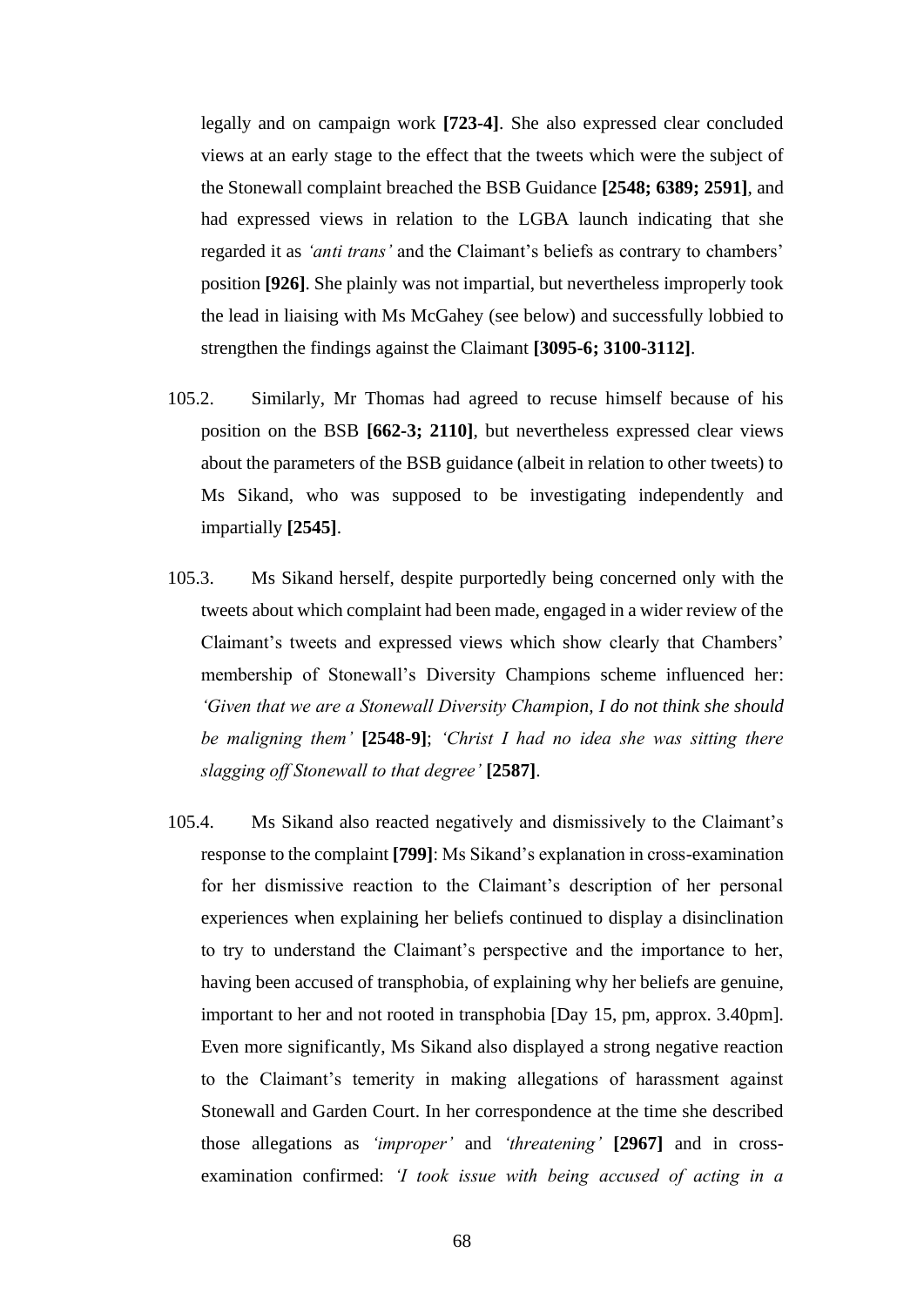*discriminatory fashion, of course I did. I didn't take it well… Very serious accusations, I was worried she was making these'* [Day 16, pm, approx. 3.50pm].

- 105.5. Ms Harrison failed to provide Ms McGahey with a fair, complete or accurate account of the Claimant's response to the 2 main tweets. In the first place, the rationale of lack of consent for not simply providing the Claimant's response and the material referred to **[3221-2]** cannot be sustained in circumstances where the Claimant's consent was not even sought. But, despite Ms Sikand's advice to supply at least the Claimant's explanation for the cotton ceiling and why it was coercive **[3220-3]**, Ms Harrison in fact removed the core of that explanation and provided only an obvious non-sequitur by way of partial and misleading summary, which can only have been designed to appear absurd **[297]**. In respect of the tweet about the intimidation and abuse driving the Stonewall agenda, Ms Harrison (as she indicated in cross-examination) did not even bother to read the Claimant's response [Day 22, pm, approx. 3.40pm] and provided none of the Claimant's explanation to Ms McGahey at all. Had she read the response it would have been clear to her (and ought to have been clear to Ms Sikand) that the Claimant's point was that Stonewall's culpability lay in not calling out the misogyny directed at lesbians and women and instead, through its slogans and positions, contributing to a culture in which abusing gender critical feminists was regarded as acceptable or even virtuous (see in particular §47 of the Claimant's response to the complaints **[771]**). None of this explanation was provided to Ms McGahey.
- 105.6. Similarly, in Ms Sikand's final report, there is little or no evidence of any independent consideration, thought or analysis of the 2 main tweets on the part of Ms Sikand at all. For her substantive analysis, she very largely cuts and pastes Ms McGahey's informal advice: compare Ms McGahey's advice **[2994- 7]** with Ms Sikand's substantive analysis in respect of the 2 tweets **[3324-7]**. Necessarily, therefore, that analysis does not engage with the Claimant's explanations or the material supplied in support of them because Ms McGahey did not have that material. Thus, although Ms Sikand summarises the Claimant's explanation of the cotton ceiling at **[3323]**, §49(c), she does not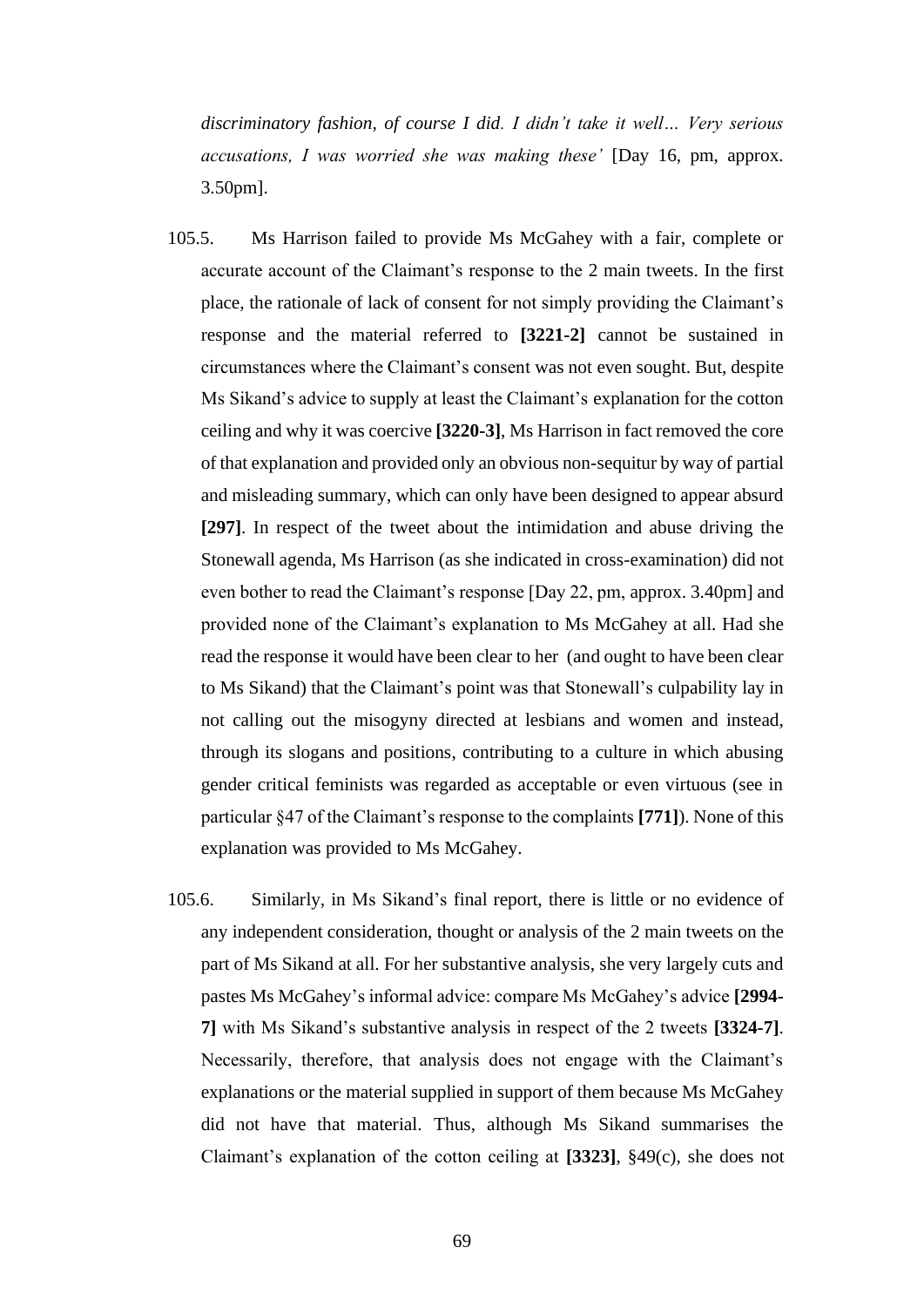actually address that explanation in her substantive analysis **[3324-6]**, §§51-55. In respect of the Stonewall tweet, Ms Sikand does not even *identify* the Claimant's point that Stonewall's culpability lay not in perpetrating acts of intimidation, fear and coercion itself, but in contributing a culture in which those acts are seen as acceptable or virtuous **[3323-4]**, §50. Necessarily, she therefore fails to engage with or address that explanation in her substantive analysis **[3326-7]**, §§56-7.

- 105.7. Whereas Ms Khan and Mr Willers would have been content to accept Ms Sikand's first draft of her final report (though Mr Willers would have approached the Stonewall tweet differently) **[3097; 3191]**, Ms Harrison successfully lobbied Ms Sikand for stronger findings that the tweets were *'likely'* to breach the BSB guidance and Code of Conduct, rather than that there was simply a risk that they might **[3095-6; 3100-3112]**. The correspondence shows Ms Harrison pulling rank on Ms Sikand in relation to this **[302-5]** and it is apparent from the outcome that, whatever her initial objections, Ms Sikand ultimately bowed to that pressure [**3301-4]**.
- 105.8. Overall, therefore, the process of considering and upholding the complaint was not conducted or approached by any of its participants in a fair or impartial manner.

# *Inferring discrimination on 'ordinary' principles*

- 106. For a barrister's Heads of Chambers to find that she is likely to have breached the Code of Conduct is a serious adverse finding. The Claimant found it extremely upsetting: [C w/s, §§512-4] **[C/150-151]**. There can be no real doubt that it was a detriment. Indeed, in correspondence about whether to publish the outcome, it is clear that Ms Khan and Ms Sikand both recognised that the complaint had been upheld in part and that this was a detrimental finding for the Claimant: **[843; 869]**.
- 107. The unfairness and partiality apparent in the process and the other primary facts highlighted above, together with the general evidence about the entrenchment and influence of gender ideology within Chambers (particularly amongst those with whom Ms Harrison also corresponded), all support an inference that upholding the complaints was materially influenced by the Claimant's protected beliefs and that a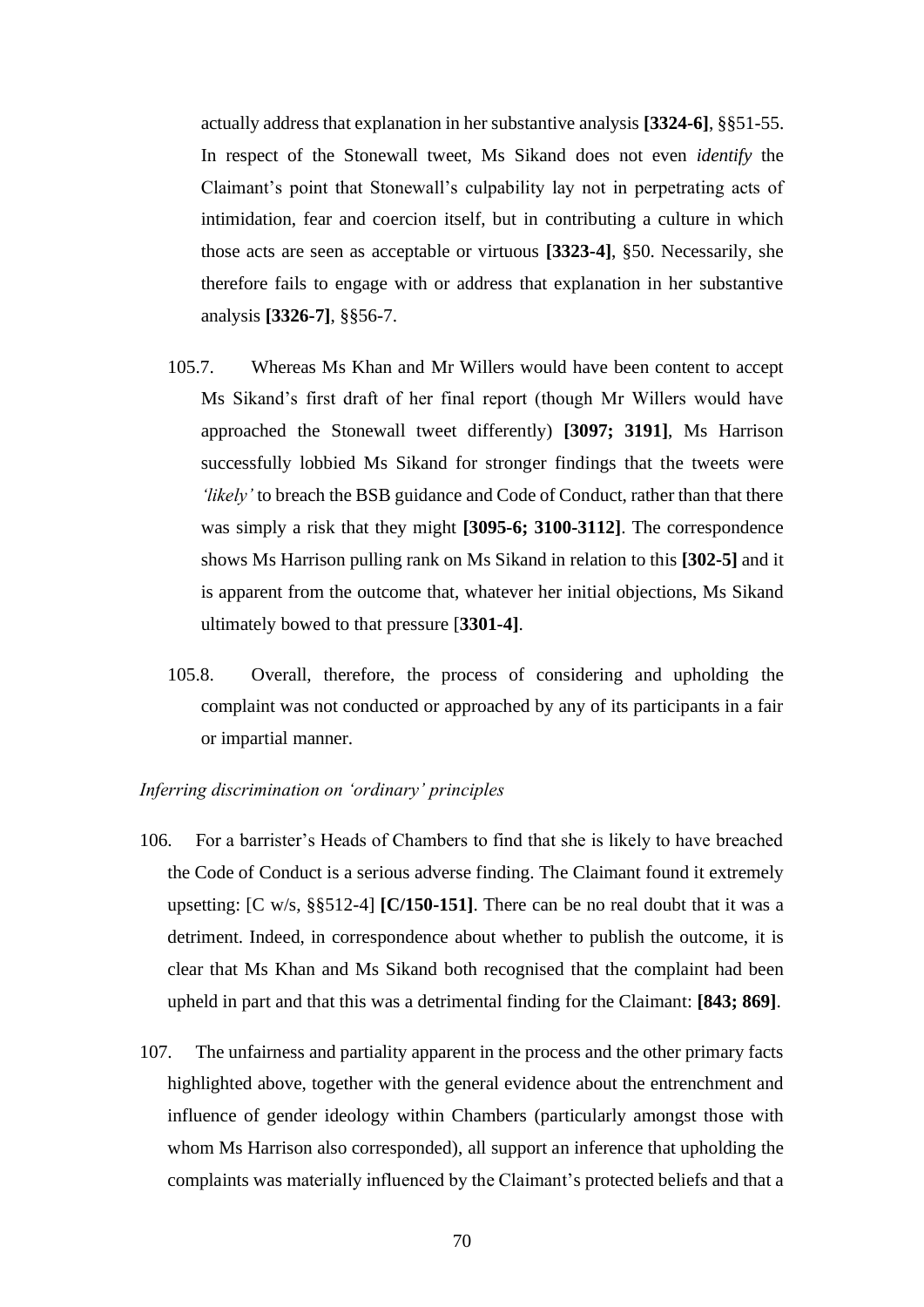similar complaint would not have been upheld had it related to different beliefs which were not regarded as in conflict with the predominant view in chambers.

- 108. Indeed, a comparison with the antisemitism complaint is instructive here. The tweet in question was similarly strong and similarly controversial **[4020]**. In response the member, like the Claimant, set out an explanation and evidence to support his view **[4000-4018]**. In contrast to the Claimant's case the decisions then carefully engage with the member's explanations (see in particular **[4029]**, §§6-11) and a decision reached that there was no breach because the language used was not *'grossly offensive'* (§§5 & 12 **[4028; 4030]**). Unlike the Claimant the member was not *asked* to take down the tweet because it was considered likely to breach the Code of Conduct, but it was merely *suggested* that he might for his own protection because of a lack of clarity in the BSB Guidance.
- 109. A fair and careful engagement with the Claimant's explanations for the two tweets – instead of the partial and inadequate consideration of them identified above – ought objectively to have led to essentially the same conclusion in her case as in the antisemitism case (see further below). The comparison therefore further supports the inference of less favourable treatment because of the Claimant's beliefs. The claim in respect of Detriment 4 should be upheld on that basis.

# *No properly separable feature*

110. As already noted, a finding by a barrister's Heads of Chambers that she is likely to have breached the Code of Conduct is obviously a serious one. It clearly affects that barrister's record and professional standing within chambers and obviously carries a risk of escalation if the barrister is judged to have offended again. It must therefore be regarded as having a serious 'chilling effect' analogous to the effect of recording a 'non crime hate incident' that was considered in Miller, CA, §§68-76 *per* Dame Victoria Sharp P. As that case makes clear, the fact that no immediate further consequence follows does not mean that there is no interference – or in discrimination parlance that there is no detriment. The effect of a recorded finding against a member of chambers that she is likely to have breached the Code of Conduct in expressing certain beliefs on twitter must be regarded as a significant interference, which must be justified.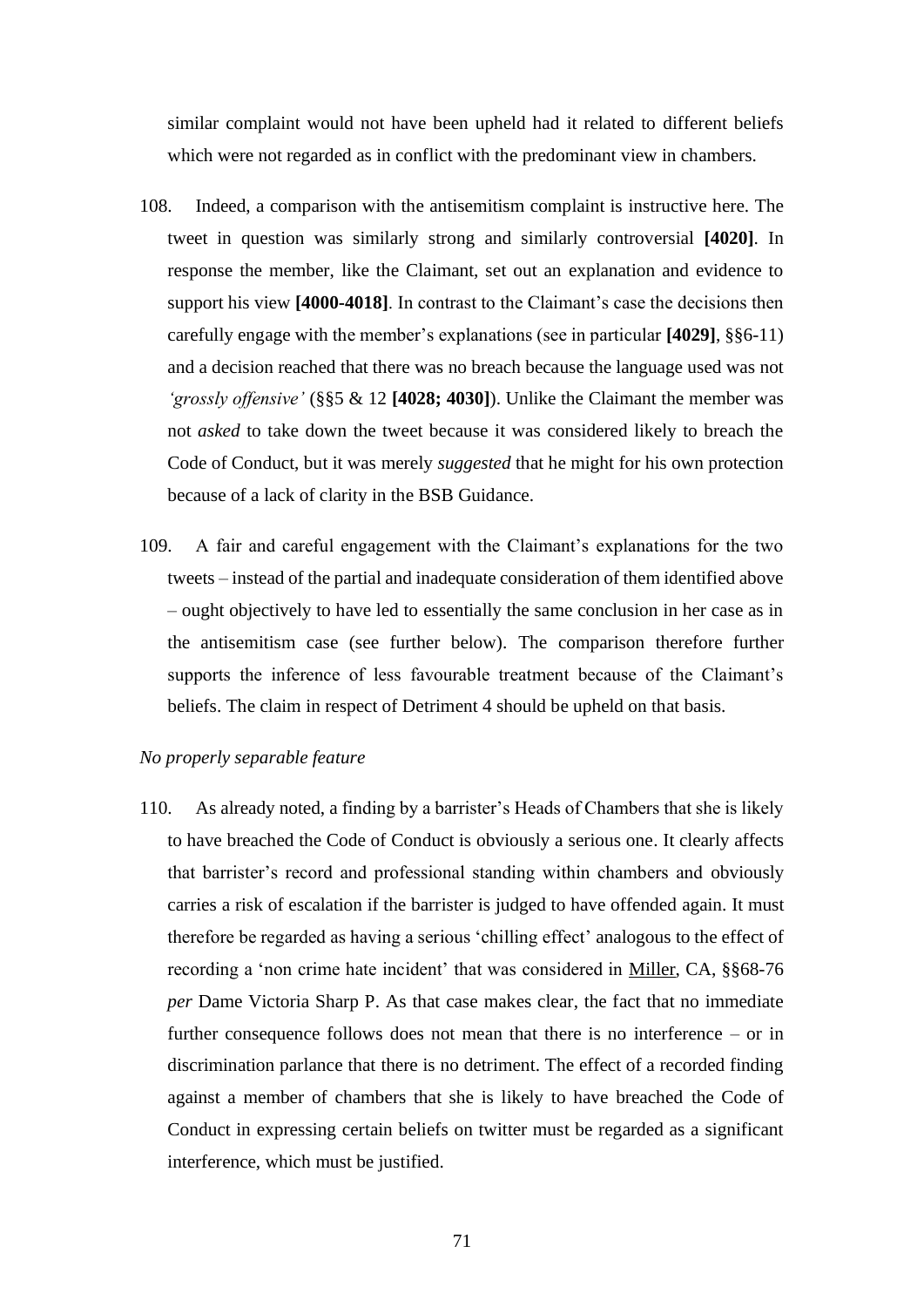- 111. So far as the relevant threshold for justification is concerned, in Garden Court's Opening Submissions, §8, it is asserted as undisputed that the BSB Social Media Guidance is the standard against which the Claimant's tweets must be assessed. That is accepted, with the caveat that Guidance must of course be construed and applied consistently with Articles 9 and 10, meaning that to justify a finding of breach something more is required than the mere causing of offence: there is little scope for interference with freedom of expression in the political sphere and a finding of breach requires at least speech which is *'seriously offensive'* or *'seriously discreditable'*, again to be understood by reference to the parameters of Articles 9 and 10 (see Holbrook v BSB, Case 2021/4441, 25 March 2022, BTAS, §§44-46).
- 112. As set out in the Claimant's Opening Skeleton, §§64-65, two questions need to be considered in relation to separability. The first is whether there is a sufficiently close connection to the substantive beliefs. If so, the second is whether the interference is justified, in respect of which it is for the Tribunal to determine for itself whether the threshold set out above has been breached (see Miller, CA, §104 *per* Dame Victoria Sharp P).
- 113. Those question will therefore be addressed in relation to the 2 tweets in turn.
- 114. So far as the **cotton ceiling tweet** is concerned, the essential point is that a belief that the very concept of the cotton ceiling is inherently coercive is of fundamental importance to many gender critical feminists, especially lesbians, and in particular to the Claimant herself. It goes directly to the heart of the philosophical difference between gender identity theory and gender critical feminism: for the former, samesex sexual orientation is to be re-defined as same-gender sexual orientation, such that it becomes 'transphobic' or 'transmisogynist' for someone to reject the possibility of sexual relations with a trans person because of their biological sex and that is the idea which fundamentally underlies the cotton ceiling concept and ideology; whereas for gender critical feminists, same-sex sexual orientation is defined (as it is in the EqA10) and (importantly) experienced as attraction to people of the same biological sex, such that labelling lesbians who define their sexual orientation in that way as 'transphobic' or 'transmisogynist' inherently entails applying such a degree of cultural and social pressure, through the shaming power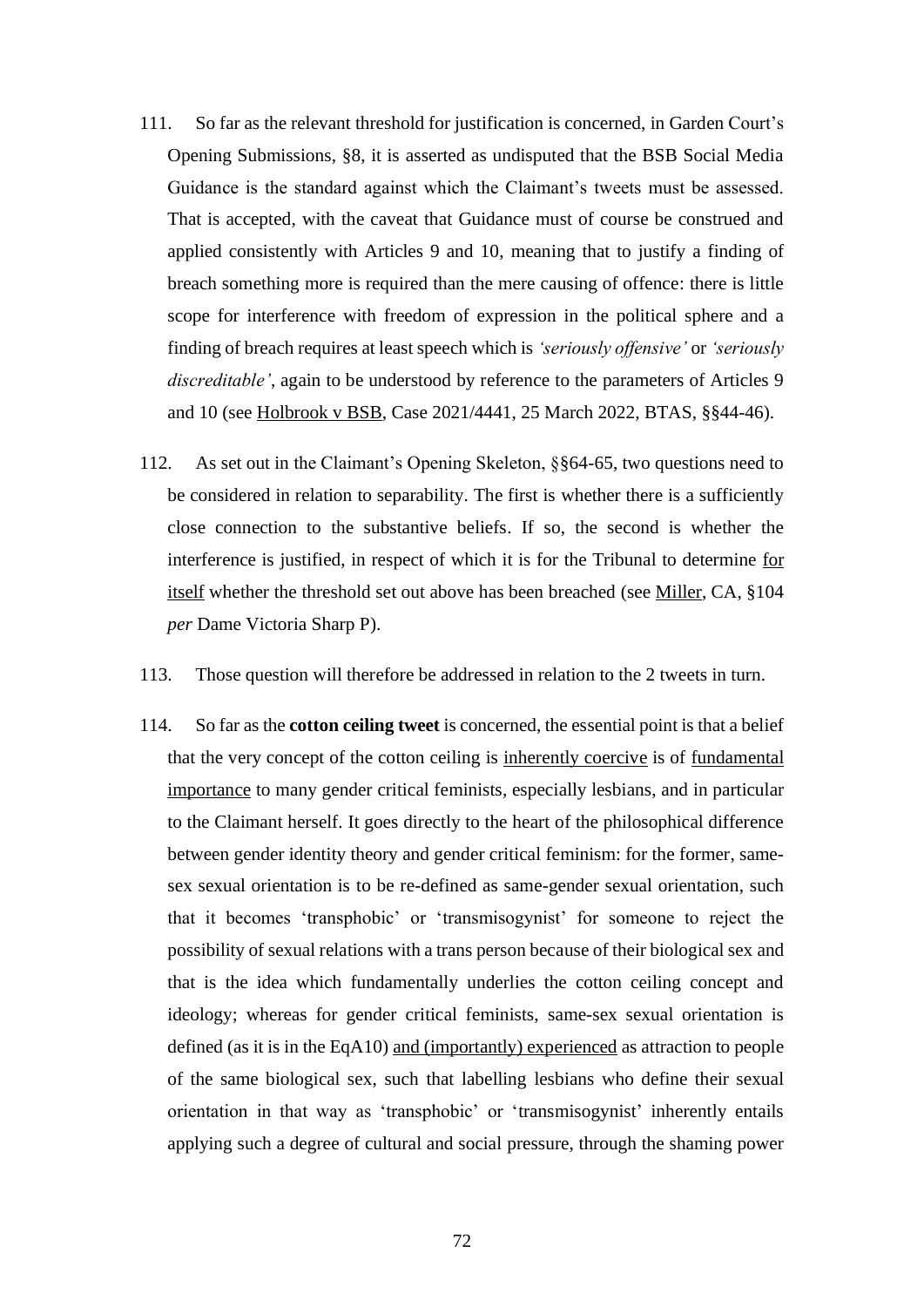of those labels, for them to consider biological men who identify as women as sexual partners, that it inherently amounts to coercion.

- 115. If this Tribunal were to find either that those beliefs about the cotton ceiling ideology, which the Claimant shares with many other gender critical feminists, are not part of, or sufficiently connected with, her protected beliefs; or that it is outside the protection of Articles 9 and 10 for a gender critical barrister to describe any manifestation of the cotton ceiling ideology as involving coercion, but that she may only use that term where she has specific evidence of the use or threat of force, then the implications would be profound indeed. It would involve a serious restriction on the right of many gender critical barristers (and others) who share the Claimant's beliefs about the cotton ceiling to express those beliefs on an issue of profound importance to them.
- 116. Turning to the particular tweet in question, it reflects precisely the beliefs and issues identified in the preceding paragraphs and is more than justified by the material (both that which was available to Garden Court at the time and that which is before the Tribunal now):
	- 116.1. The tweet itself makes clear that it is commenting on a workshop entitled *'overcoming the cotton ceiling'* and describes that as having *'the sole aim of coaching heterosexual men who identify as lesbians on how they can coerce young lesbians into having sex with them'* **[1839]**.
	- 116.2. The Claimant's response to the complaint explained that the term 'cotton ceiling' refers to *'people who were born as men but identify as women being unable to have sex with lesbians because lesbians do not want to have sex with someone who has a penis'*, and she explained that what she identified as the element of coercion was to *'require a lesbian to have sex with a man and to call her transphobic or otherwise bigoted should she refuse to do so'* **[767-8]**, §§33-34.
	- 116.3. She supplied ample material to support her description of the concept of the cotton ceiling: it is clear that the 'cotton' refers to lesbians' knickers; that it draws an analogy with the 'glass ceiling' and thus inherently involves treating lesbians' same-sex (as opposed to same-gender) attraction as a form of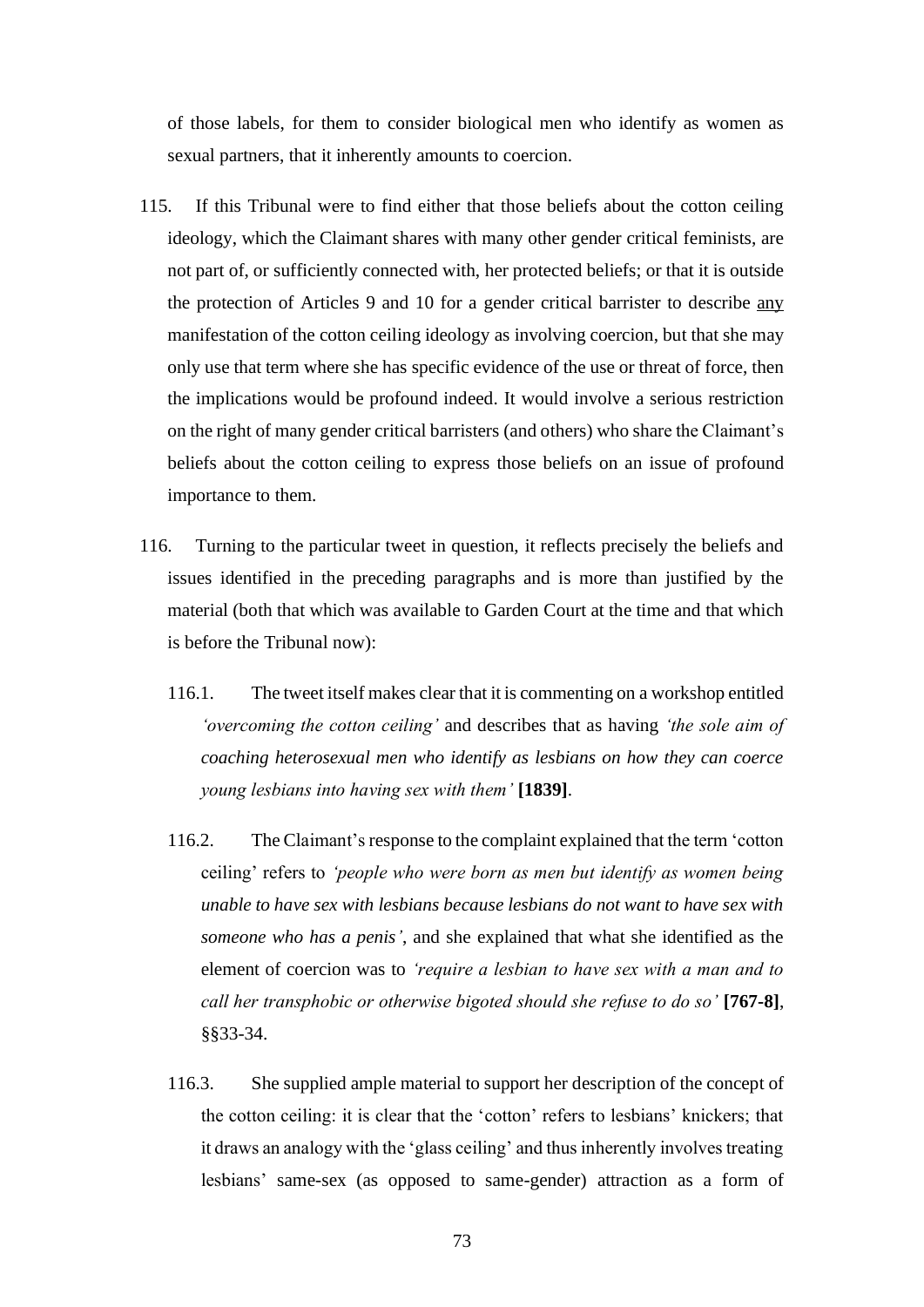discrimination; and that it is frequently invoked to vilify, abuse and accuse lesbians of 'transphobia' and 'transmisogyny' for ruling out the possibility of sex with men who identify as women (see e.g. **[Supp/8-57; 102-3; 108]**).

- 116.4. She supplied the course blurb, which did indeed identify the sole aim of the course as being to overcome *'sexual barriers queer trans women face'*, and described it as *'Overcoming the Cotton Ceiling'* **[767]**. (The words *'and build community'* must be read in the overall context: it clearly formed part of the exercise of overcoming 'sexual barriers', as no other objective is identified.)
- 116.5. So far as the explanation of Planned Parenthood is concerned, that in fact reinforces the conclusion that it was a fundamental premise of the workshop that the sexual barriers that it was seeking to overcome were rooted in *'ideologies of transphobia and transmisogyny'* **[292-3]**.
- 116.6. As the Claimant (correctly) explained in her evidence to the Tribunal [Day 8, pm, approx. 2.55-3pm]; [Day 12, pm, approx. 2.20pm], coercion does not have to involve force or the threat of force. It is now widely recognised that coercive behaviour can involve emotional or psychological manipulation. In the context of the cotton ceiling, as the Claimant put it in her evidence, the labels 'transphobic' or 'transmisogynist' are powerfully shaming and to apply them to a lesbian for rejecting the possibility of sex with a transwoman because of her same-sex (not same-gender) attraction is thus inherently coercive. For the Claimant and those who share her beliefs, that coercive element is present even if the suggestion that a lesbian might consider sex with a transwoman is couched in terms of persuasion, because it is the suggestion that not to consider this is discriminatory which carries the shaming, coercive weight.
- 116.7. Some may of course disagree with this view, but the issue is not whether the Tribunal or anyone else agrees or disagrees, but whether it is within the bounds of freedom of thought and belief to believe and say that, however the persuasion may be couched, to suggest to a lesbian that she might want to have sex with a transwoman because her sexual barriers may be rooted in discrimination, necessarily amounts to coercing her to consider transwomen as sexual partners. For the Claimant and others who hold gender critical beliefs,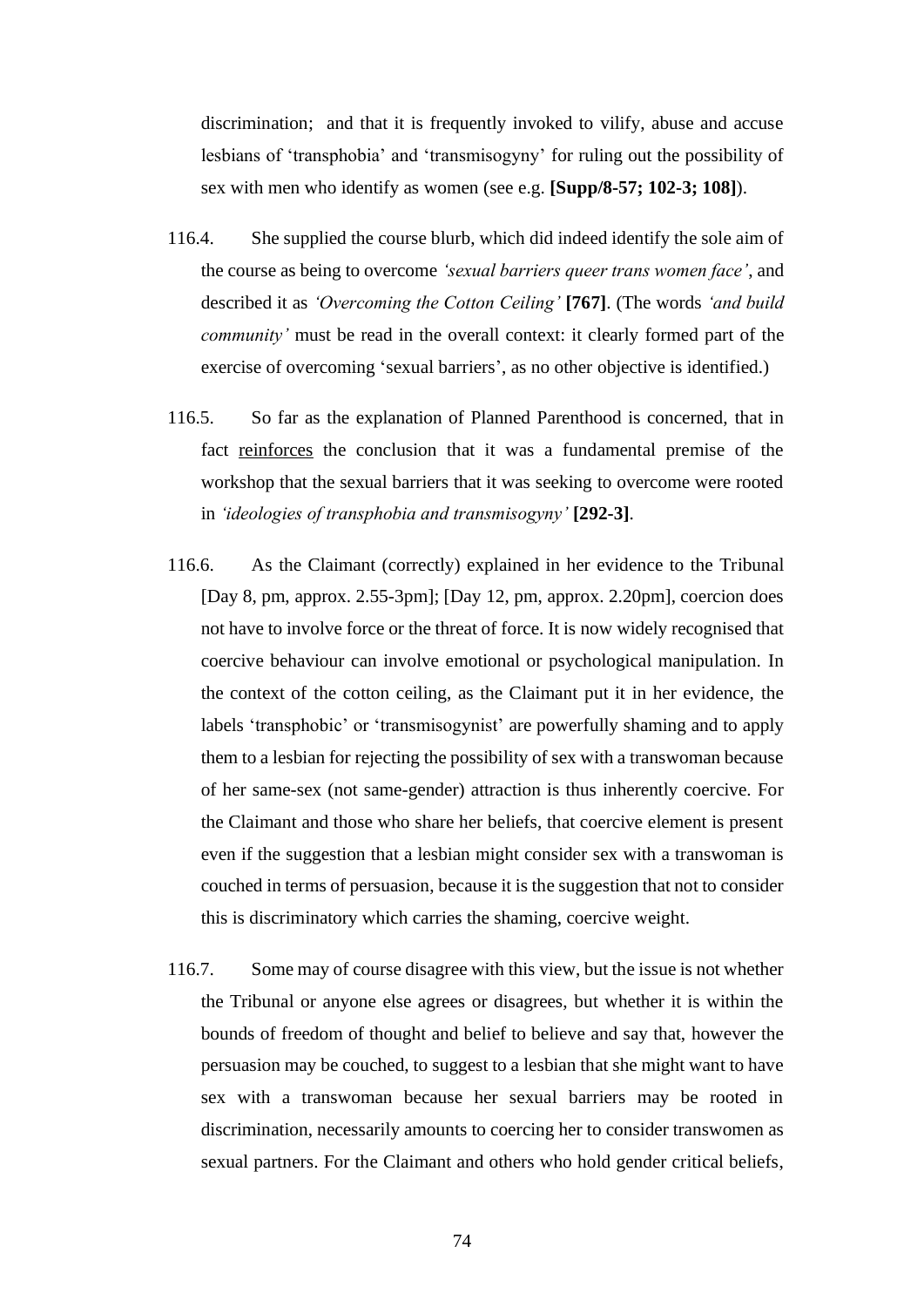and in particular define (and experience) their sexual orientation as same-sex (not same-gender) attraction, it must be regarded as entirely legitimate to regard any exposition of the cotton ceiling ideology as inherently coercive and therefore to use that term to describe it. Indeed, it is, for many, one of the most profoundly worrying and disturbing consequences of gender identity ideology and needs to be described in strong terms which reflect those profoundly disturbing implications. It must be legitimate to do so and there is clear evidence of how important this issue is to many (see e.g. **[676-7; 697-8]; [Supp/102-3]**).

- 117. In short, therefore, the cotton ceiling tweet expressed a fundamental element of the Claimant's protected beliefs, or was at the very least sufficiently closely connected with them, and is well within the bounds of legitimate free speech. There is, therefore, no properly separable element.
- 118. Before leaving the cotton ceiling tweet, a word must be said about the evidence and opinions of Ms McGahey. So far as the advice that she gave to Garden Court at the time is concerned, that cannot be regarded as taking the matter very far since she did not have, and could not engage with, the Claimant's explanation or the underlying material she relied on. As regards her updated opinion in her evidence to the Tribunal, the first point is that that is no more than opinion evidence, which Ms McGahey explicitly accepted could not be regarded as a definitive view [Day 20, am, approx. 9.50am]. It is for this Tribunal to determine the issue for itself. Secondly, Ms McGahey's opinion cannot be regarded as reliable because she cited an out-of-date position, having failed to note the successful appeal in the Holbrook case [CM w/s, §§35-36] **[GC/230]** even though that appeal decision was promulgated on 25 March 2022 and Ms McGahey signed her statement on 14 April 2022.
- 119. Most importantly, however, Ms McGahey's opinion was based on implicitly adopting one side on the very point fundamental philosophical disagreement that is in issue here. This is apparent in her repeated drawing of an analogy between what the Planned Parenthood workshop might have been attempting in a 'non-coercive' way and efforts to reconcile different races in South Africa. This astonishing (and, to many, deeply offensive) analogy implicitly rests on a premise that it may indeed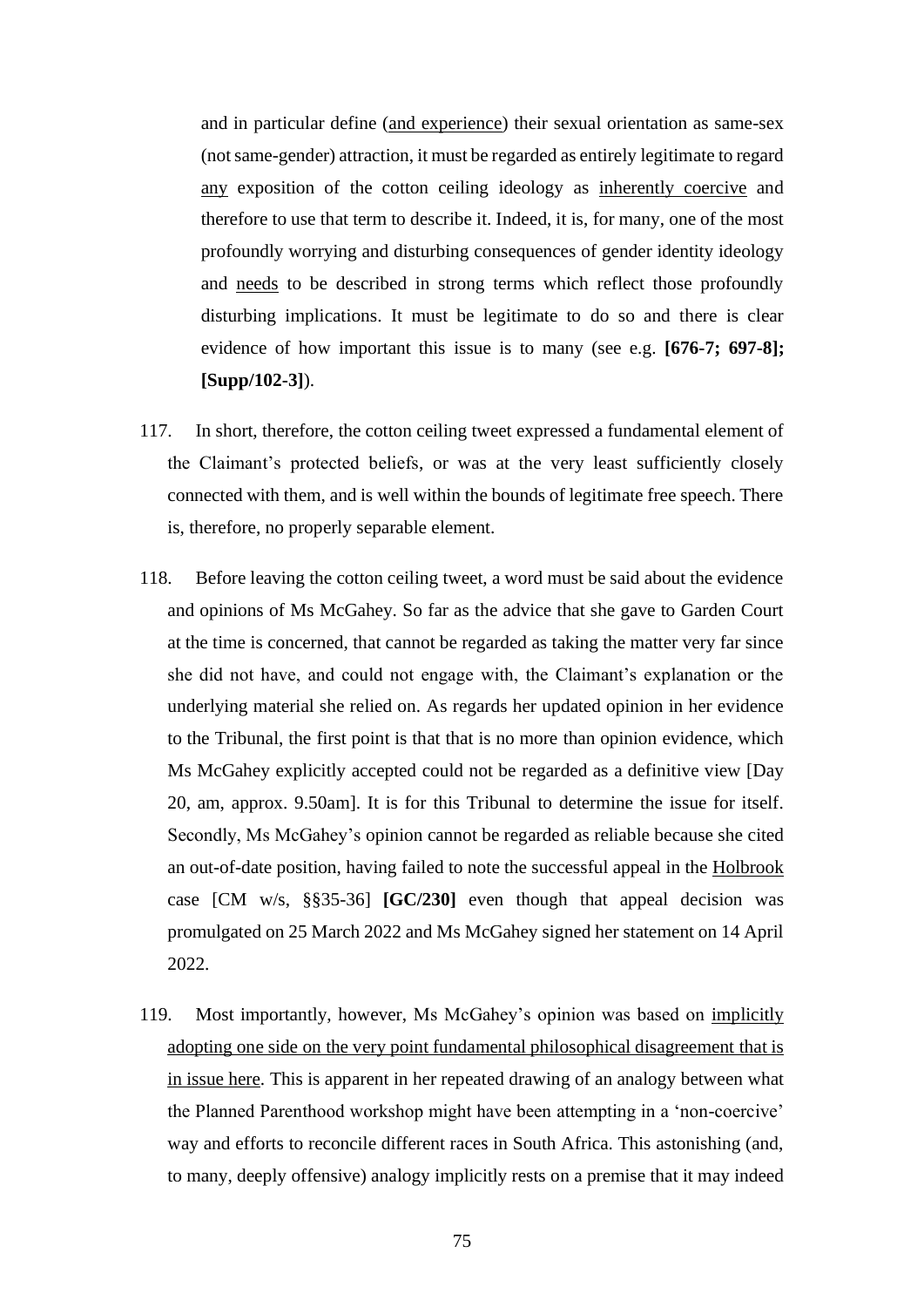be discriminatory, in a manner analogous to apartheid racism in South Africa, for a lesbian to rule out the possibility of sexual relations with trans women because she defines and experiences her sexual orientation as same-sex, not same-gender, orientation. This line of argument led Ms McGahey to the proposition that it could be appropriate and non-coercive, instead of telling a lesbian that she *'should'* have sex with a transwomen, to seek to persuade her that '*she might want to, she could want to, have sex with a transwoman'* [Day 20, am, approx. 10.40-10.45am].

120. But the very point in issue is whether it could ever be described as 'noncoercive' to suggest to a lesbian that her same-sex orientation might be influenced by prejudice against trans people and that she *'might want to… could want to, have sex with a transwoman'*. For the Claimant and many gender critical lesbians (and others) it cannot and that is the belief which the Claimant was reflecting in her cotton ceiling tweet. If Ms McGahey's non-definitive opinion were to be adopted by the Tribunal as correct, the effect would be to remove protection for the expression of fundamental beliefs on one side of the debate about the cotton ceiling. That would be entirely contrary to the applicable principles under Articles 9 and 10 (as set out in the Claimant's Opening Skeleton, §65).

#### 121. Turning to the **Stonewall tweet**:

- 121.1. The tweet **[218]** does not say that Stonewall itself engaged in the intimidation, fear and coercion to which it refers, but that such intimidation fear and coercion is driving such behaviour and that the Claimant's experience, reported in the *Sunday Times*, is an example of this. That is precisely the Claimant's explanation in her response to the complaint, in particular at **[771- 2]**, §§46-52. Mr Willers was right that this is what the tweet says **[3191]**.
- 121.2. The material which the Claimant supplied with her response did show appalling levels of intimidation, fear and coercion against people expressing gender critical views, in particular in the examples she supplied from the *'Terf is a slur'* website **[776-786]**.
- 121.3. She also supplied material which supported, with examples, her proposition in §47 of her response **[771]** that Stonewall had not called out abuse of this kind but had adopted positions and slogans which contributed to a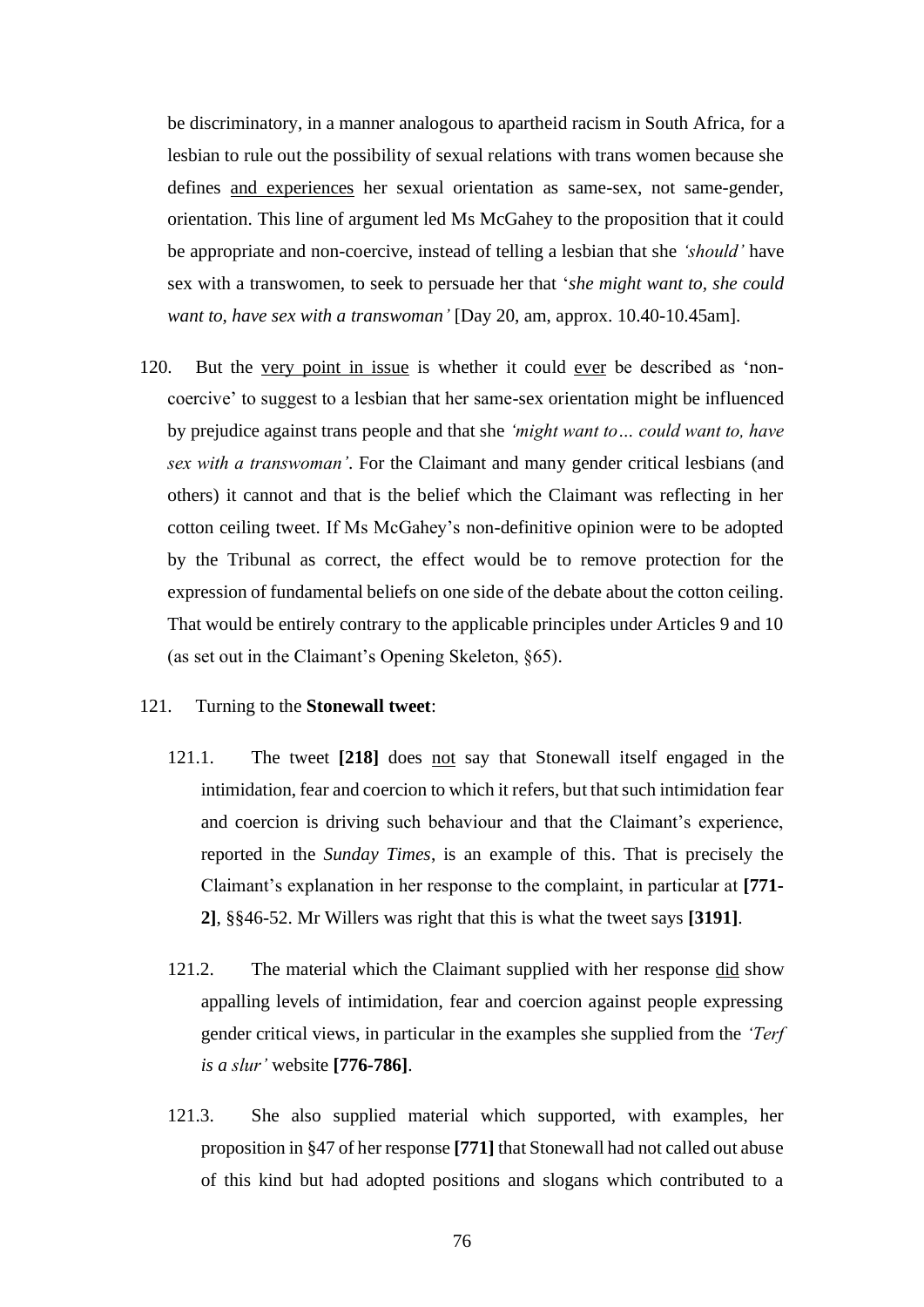culture in which it was regarded as acceptable or even virtuous: see e.g. **[Supp/1; 100]**.

- 121.4. In those circumstances, it must be legitimate comment to refer to that behaviour as driving Stonewall's agenda. This is a fundamental aspect of the debate. In particular, one of Stonewall's most prominent slogans in recent years has been *'no debate'* and a central concern of gender critical feminists has been that this has encouraged the adoption, as an inherent part of gender ideology, of the view that any dissent is 'transphobic' and therefore cannot be tolerated or debated. These are, in short, points that are central to the debate on sex and gender and on which it must be legitimate for the Claimant and other gender critical feminists to express their belief that Stonewall has contributed to a culture in which dissent from gender ideology is regarded as illegitimate and silenced through various acts of intimidation, fear and coercion.
- 121.5. In short, this tweet too expressed a fundamental aspect of the Claimant's protected beliefs, or was at least sufficiently closely connected with them, and falls well within the scope of legitimate free speech. There is, therefore, no properly separable element.
- 122. Consequently, since both tweets must be regarded as not properly separable from the Claimant's protected characteristic of gender critical belief, it follows that her claim in respect of upholding the Stonewall complaint must succeed, since it was undoubtedly upheld because of those tweets.

# *Liability for the acts of the relevant individuals*

123. In respect of this detriment, the Heads of Chambers and Ms Harrison (who was an Equality and Diversity Officer and member of the Management Committee and Board) were all acting in their capacities as officers of Chambers and members of the Service Company Board. Ms Sikand was also a member of the Board and was acting as an investigator appointed under paragraph 8 of the complaints procedure on the delegated authority of the Heads of Chambers (see **[3309-10]**, §§4-5). They were all, therefore, clearly acting in their formal capacities as agents of Garden Court.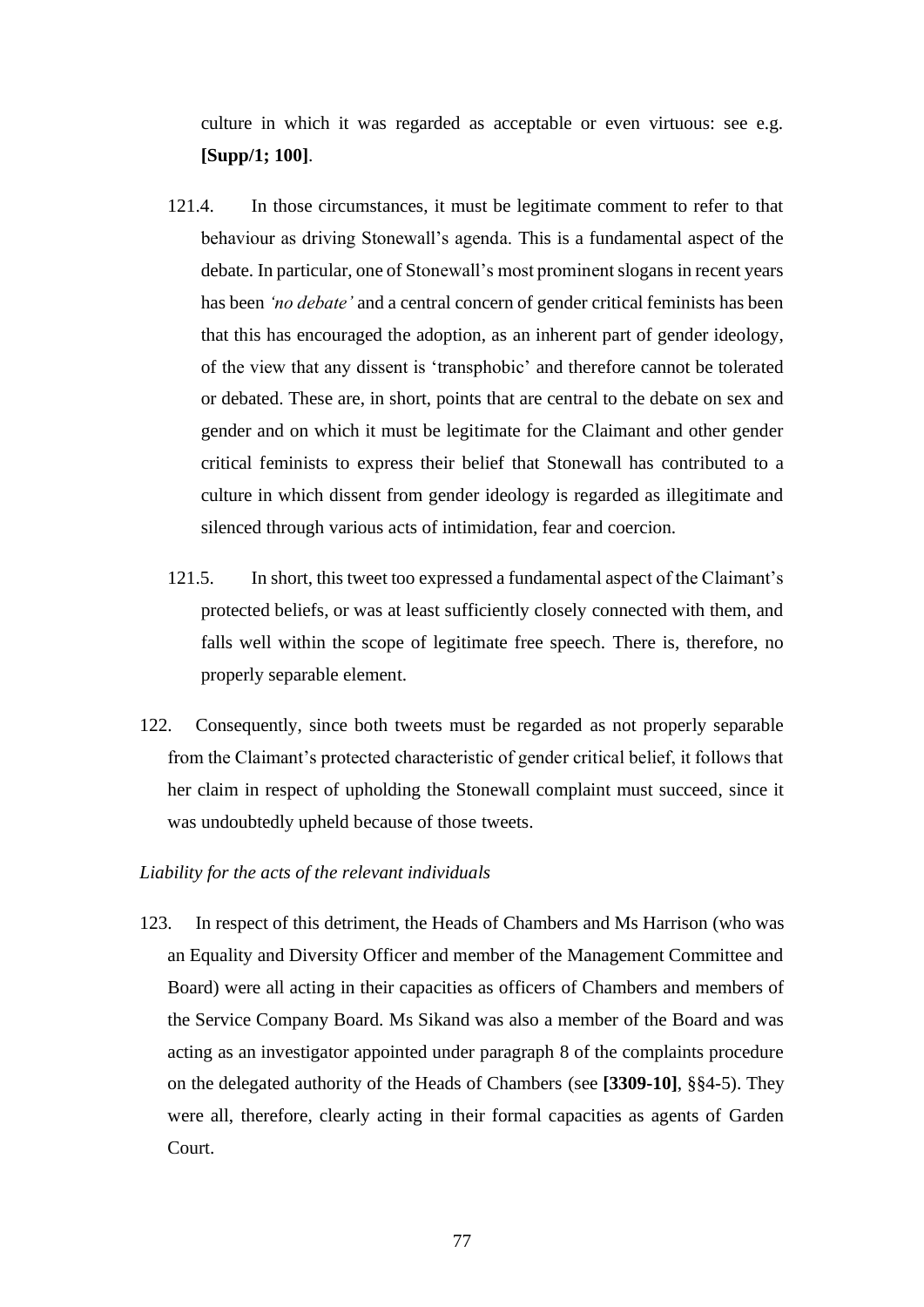#### *Detriment 5: response to the Subject Access Request*

#### *Submissions as to the primary facts*

- 124. The central facts in relation to Detriment 5 are not substantially disputed and were covered in the evidence of Ms Hakl-Law [Day 16, pm, approx. 3.40-3.50pm] and Ms Harrison [Day 22, pm, approx. 4.10-4.20pm]:
	- 124.1. The SAR response was dealt with by Ms Hakl-Law, under the supervision of Ms Khan and Ms Harrison [SH w/s, §104] **[GC/151]**. (It may be noted that this adds a further layer of impeachment to Ms Khan's failure to give a full and accurate account in her first witness statement, since she must have been familiar with the documents after reviewing them for the purpose of the SAR.)
	- 124.2. In her SAR, the Claimant set out her core allegation of discrimination **[903]**. Ms Hakl-Law and Ms Harrison both confirmed they were not happy to read that allegation and regarded it as unjustified. In fact, the subsequent correspondence seeks to characterise it as wholly unsubstantiated and manifestly without foundation **[3673]**. It is apparent from Ms Sikand's reaction to the Claimant's earlier allegation of harassment (see §105.4 above), from the evidence of Ms Cronin and Mr Menon in relation to the complaints concerning Mr Simblet and Mr Gatley (considered below in relation to victimisation), and from the matters which were the subject of those complaints that there was a general tendence in chambers to react strongly against any allegation of discrimination or victimisation. The Tribunal is invited to find that that type of reaction also characterised the response to the Claimant's SAR, and that the dismissive and narrow approach which the evidence shows was adopted resulted from that attitude.
	- 124.3. It is certainly clear a narrow approach was taken to the application of the GDPR, which Ms Harrison said was Ms Hakl-Law's department. The approach adopted was to limit searches to employees of the Service Company only **[3763]**. But this ignored the fact that officers of Chambers are members of the Board of the Service Company (**[4284]**, §6.3) and that the Service Company carries out the *'strategic and operational management of Chambers'*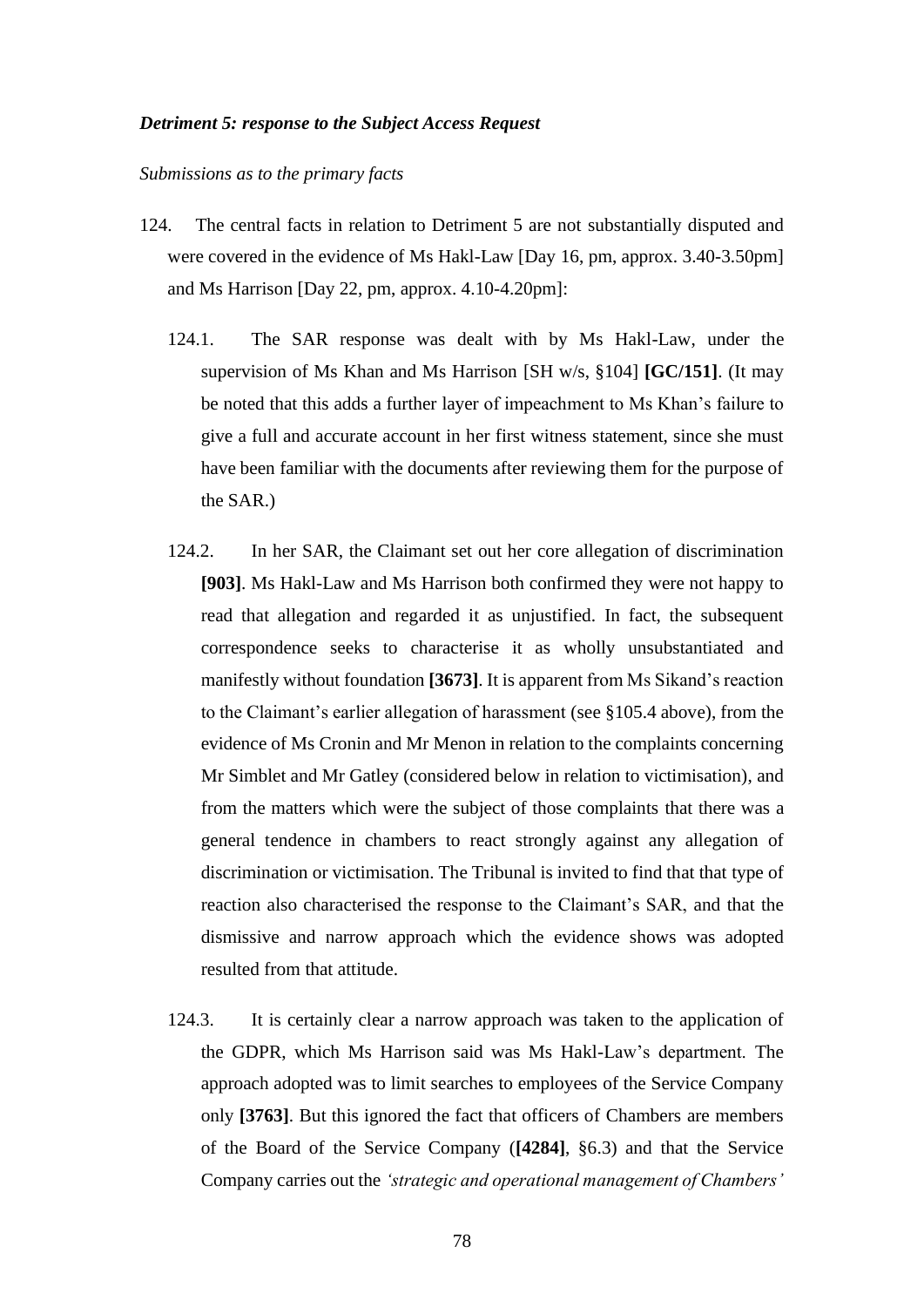(**[4277]**, §1.7). Therefore, insofar as officers of Chambers (including the Heads of Chambers and other members of the Board) performed any functions in that capacity they were not acting as individual practitioners but as agents for both Chambers and the Service Company. Consequently, any data handling in that regard was not in their capacity as sole practitioners for which they are registered individually with the Information Commissioner, but as agents for Garden Court, in respect of which the Service Company is the data controller just as in respect of its employees. Therefore, there was no proper basis for excluding searches of documents of the Heads of Chambers, Ms Harrison or Ms Sikand in their corporate capacities.

- 124.4. Even more significantly, both Ms Hakl-Law and Ms Harrison confirmed that they excluded from the data supplied in response to the request all correspondence relating to the investigation on the basis of legal professional privilege and maintained that position until after the strike-out hearing in February 2021, thereby depriving the Claimant of a substantial amount of important material for the strike-out application. This included, for example, the email exchanges about how to address the Stonewall complaint including the exchanges between Ms Sikand and Ms Hakl-Law about the Claimant's tweets **[2548-9; 6389; 2587-2593]**; all of the correspondence between Ms Harrison and Ms McGahey and Ms McGahey's advice; and all of the drafts of Ms Sikand's report and the correspondence in which the Heads of Chambers and Ms Harrison gave their comments and amendments.
- 124.5. There is simply no conceivable basis on which legal professional privilege could be asserted in respect of that material and none has been spelt out. The investigation itself was an internal disciplinary/complaint investigation not a legal proceeding or done for the principal purpose of any actual or contemplated legal proceedings. The report and decision were all supplied to the Claimant in any event. Ms McGahey's advice was explicitly a confidential *'informal view'* which could be shared by Garden Court **[2994]**  but she was not acting as a lawyer retained by Garden Court or providing privileged legal advice. And the late-night correspondence between Ms Sikand and Ms Hakl-Law commenting on the Claimant's tweets is million miles from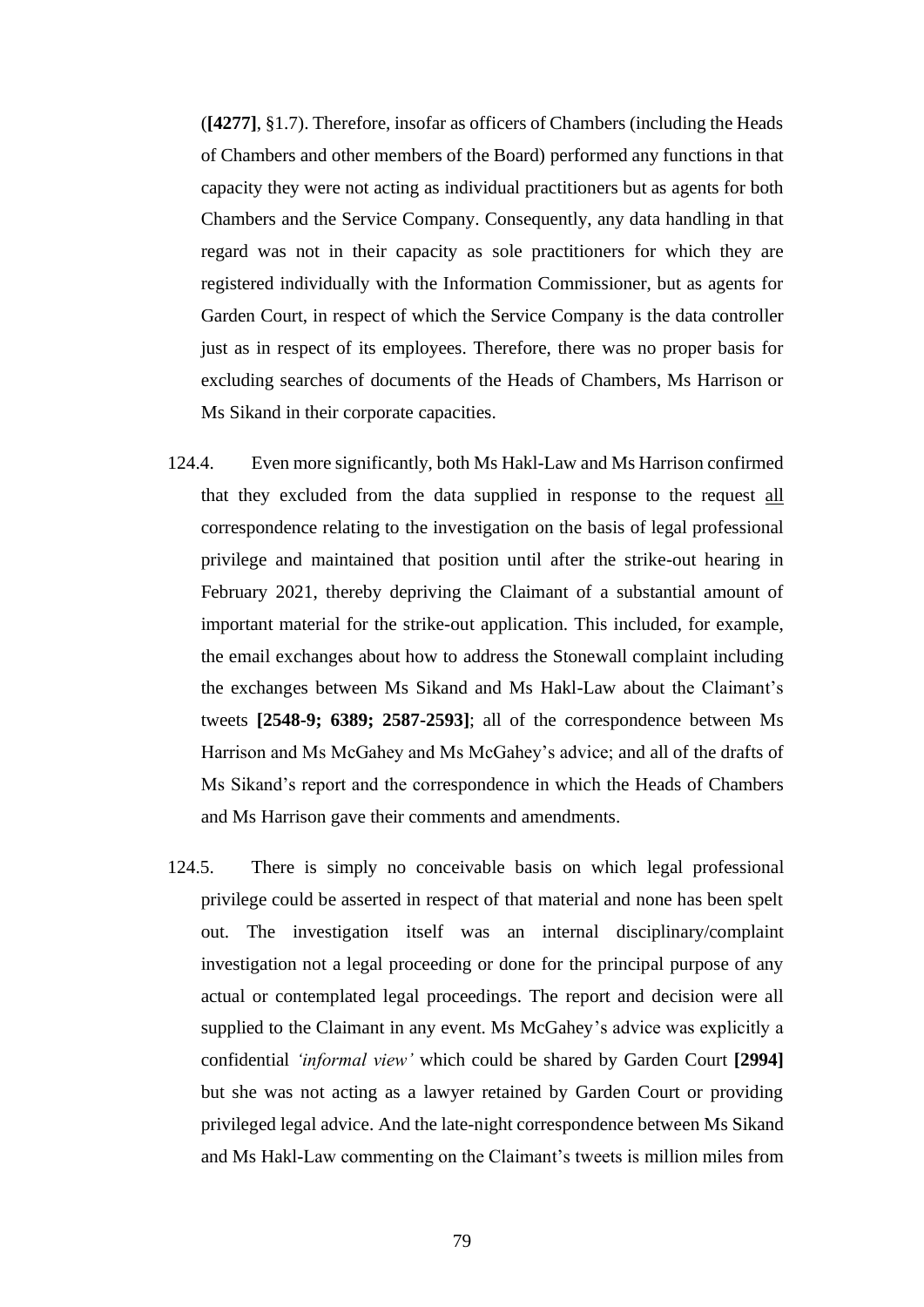anything that could conceivably be privileged. Ms Hakl-Law and Ms Harrison were both given ample opportunity in cross-examination to articulate some possible basis on which privilege might have been asserted but asserted a desire to maintain privilege in the advice they had received as a basis for not attempting any such articulation. However, that is not a sufficient basis for not articulating any possible grounds for claiming privilege: when privilege is asserted as a reason for withholding disclosure the basis is often explained, and certainly can be in any case of dispute, without waiving privilege in any legal advice received in relation to the grounds relied on. There was nothing to prevent Garden Court's witnesses articulating the basis on which privilege was asserted without waiving privilege in the underlying advice, whether as to the merits of the claim or options or otherwise. In any event, the fact that there is no immediately obvious – or even easily conceivable – basis for asserting privilege means that the failure by Garden Court's witnesses to articulate any basis for the claim whatsoever leaves Garden Court in the position that, if the burden of proof shifts in relation to Detriment 5 (either in respect of direct discrimination or victimisation), it is simply not in a position to discharge that burden and the claim must succeed.

# *Inferring discrimination on 'ordinary' principles*

125. On the basis of the inadequacies of Garden Court's response to the subject access request, together with all of the background facts both generally and in relation to the other detriments, the burden shifts. For the reasons set out above, Garden Court is not in a position to discharge it. The claim in respect of Detriment 5 must therefore succeed on ordinary principles.

### *No properly separable feature*

126. There can be no question of any separable aspect of the subject access request, which is entirely proper.

## *Liability for the acts of the relevant individuals*

127. Ms Harrison and Ms Khan were acting as Heads of Chambers and members of the Board of the Service Company. Ms Hakl-Law was an employee of the Service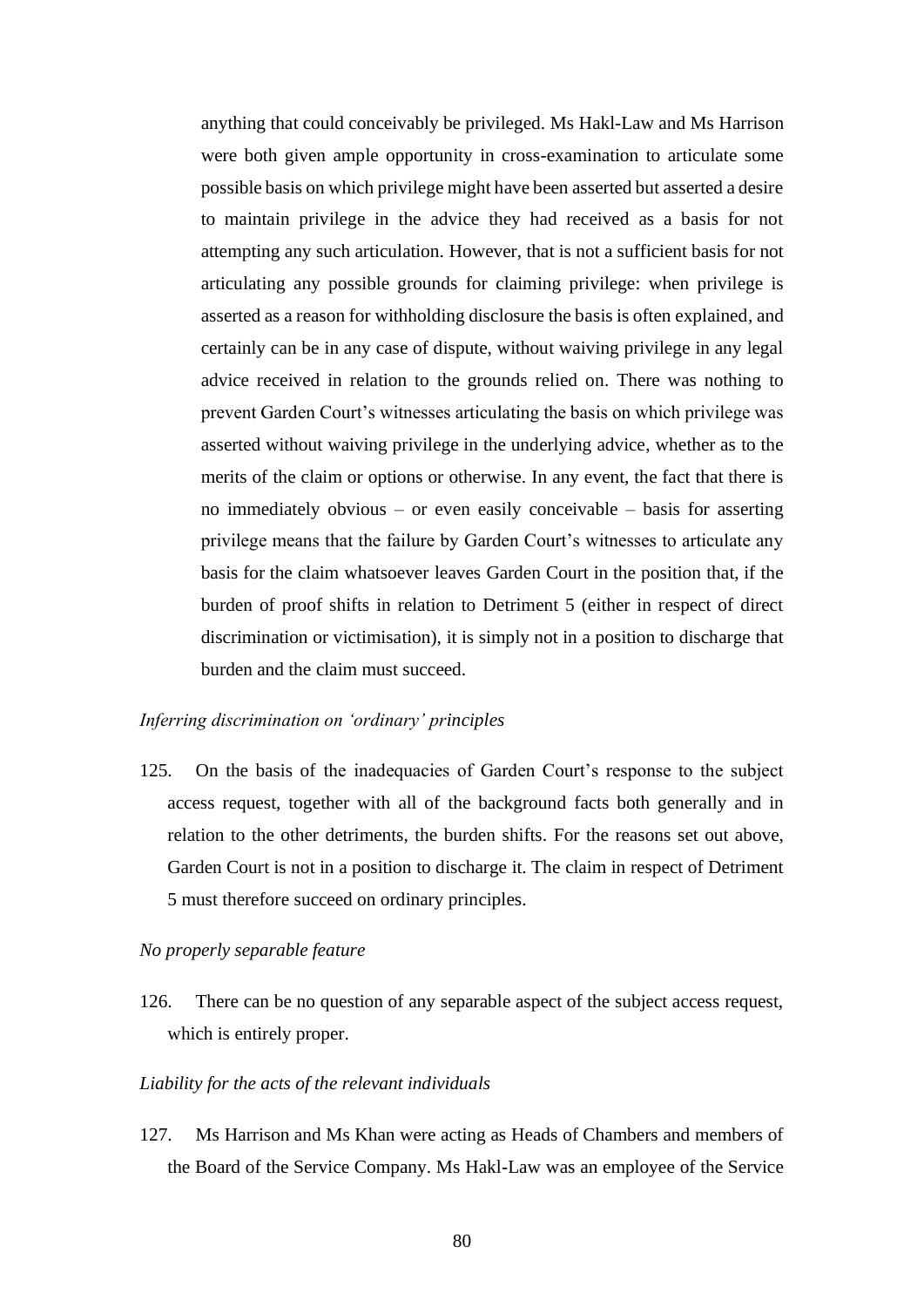Company. Therefore, they were all employee and/or agents of Garden Court for the purposes of EqA10, s109.

# **Victimisation**

#### *Protected acts*

- 128. There is no dispute that the Claimant's response to the Stonewall complaint **[762-793]** was a protected act (List of Issues, §§1.3 & 2).
- 129. The other protected acts are disputed. They are addressed in §§21 and 76 of the Claimant's Opening Skeleton and the particulars given in relation to the tweets relied on at **[214-234]**. By way of supplementary submission addressing the points made in §62 of Garden Court's Opening Submissions:
	- 129.1. In respect of the first and second protected acts (the 14 December 2018 email and the tweets), the allegations of harassment/discrimination against Stonewall *are* allegations of breach of the EqA10 because the context its Stonewall's exercise of its influence including via its Diversity Champions scheme (as C explained in relation to her 14 December 2018 email [Day 8, am, approx. 11am]). Moreover, Garden Court's submissions do not address the points relied on in respect of subsection 27(2)(c) of the EqA10 at all.
	- 129.2. In respect of the fourth protected act (the subject access request), it is nothing to the point that the subject access request does not *'particularise what facts give rise to any breach of the EqA'*. The only requirement under subsection  $27(2)(d)$  is the making of an allegation of contravention of the EqA10. There is no requirement to 'particularise facts' in support of that allegation: Garden Court may be confusing the requirements of a protected act under EqA10, s27 with the requirements for a protected disclosure under the Employment Rights Act 1996, s43B (which does require the disclosure of 'information' and would not be satisfied by a bare allegation). In any event, the subject access request **[903]** undoubtedly both contains an explicit allegation of discrimination and victimisation and, implicitly, relates that to the Claimant's clerking and income, the response to her tweets and support for the LGBA, and the investigation of the Stonewall complaint.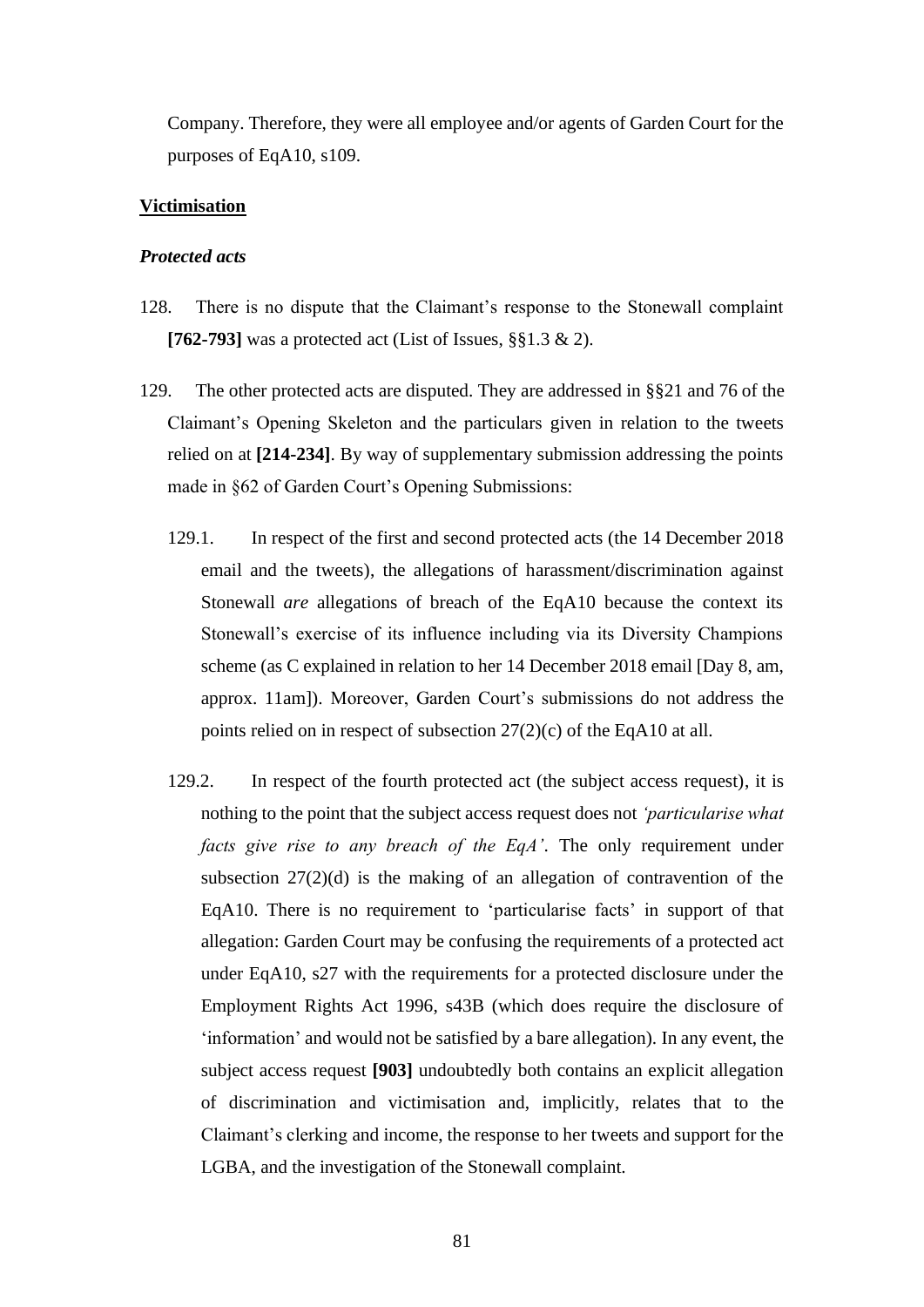#### *Matters relevant to drawing inferences of victimisation*

- 130. The protected acts fall, broadly, into 3 categories: (1) those which raise matters for the purposes or in connection with the EqA10; (2) those which make allegations against Stonewall; and (3) those which make allegations against Garden Court.
- 131. So far as the general matters for the purposes or in connection with the EqA are concerned, those generally comprise acts to support the maintenance of definitions and exceptions reflecting a gender critical viewpoint. Broadly, therefore, the victimisation claim in respect of them mirrors the direct belief discrimination claim. Unless the Tribunal were to find that the direct belief discrimination claim is out of time, there will be no need to consider the victimisation claim in respect of those protected acts separately because it will stand or fall with that claim. If the Tribunal were to find that the direct belief discrimination claim is out of time, it will need to consider the victimisation claim in respect of these protected acts, but other than the question of whether they are protected acts, the substance will follow that of the direct discrimination claim. Therefore, no further submissions are made in relation to the victimisation claim in respect of those protected acts: the submissions above on the direct belief discrimination claim are relied on to the extent necessary.
- 132. So far as the allegations against Stonewall are concerned, there are a number of matters which in general tend to support an inference that key individuals at Garden Court regarded criticism of Stonewall as improper and unacceptable:
	- 132.1. The Heads of Chambers' criticism of the Claimant's email of 14 December 2018 opposing Diversity Championship membership and their support for Ms Brewer's response **[906; 561-2; 1085]**;
	- 132.2. Ms Brewer's repeated objection that the Claimant should be saying anything critical of Stonewall, for example in her 16 October 2019 email **[602]**: she confirmed in evidence that her only real basis for concern in relation to the Claimant's tweet about Stonewall *'having gone rogue'* was that it referred to Stonewall [Day 22, am, approx. 11.15am];
	- 132.3. Mr de Menezes' reference to Chambers' Diversity Champions membership as a *'key issue'* in relation to the Claimant's support for the LGBA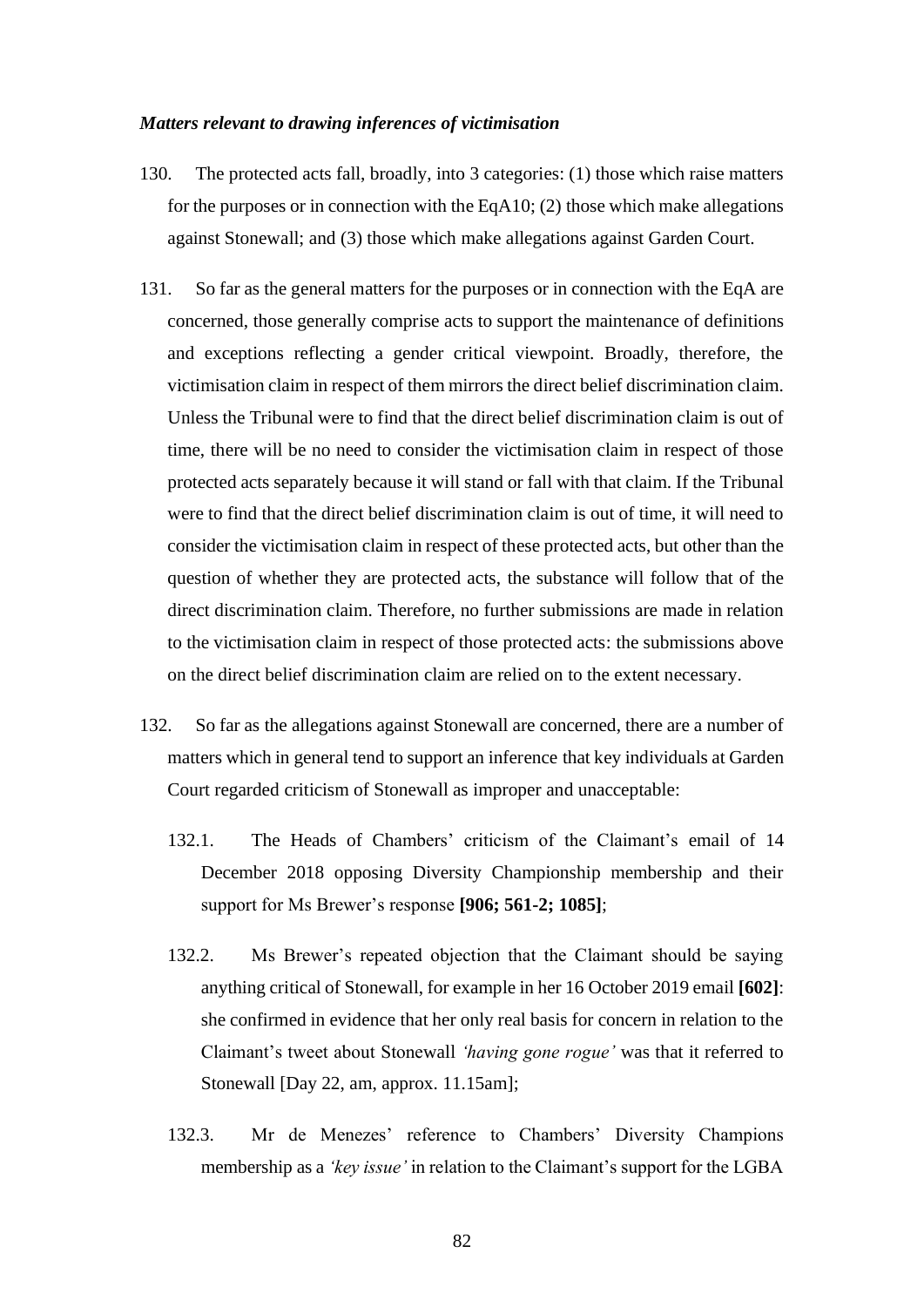because her views *'clash'* with those of *'LGBT stakeholders we work with'*, which he confirmed in oral evidence meant Stonewall and elaborated further: *'Stonewall were in my mind… It seemed blindingly obvious that if we had one of our members criticising that organisation, it exposes us to criticism'* [Day 21, am, approx. 12.50pm];

- 132.4. Ms Sikand's comments in November 2019: *'Given that we are a Stonewall Diversity Champion, I do not think she should be maligning them'* **[2548-9]**; *'Christ I had no idea she was sitting there slagging off Stonewall to that degree'* **[2587]**.
- 133. Turning, then, to allegations against Garden Court, there are again a number of matters which indicate a general tendency to react strongly against allegations of discrimination or victimisation made against Garden Court. An important feature of a number of those matters is they show that such views become widely shared and have a broad influence over how the Claimant has been treated by a number of different individuals. This is important not only for the victimisation claim but because it belies the case on which Garden Court relies in its defence of Detriment 1 generally that the general treatment of members is not influenced by shared views or understanding of when someone is in or out of favour. The matters which support the inference of a general tendency to react strongly against allegations made against Garden Court are as follows:
	- 133.1. Ms Sikand's striking adverse reaction to the Claimant's allegations in her response to the complaints (which is accepted to be a protected act): see §105.4 above and **[799; 2967]**;
	- 133.2. The adverse reaction of Ms Hakl-Law, Ms Harrison and Ms Khan to the Claimant's allegations in her subject access request: see §124.2 above;
	- 133.3. Mr Simblet's highly charged act of obvious victimisation in response to the individual subject access request sent to him **[3944-5]**, in respect of which Ms Cronin's evidence was illuminating: she volunteered that Mr Simblet was *'not alone'* in his strong negative reaction to the Claimant's claims against chambers [Day 21, pm, approx. 3.40pm];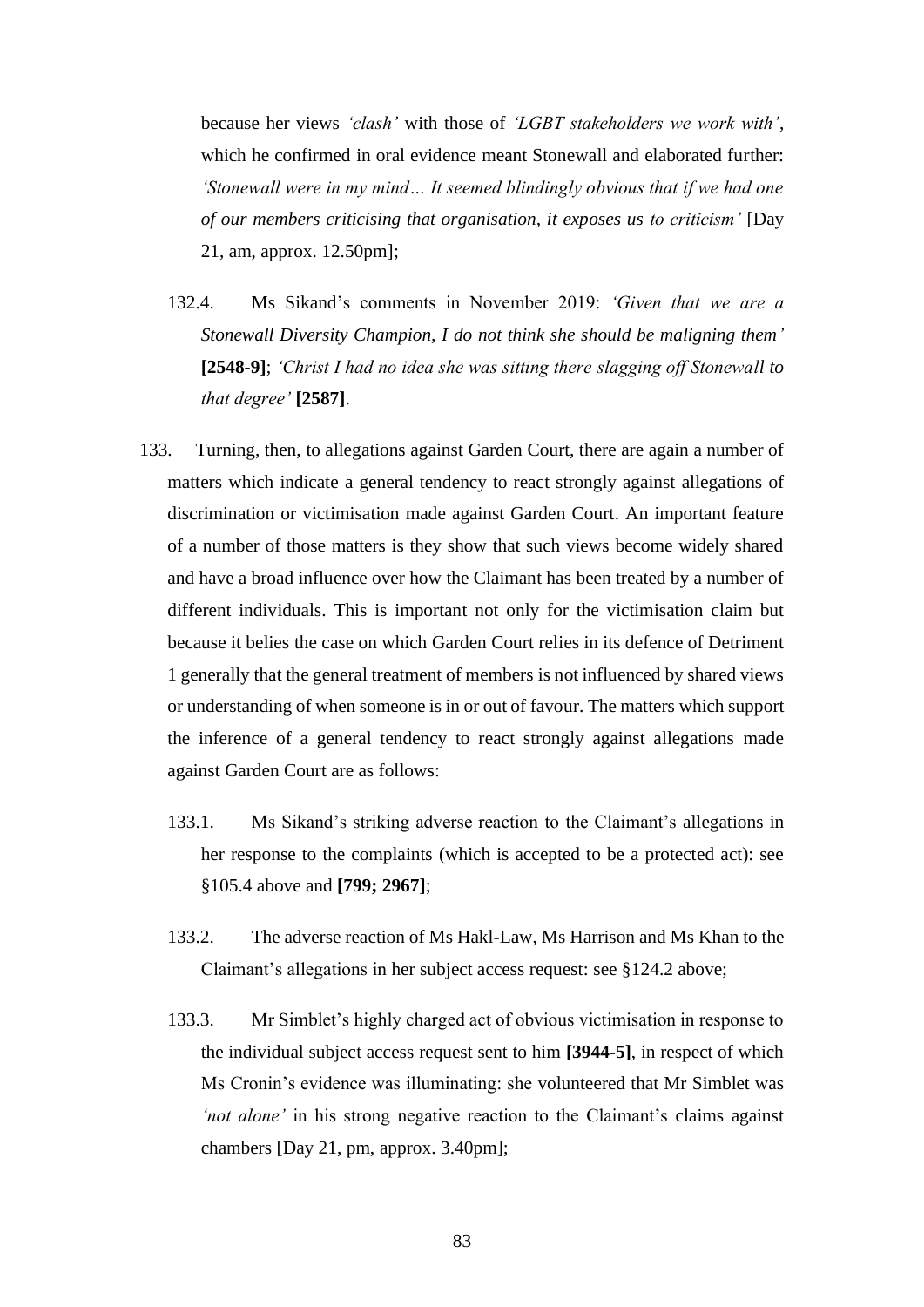- 133.4. When it was further put to Ms Cronin ever since the Claimant made an allegation of discrimination against Chambers, there has been widespread and well-understood outrage that she should do such a thing, she confirmed that *'People are upset and that's hardly surprising'* [Day 21, pm, approx. 4.30pm];
- 133.5. Mr Gatley's deliberate obstruction of the Claimant in express retaliation for her claim against Chambers **[4183-6]**;
- 133.6. The striking similarity in the erroneous and unreasonable conclusions of both Ms Cronin and Mr Menon in their decisions in the Claimant's respective complaints against Mr Simblet and Mr Gatley **[3917-3929; 4239-4249]** – in both cases they failed to uphold the obvious victimisation complaints on an erroneous approach to detriment and in both cases they then turned the tables on the Claimant and found she should apologise for her aggrieved reaction. Such findings imply a well-understood animus against the Claimant for claiming discrimination against Garden Court such that any finding in her favour, however obvious the victimisation she has received, is to be avoided at all costs.
- 134. What those matters clearly illustrate overall is both how without any conscious or overt 'conspiracy' an adverse view of a member of chambers who is out of favour can easily spread and become a shared understanding; and more specifically for the purposes of the victimisation claim, that there was indeed a general tendency to react adversely to allegations of discrimination or victimisation against Garden Court, which was explicitly on display in relation to Detriments 4 and 5 in particular.

# *Submissions as to the detriments*

135. The primary facts in relation to each detriment are addressed above in relation to direct belief discrimination and are not repeated. The deficiencies of Garden Court's approach identified in the primary facts concerning each detriment, together with the general matters identified above, are relied upon to support an inference of victimisation in each case. Brief further observations only are offered in relation to each detriment.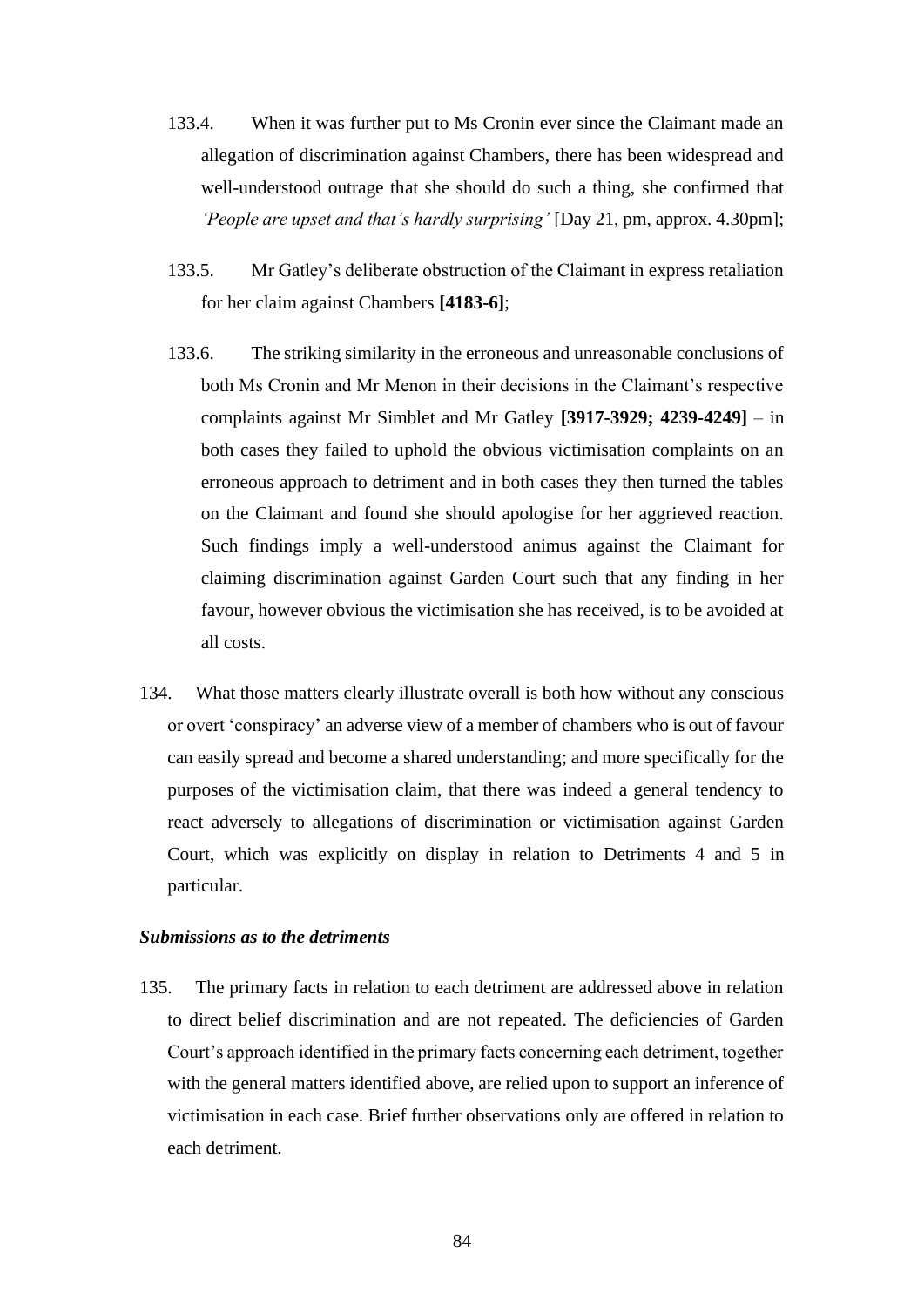- 136. **Detriment 1** The only protected act relevant to this detriment is the 14 December 2018 email. The case on victimisation essentially mirrors the direct discrimination case.
- 137. **Detriment 2** The response tweets primarily relate to the second protected act tweets (save insofar as those post-date the response tweets) and it is therefore those which need to be considered. For reasons already addressed above, the case on victimisation therefore essentially mirrors the direct discrimination case.
- 138. **Detriment 3** Similarly, it is the first two protected acts which are relevant to Detriment 3 and for the same reasons the case on victimisation therefore essentially mirrors the direct discrimination case.
- 139. **Detriment 4** The reaction of Ms Sikand to the Claimant's allegations of harassment in her response to the Stonewall complaint (which is admitted to be a protected act) is of particular relevance to Detriment 4 and strongly supports an inference of victimisation.
- 140. **Detriment 5** The primary facts in relation to Detriment 5 (as set out in relation to direct discrimination) also provide specific and strong support for an inference of victimisation. The burden clearly shifts and, for the same reasons set out in relation to direct discrimination, Garden Court is not in a position to discharge it. Therefore, the victimisation claim in respect of Detriment 5 must succeed.

# **Indirect sex / sexual orientation discrimination**

- 141. The relevant principles are set out in §§78-81 of the Claimant's Opening Skeleton.
- 142. The Claimant's case on the existence of the **PCPs** remains as set out in §82 of the Claimant's Opening Skeleton: reliance is placed on all of the facts and matters relied on to support the inferences of direct discrimination above.
- 143. As to **particular disadvantage**, many of the questions put to the Claimant's supporting witnesses appeared to proceed on the basis of 3 false premises: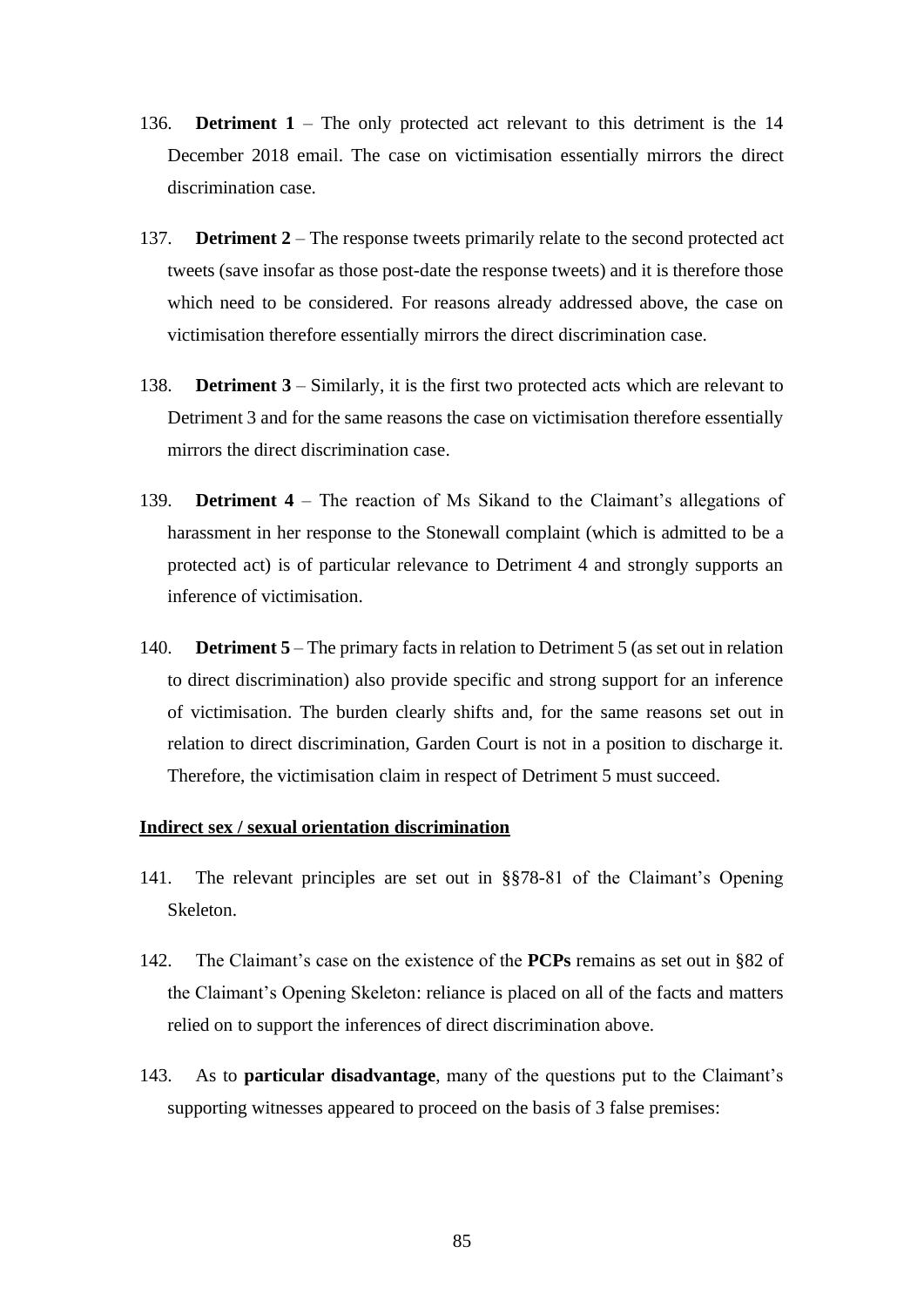- 143.1. First, they appeared to proceed on the premise that their evidence sought to extrapolate from the data cited to the population at large. They did not and that is not necessary: the relevant comparison is between the proportion of women/lesbians in the disadvantage pool (i.e. people who actively seek to support and express gender critical views) and the general proportions of those in the population (see Barry v Midland Bank [1999] ICR 859, HL, 869A-E *per* Lord Nicholls). In that regard, the evidence of the Claimant's supporting witnesses does clearly establish that within their gender critical organisations, there are disproportionately more women and lesbians than in the general population.
- 143.2. Second, they appeared to proceed on the premise that unless there are comprehensive statistics the claim must fail. But as Baroness Hale made clear in Homer, the strict formalistic statistical requirements no longer apply (Claimant's Opening Submissions, §80). On the basis that they represent some of the main gender critical organisations, the evidence of the Claimant's supporting witnesses is sufficiently persuasive to establish on the balance of probabilities that people who actively support and wish to express gender critical views are disproportionately women/lesbians.
- 143.3. Third, they appeared to proceed on the basis that general survey data as to attitudes to trans people **[4970]** are capable of contradicting the proposition that those who actively support and wish to express gender critical views and disproportionately women/lesbians. But that is comparing apples and pears. The general survey data are about how people answer if prompted (and notably their answers change with the nature of the prompt as the last section of the data shows), they tell us nothing about the proportions of women/lesbians amongst activist gender critical feminists. The evidence of the Claimant's supporting witnesses does that and is to be accepted.
- 144. As to **justification**, the Claimant continues to rely on the same matters summarised in relation to the issue of separability under the direct discrimination claim.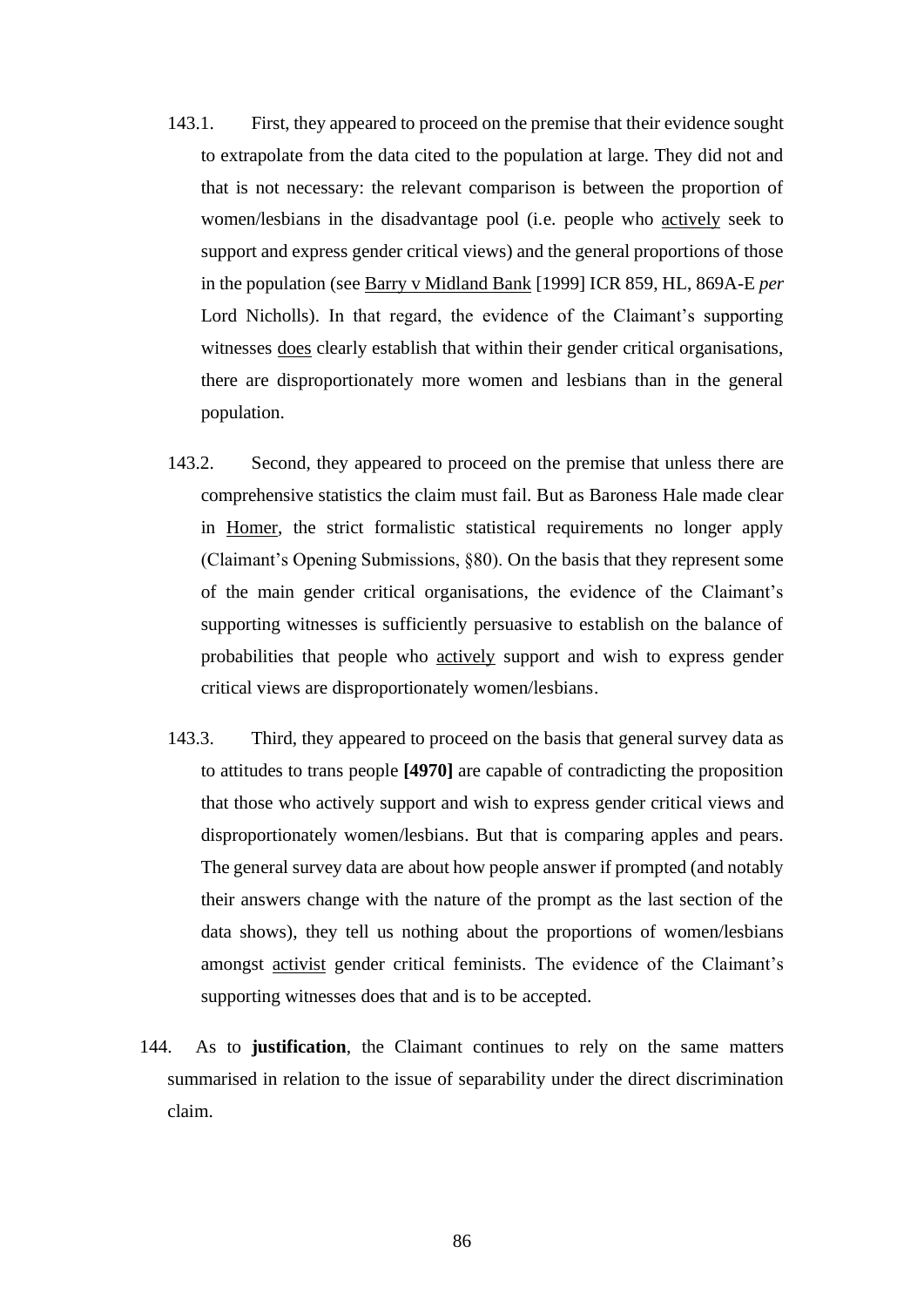## **Time limits**

145. Time limits have been addressed in detail in §§85-94 of the Claimant's Opening Skeleton and those points are not repeated. In relation to the direct belief discrimination claim, the Tribunal is referred in addition to the Claimant's evidence in cross-examination [Day 13, am, approx. 11.15am], which elaborated further, though the fundamental points remain as set out in the Claimant's Opening Skeleton.

# **Remedy**

### *Injury to feelings*

146. The matters of which the Claimant complained had a profound effect on her: there is abundant evidence of the distress which she experienced (see for example §§76 and 106 above). The actions against her amounted to a serious violation of her right to hold and express her beliefs and have caused her serious problems in her relations with her chambers. An award at the upper-middle to upper Vento bracket is merited – i.e. in the region of **£27,000**.

# *Aggravated damages*

- 147. Aggravating features of Garden Court's actions include:
	- 147.1. Failing proactively to support the Claimant and Ms Khan effectively telling her that she had brough rape and death threats on herself (see §75.8 above);
	- 147.2. Failing to engage with the Claimant's explanation of her 2 tweets at all or supply it to Ms McGahey (§§105.5-6 above);
	- 147.3. Withholding documents from the Claimant in response to her subject access request and failing to disclose them until after the strike-out application without any proper legal basis for doing so (§§124.3-5 above);
	- 147.4. Ms Khan making a serious allegation that these proceedings were abusive and supporting a strike out application in a statement which included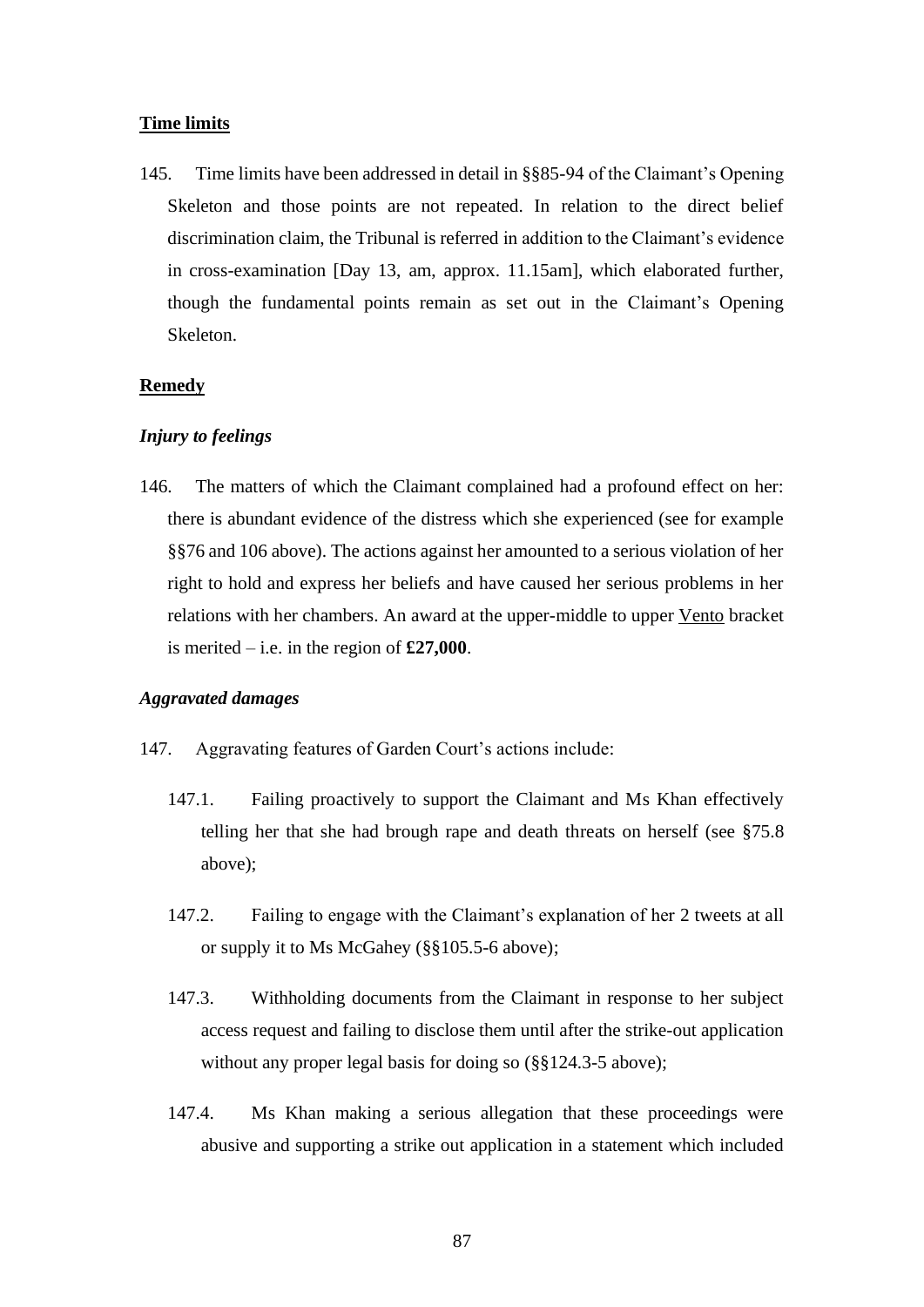inaccurate statement and omitted information helpful to the Claimant's case of which Ms Khan was or ought to have been aware (§§50-51 above);

- 147.5. Failing to uphold the Claimant's complaints in respect of obvious acts of victimisation and instead requiring her to apologise to her victimisers (§133.6 above).
- 148. On that basis, a substantial element of aggravated damages is warranted. The Claimant seeks **£10,000**.

# *Loss of income*

- 149. Mr Menon accepted that it is not possible to attribute precise sums to particular factors which may have contributed to the reduction in the Claimant's income in 2019. If the Tribunal upholds the claim in respect of Detriment 1, it will therefore be necessary to assess the loss on a relatively broad-brush basis.
- 150. The Claimant accepted in cross-examination that her schedule of loss required amendment. She accepted that the change in payment regime would have had some impact on her earnings and that it would be necessary to take some account of adjustments to billings.
- 151. It is submitted that a fair, broad-brush assessment of the loss is as follows:
	- 151.1. Billings, taking account of subsequent adjustments, are the appropriate figure because they reflect the work actually done in the respective periods. The Claimant's adjusted billings for 2018 are £123,347.39 (using the correct adjustments at **[GC/266]** which were put to and agreed by Mr Menon in crossexamination). Those compare with billings of £39,553.55 in 2019, a difference of £83,793.84. That is therefore the starting point.
	- 151.2. In order to adjust for the impact of the payment regime, a reasonable approach is to take the average % change reflected in the figures at **[5505]**. The average % change in billing from 2018 to 2019 across that cohort is a reduction of 16.5%. Applied to the Claimant's adjusted billings figure of £123,347.39 for 2018, that would represent a reduction of £20,352.32. That figure should therefore be subtracted from the starting point difference in order to reflect the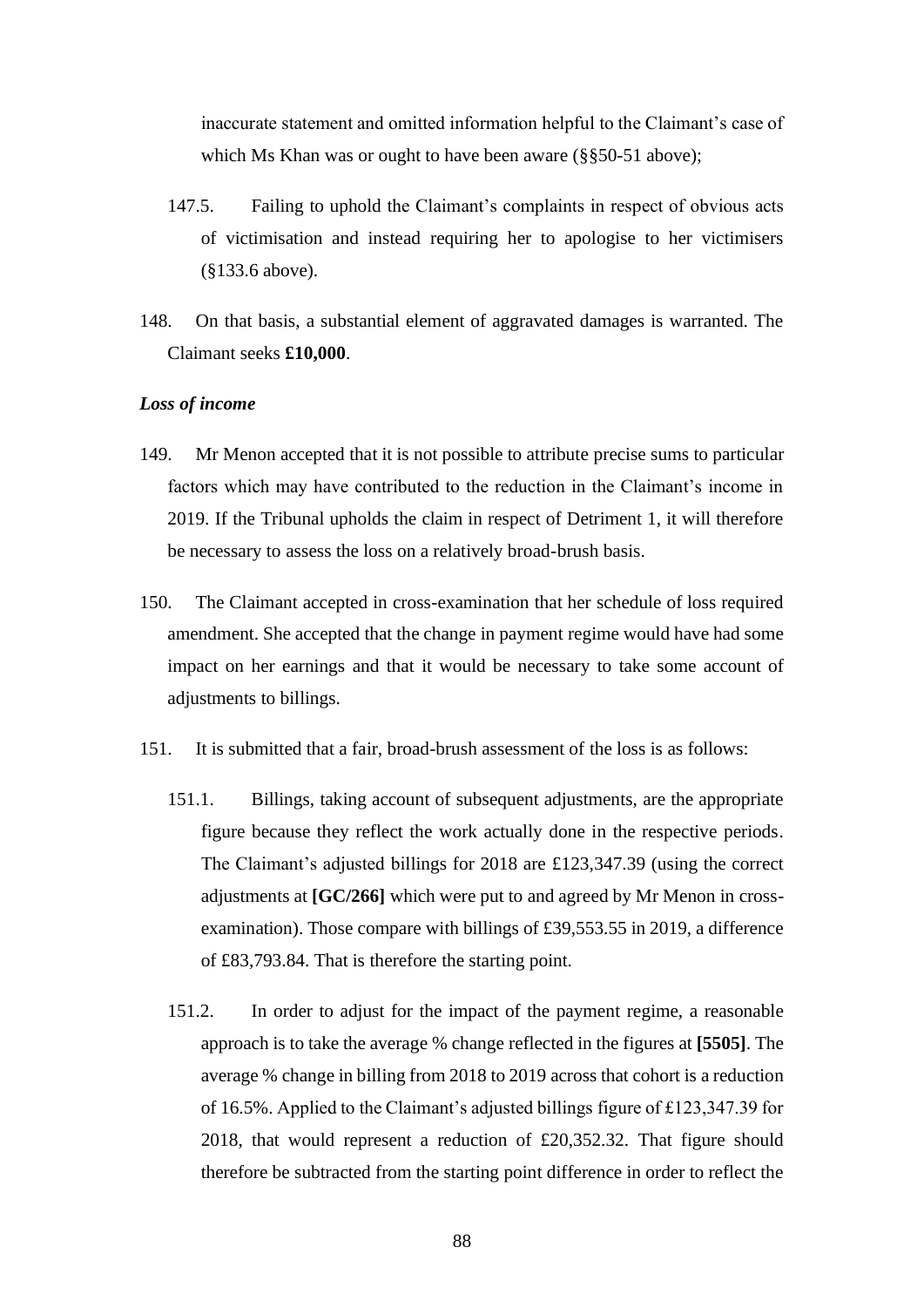sum by which the Claimant's billings would, on a broad-brush assessment, have reduced in any event by reason of the change in the billing regime.

151.3. That approach produces a final loss figure of **£63,441.52**. That is therefore the sum claimed for loss of earnings.

# *Apportionment*

152. Apportionment is primarily a matter between the Respondents. It is difficult to address in the abstract. It is suggested that the Tribunal should determine the overall award and the parties should then seek to agree apportionment, with a further hearing if agreement cannot be reached.

# **Conclusion**

- 153. For the reasons set out above the Tribunal is invited to find that the claims are in time and that:
	- 153.1. Contrary to EqA10, s111, Stonewall unlawfully instructed, caused or induced direct belief discrimination (alternatively victimisation or indirect sex/sexual orientation discrimination) by Garden Court against the Claimant (or attempted to do so) and that as a result she was subjected to the detriments of which she complains;
	- 153.2. Garden Court directly discriminated against the Claimant because of her philosophical beliefs (alternatively victimised her) by subjecting her to the detriments of which she complains and/or subjected her to indirect sex/sexual orientation discrimination by applying PCPs to the effect that gender critical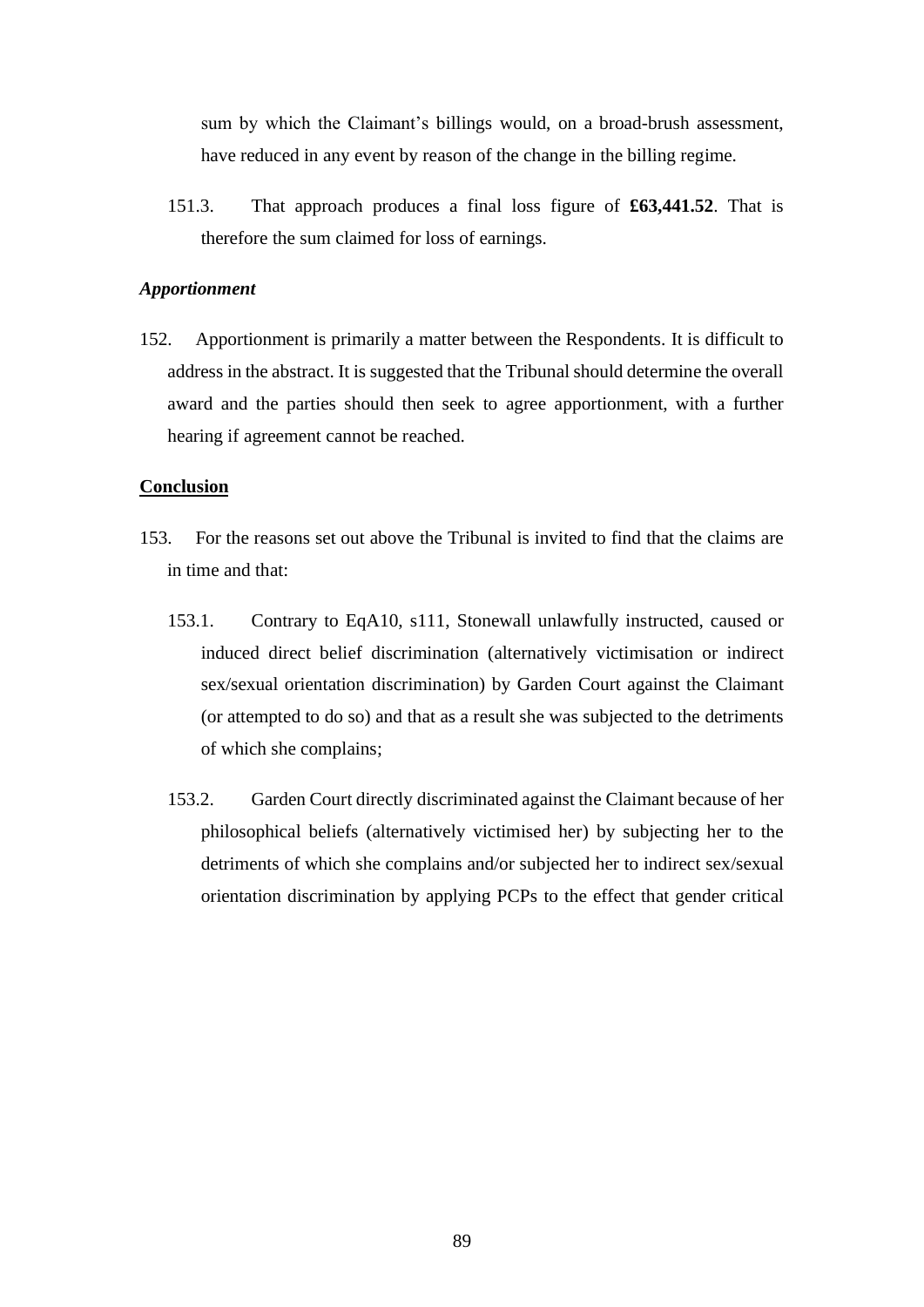beliefs are treated as bigoted or otherwise unworthy of respect and/or allowing Stonewall to direct its complaints process;

153.3. The Claimant should be awarded compensation as set out above.

BEN COOPER QC

15 June 2022



**London** 10-11 Bedford Row London WC1R 4BU DX 1046 London/Chancery Lane